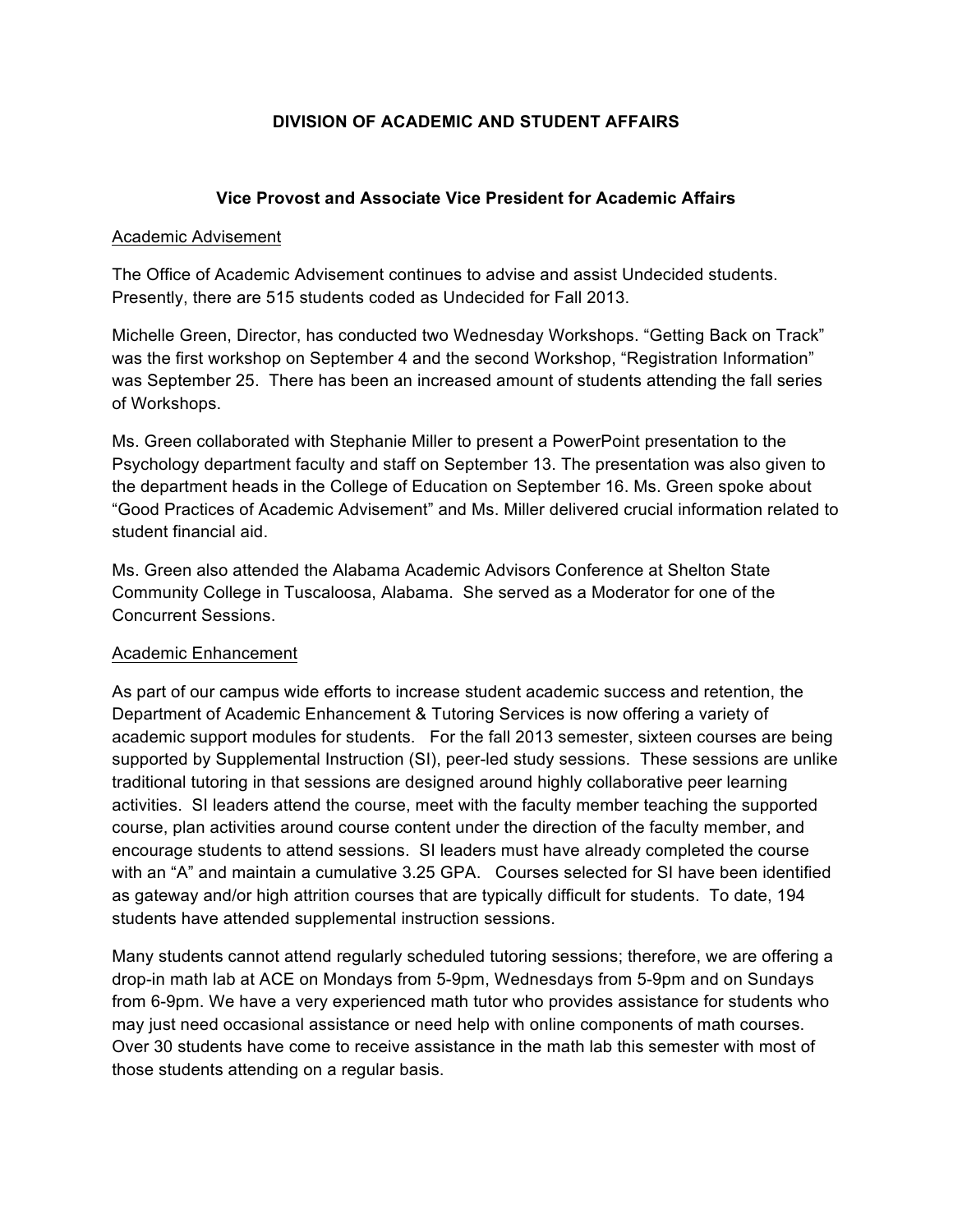Additionally, the science department has graciously allowed our department to create a satellite tutoring center in Martin Hall. The Martin Hall tutoring center is home to SI sessions including chemistry I & II, physics, organic chemistry, and health microbiology. Students may also schedule individual or small group tutoring for gateway science courses or drop-in for additional assistance for these courses. Many thanks to Tracy Casey and the faculty in the science department for helping our tutors offer academic support services to students in this area at such a convenient location for students.

Initial data for scheduled tutoring appointments at the Academic Center for Excellence show another increase in the demand for individual and small group tutoring for core courses. At the current rate, the ACE Tutoring Center will have scheduled over 16,000 appointments for students to receive academic assistance for the Fall 2013 semester. This number does not reflect tutoring at the Martin Hall satellite tutoring center, nor does it account for students attending SI or drop-in tutoring services at Martin Hall and the ACE Math Lab.

Campus-wide implementation of *GradesFirst*, a web-based student retention and advising program, has been successful in many respects. Career Services, Counseling and Disability Support Services, Learning Services, and academic support services provided through the English department and the math and computer science department are now tracking student usage of these services through *GradesFirst*. Many departments are using *GradesFirst* for advising purposes, while other departments are using the system simply to monitor student visits to their offices. The student body has been introduced to *GradesFirst* through the help of different departments, as well as, through STU 101 courses. Students are using the system to request tutoring directly from their own personal profiles. There has definitely been a surge in tutor requests through *GradesFirst* because these requests can now be made with one click on a link beside the course in which the student wishes to receive tutoring. Student requests for tutoring are automatically sent to the ACE Tutor Coordinator. Advising appointment campaigns allow advisors to reach out to students early to inform them of available times for advising. Advisors send out requests and students can schedule their appointments directly through *GradesFirst*. Professors can record attendance in GradesFirst and the student will automatically receive an email indicating that he or she has been marked absent from the class. This feature also allows professors to view absence patterns that are indicative of student failure. Additionally, professors can mark student "at-risk" of failing a course. These "at-risk" notifications are automatically sent to the student's advisor. The Department of Academic Enhancement & Tutoring provides on-going support to faculty, staff, students, and administrators in the use of *GradesFirst*.

The Department of Academic Enhancement in cooperation with the Student Government Association and Dr. King, Associate VP of Student Affairs, is now offering extended hours for study hall at the Academic Center for Excellence, as well as, monitored study hall on the  $9<sup>th</sup>$ floor of the library. Students can now study and use the academic resources available at ACE Tutoring Center Mondays-Thursdays 8:00am – 2:00 am and Sundays from 6:00pm – midnight. The monitored study hall on the  $9<sup>th</sup>$  floor of the library is open from 7-10:45 pm Sundays -Thursdays.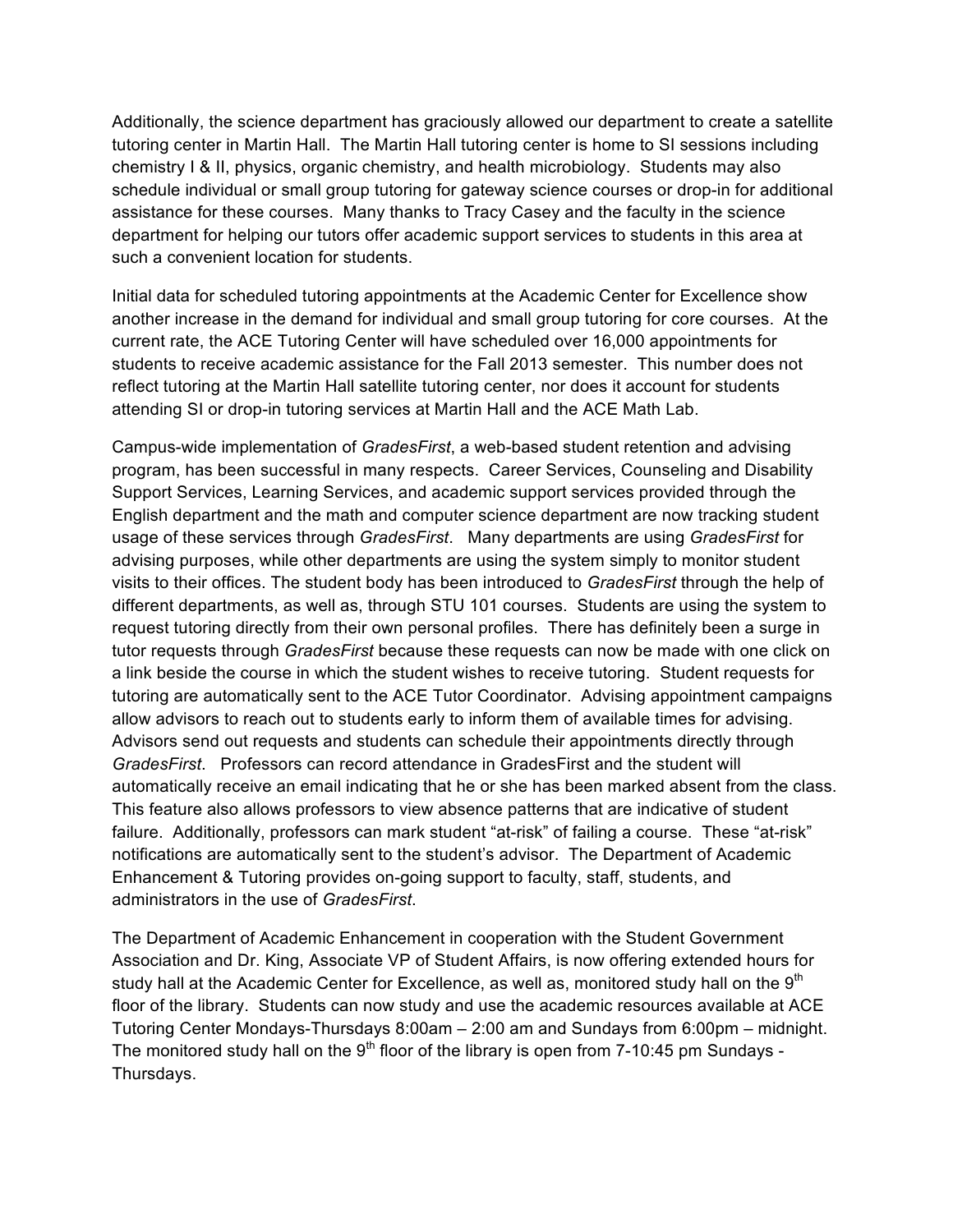#### Continuing Education

As of September 30, 2013 the Office of Continuing Education has provided the following courses:

Continuing Education conducted 286 courses beginning October 1, 2012. Service was provided to 3,419 participants and 22,240 contact hours were generated.

The Office of Continuing Education assisted in offering 13.6 CEUs for a total of 136 contact hours to the Jacksonville State University Community Policing Training that was offered July 16, 2013 and July 19, 2013 with 17 participants from the JSU Campus Police Department.

The National Counseling Examination (NCE) Preparation Course was provided for thirteen students.

Continuing Education provided training for 298 police chiefs and other law enforcement personnel at the Alabama Association of Chiefs of Police Conference held July 29-31, 2013 in Gulf Shores, Alabama.

Forty-three nursing students enrolled and were certified in the American Heart Association Basic Life Support classes held August 5, 8 & 13, 2013.

Continuing Education had four participants to pass their 60 hour Pre-license Real Estate Examination.

Three classes were provided (July 17, 2013 – Crime Scene Equipment, August 14, 2013 – Indoor Crime Scene Practical, and September 11, 2013 – Outdoor Crime Scene Practical) in the Continuing Education program for the Crime Scene Investigation Certification class for 24 law enforcement personnel. There were eight law enforcement personnel that received their certification in the Crime Scene Investigation Certification class on September 11, 2013.

Continuing Education hosted a workshop for the East Alabama Regional Planning and Development Commission for forty area business professionals on "Showcasing Your Footprint: A Grant Writing and Outcome Measurement Workshop" held on August 28, 2013 at the Anniston City Meeting Center in Anniston.

Five computer classes were held with thirty-three participants attending.

Two students completed the "Risk Management" class as part of their Human Resource Certification certificate.

#### College of Graduate Studies

Effective October 1, 2013, Dr. Joe Delap will serve as Vice Provost and Dean of Graduate Studies. This is a reclassification from his former position as Associate Vice President for Academic Affairs.

Dr. Jean Pugliese will assume the chair's position for the Alabama Council of Graduate Deans on October 1, 2014.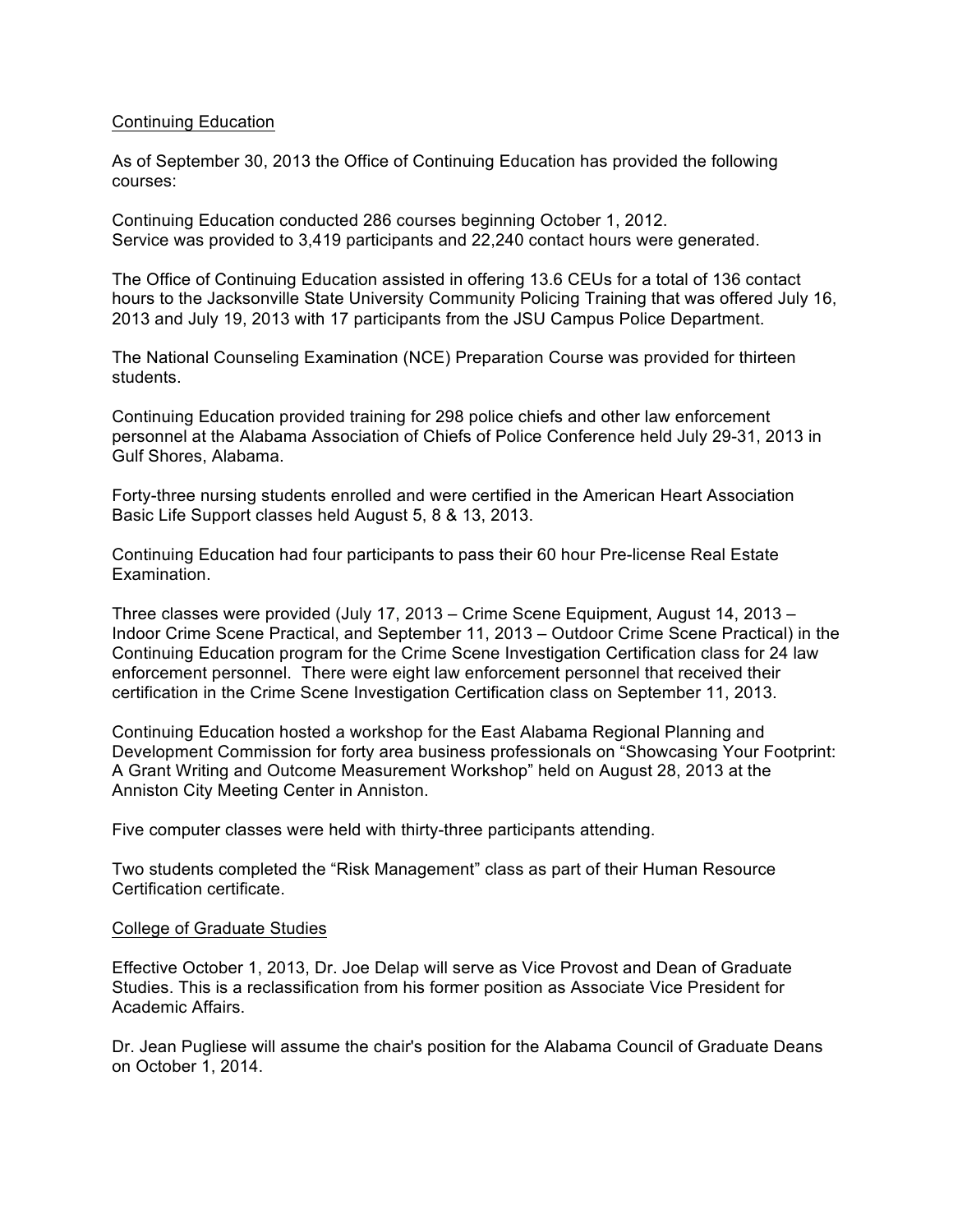Effective fall 2014 student records can be accessed electronically abandoning the need for paper files resulting in increased efficiency and streaming of the application process in that office. Staff from the Graduate Office conducted training sessions in June and July for staff and faculty across campus regarding the use of Application Extender. This training will enable staff and faculty in the academic colleges to electronically access student information.

#### Department of Military Science

Effective immediately, MAJ Paul J. Thiessen will serve as Professor of Military Science / MS IV Instructor.

We commissioned four new Second Lieutenants into the United States Army.

Twenty JSU Cadets graduated from the Leadership Development Assessment Course at Fort Lewis Washington. Five received Excellent Overall Ratings. These twenty cadets had the best overall performance from JSU out of the last 12 years.

We now have an exceptionally high enrollment of 125 Cadets. This is the highest enrollment for our department since 1973.

Five of our Cadre participated at the Leadership Development Assessment Course at Fort Lewis Washington over the summer.

The JSU ROTC Color Guard participated in the Spirit on Mountain Street, Constitution Day and the Major Dwayne Williams 9/11 Memorial Ceremony which was covered by three television news stations.

Mr. Shackelford sponsored two faculty information luncheons to department representatives to educate them on what ROTC has to offer to our student body.

The JSU ROTC department held a bell ringing ceremony to recognize the 50<sup>th</sup> Anniversary of Martin Luther King's speech.

All the wood on our rappel tower has been replaced giving it a fresh new look.

JSU ROTC Department continues to teach over 100 students through First Aid, Basic Rifle Marksmanship and Survival.

The JSU ROTC department conducted a Combined Field Training Exercise (CFTX) with UAB ROTC at Pelham Range, National Guard Training Center. Approximately 80 of our Cadets increased in leadership experience and improved technical skills in the subjects of land navigation, field craft and small unit army tactics.

#### JSU Gadsden

Students have been added to the *FUSION!* program and it is poised for growth and expansion. Gadsden State students who express an interest in transferring to Jacksonville State are enrolled. In the Spring 2013 semester, **36** students were enrolled. Eight of those successfully matriculated to JSU in the Fall 2013 semester, while **28** continue enrollment at Gadsden State.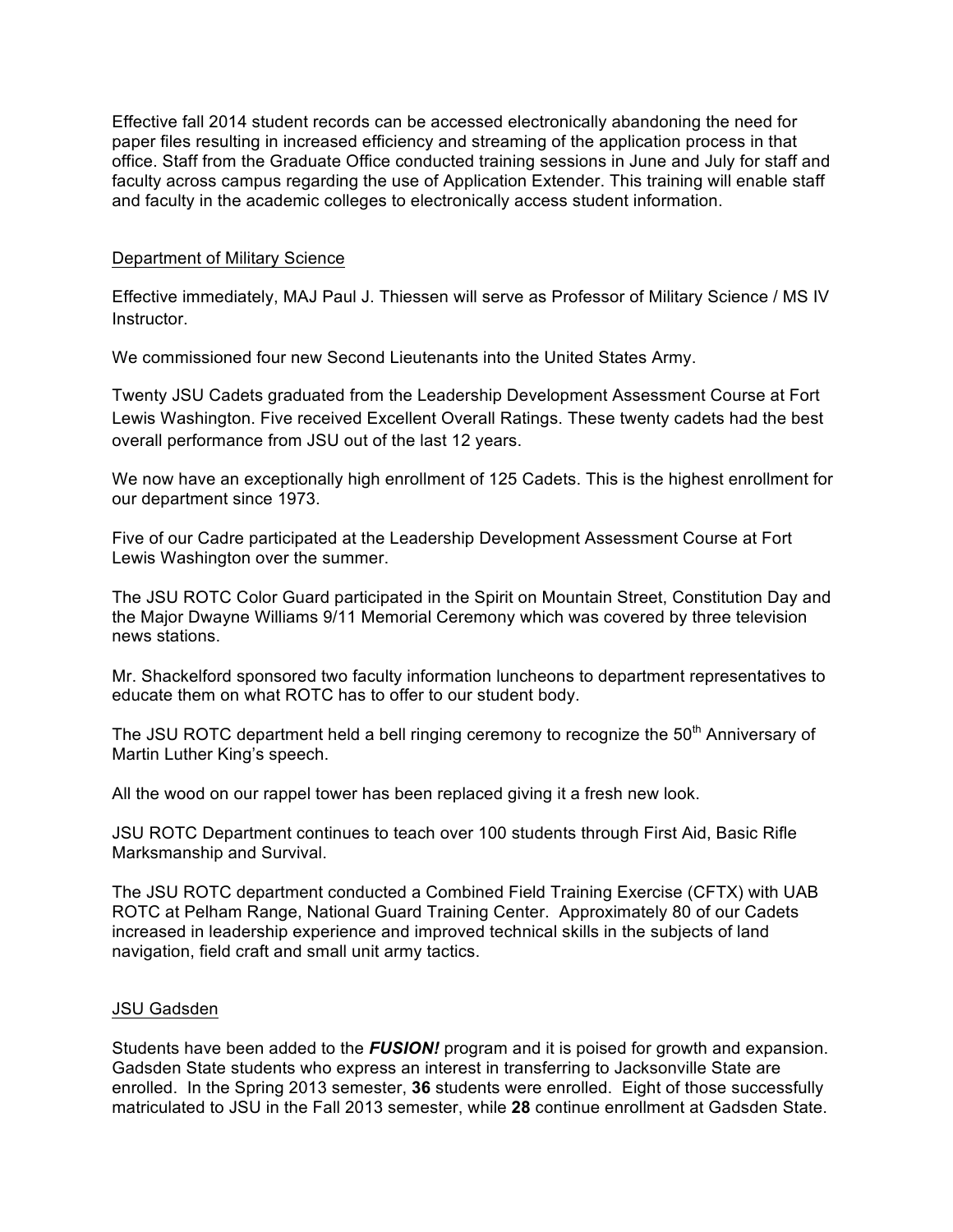With **23** new students added, there are a total of **51** students enrolled in the *FUSION!* program for the Fall semester. Agreements are expected to be signed during the current semester that will add Northeast Alabama Community College and Snead State Community College. The partnership seeks to identify community college students early in their college experience who are likely to transfer to Jacksonville State.

JSU Gadsden Director, Ralph Burke, is serving on the Leadership Etowah Committee in conjunction with the Gadsden – Etowah Chamber. Mr. Burke organized and directed the full program on Tuesday, August 13, 2013. The day began with a tour of both county and city government facilities, then continued with a special luncheon presentation by former Alabama Supreme Court Chief Justice, E. C. "Sonny" Hornsby. His presentation was followed by an emphasis on tourism from Hugh Stump – Etowah County Tourism Director, and David Johnson – Alabama Mountain Lakes Tourist Association Board Member.

### **College of Commerce and Business Administration**

The College of Commerce and Business Administration awarded scholarships, from the CCBA Foundation Account, to three International Students for the Fall 2013 semester. One of the scholarships was for full tuition. Two of the scholarships were for half tuition.

Enrollment for the CCBA was up for the Fall 2013 semester. Headcount is 912 which is up from the Fall 2012 semester. Credit hours for the CCBA increased by 537 over the same period.

The CCBA renewed an agreement with Burning Glass to provide a jobs portal for CCBA students/alumni.

## Finance, Economics, and Accounting Department

Planning for the 2013 Annual Meeting of the Southern Finance Association to be held in November 2013 at the El Conquistador in Puerto Rico is being completed. Dr. Ronnie Clayton serves as the Executive Director of the Association and is involved in all aspects of the planning and implementation of the meeting. Approximately 400 papers were submitted for consideration for presentation and approximately 200 were accepted. More than 300 finance academicians and professionals from the United States and various international locations will attend the three-day conference to present and discuss their latest research.

Dr. Clayton serves in a continuing role as Editor of the online finance journal, *Financial Decisions*. The manuscripts for the Winter 2013 issue have been selected and are being edited and formatted for publication in December 2013. The selection of manuscripts for the Summer 2014 issue is underway. Continuing activities for the journal include soliciting manuscripts, evaluating manuscripts, assigning manuscripts to the appropriate reviewers, evaluating reviews and working with authors to finalize manuscripts. Approximately 40 manuscripts are received each year for evaluation and 8-10 of those manuscripts will ultimately be published in *Financial Decisions*.

Dr. Clayton's research paper entitled "Converting to a Roth IRA with Taxes Paid from Corpus of the Traditional IRA" co-authored with Lamar Clayton, William Fielding and Lemuel Davis, has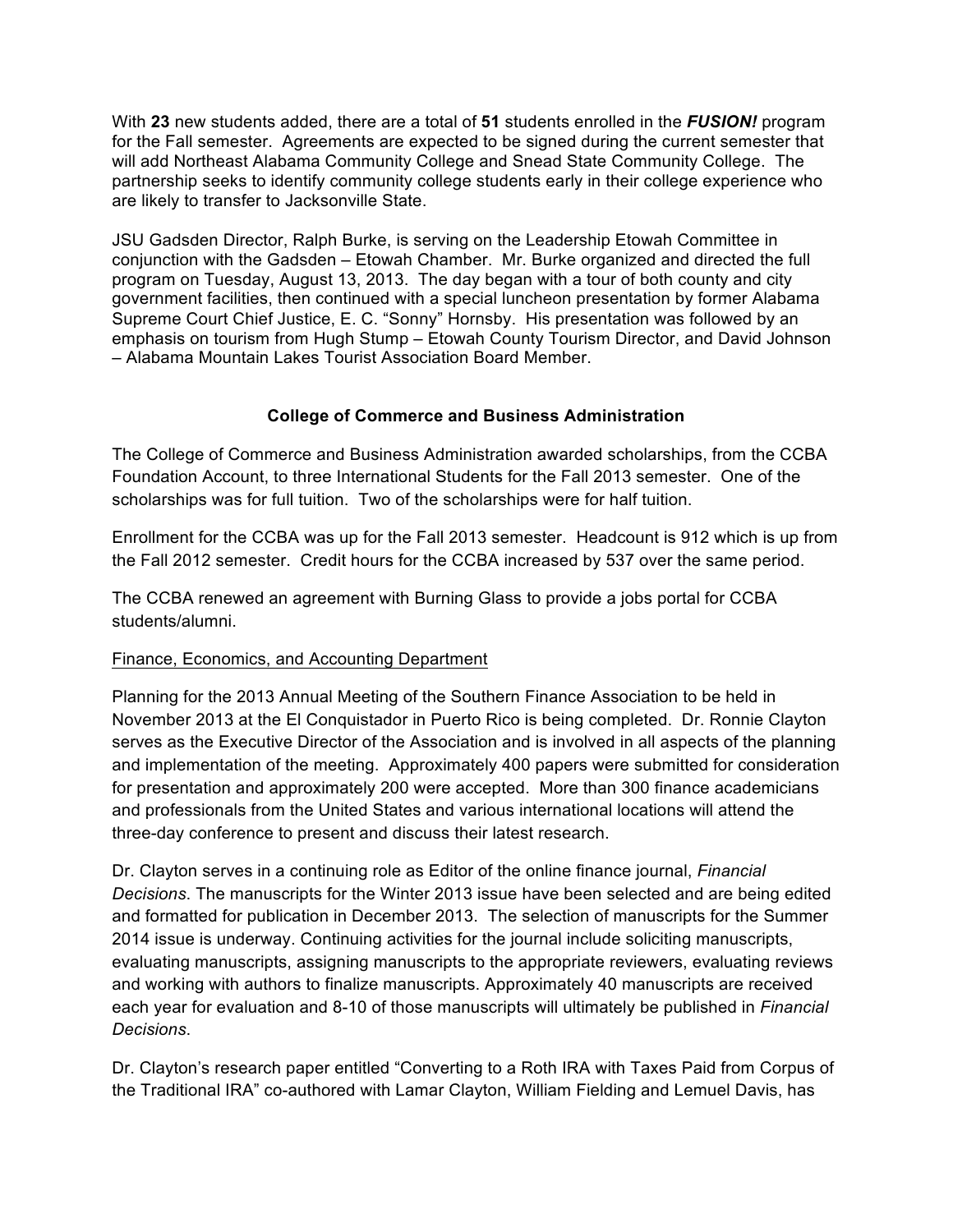been accepted for publication in the *Journal of Applied Finance* and has been accepted for presentation at the Academy of Financial Services meeting in Chicago, IL in October and the Southern Finance Association meeting in November. This is a practitioner-oriented paper. A draft of a paper entitled "The Financial Determinants of NCAA Bowl Championship Series Power Ratings," co-authored David Palmer and Christopher Westley has been completed and accepted for presentation at the Southern Finance Association meeting in November. Research is ongoing for a paper entitled "The Financial Implications of Draft Position in Major League Baseball." The paper will be completed and submitted for presentation/publication in the summer 2013.

Dr. Clayton continues to serve on the JSU Foundation Board and as a member of the JSU Foundation Investment Advisory Committee (IAC). During June and July the IAC interview four candidate firms to select one firm to serve as Investment Advisor to the Foundation. That firm was selected and is serving as advisor.

Dr. Rob Landry continues to serve as Editor-in-Chief of the *Journal of Legal Studies Education*. Dr. Landry leads a staff of 67 editors and reviewers. Dr. Landry is responsible for all aspects of publishing two issues of the Journal per year. *The Journal of Legal Studies Education* is one of two journals published by the Academy of Legal Studies in Business. The Journal is a highly selective double-blind, peer-reviewed publication focusing on pedagogical issues within the business legal studies field. It currently has an acceptance rate of about 25%.

Dr. Landry continues to serve on the Executive Committee of the Academy of Legal Studies in Business.

Mrs. Falynn Turley presented a paper she co-authored with Dr. Chris Westley entitled, "Binge Drinking in the United States: The Role of Religion and Region" to the Religious Faith and Social and Applied Sciences Conference at Utah Valley University in Orem, Utah, on Oct. 10- 12, 2013.

## Center for Economic Development and Business Research (CED)

The JSU CED completed the following projects:

- City of Anniston Noble Street Festival/Cheaha Challenge Economic Impact
- Jacksonville State University Economic Impact Study
- Anniston Star Resident Opinion Survey of the Anniston City School System

The JSU CED is in the process of conducting the following projects:

- Pell City Personnel Analysis
- City of Lincoln Personnel Analysis
- AOD Federal Credit Union Member and Non-Member Survey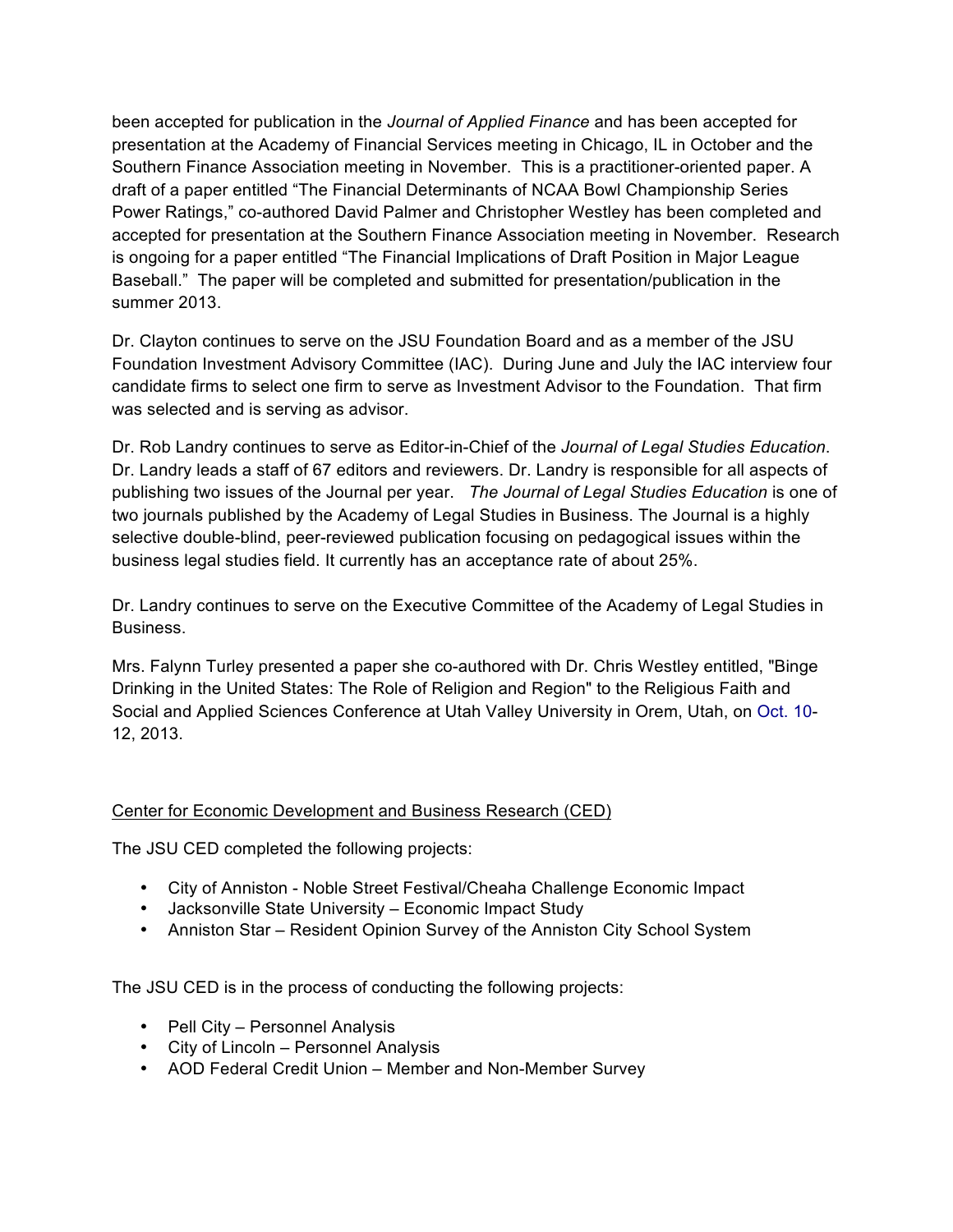JSU CED Requests/Proposals Pending:

- City of Jacksonville Organizational Analysis / Pay Plan Study
- Gadsden/Etowah County Chamber of Commerce Feasibility Study/Economic Impact Study of two proposed entertainment districts

The September/October issue of the *Economic Update* was published and distributed to more than 8,700 subscribers.

Jennifer Swafford attended the Regional Business After Hours at the Talladega Super Speedway Speed Dome on Tuesday, July 16, 2013. The purpose of these regional gatherings is to accelerate the growth of business and Chamber partnerships within the East Alabama region. The Chambers represented at the Regional Business After Hours were Calhoun County Chamber, Clay County Chamber, Cleburne County Chamber, Cherokee County Chamber, Randolph County Chamber, Moody Chamber, Greater Pell City Chamber, Springville Chamber, Talladega/Lincoln Area Chamber, Childersburg Chamber, and Sylacauga Chamber.

Jennifer Swafford and Dr. Ben Boozer presented an overview/synopsis of the results of the Coldwater Mountain Economic Impact Study to the parties involved in the Charrette for the Coldwater Mountain Park Venue and vicinity. This meeting was held on July 22, 2013, at the offices of the Red Cross in Anniston. The audience included 20 to 30 people who participated in the Charrette (City of Anniston Council Members, Coldwater Mountain Bike Trail Committee members, Eastman representatives, and engineers and landscape architects.) The purpose of the Charrette was to accomplish two primary tasks: first to set a strategy to get the venue ride center certified by IMBA from bronze all the way through gold, and second to confirm and perform master planning work on the two gateway accesses into the site. The purpose of the presentation on the study was intended to be an executive summary to get everyone participating on the same page with respect to understanding the potential impact of the project.

Jennifer Swafford was elected to the East Alabama Regional Planning and Development Commission's Board of Directors at their July 24 Board Meeting. Ms. Swafford is filling the vacated seat previously held by Mr. Pat Shaddix who retired in June 2013. She will be representing JSU's Center for Economic Development and Business Research.

Jennifer Swafford and Jeff Hooie attended one of Anniston City's *One City One Vision*  community events on Thursday, September 19 at the Carver Community Center in Anniston. The purpose of these community events was to gather residents, and persons interested in the future of the City of Anniston to participate in strategic planning sessions. The City of Anniston has hired a consultant to conduct a strategic plan for the city.

Jeff Hooie was quoted in the September 2013 issue of *Business Alabama* in an article entitled "Wind Farm Turbulence Statewide". He was interviewed by the magazine in relation to the Economic Impact Study the CED was hired to perform for Pioneer Green Energy. This company is interested in locating wind farms in both Cherokee and Etowah counties.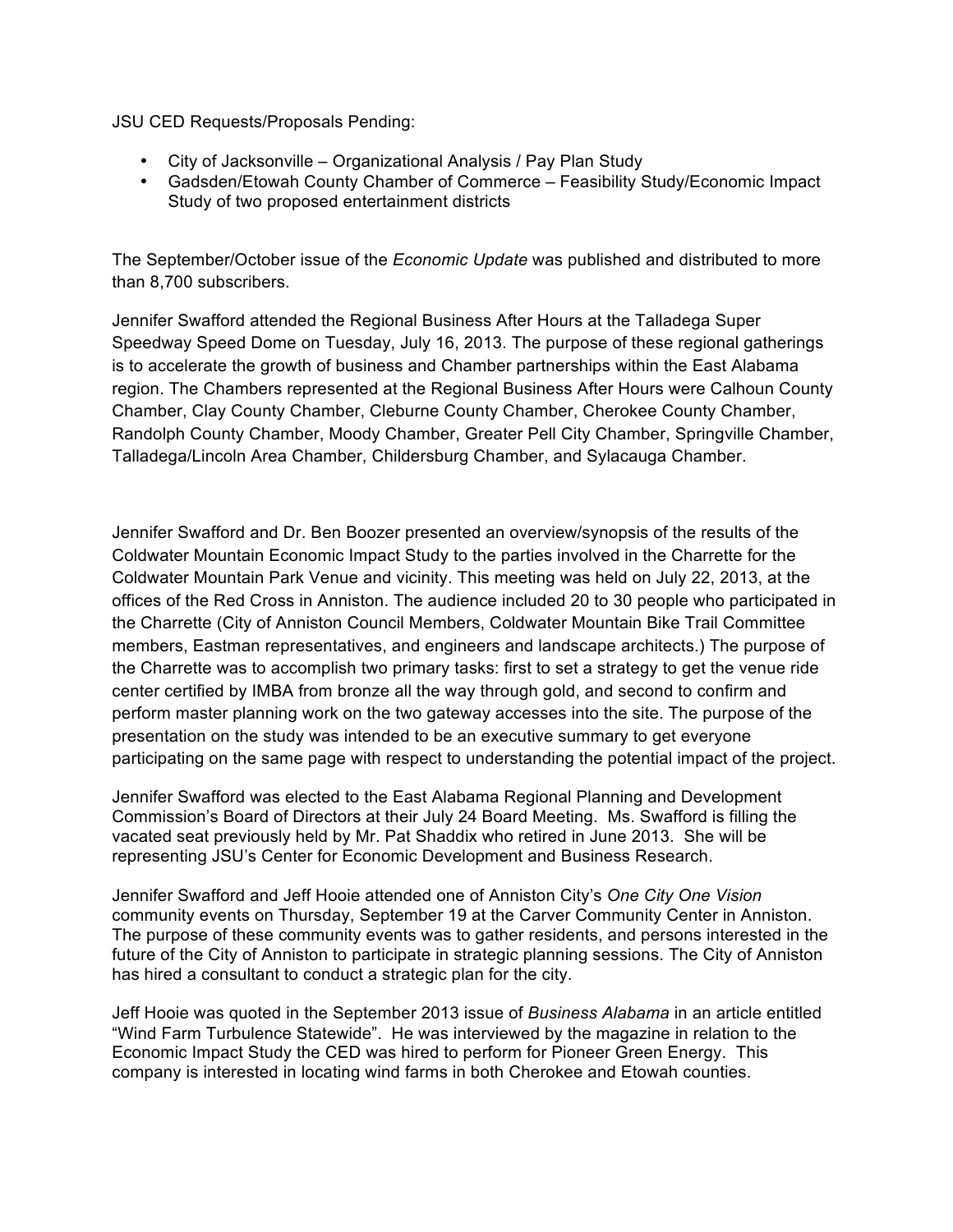Mike Self began the planning for the next biennial Inventor's Conference. It is scheduled to be held on February 20, 2014, at JSU's Houston Cole Library.

#### **Small Business Development Center (SBDC)**

The Jacksonville State University (JSU) Small Business Development Center (SBDC) provided counseling to over 138 small businesses and conducted 2 training events providing training to 36 individuals.

Michael Brooks, Associate State Director of the Alabama Small Business Development Center Network, conducted a program review of the JSU SBDC on July 9, 2013. The review included case narratives, branding, professional development, and compliance with assigned deliverables. Mr. Brooks stated that the JSU SBDC continues to be a state leader in program excellence.

Amy Anderson, JSU SBDC Account Executive, spoke at New Life Christian Cathedral's Women's Conference on July 27, 2013. The organization had a variety of guest speakers, including Circuit Judge Debra Jones and a representative from Calhoun County's WIC Program. The conference aimed to educate its members on the opportunities and the different forms of assistance that are available to women throughout the community.

Robbie Medders and Ken Grissom attended the Business Council of Alabama's Governmental Affairs Conference on August 16-18, 2013, in Point Clear, Alabama. The Conference featured political analyst and columnist Charlie Cook and *New York Times* bestselling author Michael Hyatt.

Robbie Medders, JSU CED Acting Director, attended a meeting of Alabama Small Business Development Center Advisory Board in Montgomery on August 23, 2013. Center Directors gave presentations on their respective programs. Ms. Medders presented an overview of the JSU SBDC and discussed several client success stories.

Ken Grissom, JSU Procurement Specialist, spoke at a Randolph County Chamber of Commerce Small Business Lunch and Learn on Friday August 23, 2013, in Wedowee, Alabama. He discussed procurement services offered by the JSU SBDC and how to market a business.

The JSU SBDC partnered with SCORE, the Entrepreneurial Center, and the Calhoun County Chamber of Commerce to present a workshop entitled *Human Resources 101* on August 28, 2013. Paula Watkins, SPHR, was the presenter at the three-hour workshop. This workshop was designed for small to medium employers and those who do not have an HR professional on staff.

Raymond Hembree, Deputy Director, U.S. Small Business Administration's (SBA) Alabama District Office, visited the JSU SBDC on September 4, 2013, to conduct a programmatic audit. Mr. Hembree stated that the programmatic review indicated that the JSU SBDC continues to provide a valuable service to the small business community, is consistent in exceeding goals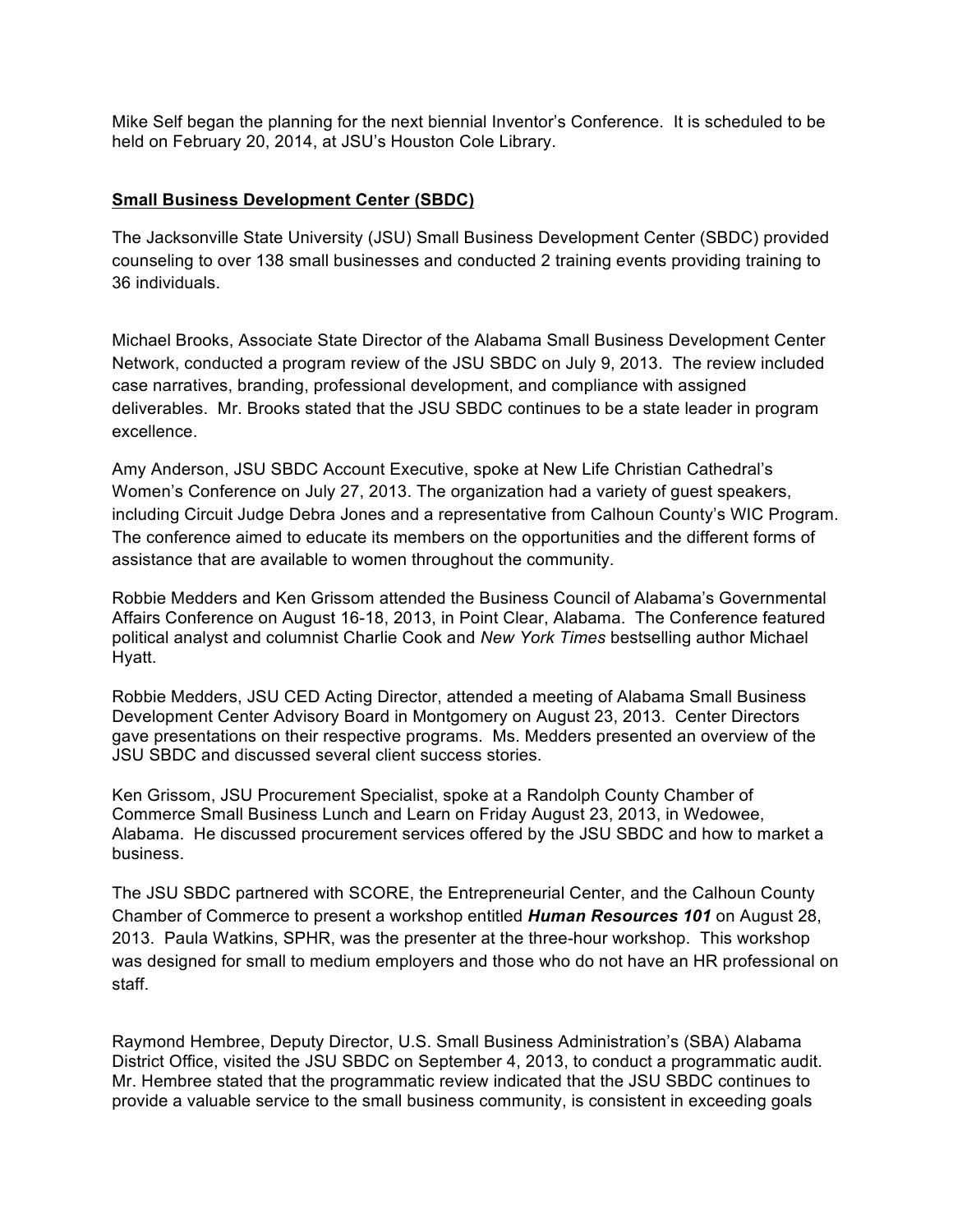established by the SBA, and is a demonstrated friend to the SBA Alabama District Office. He expressed appreciation for all the Center does to help Alabama's small business community.

Robbie Medders, Joe Grimes, Amy Anderson, and Ken Grissom attended the Annual Meeting of America's Small Business Development Centers on September 8-14, 2013, in Orlando, FL. The ASBDC was founded in 1979 and provides a vehicle for continuous improvement of the Small Business Development Center program, exchange of information among members, world class training for counselors, and advocacy of America's small business community. Over 1200 attendees participated in the Conference. The Alabama Small Business Development Center Network provided training in Orlando prior to the Annual Meeting.

Ken Grissom, Procurement Counselor, with the Small Business Development Center (SBDC) at Jacksonville State University (JSU), was selected as the *2013 Alabama State Star.* State Stars are exemplary performers who have made significant contributions to their state programs and have demonstrated a strong commitment to small business. Grissom was recognized, along with other State Stars, at the Annual Conference.

Amy Anderson and Joe Grimes represented the JSU SBDC at the Calhoun County Chamber of Commerce's The Voice of Business: Leader Series. The luncheon's guest speaker was United States Senator Jeff Sessions, who spoke on the current state of the economy and upcoming legislative debates.

Robbie Medders joined Dr. William Meehan, Dr. Charles Lewis, Dr. Bill Fielding, Don Killingsworth, and Terry Marbut, in attending the 2013 Salute to Industry Luncheon presented by the Calhoun County Chamber of Commerce on September 18, 2013, at the Oxford Civic Center. Ten industries received recognition by receiving Industry Longevity Awards. The start dates of these companies ranged from 1890 to 1953. These industries have created and retained jobs for many people and have significantly contributed to the economic impact of the Northeast Alabama region. JSU joins the Chamber in saluting these ten outstanding industries.

Joe Grimes, JSU SBDC Account Executive, spoke to the Anniston Civitan Club's weekly meeting at noon on Monday September 23, 2013. There were 18 club members in attendance. Joe gave an overview of the JSU SBDC and the Center for Economic Development including history, current structure and mission, services provided, and performance data for the current year.

Amy Anderson, JSU SBDC Account Executive, attended the 3<sup>rd</sup> annual Alabama Launchpad Innovation and Entrepreneurship Conference on September 27, 2013, at the Wynfrey Hotel in Birmingham, AL. Alabama Launchpad works with universities and business partners to promote economic development initiatives and policies that advance innovation, entrepreneurship, research, and commercialization in Alabama.

The JSU SBDC maintains strong partnerships with area Chambers of Commerce to provide business services to the small business community. JSU SBDC staff members, on a fixed schedule, visit the Chambers to make SBDC services readily available. The counseling is free and confidential. Following is a list of the JSU SBDC Chamber of Commerce Resource Centers:

Blount County- Oneonta Chamber of Commerce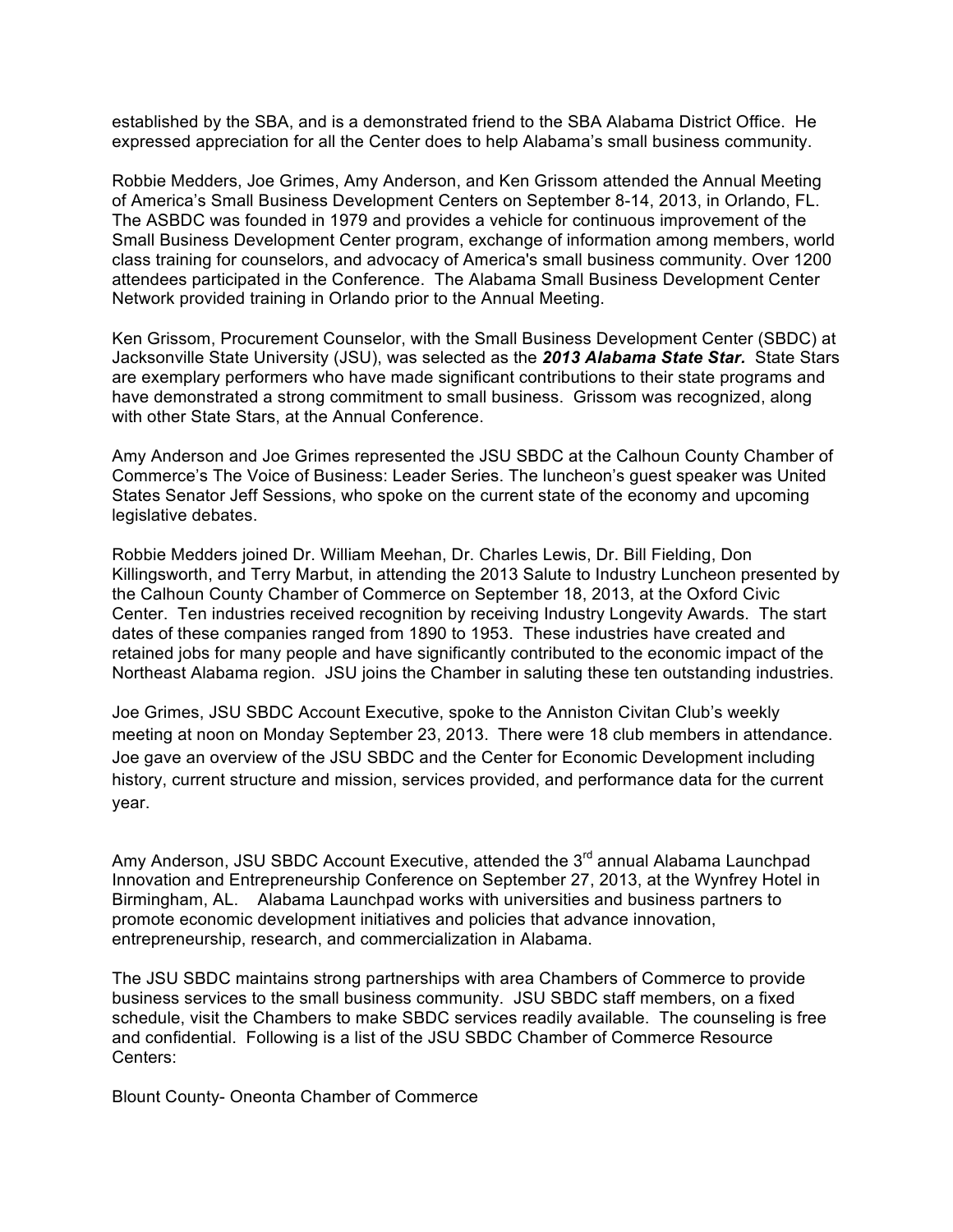Calhoun County Chamber of Commerce Cherokee County Chamber of Commerce Childersburg Chamber of Commerce Cleburne County Chamber of Commerce The Chamber of Gadsden/Etowah Chamber of Commerce Pell City Chamber of Commerce Talladega Chamber of Commerce, and the Sylacauga Chamber of Commerce

The JSU CED/SBDC provides outreach and service across Alabama. Staff members are involved with a variety of area organizations through serving on board of directors, professional memberships, participation in conferences, annual or regular meetings, providing presentations, and affiliations as requested.

### **Lurleen B. Wallace College of Nursing**

Assistant Professor Dr. Christie Shelton was named Dean, College of Nursing effective August  $1<sup>st</sup>$ . Dr. Shelton becomes the  $5<sup>th</sup>$  dean. She has been with the university since 2000.

There were 139 graduates in nursing in August 2013. Of the 139 graduates, 57 were traditional BSN students and 82 were RN to BSN (STEP) students. The MSN students only graduate in December.

Student Enrollment: The College of Nursing continues to experience growth. Fall 2013 data reflect BSN enrollment at 245, STEP enrollment at 296 and the MSN Program enrollment at 75. Of the 75 graduate students in nursing, 49 are JSU master's students and 26 are University of North Alabama (UNA) transient MSN students.

Instructor, Ms. Karen Scroggin and Assistant Professor, Dr. Myrna Williamson joined our faculty this semester. And, Ms. Amber Law joined our staff as the new Clinical Services Director.

The Calhoun-Cleburne Medical Reserve Corps, which is housed in the College of Nursing, was awarded a grant in the amount of \$12,500 from the Alabama Department of Public Health. This grant will be used for member educational opportunities and to purchase additional supplies for the recovery trailer owned by the MRC.

In August, school nurse Ms. Julie Houck and the Piedmont City Schools were awarded the 2012-2013 KidCheck Plus School System of the Year award. Ms. Houck received her BSN in 1999 from JSU. Associate Professor, Dr. Kay Prickett and Instructor Ms. Jennifer Frank were in attendance for the presentation. Annually the KidCheck Plus team recognizes school nurses and school systems they partner with across Alabama for their excellent work. Schools selected for this award embody leadership, organization, and school/community involvement and support.

Student Services Director Mr. David Hofland along with faculty members, Ms. Annette Daugherty and Ms. Marilyn Bourgere, staff member Ms. Kristi Killingsworth, and student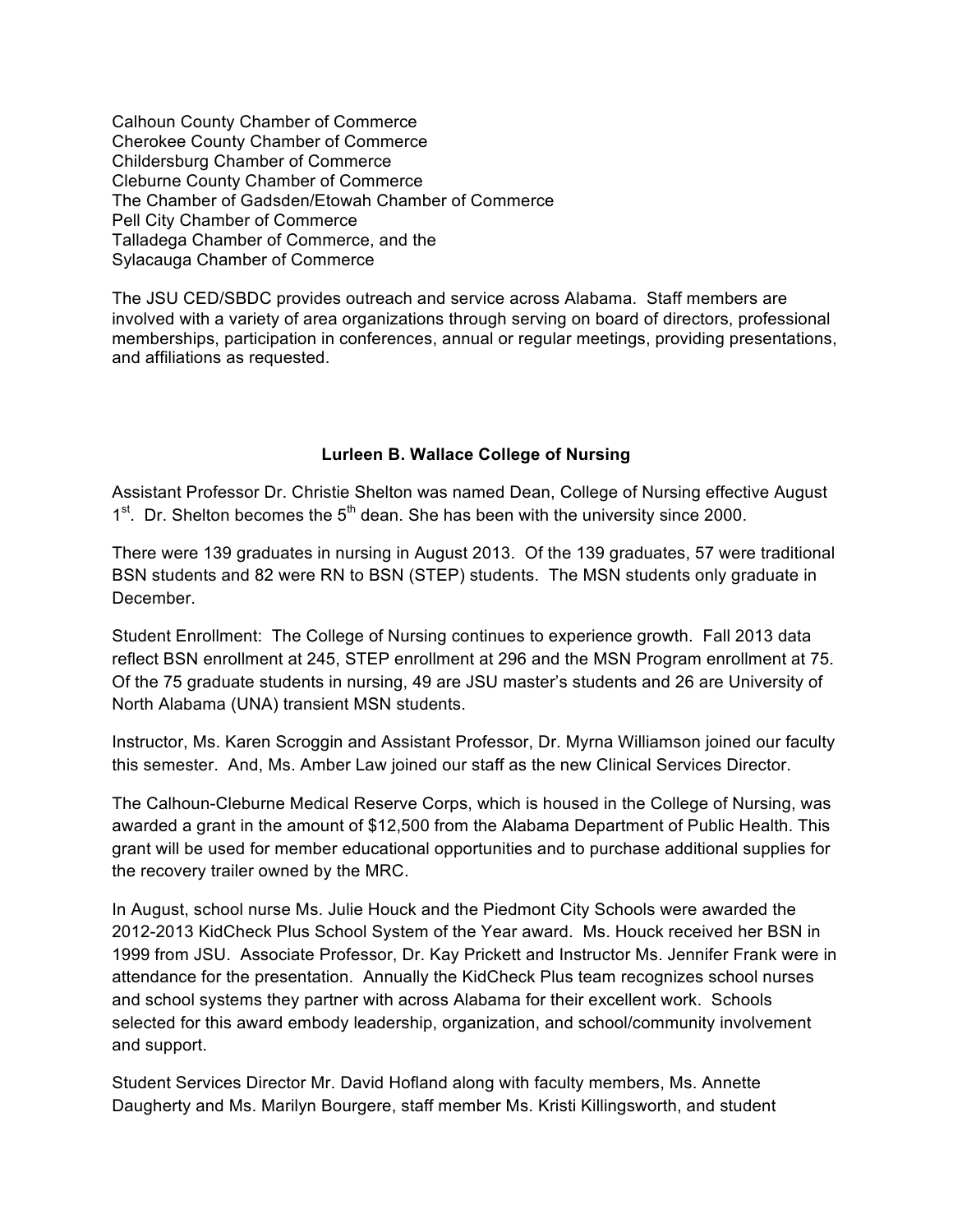representative, JANS President Mr. Stephen Newburn participated in JSU's Preview Day last weekend. The day was very successful with over 250 contacts from interested students and parents.

### **College of Arts and Sciences**

Environmental Policy and Information Center

Ongoing Projects

Little River Canyon Center

Planning, development and installation with contractor Southern Custom Exhibits for the hallway exhibit corridor were completed for three areas including the introduction node, the "You are Here" node and the history node at the East end of the hallway. Additional exhibits were completed that include the restrooms, LEED features and directional signage. The Amphitheatre project closed out after approximately six months of construction with final emphasis on roofing, lighting, sidewalks, rails and lawn. The facility is expected to be ready for use in late Fall of 2013. The first concert is now scheduled. Development discussion for the hotel resort and zipline component of the Canyon Center progressed well with a preliminary investor commitment of \$2m for the zip-line course. Mr. Waldrep, the developers and Steve Wagner met with JSU EPIC to discuss potential Trustee action to allow for this phase. The second phase concept continues to develop as an 85 room luxury resort themed around health, wellness and nature. EPIC staff continued its planning to the upcoming half marathon slated for October  $12<sup>th</sup>$ . Gift shop operations included a buying trip to the Atlanta market resulting in new merchandise. Gift shop office space was reconfigured so as to allow added space for inventory and a secure location for cash and shop administration.

#### Freedom Riders Park

JSU EPIC organized a professional design charrette for the further development of Freedom Riders Park on the 5 acre parcel of land aside Hwy 202 where the Freedom Rider's bus had been burned in 1961. The charrette was attend by over twenty local citizens including Anniston's mayor, city councilmen, State Representative Barbara Boyd, Freedom Rider Bill Harbour and many others. It was led by Harvard Loeb Scholar, National Organization of Minority Architects President and GSA architect Steven Lewis. The results of the charrette are being assembled for a report that will result in the road map for construction, fund raising and the project's final design all intending to boost education, tourism and economic development. JSU EPIC also assisted and participated in the Alagasco donation of a "Perpetual Flame" gas lamp at the Freedom Riders bus station mural in Anniston. EPIC staff was invited to the Atlanta premier of Lee Daniels: The Butler.

Northeast Alabama Entertainment Initiative (NEAEI)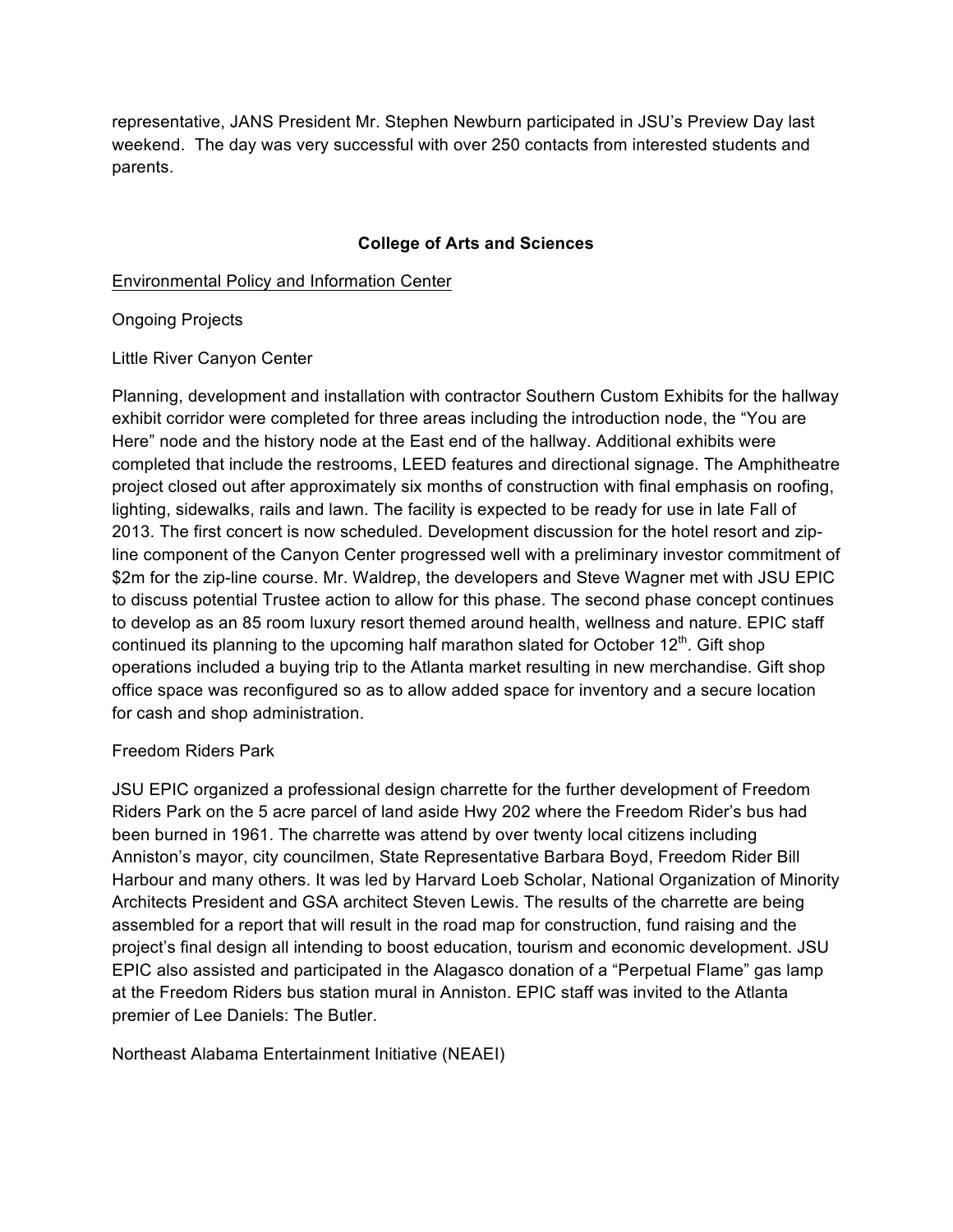NEAEI met for a full board meeting with all members in attendance to review budget, expenditures, construction development, educational programs, and future projects. At that time, six film productions were discussed to be a top choice for directors and producers interested in Longleaf Studios and JSU students involvement. Four JSU student classes were taught at the studio including three drama classes and one math class totaling 120 students. As a test, the Gamecock Express was used to transport students to the studio with complete success. Plans for a trip to New Orleans for the Longleaf Studio director and Senator Marsh were finalized. Over a dozen tour and meeting with directors, producers, students, JSU faculty and others were conducted. Taizou University students visited Longleaf Studios where they recived a tour and presentations from the studio director as well as Ron Sparks representing the Alabama Rural Development Office and Governor Robert Bentley.

#### JSU Field Schools Summary

Programs are presented from "the deepest canyon to the highest mountain in Alabama." JSU Field Schools presented twenty five general public programs, one K-12 field trip (and scheduled fourteen K-12 field trips for spring and fall), four educational outreach programs and several other special events for 3,145 participants, described in detail below. JSU Field Schools' Assistant Director coordinated the assessment project for EPIC (completed PRISM reports and coordinated Peer Review process), developed 2014 program and events calendar for Alabama Department of Tourism, developed the 2013 Wonders of Water partnership program for Fort Payne City School System, nominated the EPIC educational centers and outdoor learning locations to the US Geotourism/National Geographic web project, attended the Lookout Mountain Tourism Association's Festival Workshop, and was invited to participate in Leadership Cleburne County (2013-14).

Canyon Center Programs & Events

Story Time at the Canyon Center programs (60 participants)

Nature Observation through Fairy House programs (30 participants)

Artist Demonstrations (150 visitors)

Green and Gray NPS programs (42 participants)

One World Adventure Company partnership programs (45 participants)

Taizou University visit with Randy Owen and Mayor's Welcome followed by lecture, hike, and concert by KB Solomon

*Mountain Center Programs and Events*

Making Connections: Arts & Nature Teacher Workshop funded by Legacy Partners in EE

(30 AL teachers)

Chickadee Camp: Connecting Girls to Science and Nature Camp (19 participants)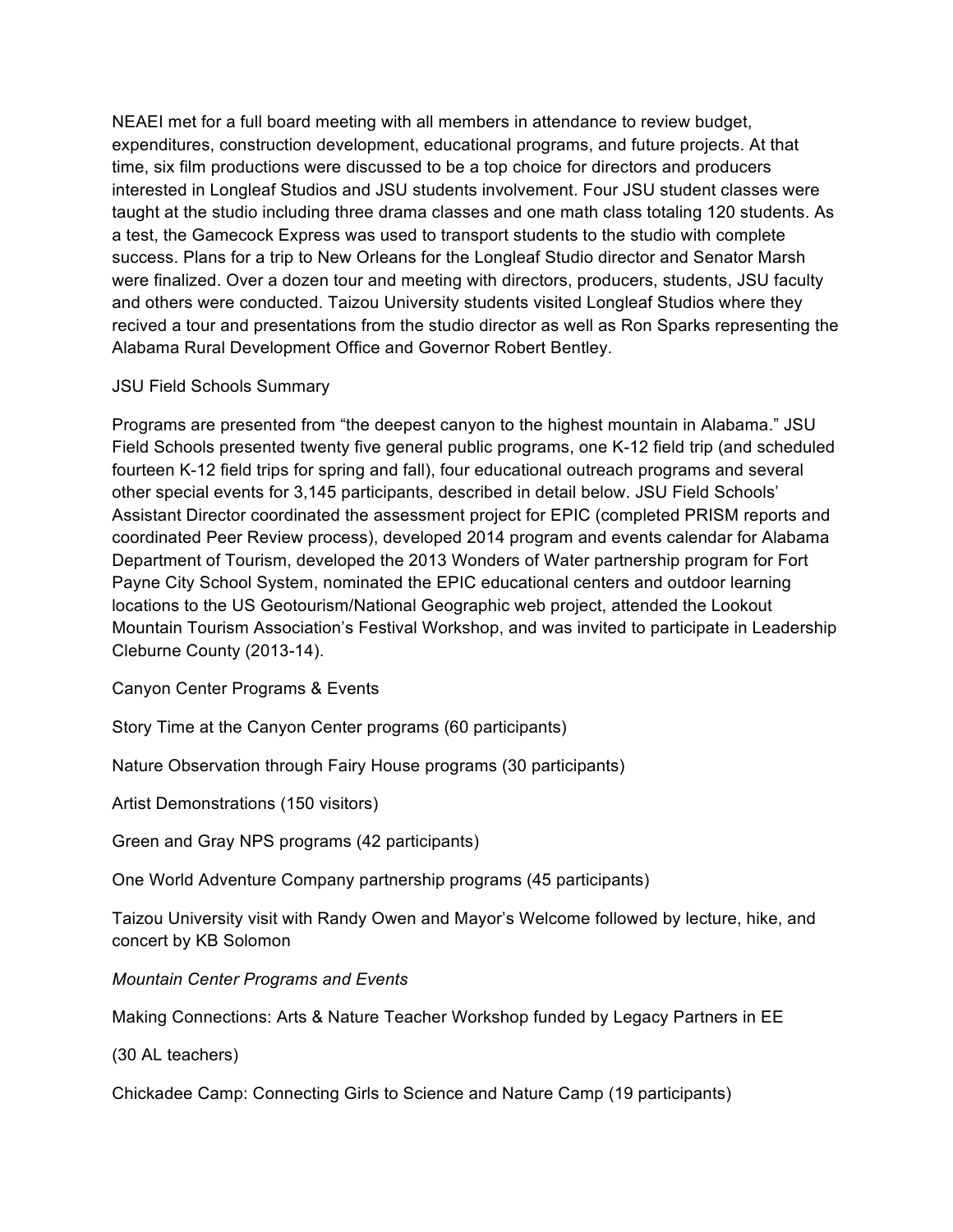Greenager Camp: Connecting Teens to Careers in Science and Nature (15 participants)

Native American Pottery Workshop (20 participants)

ALFA Mountain Center Rental (160 attended)

Calhoun and Cleburne County Bar Association Mountain Center Rental (120 attended)

#### *JSU Outreach Programs*

Environmental Literacy program at Hobson City Library (143 students)

Cleburne County Fair JSU Field Schools exhibit and program (1,500 visitors)

Fall Preview Day JSU Field Schools exhibit (500 students)

Pet Fest at Zinn Park exhibit and program (300 visitors)

CCWA presentation at the Monteith Amphitheatre (20 participants)

Capitol City Club Montgomery Kiwanis Club presentation (120 members)

Fort Payne Rotary Club presentation (35 members)

Director's trip to Washington DC from Sept 11<sup>th</sup> to 14<sup>th</sup> meeting with federal offices and elected officials (detailed report on file).

#### *Other EPIC/JSU Programs*

Wild Wednesdays Nature programs

(summer programs; partner: USDA Forest Service; 220 participants)

Friends of the Talladega National Forest programs (campfire talks; 102 participants)

Choccolocco Creek Watershed Alliance program presented by Director (30 in attendance)

#### *Service Activities*

EPIC staff continued participation serving on the Friends of the Talladega National Forest, the Friends of Little River Canyon, the Longleaf Arts Council, the Spirit of Anniston Board of Directors, the Chief Ladiga Trails Committee. Staff also attended the invitation-only preview of the new Oxford Performing Arts Center, and hosted Music at McClellan featuring the US Army Materiel Command Band at the Monteith Amphitheatre.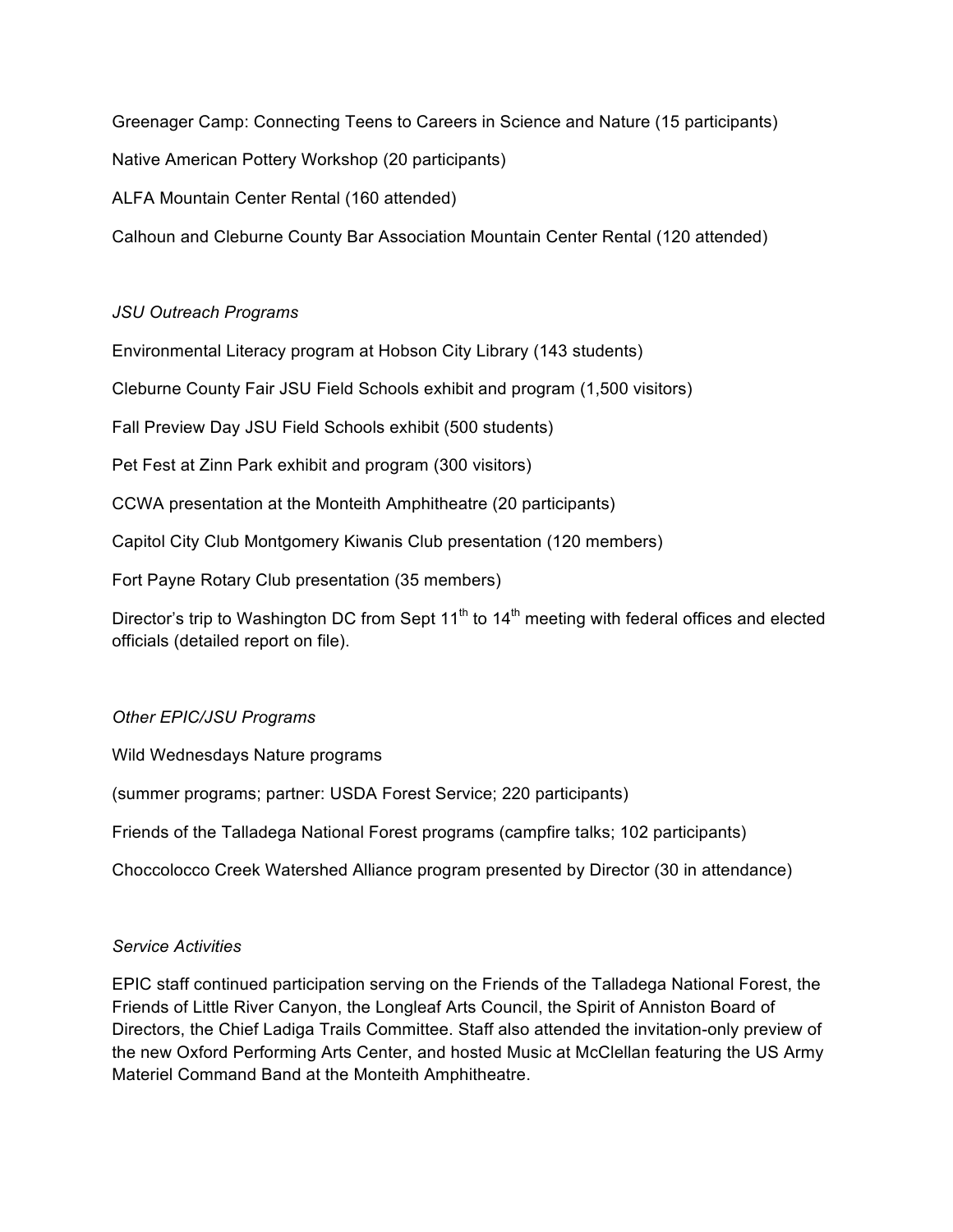### David L. Walters Department of Music

#### Musical Activities

The Department continued to present regular concerts for the campus and for community citizens featuring guest artists, JSU students and activities sponsored by Department ensembles. The following programs were presented during this quarter:

Jazz Showcase presented by students and faculty in Jazz Studies area

Dr. Andrew Nevala, Director 27 September 2013

Mason Hall Performance Center

Student Performance Hour Programs

27 September 2013

### Other Activities

The Marching Southerners premiered their 2013 season show, "One More Time", on 31 August 2013. Featuring many old favorite musical numbers, the Southerners continue their tradition of crowd-pleasing excitement on the field.

Annual "Band Day" on 14 September 2013 attracted a record number of high school bandsmen on campus from northeast Alabama and western Georgia. 1,386 high school students registered for the event which featured afternoon rehearsals and an appearance on the field with the Southerners in a pre-game evening show. Parents and family of the visiting bandsmen resulted in larger than ordinary game attendance for the event.

Music faculty participated in a departmental futures planning retreat on 20 September 2013 in Stadium Towers through the courtesy of the JSU Athletic Department.

The Marching Southerners appeared in Gadsden, Alabama as the featured exhibition band for 49<sup>th</sup> Annual Mid South Marching Band Competition. Their show, "One More Time", was presented before an enthusiastic crowd of high school band members and fans at the close of the competition.

The Department welcomed the largest number of Music major matriculants in over seven years this fall.

## **College of Education and Professional Studies**

TV Services Report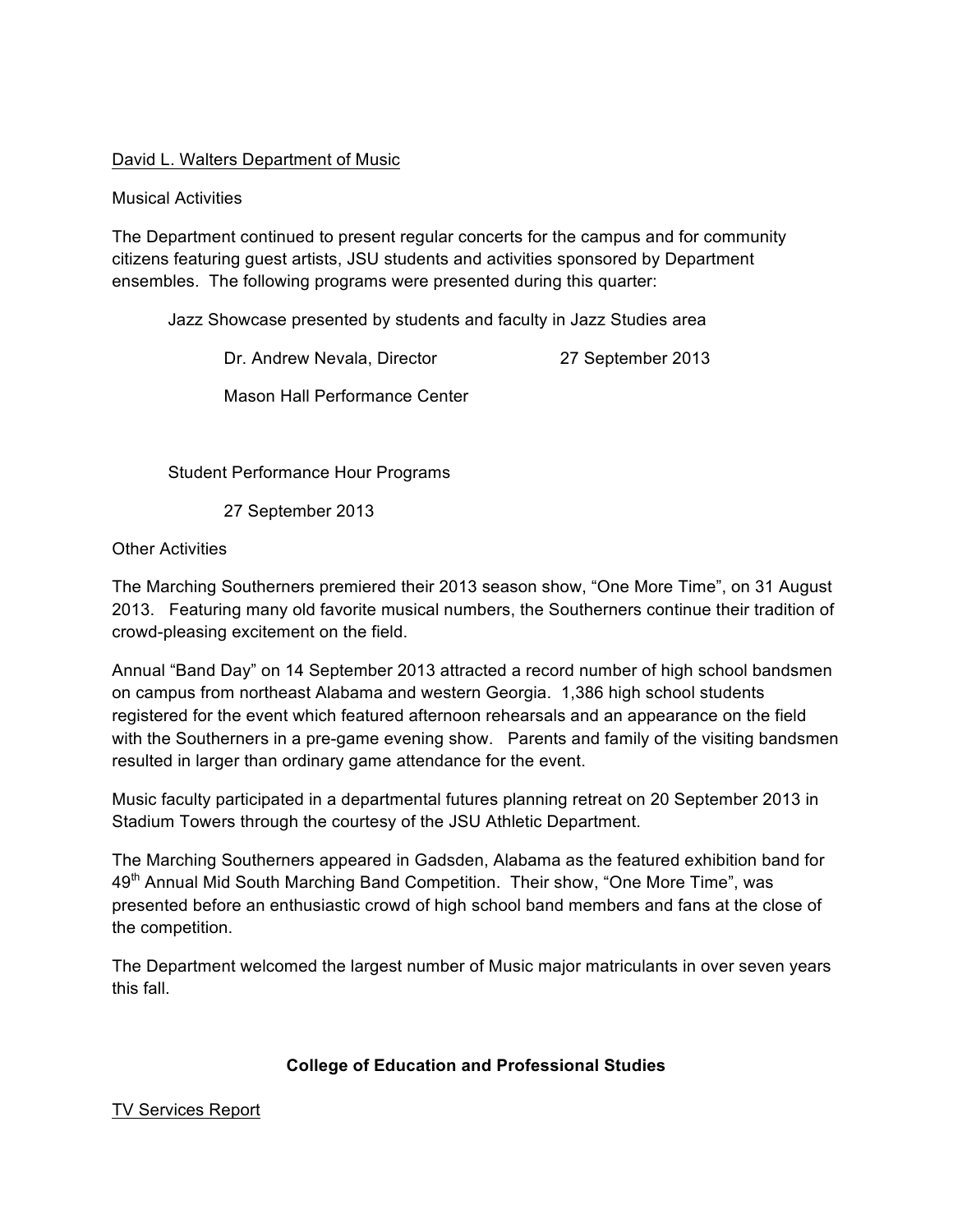Produced "Inside Gamecock Athletics" shows #139 – #142.

Produced "JSU Today" #236 - #243.

Produced "Gospel Music Southern Style," #168 - #169.

Broadcast every Monday's football press conference live over TV24.

Broadcast three home football games. The games were carried live over TV-24 and the OVC Digital Network.

Streamed two Volleyball games over the OVC Digital Network.

Streamed two Soccer games over the OVC Digital Network.

Taped the "Stop Sports Injuries" event at Gadsden High School. The entire program is on-line as well as available as a DVD. The event included a panel discussion of doctors and trainers as well as interviews and questions from the audience.

Taped Football Media Day. Soundbites from Coach Bill Clark as well as interviews with key players were captured for future use.

Produced and broadcast the Summer Graduation Exercises live on TV24 and the Internet. The ceremony was also rebroadcast at later dates and times. DVD copies are being sold through the Campus Bookstore.

Sent DVD's of Mr. Ryan Perrilloux from the 2009 season to the Ottawa Redblacks football club of the Canadian Football League. This request came by way of Mr. Greg Seitz.

Videotaped each football player stating their number, name, and home town. These id's will be played on the video board during games where that player is in the starting line-up.

Videotaped the annual Football Fan Day event.

Videotaped Dr. Meehan welcoming fans to the different home football games. These welcomes will be displayed on the video board during Saturday's games.

Videotaped a presentation by Ed Roe and Karen Winn of the Calhoun County School System as well as a presentation by students from Childersburg High School concerning their expectations of a teacher. Both presentations were presented to the Faculty and Staff of the College of Education & Professional Studies. These presentations are posted on JSU's itunes U account. DVD's will also be made for those requesting one.

Produced Soccer and Volleyball promos for airing on the video display board during home football games.

Sponsored and taped the "Constitution Day" event. DVD's are available upon request.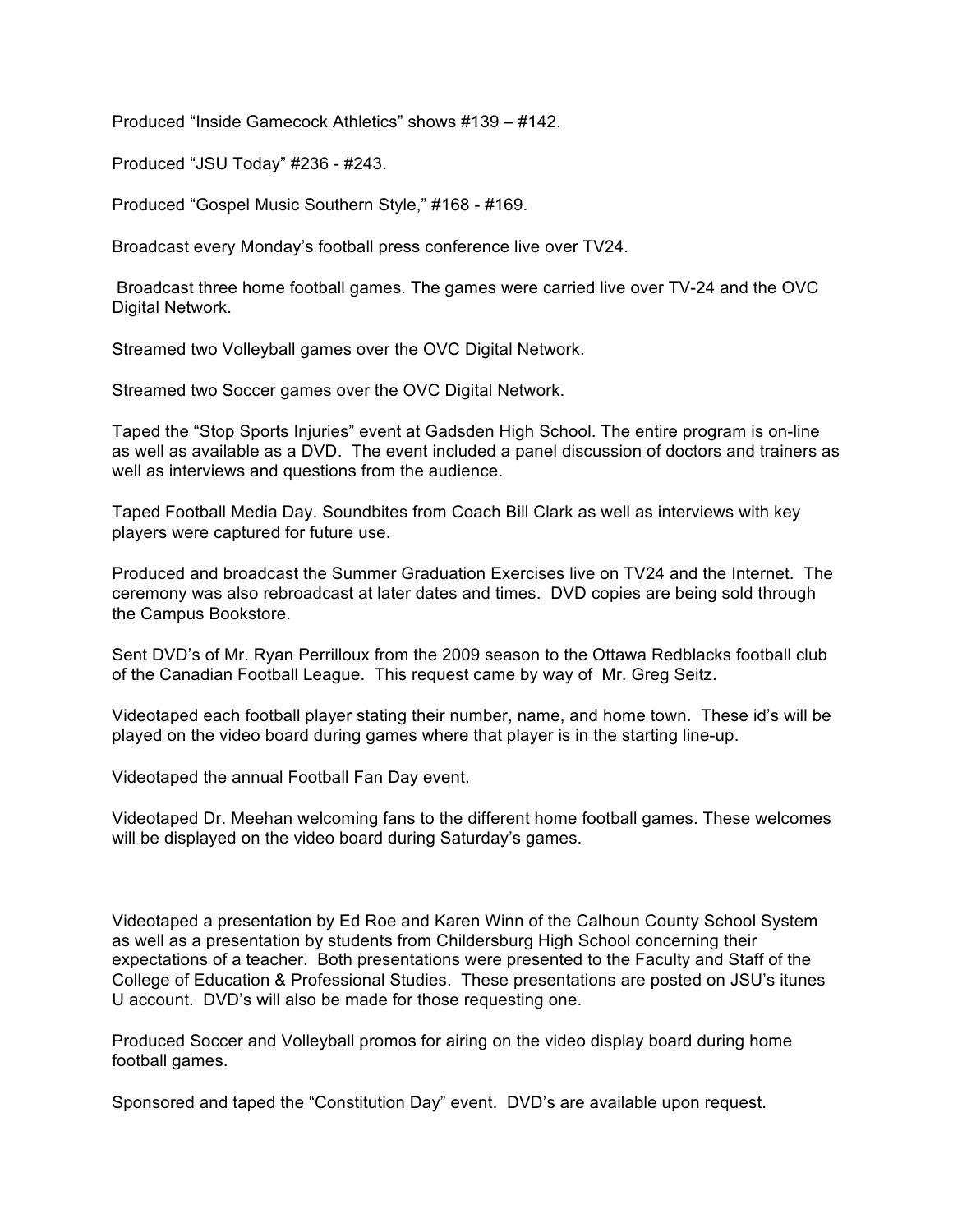Tours of our two TV production trucks were given by the TV Services staff to Communication 301, 470, and 320 classes.

# **Enrollment Management and Student Affairs**

## Office of Admissions

The Admissions Office is excited to have another record setting average ACT for firsttime freshman enrolled for the fall 2013 semester (22.5).

In August, the Office bid farewell to two of our team members but welcomed Octavia Billups (Richardson) and Jennifer Wood, both alumnae, in the month of September.

In September, the team has made more 100 visits connecting with more than 4,000 prospective students. Once the month of October is complete, the visit number will be more than 245 with the planned visits to date. A review of the Office's activities for September is listed below.

Summary: Week of September 1 – September 7, 2013

This week was a short week with Monday being Labor Day however, the recruitment team continued to reach out to the high schools in their assigned territories, updating guidance counselor information and scheduling private visits. The ALACRAO travel season continued with college days in Northeast Alabama (Madison County and Huntsville City area) and Central East Alabama (Auburn and Montgomery area). High schools covered during ALACRAO fairs include:

Auburn High School Beauregard High School Benjamin Russell High School Beulah High School B.T. Washington High School Buckhorn High School Butler High School Chambers Academy Central High School (Phenix City) Columbia High School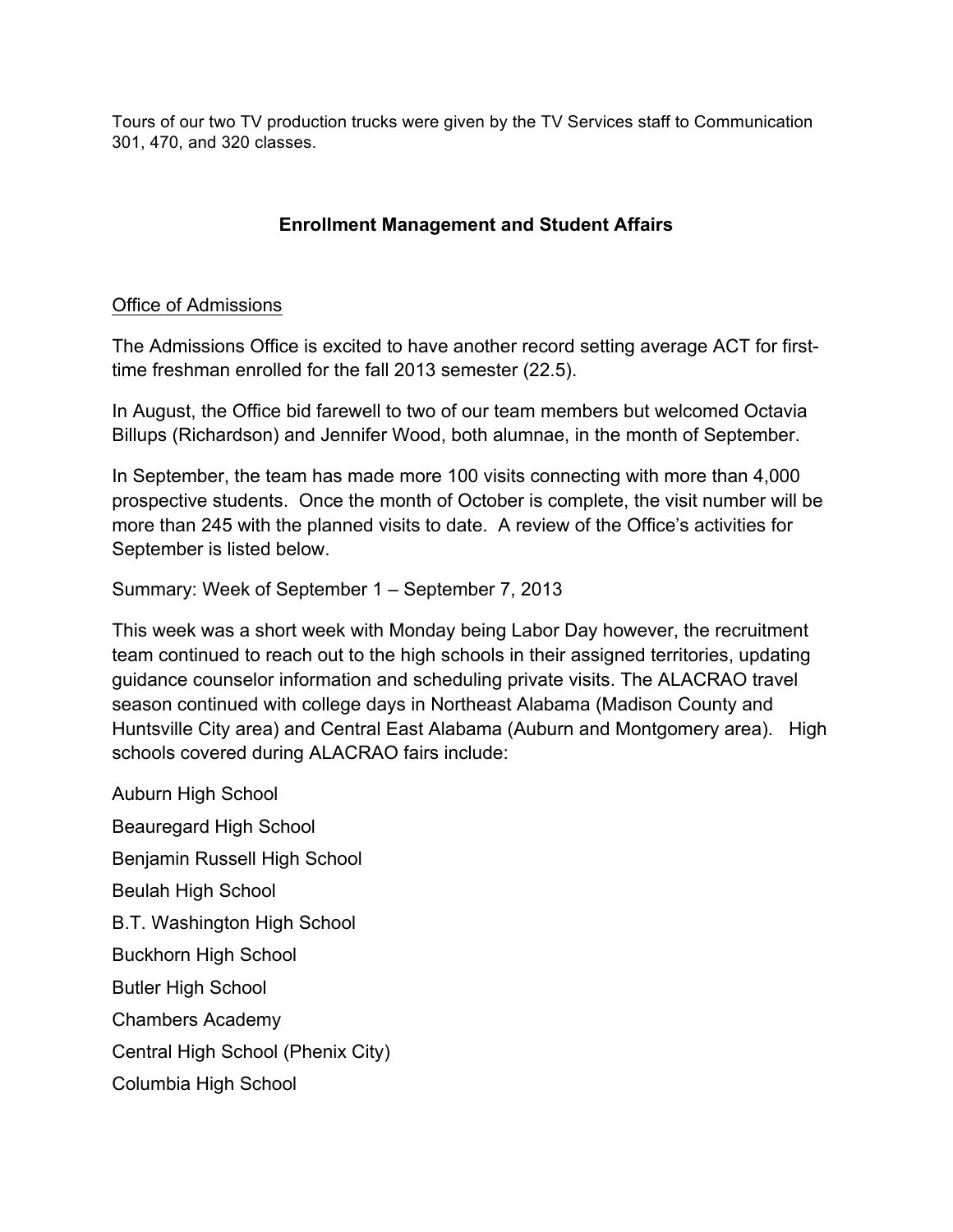Coosa-Central High School

Dadeville High School

Edward Bell High School

Grissom High School

Hartselle High School

Hazel Green High School

Horseshoe Bend High School

Huntsville High School

Johnson High School

Lafayette High School

Lanett High School

Lee High School

Lee-Scott Academy

Loachapoka High School

Madison County High School

New Century High School

New Hope High School

Opelika High School

Reeltown High School

Russell Co. High School

Smiths Station High School

Sparkman High School

Valley High School

Drop offs (A visit in which the JSU Admissions Counselor drops by the high school, with or without an appointment, to update high school guidance counselors with information that may have changed for the upcoming academic year while providing them with new marketing materials such as travel pieces, scholarship information, pennants, view books, and applications) were made to the following schools:

Albertville High School Appalachian High School Boaz High School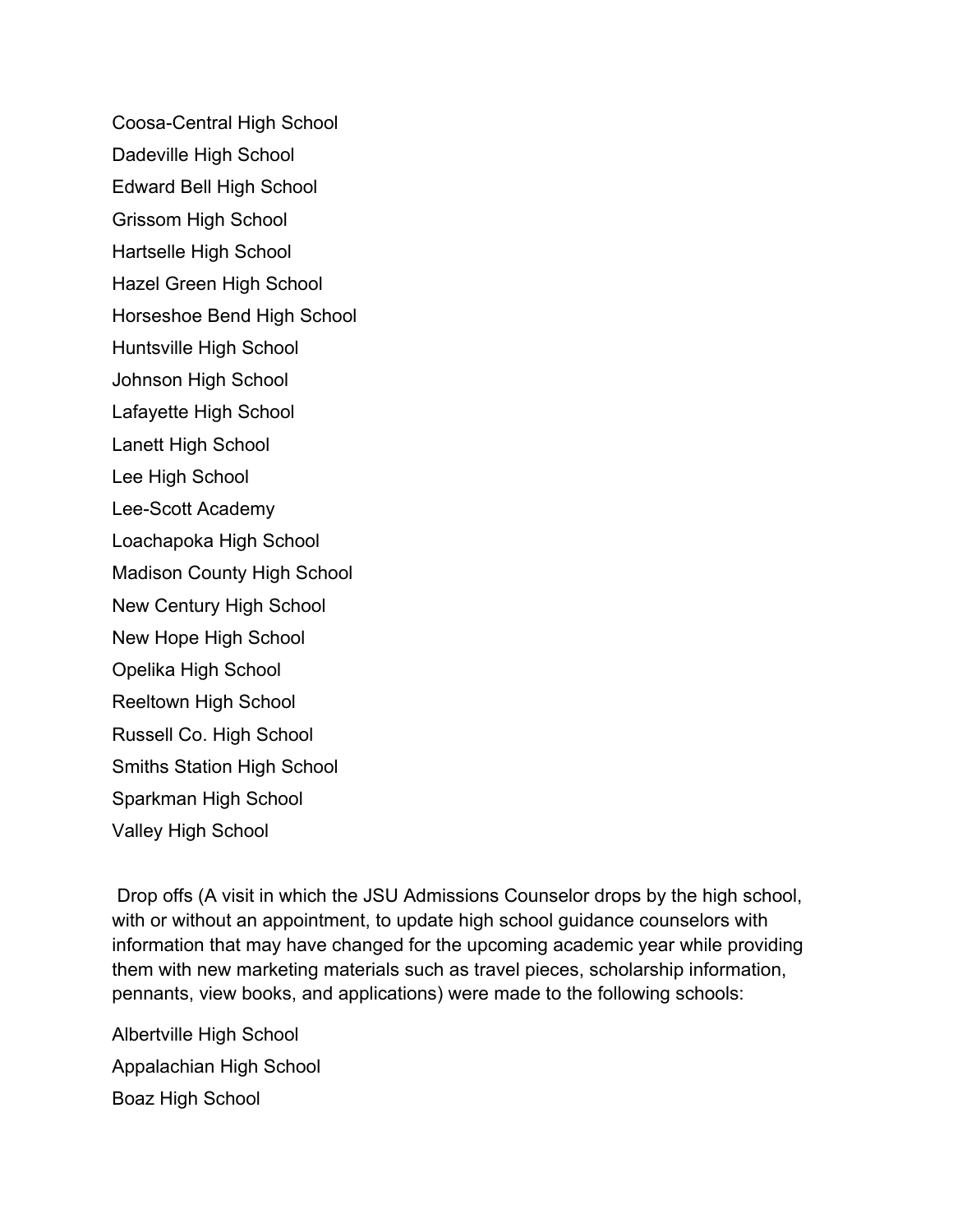Cleveland High School

J.B. Pennington High School

Locust Fork High School

Oneonta High School

Sardis High School

Georgia hosted a PROBE Fair in Paulding County. Schools that attended this fair include:

East Paulding High School

Hiram High School

North Paulding High School

Paulding County High School

South Paulding High School

We also had the opportunity to participate in a parent summit for home school students hosted by Pathways Academy in which we are able to connect with 40 parents from three difference counties. Overall, our recruitment team was able to personally connect with 64 different high schools from 15 different counties in Alabama and Georgia.

Summary: Week of September 8 – September 14, 2013

This week the ALACRAO fairs were in the central Alabama and northeast Alabama areas. Counties covered include: Autauga, Blount, Butler, Chilton, Cullman, Dallas, Elmore, Jackson, Limestone, Marshall, Perry, and Wilcox. Our team personally connected with students and their parents and guidance counselors from almost 80 Alabama public and private schools.

These are:

Albertville High School Appalachian High School Arab High School Ardmore High School Asbury High School Athens High School Athens Bible School Autauga Academy Autauga County Technical Center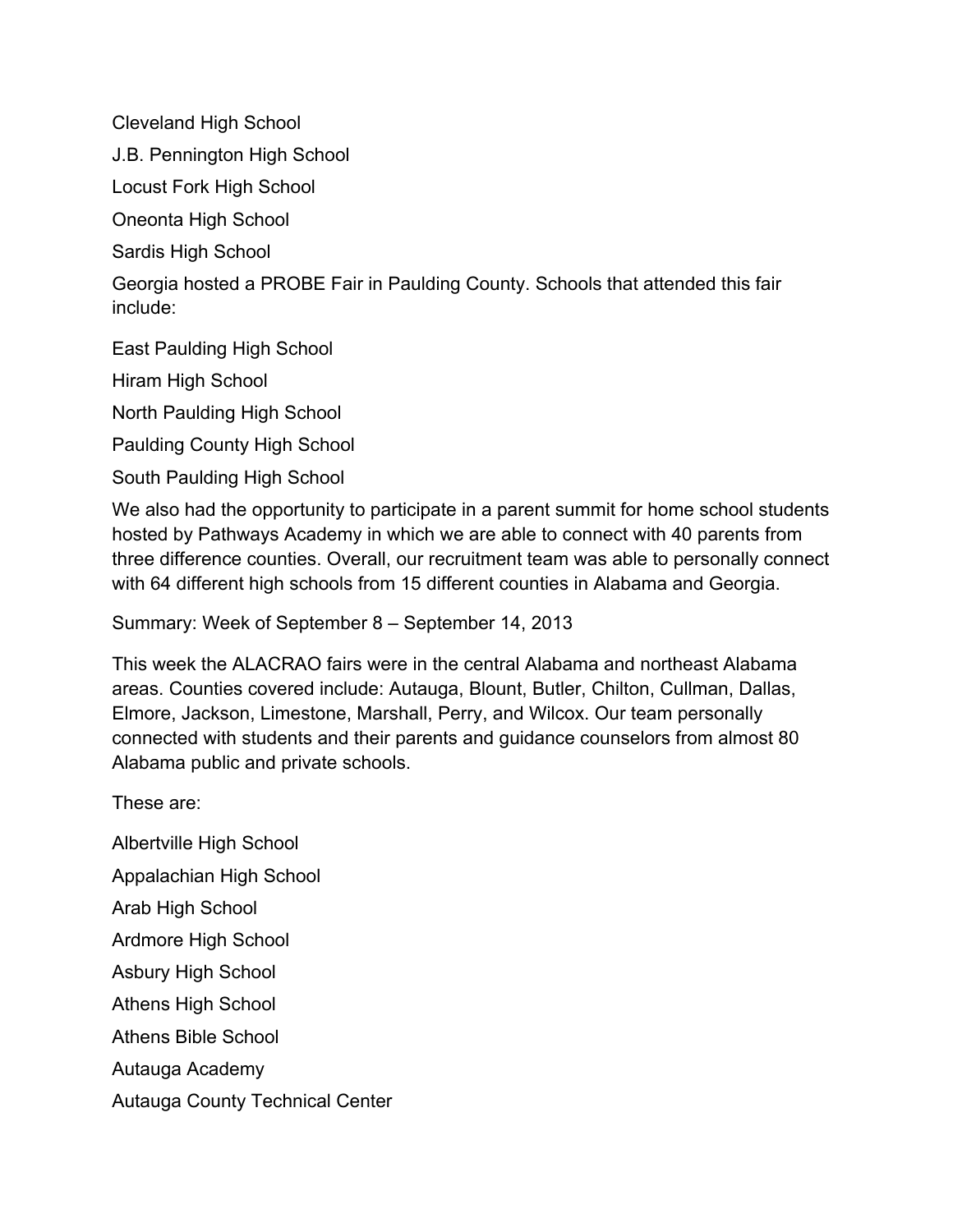Autaugaville High School Billingsley High School Boaz High School Brindlee Mtn. High School Chilton Christian Academy Chilton County High School Clements High School Cleveland High School Cold Springs High School Cullman High School DAR High School Douglas High School East Limestone High School East Memorial Christian Academy Edgewood Academy Elkmont High School Elmore County High School Elmore High School Fairview High School Goodhope High School Guntersville High School Hayden High School Holly Pond High School Holtville High School Isabella High School JB Pennington High School Lindsay Lane High School Locust Fork High School Maplesville High School Marbury High School N Jackson High School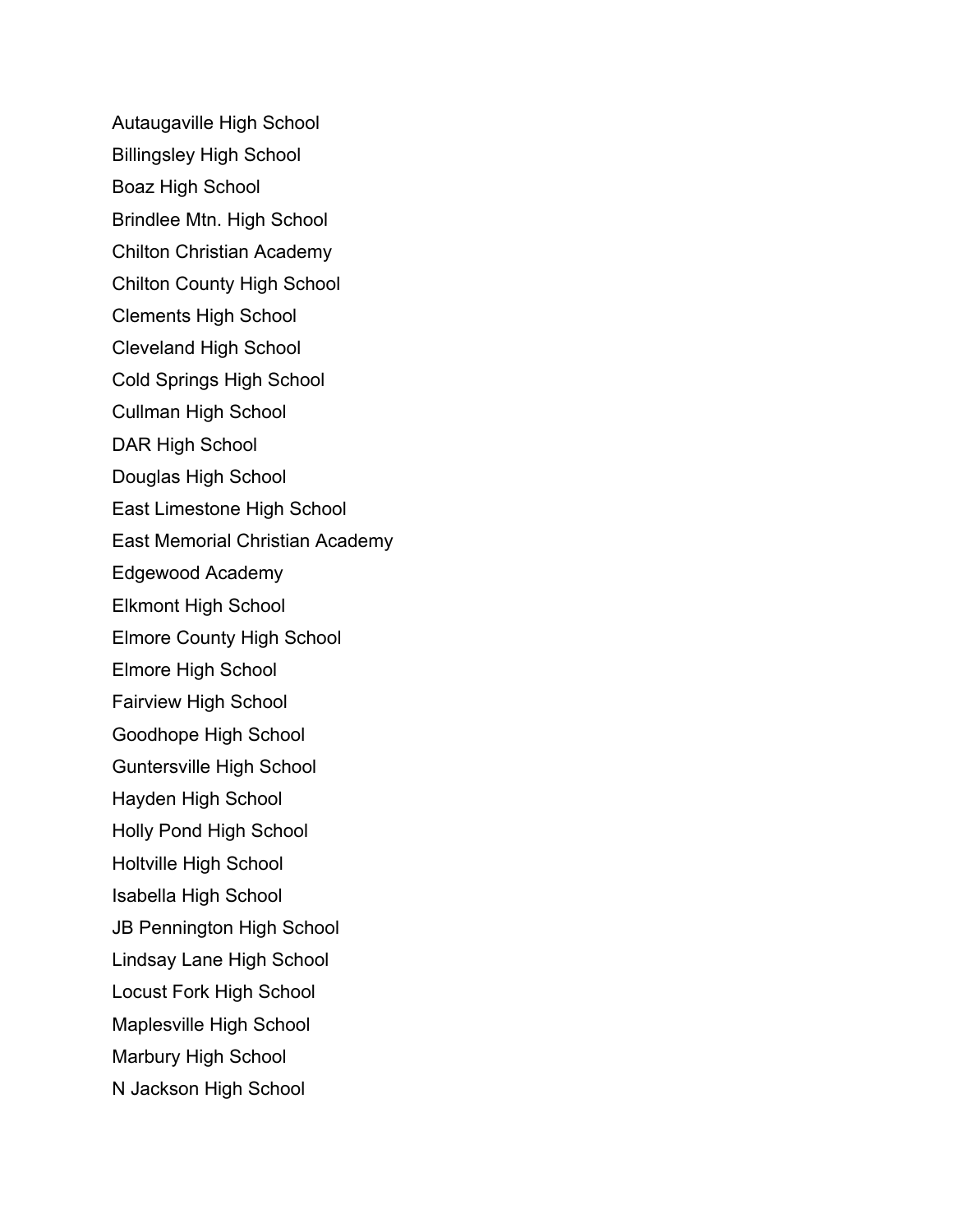N Sand Mtn High School

Oneonta High School

Paint Rock High School

Pisgah High School

Prattville Christian Academy

Prattville High School

Sardis High School

Scottsboro High School

Section High School

Skyline High School

Stanhope High School

St. Bernard Prep

Susan Moore High School

Tallassee High School

Tanner High School

Verbena High School

Vinemont High School

West Point High School

Wetumpka High School

W Limestone High School

Woodville High School

We also had a very strong private visit with Etowah High School's senior class that expressed great interest and excitement about JSU.

In Georgia, PROBE fairs took place in Bartow, Cobb, Fulton, and Gwinnett Counties. We attended the Atlanta Counselor Workshop and personally connected with the guidance counselors for 57 different high schools, scheduling private visits and accepting college fair invitations, as well. We made contact with students from around 53 different public and private Georgia high schools.

These were:

Adairsville High School Allatoona High School Alpharetta High School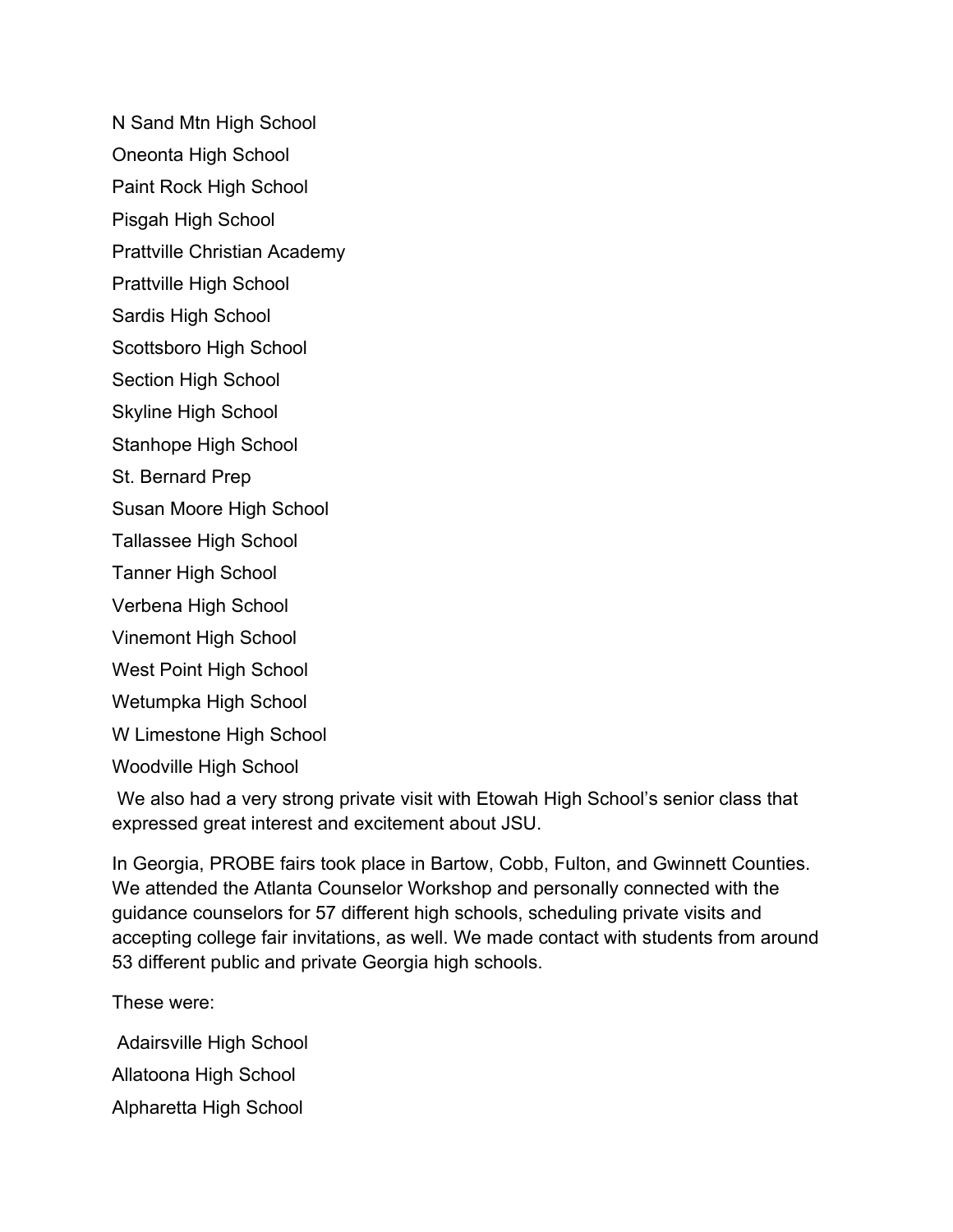Archer High School Atlanta Adventist Academy Atlanta Country Day School Blessed Trinity Catholic High School Buford High School Cartersville High School Cass High School Central Gwinnett High School Centennial High School Chattahoochee High School Chrysalis Experiential Academy Collins Hill High School Cornerstone Prep Academy The Cottage School Dacula High School Duluth High School Eaton Academy Excel Christian High School Fellowship Christian School Greater Atlanta Christian Harrison High School Hebron Christian Academy Independence High School Johns Creek High School Kennesaw Mountain High School King's Ridge Christian School Lanier High School Living Way Christian High School Maxwell High School of Technology Meadowcreek High School Mill Creek High School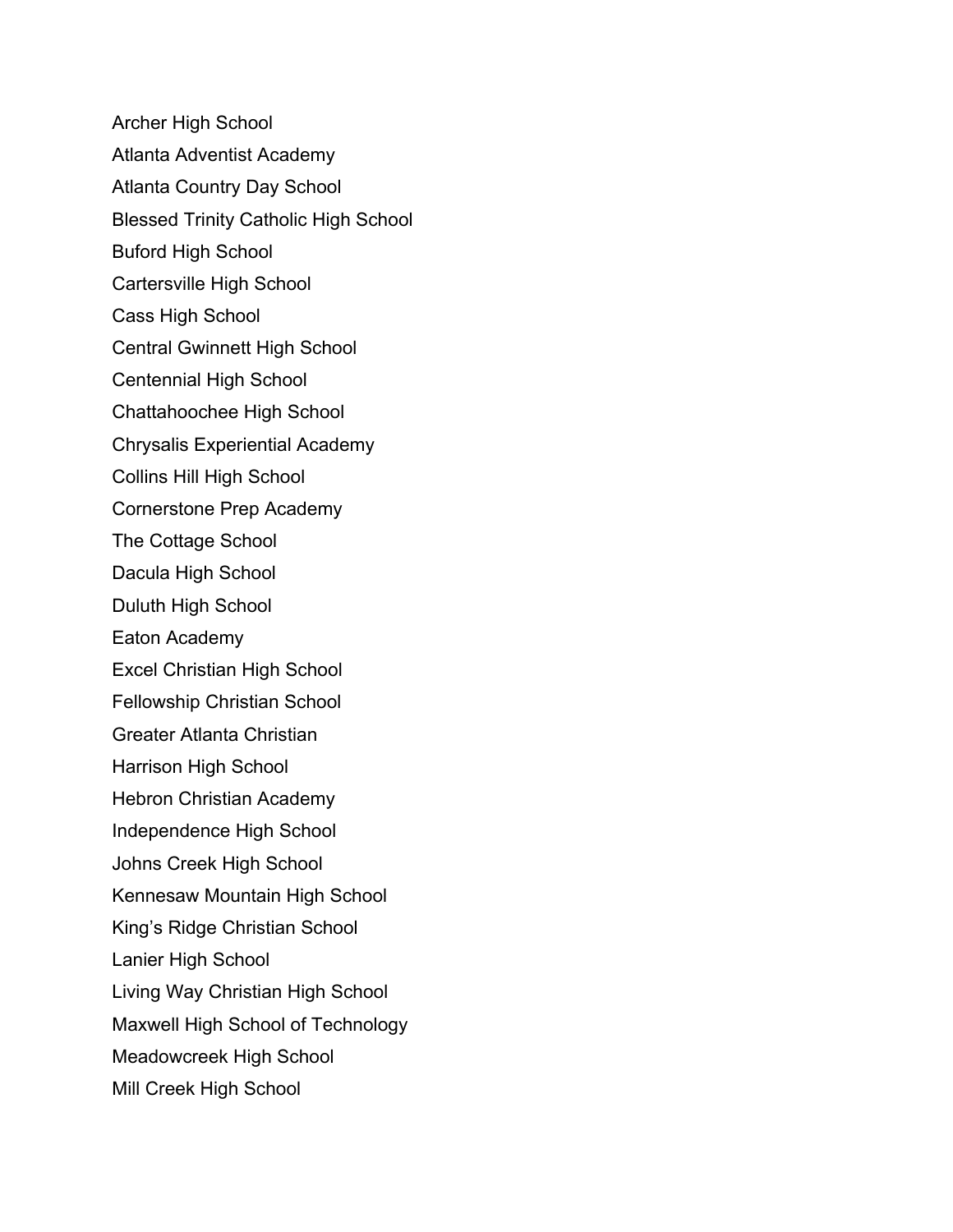Mill Springs Academy

Milton High School

Mount Paran Christian School

Mount Pisgah Christian School

Mountain View High School

Norcross High School

Northview High School

North Cobb Christian School

North Cobb High School

North Gwinnett High School

Old Suwanee Christian School

Peachtree Ridge High School

Phoenix High School

Riverwood Intl Charter School

Roswell High School

Shiloh Hills Christian School

St. Francis High School

Wesleyan School

Woodland High School

In addition to the Georgia PROBE fairs, we attended the Darlington School College Fair connecting with high ability students from both Darlington School and Unity Christian School.

This week, we also attended Chattanooga-area fairs on the TACRAO calendar in Hamilton County. The Tennessee high schools represented at this fair were:

Brainerd High School Central High School East Hamilton High School East Ridge High School Hamilton County High School Hixon High School Lookout Valley High School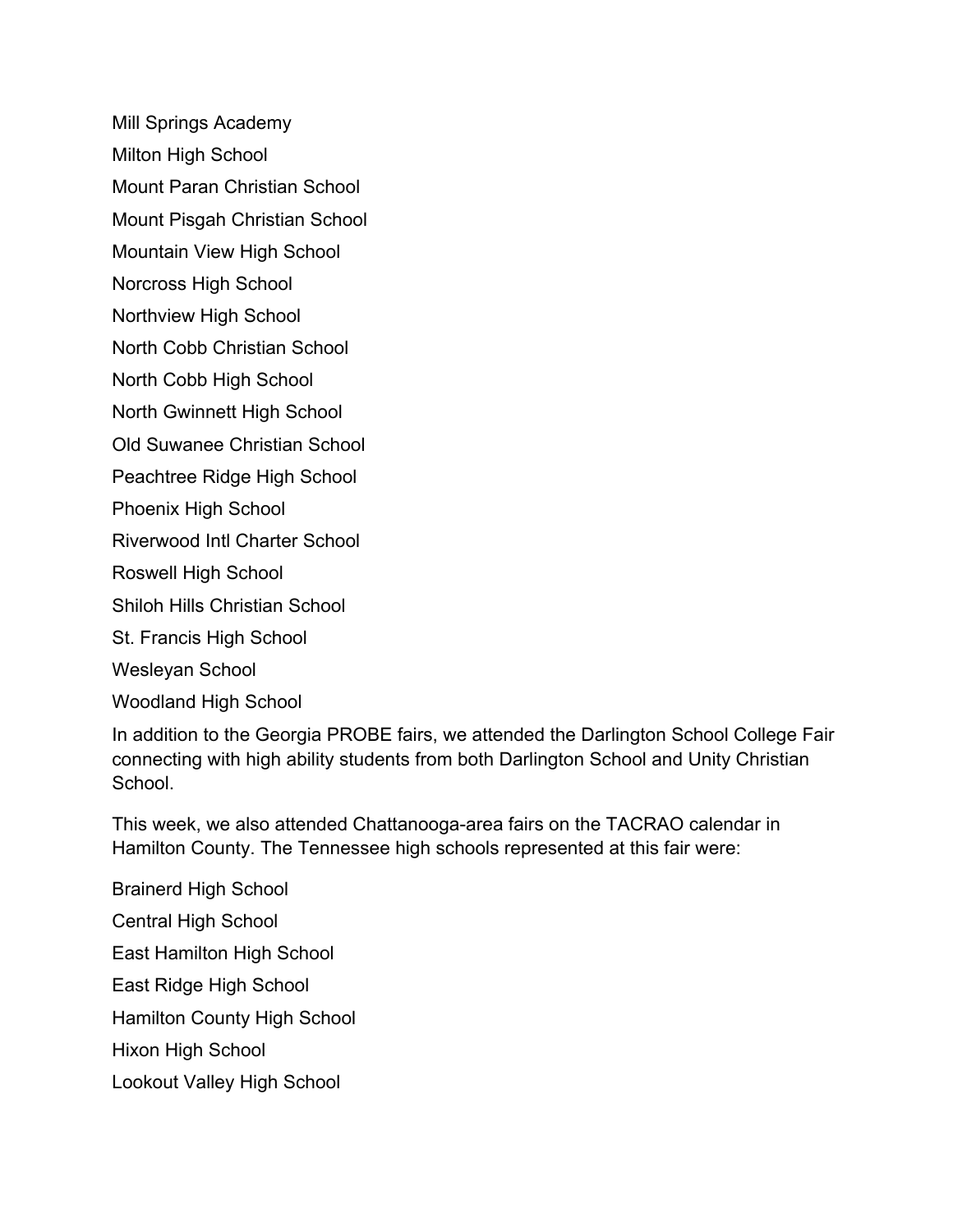Ooltewah High School Notre Dame High School Red Bank High School Sale Creek High School Sequoyah High School Signal Mountain High School Soddy Daisy High School The Howard School High School Tyner Academy High School Summary: Week of September 15 – September 21, 2013

This week kicked off with the Birmingham NACAC fair hosted by the National Association for College Admissions Counseling organization. All Admissions Counselors attended along with the Assistant Director and the Director of Enrollment Management. Students attended from across the state of Alabama and west Georgia. ALACRAO fairs continued in Autauga, Elmore and Montgomery Counties with the following high schools attending:

Alabama Christian Academy Booker T Washington Magnet High School Brewbaker Technology Magnet High School Carver High School Churchhill Academy Davis, Jefferson High School Eastwood Christian School Elmore County High School Evangel Christian Academy Grace Christian Academy Hill & Lowe Educational Exploration Academy Holtville High School Hooper Academy Lanier High School Lighthouse Christian Academy Little Rock Ministries Inc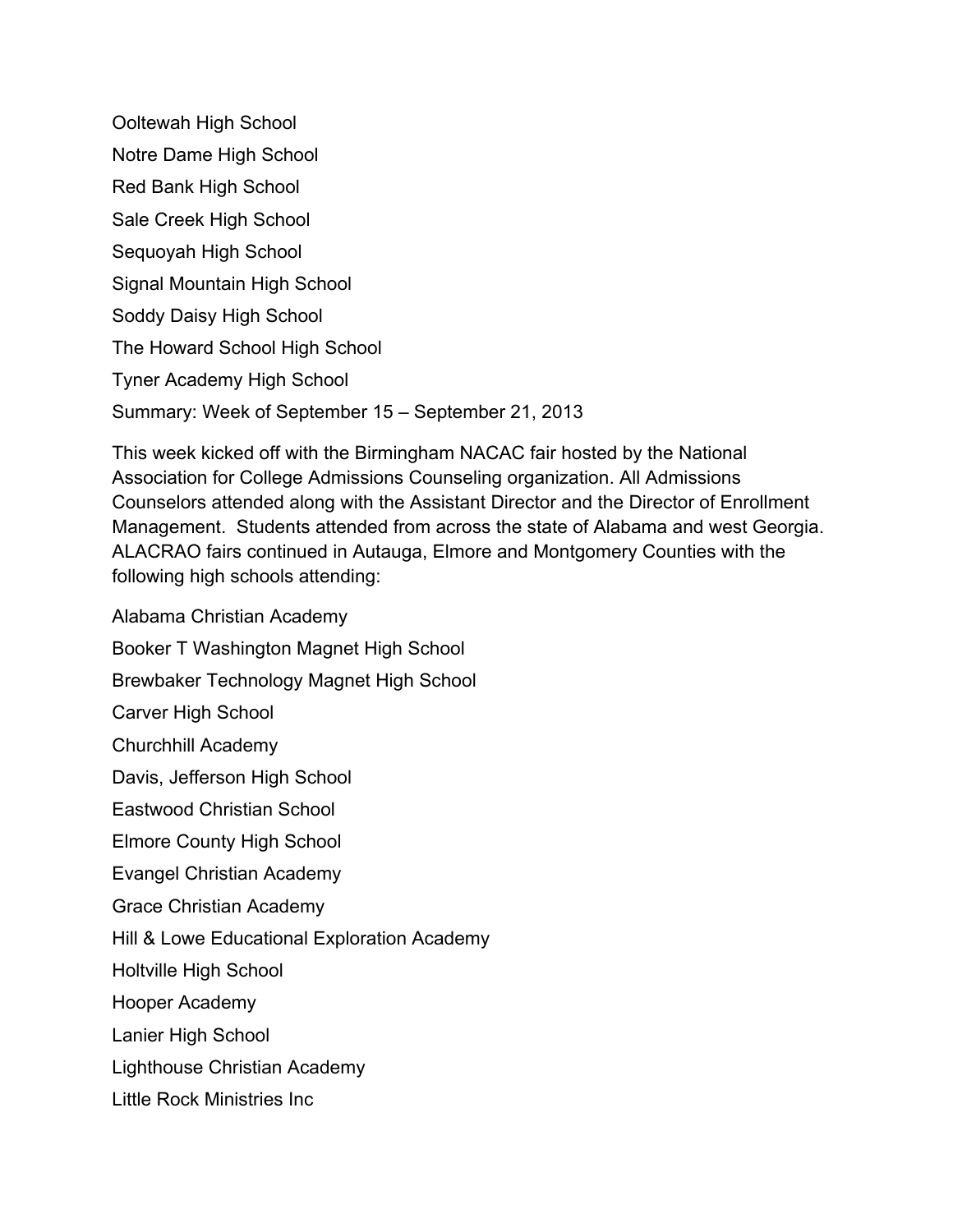Loveless Academic Magnet Program High School

Park Crossing High School

Robert E Lee High School

Macon East Academy

Marbury High School

Montgomery Academy

Montgomery Catholic Preparatory School

Prattville High School

South Montgomery County Academy

Saint James School

Stanhope Elmore High School

St. Jude Educational Institute

Success Unlimited Academy

Three Rivers Academy

Trinity Presbyterian School

Wetumpka High School

In addition to ALACRAO fairs, we were able to attend college fairs and have private visits at the following Alabama high schools:

Bessemer Academy

Kingwood Christian High School

Mt. Brook High School

Pelham High School

St. Bernard Prep

Saint Jude's High School

In Georgia, PROBE fairs took place in Carroll, Dekalb, Douglas, and Fayette Counties and he following high schools were in attendance:

Alexander High School

Atlanta West Christian Academy

Avondale High School

B.E.S.T Academy High School

Benjamin E. Mays High School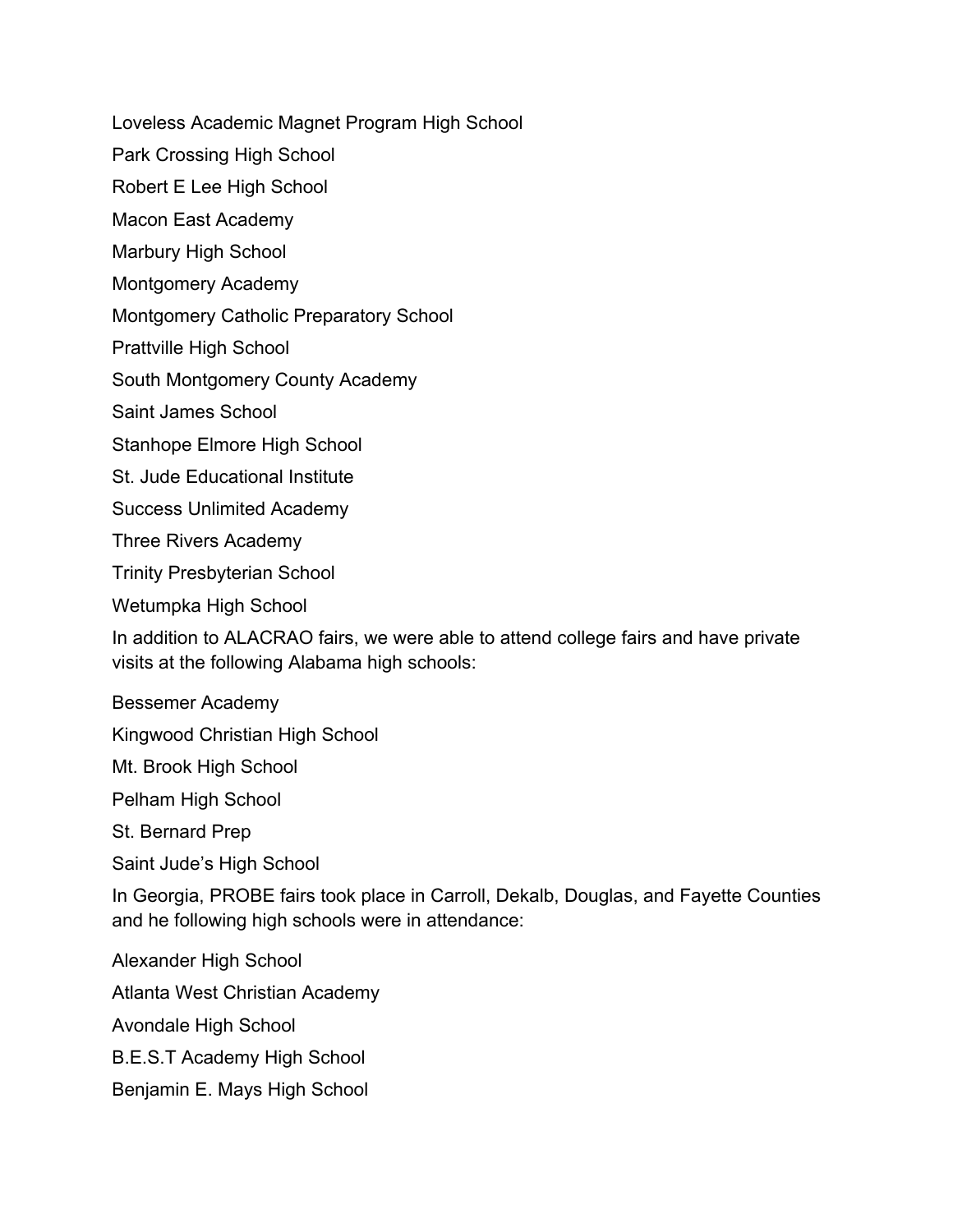Bowdon High School Carrollton High School Chapel Hill High School Central High School Clarkston High School Colonial Hill Christian School CSK Young Women's Academy Crim High School Crossroads Academy Douglas County High School Douglass High School Elizabeth Andrews High School Fayette County High School Forest Hill Academy Gables Academy Grady Small Learning Harvester Christian Academy Heirway Christian Academy King's Way Christian School Lithia Christian Academy Lithia Springs High School Lithonia High School McIntosh High School Miller Grove High School MLK Jr. High School Mount Zion High School New Manchester High School North Atlanta Small Learning Oak Mountain Academy Open Campus High School Redan High School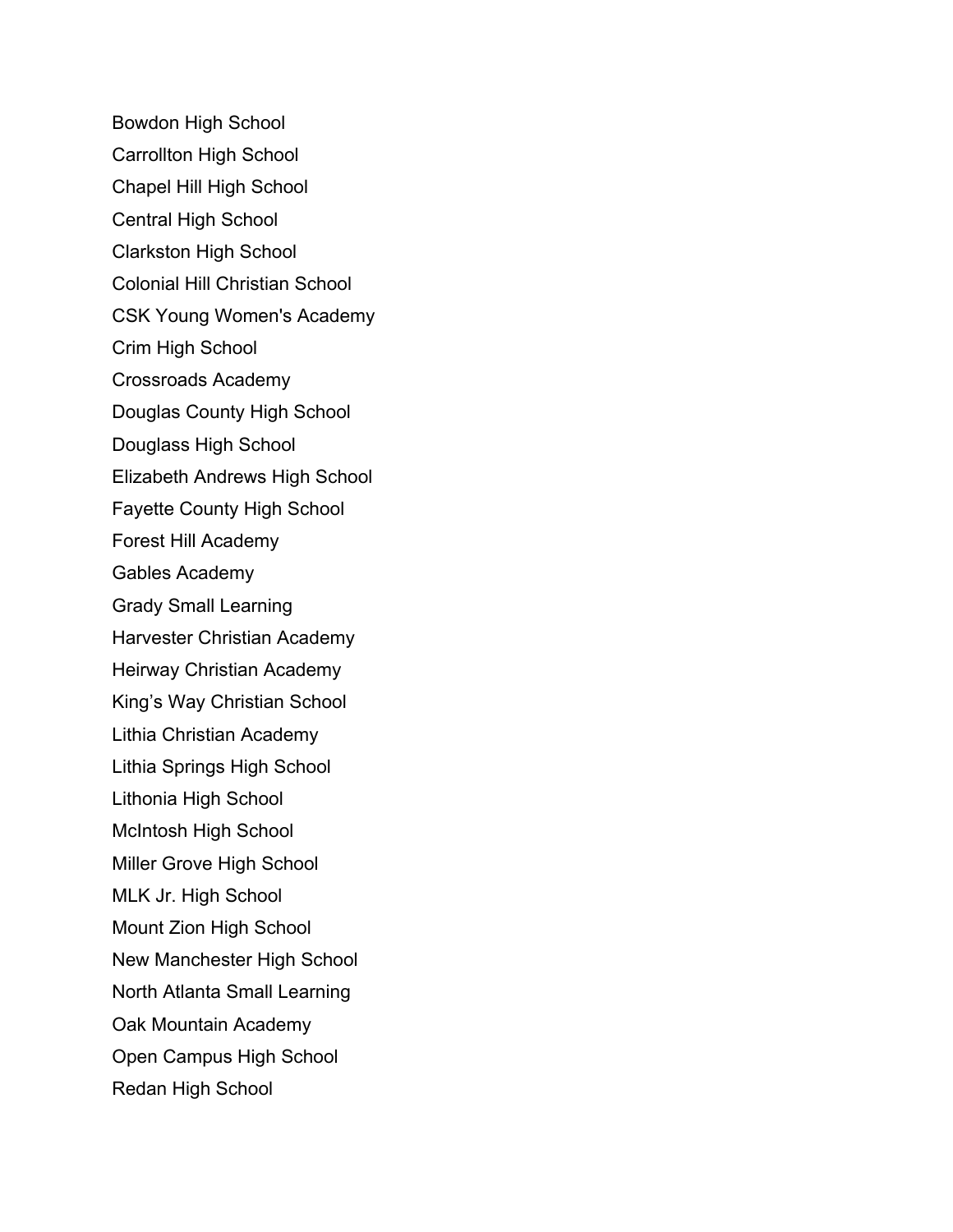Sandy Creek High School

South Atlanta High School

Starr's Mill High School

Stephenson High School

Stone Mountain High School

Temple High School

Therrell High School

The Schools at Carver

Villa Rica High School

Washington High School

West End Academy

Whitewater High School

We were also able to attend a college fair at Miller Grove High School.

Summary: Week of September 22 – September 28, 2013

This week ALACRAO College Days continued in Bibb, Fayette, Lamar, Pickens, Tuscaloosa, and Walker Counties. High schools that attended these fairs include:

Aliceville High School American Christian Academy Berry High School Brookwood High School Cahawba High School Carbon Hill High School Carrollton High School Central High School Cordova High School Curry High School Dora High School Fayette County High School Gordo High School Hillcrest High School Holt High School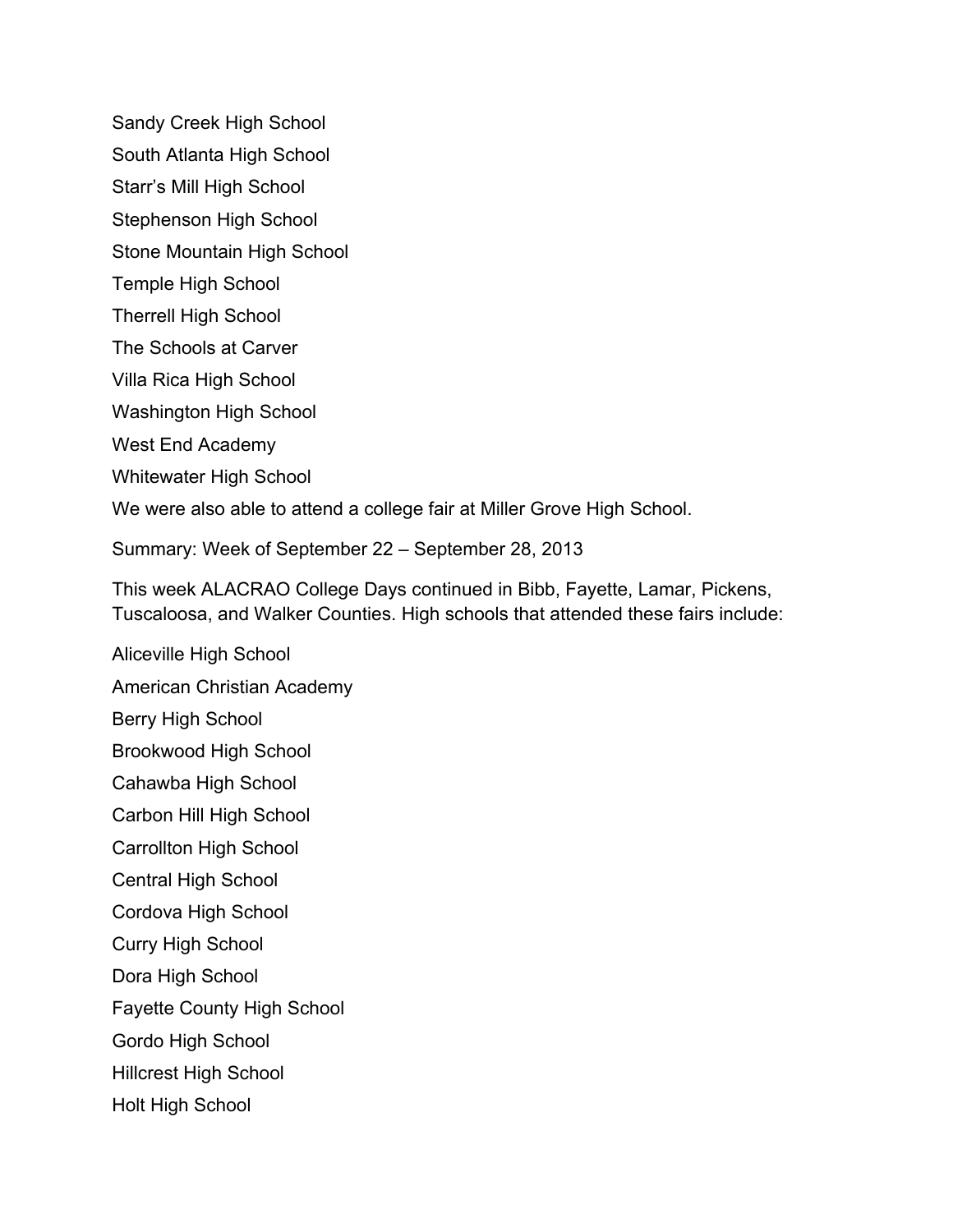- Holy Spirit High School
- Hubbertville High School
- Lamar County High School
- Lynn High School
- Meek High School
- Northridge High School
- North River Christian Academy
- Northside High School
- Oak Hill High School
- Oakman High School
- Paul W. Bryant High School
- Parrish High School
- Pickens County High School
- Pickens Academy
- Sipsey Valley High School
- South Lamar High School
- Sulligent High School
- Sumiton Christian High School
- The Capitol School
- Tuscaloosa Academy
- Tuscaloosa Christian School
- Tuscaloosa County High School
- Walker High School
- Winfield High School
- Winston County High School
- Our Admissions Counselors also attended college fairs and conducted several private visits to high schools in the area including:
- Calera High School
- James Clemens High School
- John Carroll Catholic High School
- Marion County High School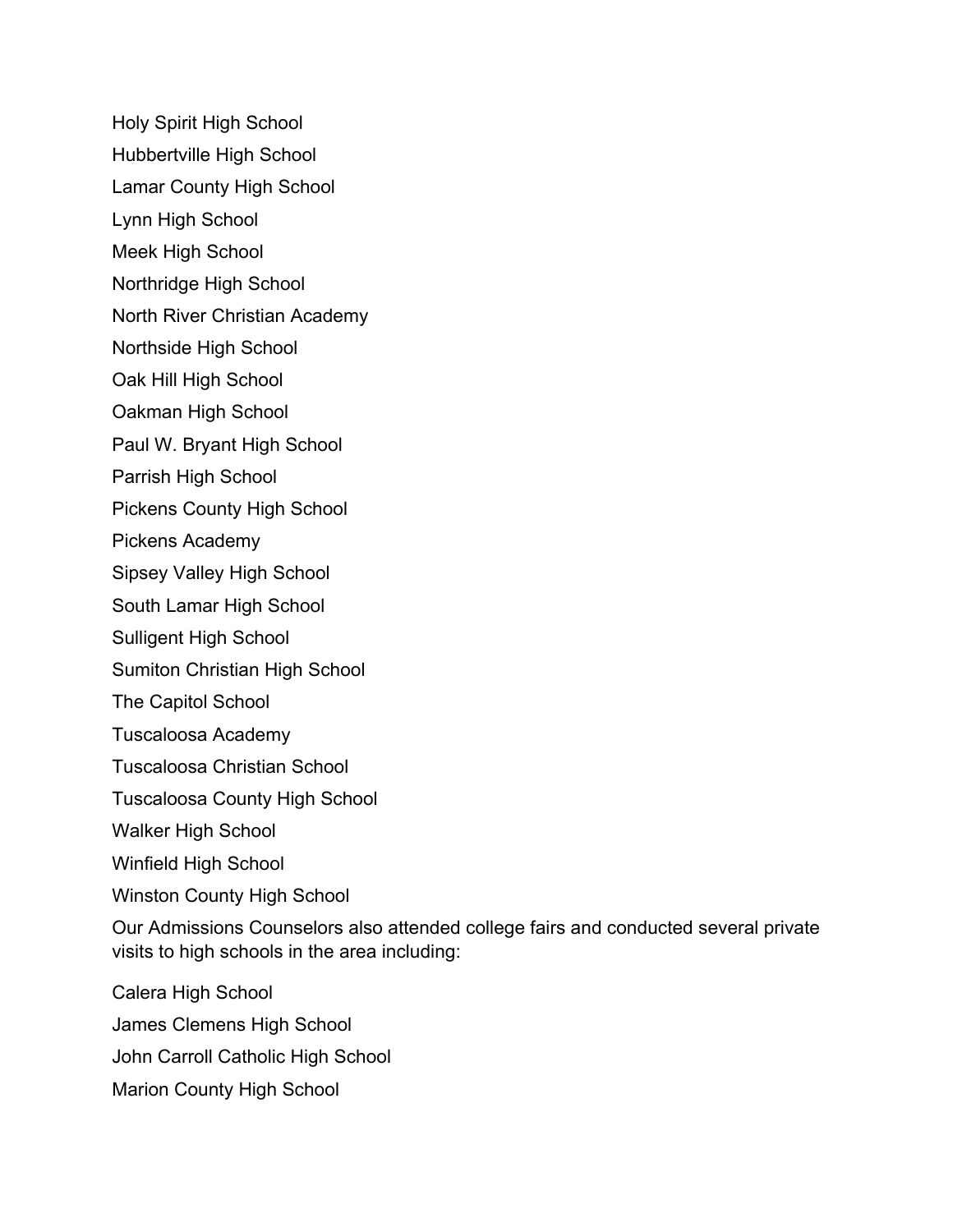North Sand Mountain High School

Shelby County High School

Vestavia Hills High School

Victory Christian High School

Vincent High School

Winston High School

Woodville High School

In addition to these Alabama fairs, we also attended Georgia PROBE fairs in Catoosa, Cherokee, Chattooga, the southern portion of Cobb County, Dade, Floyd, Gordon, Murray, Walker, and Whitfield Counties. High schools that attended these fairs include:

Armuchee High School Calhoun High School Campbell High School Cedar Valley Christian Academy Chattooga High School Cherokee Christian High School Cherokee High School Christian Heritage High School Coahulla Creek High School Coosa High School Creekview High School Crossroads Christian Academy Cobb County Christian School Dade County High School Dalton High School Dominion Christian Schools Etowah High School Gordon Central High School Gordon Lee High School Heritage High School Hillgrove High School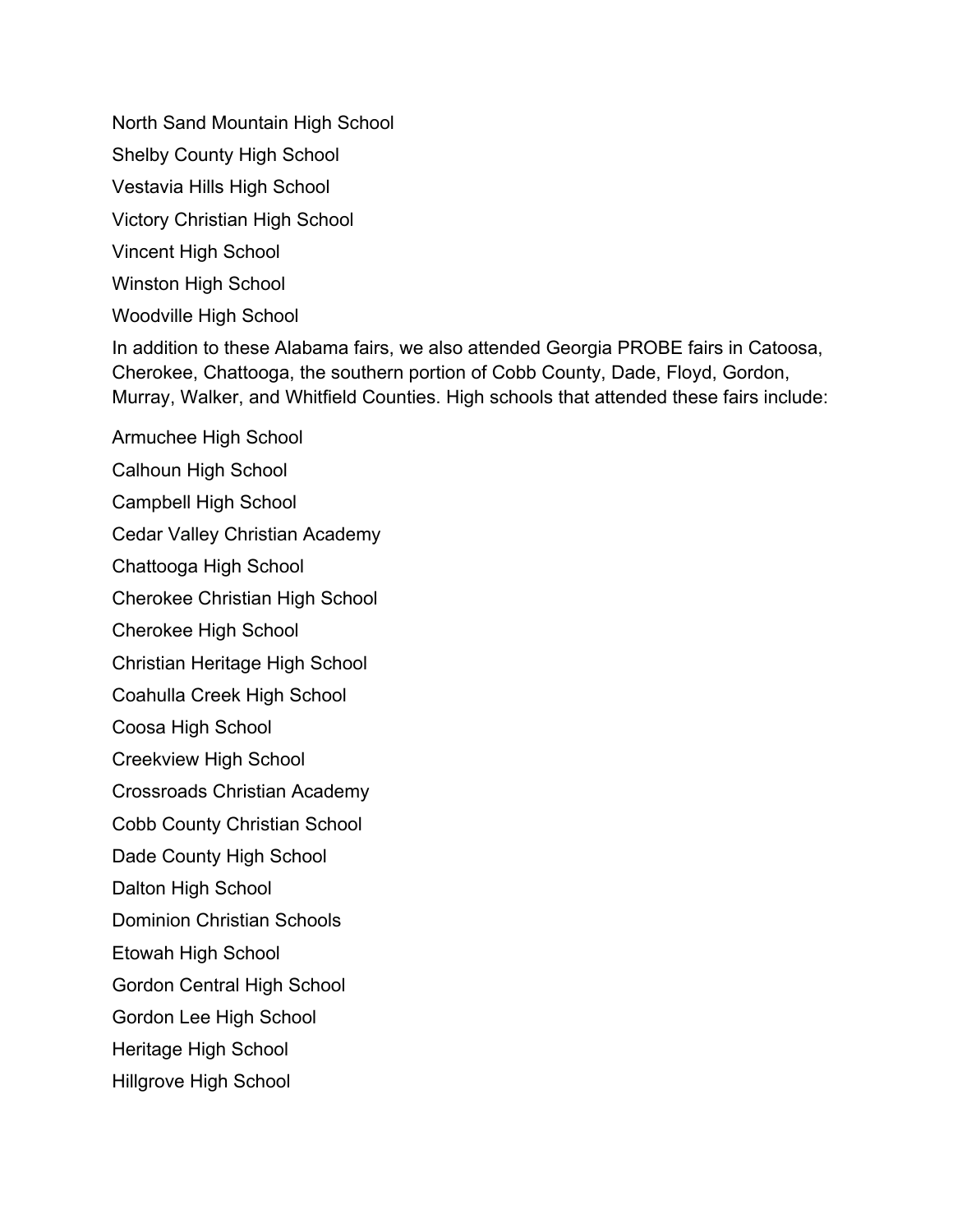In His Image Christian Academy Kell High School LaFayette High School Lakeview Christian Academy Lakeview Fort Oglethorpe High School Lassiter High School Mableton Christian Academy Marietta High School McEachern High School Model High School Murray County High School North Murray High School Northwest Whitfield High School Osborne High School Pebblebrook High School Pepperell High School Phoenix High School Pope High School Praise Academy Ridgeland High School Ringgold High School River Ridge High School Sequoyah High School Sonoraville High School South Cobb High School Southeast Whitfield High School Sprayberry High School The Walker School Trinity Chapel Academy Unity Christian School George Walton High School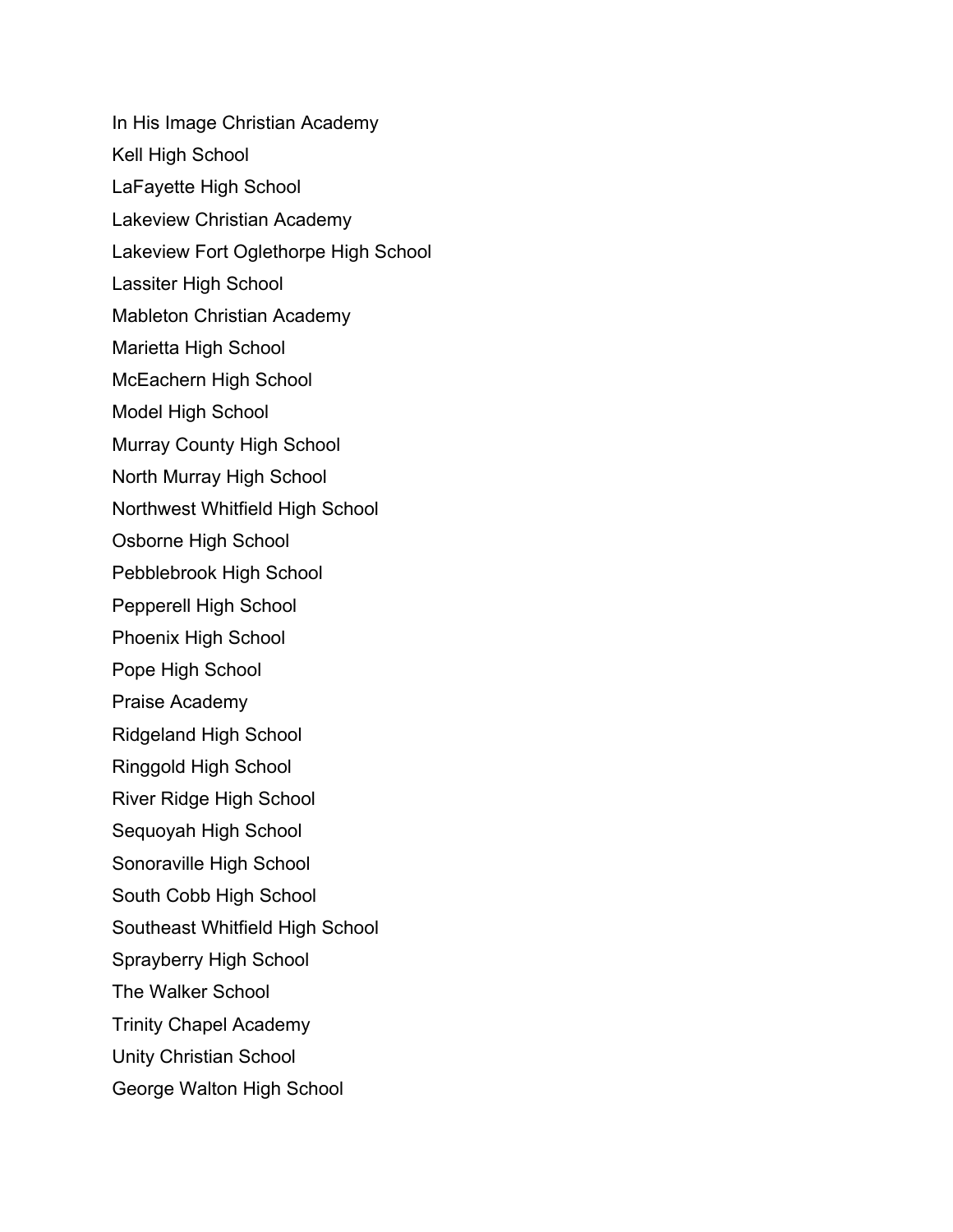Wheeler High School

Whitefield Academy

Woodstock High School

Youth Christian School

In addition to these fairs, we also participated in the Rome Area Counselor workshop connecting with many counselors from the schools listed above and the Rome High School Parent Night, talking exclusively with parents of interested students. We also went back to Tennessee to participate in the Nashville-area fairs in Davidson,

Sumner, and Williamson Counties; the following schools attended these fairs:

Antioch High

Beech High School

Brentwood High School

Cane Ridge High

Centennial High School

East Nashville Magnet

Fairview High School

Father Ryan High School

Franklin High School

Gallatin High School

Glencliff High

Goodpasture High School

Hendersonville High School

Hillsboro High

Hillwood High

Hume-Fogg High

Hunters Lane High

Independence High School

LEAD Academy High

Maplewood High

Martin Luther Jr. King School

McGavock High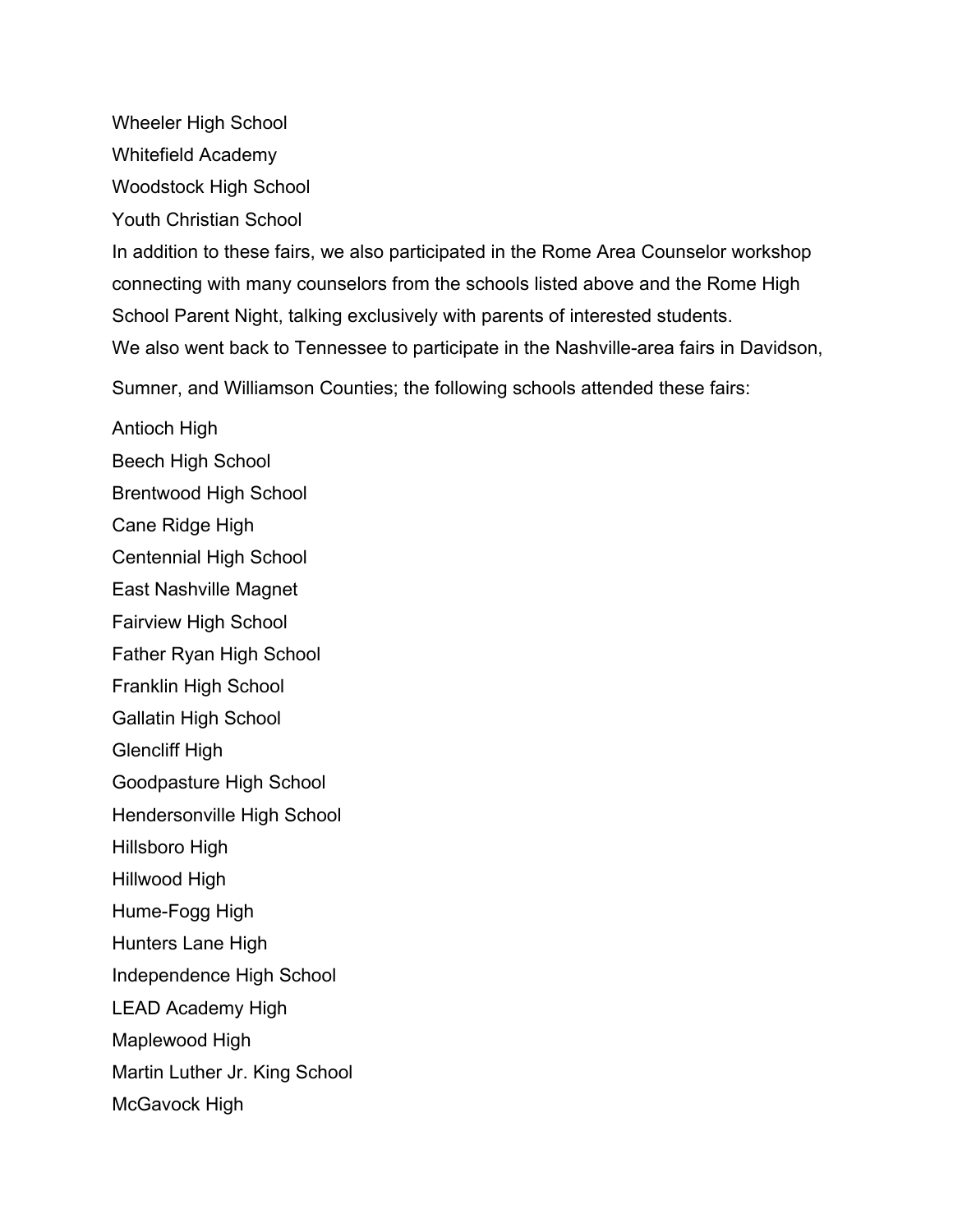Merrol Hyde Magnet School

- Middle College
- MNPS Middle College High
- MNPS Virtual School
- Nashville Big Picture High
- Nashville School of the Arts
- Overton High
- Page High School
- Pearl-Cohn High
- Pope John Paul II High School
- Portland High School
- R. T. Fisher Alternative School
- Ravenwood High School
- Station Camp High School
- Stratford High
- Summit High School
- The Academy at Hickory Hollow
- The Academy at Old Cockrill
- The Academy at Opry Mills
- The Cohn School
- Westmoreland High School
- White House High School
- Whites Creek High

This week concluded with Fall Preview Day on Saturday, September 28 from 9:00 am – 1:00 pm. There were 433 confirmed attendees with others who were present but did not check-in. Therefore, the Admissions Office is confident that more than 500 prospective students and more than 1,300 individuals including guests. The schedule for the day is below:

- 9:00 am & 10:00 am | Check-in & Welcome Sessions
- 9:30 am 1:00 pm | Browse Session
- 9:30 am 12:30 pm | Campus Tours
- 9:30 am 1:00 pm | Residence Halls' Open House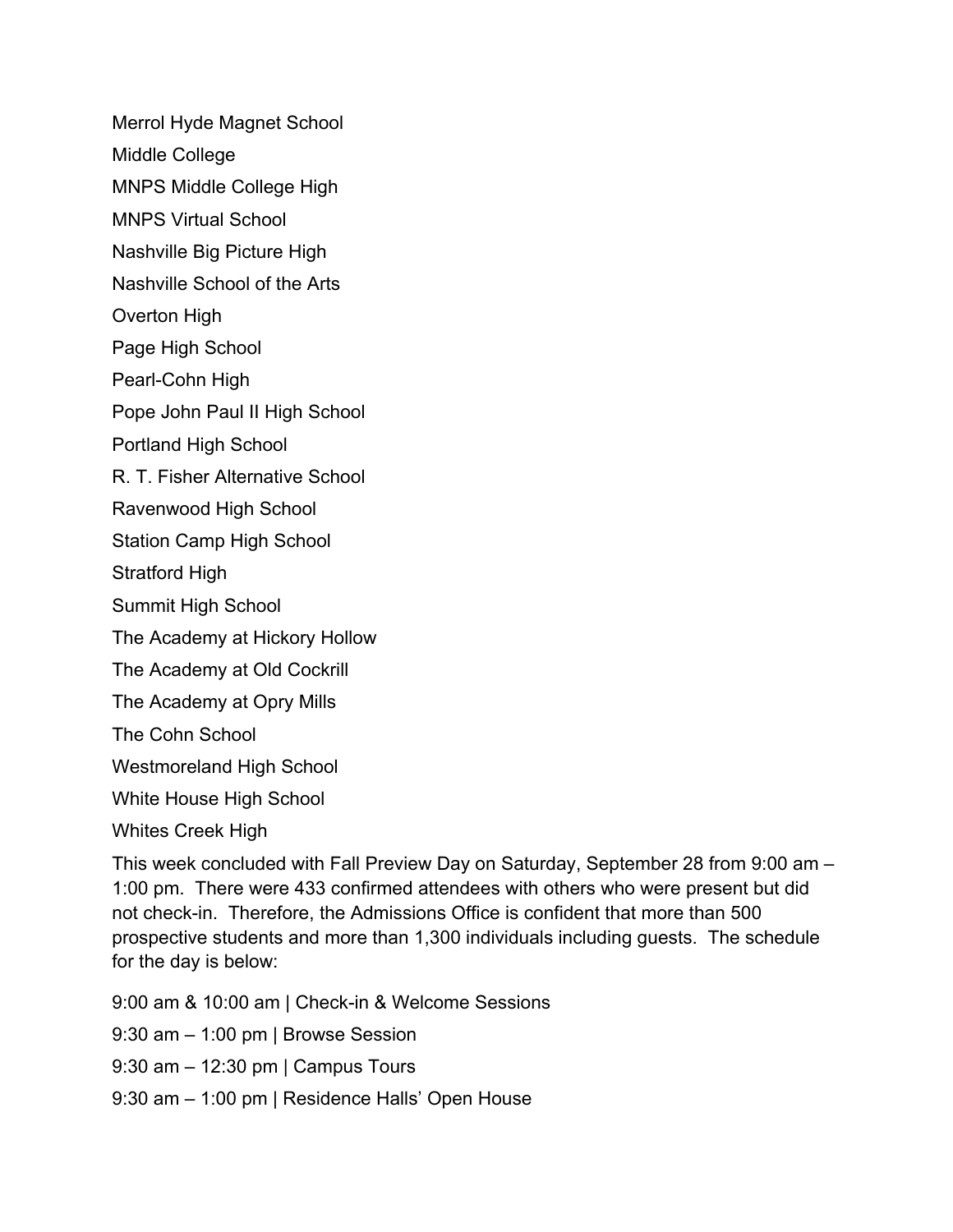11:30 am – 1:00 pm | Lunch

3:00 pm | Football Game

JSU President Dr. Meehan welcomed students and family members during the Welcome Session. Also during this time attendees were given information about applying for admission, scholarships, financial aid, and housing.

Summary: Week of September 29 – September 30, 2013

On Monday, September 30, the month concluded with two ALACRAO fairs in Hale and Greene Counties that included the following high schools:

Akron Community School

Greene County High

Greensboro High School

Sunshine High

We attended a college fair at Walker High School speaking exclusively with parents and students that were interested in Jacksonville State.

Georgia PROBE continued in the southern area of Gwinnett County at Brookwood High School. Other high schools that attended this fair include:

Archer High School Berkmar High School Brookwood High School Central Gwinnett High School Greater Atlanta Christian High School Killian Hill Christian School Mountain View High School Parkview High School Phoenix High School Shiloh High School South Gwinnett High School

Assistant Director, Crystal Edenfield, attended the Georgia Association of Collegiate Registrars and Admissions Officers meeting October 13 – 15 and Director Andy Green attended an Academic Impressions Conference focusing on retention October 13 – 16.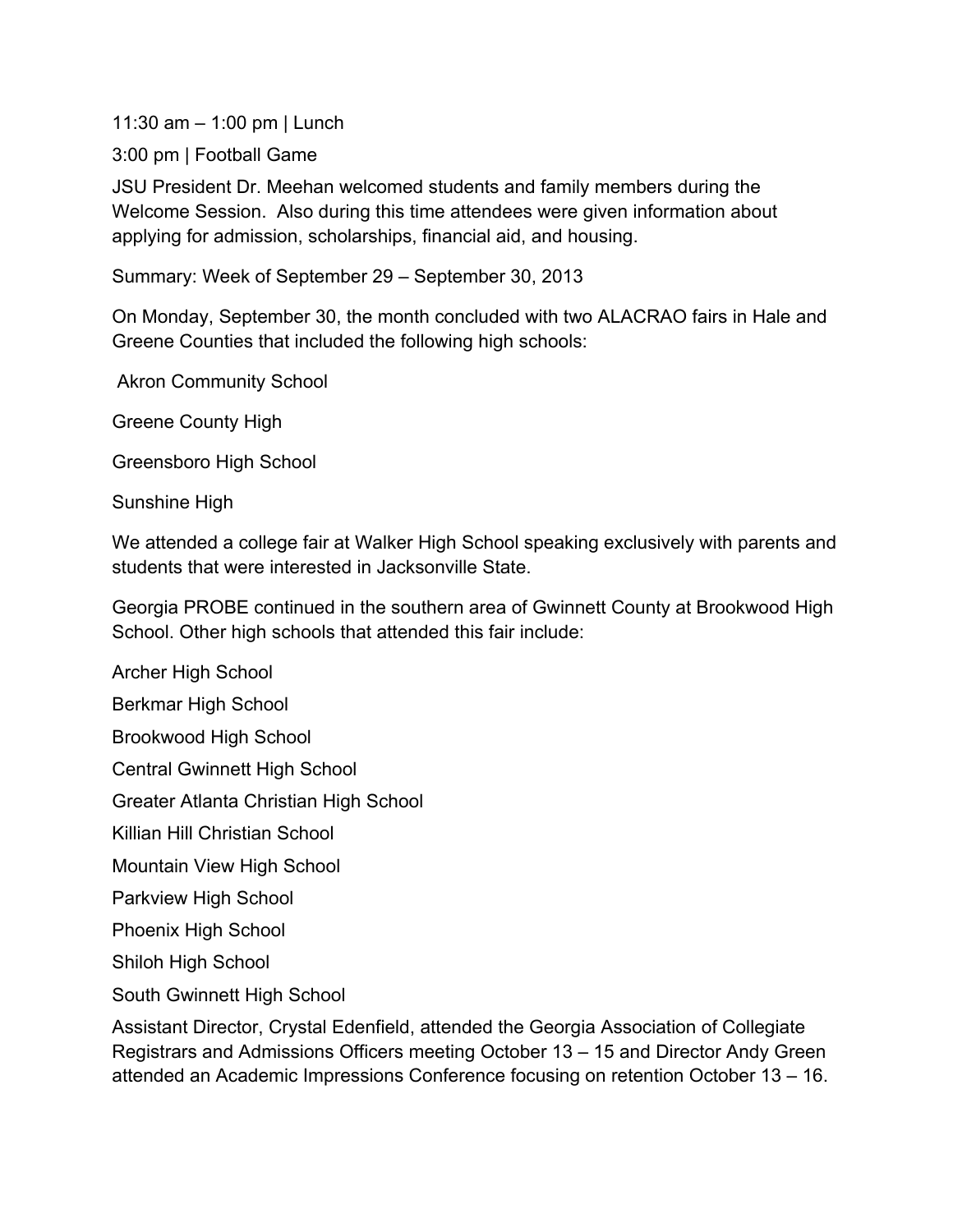As of October 7, 685 undergraduate applications for admission to JSU had been made for the fall 2014 semester.

# Career Services

Three new companies have joined the Cooperative Education Program: Fastenal, Honda Precision Parts, and McCord Communications. Fastenal and Honda Precision Parts are currently seeking students, and McCord Communications has hired two students.

Twenty-two students engaged in the Cooperative Education Program with Anniston Army Depot, Best Buy, Carmin Industries, CK Business Solutions, CVG-Piedmont, Fastenal, GSA, Honda Manufacturing of Alabama, Honda Precision Parts, International Automotive Components, Kohler, M & H Valve, McCord Communications, Noble Bank and Trust, Parker Hannifin, Solutia, and Wakefield's.

Career Services added 138 new student/alumni user registrations this quarter.

Career Services posted 146 new jobs for JSU students/alumni.

## Office of the Registrar

Four hundred eight students graduated at the Summer Commencement Exercises on August 2, 2013.

Ms. Emily White assumed the position of Registrar on September 1, 2013.

Ms. Courtney Drube's position was reclassified from Clerical III to Coordinator, Enrollment Services.

## Student Life

**Orientation** 

Gamecock Orientation had 10 sessions this summer with 1165 students in attendance. The theme was "JSU Will Rock You." The new students had the rock n roll experience as the Gamecock Orientation team introduced them to life at JSU. Throughout the day, students and their guests learned how to utilize JSU services such as tutoring services, financial aid and the student health center. They also learned all about living, eating and playing on campus. This is the third year that Gamecock Orientation has been mandatory for all incoming freshman. Student as well as family members were asked to complete an evaluation at the end of the day. Based on the evaluations the most outstanding area recognized was customer service of the Orientation Team. The students and the parents that attended orientation gave very positive feedback about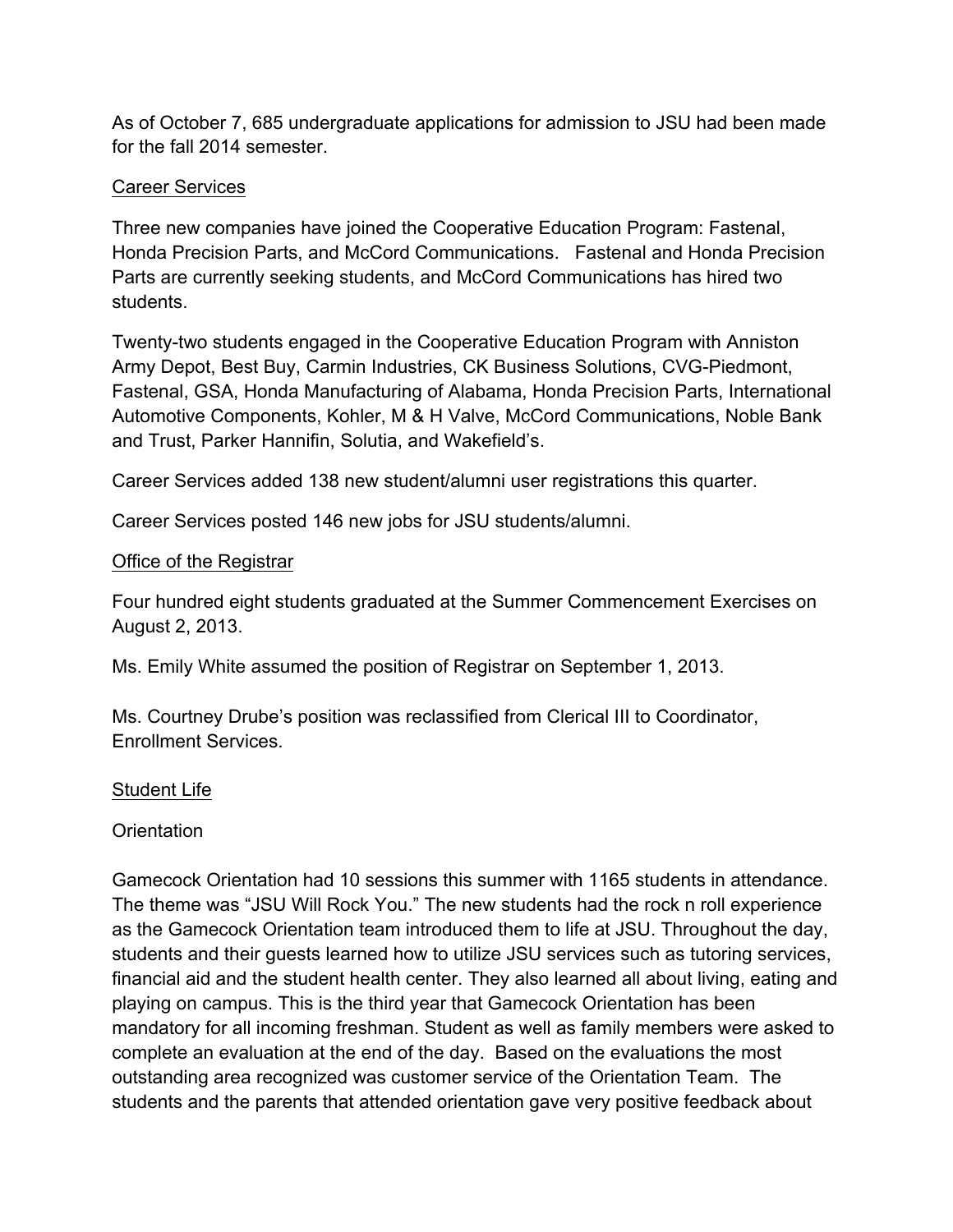the customer service they received. 92% of the students that attended orientation rated the helpfulness of the orientation staff as excellent and 95% of the parents and guest rated the same area, helpfulness of the orientation staff, as excellent. 100% of the students and guest rated the helpfulness of the orientation staff good or excellent. This was a major accomplishment for the program. The director spent several hours during training focusing on customer service and the value we should give our students and guests that attend orientation. Other areas noted as strengths were: 95% of the students that attended Orientation are currently enrolled as students; the knowledge of orientation staff of advisement and university policies; Faculty/Student Team Work; Coordinating events with a large group of departments on campus; Presentation of JSU in an effort to continually recruit students; Fun program yet informative; Time management of the program.

Fraternity and Sorority Life

Panhellenic Sorority Recruitment

From August 14-19, 2013, the Panhellenic council held their annual formal recruitment. 184 women registered and signed up to go through the process with 170 attending the first day of events. At the end of the week of recruitment, 143 women received bids to join one of the five Panhellenic organizations on campus. The recruitment figures saw a significant increase from 2012, where 164 women signed up for recruitment and 119 women received bids.

National Pan-Hellenic Council (NPHC)

Approximately 115 students attended the annual NPHC Greek Convocation. NPHC Greek Convocation is held for students interested in joining a fraternity or sorority under JSU's National Pan-Hellenic Council. The annual event was held on Sunday, September 8, 2013.

Interfraternity (IFC) Recruitment

This year, IFC held a formalized recruitment week from August 23-27, 2013 . All six of the IFC organizations participated. The first round of requirement required all interested members to attend a function hosted by each organization. By the end of the week, IFC had signed 92 New Members.

National Hazing Prevention Week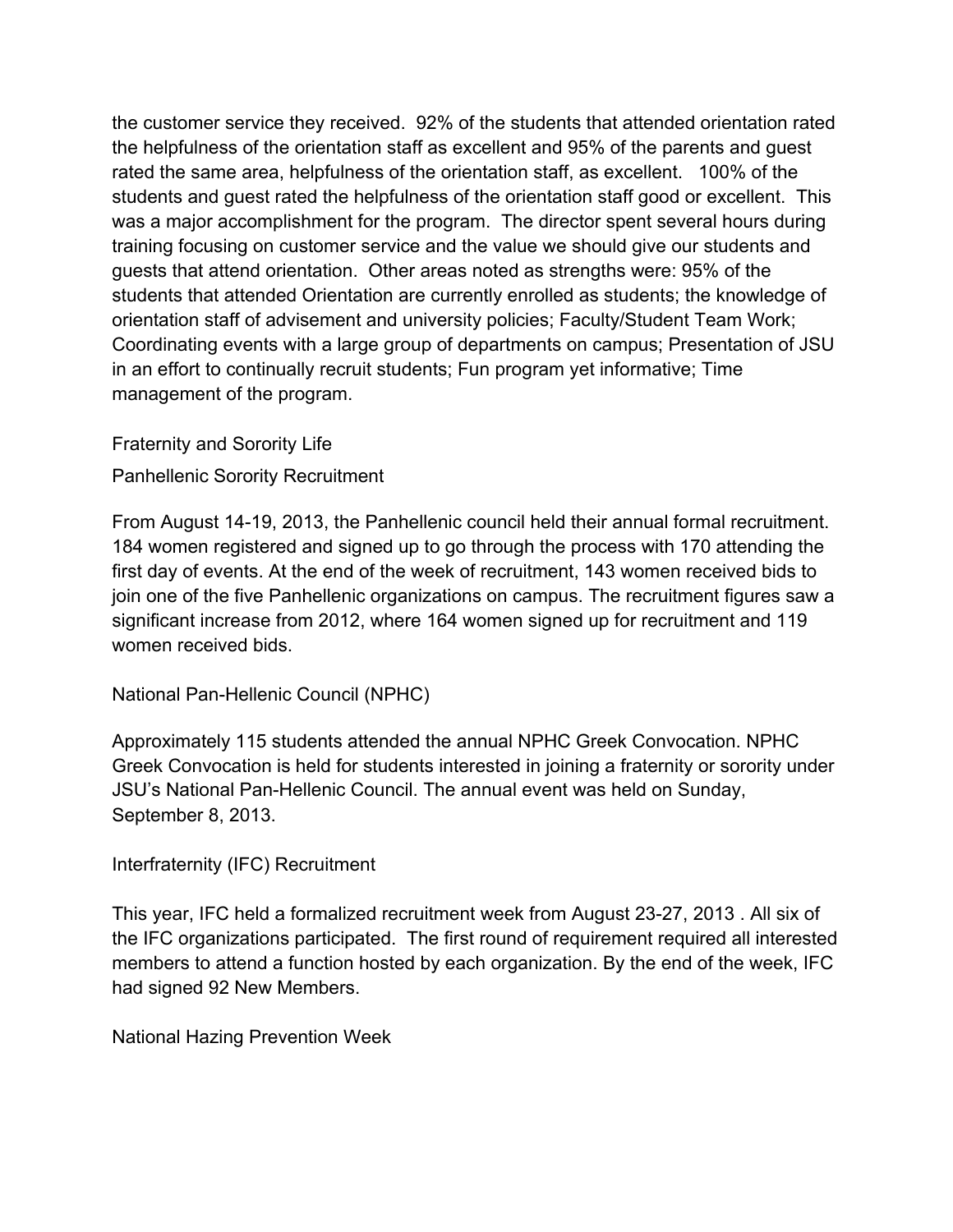This year, the fraternity and sorority community celebrated National Hazing Prevention Week which took place from September 23-27, 2013. Throughout the week, community members showed their public support to stop hazing by signing an anti hazing bulletin board located on the fourth floor of the TMB. On September 25, 2013, around 450 sorority and fraternity members listened to our guest speaker, Gentry McCreary as he did a keynote entitled "Busting the 5 Myths of Hazing" His keynote took an in depth look at the psychology of hazing and presented 5 common misconceptions about hazing. Participants were asked to examine the common "justifications" for hazing that they hear in their organizations, and were then challenged to rethink new member practices in their organizations.

# SGA/Multicultural Programming

SGA executive officers attended the American Student Government Association New Officer Training Conference, July 11-14, 2013, in Orlando, Florida. The conference offered a collection of concepts designed to move the SGA and the Student Senate forward in a positive and effective manner. Six SGA Executive officers and the SGA Advisor represented Jacksonville State University at the conference. All attendees agreed 100% that they learned how to effectively function as a Student Government Association and how to market the Student Government Association, how to include all students into the Student Government Association, how to work with administrators and staff fully. The participants acquired skills on how to manage their time and be more competent and effective student leaders as well as deal with conflict.

July 19-20, 2013, the SGA Student Senate Retreat was held for newly elected Senators at Shocco Springs Baptist Conference Center in Talladega, Alabama. There were 40 participants in attendance. 100% of the students who attended the 2013 Student Government Association Student Senate Retreat reported they agreed or strongly agreed that they learned proper parliamentary procedure, how to help students understand the legislative process in the JSU community, how to build relationships through team building and how to be effective campus leaders.

August 4-6, 2013, three SGA executive officers and SGA STARS Committee head Kenneth Smith attended the STARS Leadership and University Advocates Conference in Destin, Florida. Students in attendance gained valuable knowledge of higher education and advocacy for the state of Alabama.

Welcome Week began on Monday, August 19, 2013 with a "Silent Disco" party followed by Freshman Convocation on Tuesday, August 20th. Immediately following Freshman Convocation, a cookout was held on Dillon Field with the SGA sponsoring Get On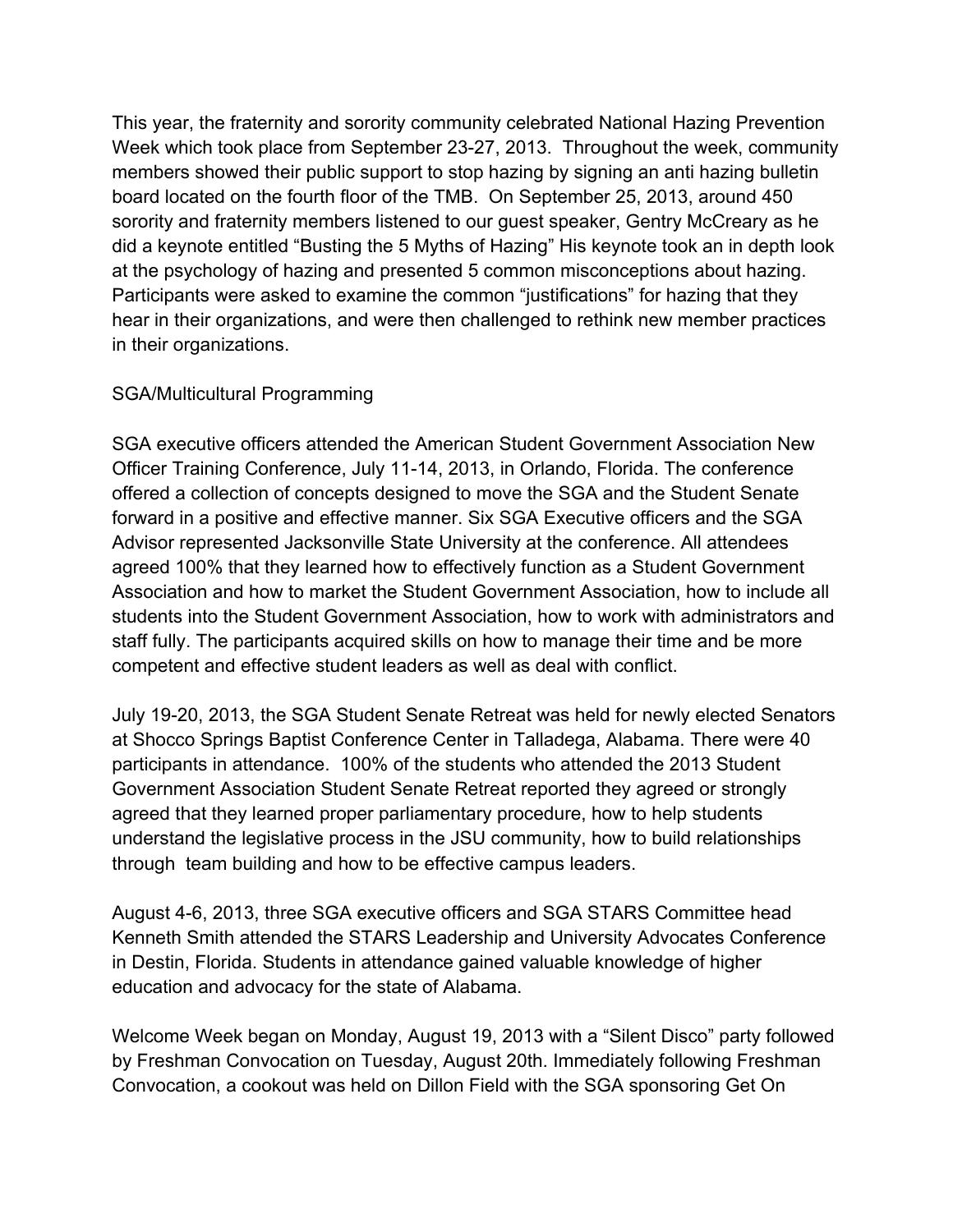Board Day as well. First time freshman participation as well as returning student organizations, faculty and staff members resulted in approximately 2000 attendees at the event.

September 3, 2013, 4:00-5:30 p.m., the first Organizational Council meeting was held at President Meehan's home welcoming all new and returning campus organizations back to school. Seventy-five students enjoyed the opportunity to fellowship with new and returning campus leaders.

September 5, the SGA assisted the Spirit on Mountain Street committee as volunteer food runners for the event. The SGA decorated the food boxes used for vendor tickets. The event helped foster student body pride for community and campus.

SGA sponsored the first tailgate of the season on Dillon Field on September 7, 2013. Campus organization participation was approximately 425.

September 19, the SGA co-sponsored the Latin Dance Party with the International Student Organization, held at the Alumni House, celebrating Hispanic Heritage Month. A diverse crowd of 300 enjoyed a night of dancing, food and fellowship.

Homecoming Pageant was held on September 24, 2013. Nineteen females and 7 males entered the competition with the ultimate goal of being selected Homecoming Queen and King. A capacity crowd of 700 students and family members was in attendance for the pageant.

September 26-29, 2013, SGA Advisor, Debbie Taylor, SGA Vice President of Student Activities, Kelsey Mann, and SGA Director of Publicity, Erika Warren and SAC committee member, Shae Sheaswikard of the Student Activities Council attended the National Association for Campus Activities Southern Conference, held in Chattanooga, Tennessee. All participants agreed or strongly agreed that they acquired new skills and formed networking bonds to market the Student Government Association with new programming.

September 28, SGA sponsored Preview Day tailgate on Dillon Field. The event had 350 participants in attendance.

October 2-3, 2013, SGA hosted a Blood Drive. The two day event yielded 123 pints of blood.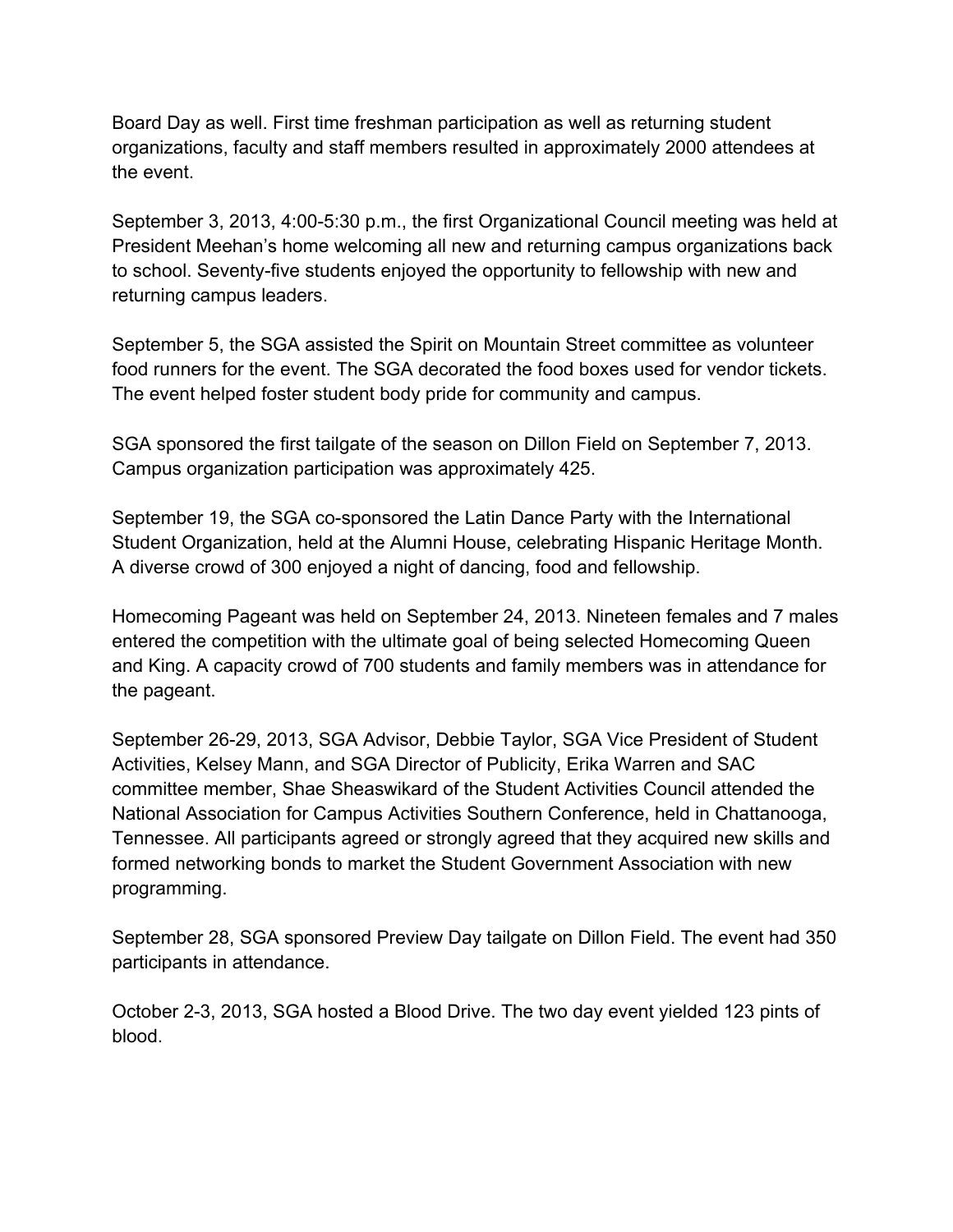October 3, 2013, SGA Homecoming Court election was held. On-line voting began at 12:01 a.m. and ended at 5:00 p.m., with 1,462 students casting votes. The following students were elected to the Homecoming 2013 Court:

| Gena Baker             | <b>Will Benefield</b> |
|------------------------|-----------------------|
| <b>Kristen Dempsey</b> | <b>Keaton Glass</b>   |
| Kayla Haynes           | <b>Bryan Green</b>    |
| Kacey Jacobs           | <b>Josh Robinson</b>  |
| Alexandria Rainwater   | <b>Kenneth Smith</b>  |

October 8, 2013 Homecoming J-Day was held on the front lawn of the TMB. Students competed in olympic games, enjoyed music, and a free cook-out. The event had approximately 400 students in attendance.

## Freshman Forum

The 2013-2014 Freshman Forum were selected from 195 applicants. The purpose of Freshman Forum is to mentor incoming freshman who have shown leadership abilities and to produce campus leaders. Each applicant was selected through an interview process.

Heidi Frings-Alabaster Meagan Harris-Alabaster Sydney Jones-Alabaster Rebekah Barnard-Albertville Haili Clark-Anniston Haley Jenkins-Anniston Kelcie Cross-Ashville Joanna Thompson-Athens Jordan Branch-Atlanta, GA Abby Boone-Auburn Faith Hemmings-Beulah Alexis Gravlee-Birmingham Loren Heard-Birmingham Demetra Ray-Birmingham Candice Russell-Birmingham Morgan Majors-Boaz Morgan Clifford-Bradonton, FL Beth Treadwell-Bremen, GA Haley Colbert-Cedar Bluff Dontavius Patterson-Clanton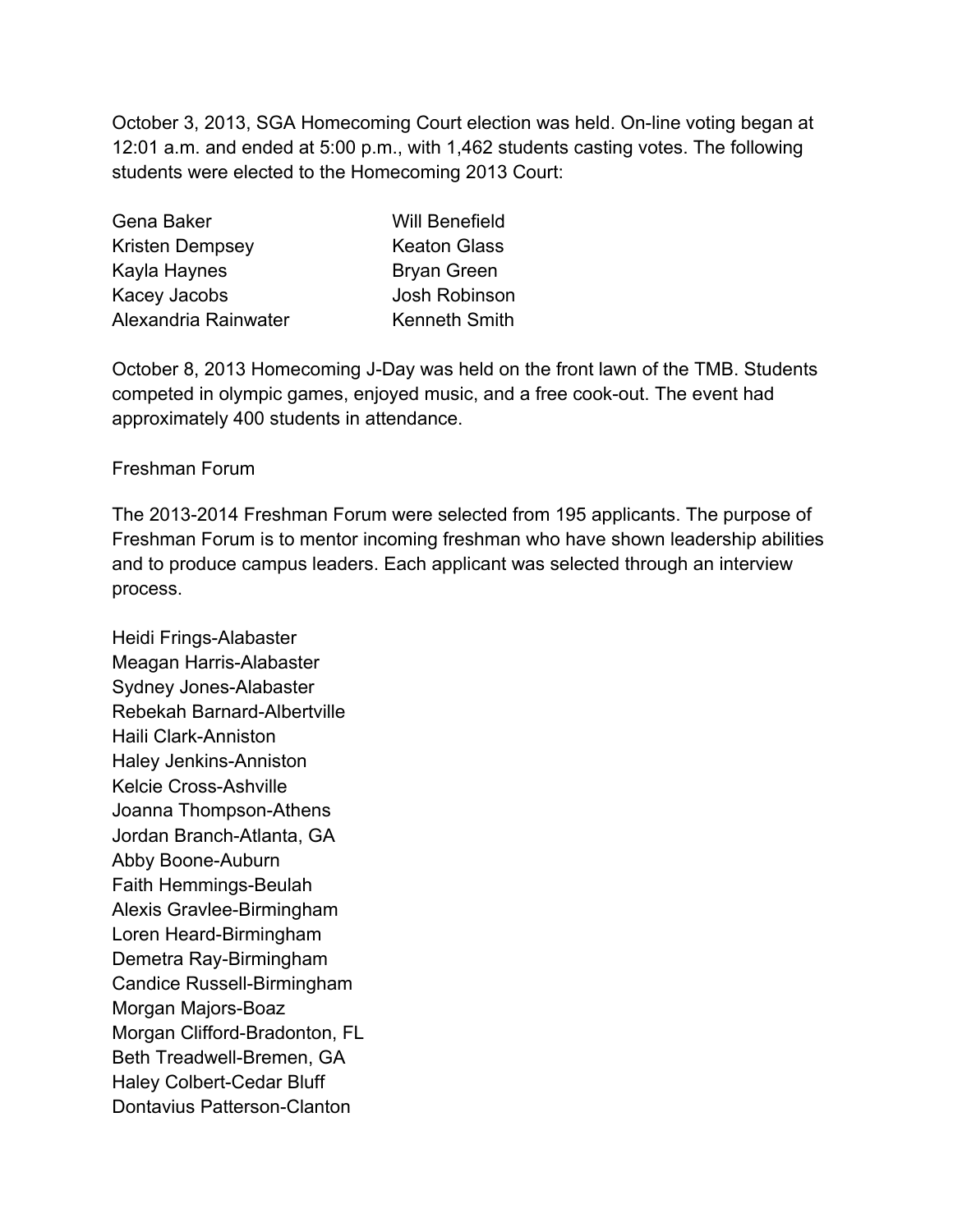Scott Caffee-Cleveland Katy Kon-Cleveland Sadie Gregory-Cullman Natalie Millar-Cullman DeLise Carodine-Douglasville, GA Alana Ivey-Douglasville, GA Sydnie Pope-Douglasville, GA Eboni Warner -Douglasville, GA Deja Bennett-Elijay, GA Victoria Beitel-Gadsden Kaleigh Garner-Gadsden Megan Kidd-Gadsden Amy Sims-Gadsden Hunter Wallace-Gadsden Hanna Watson-Gadsden Hanna Traweek-Gardendale Cole Freeman-Glencoe Bethany Langner-Guntersville Kelsie Ragsdale-Guntersville Mckenzie Coleman-Hiram, GA Sara Griffith-Hokes Bluff Emilee Parkerson-Hokes Bluff Megan Jordan-Huntsville Harley Croft-Jacksonville Tia Pendleton-Jacksonville Kenisha Reeves-Jonesborough Francis Cotton-Louisville, KY Marilyn Cheney-Oneonta Casey Payne-Oneonta Mallorie Phillips-Oneonta Blake Wilson-Oneonta Haiden Beshears-Oxford Katelyn Sheffield-Oxford Megan Gamble-Pell City Emily Kirk-Pell City Meredith Sherrell-Pell City Kendal Garrett-Piedmont Caelan Goss-Piedmont Dylan Jones-Piedmont Sara Martin-Piedmont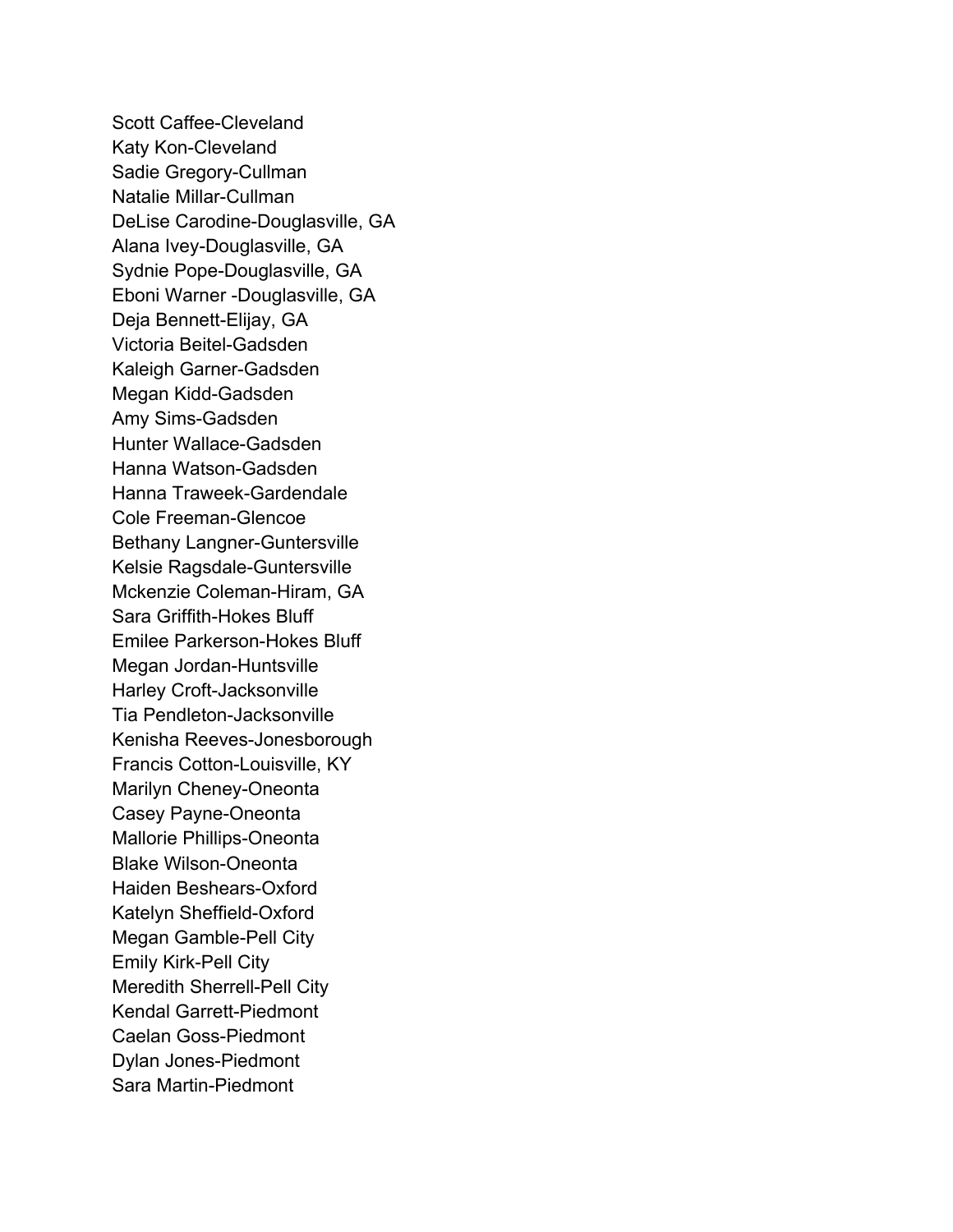Sara Beth Minton-Piedmont Bradley Jackson-Pike Road Erika Manscill-Prattville Ryan Goodwin-Queens, NY Hannah Coffman-Rockmart, GA Ashley Toney-Saks Meghan Parker-Sand Rock James Thompson-Sand Rock Darius Whited-Sherwood Kaitlin Moye-Smith Station Jamie Sharpe-Smith Station Roxanne Bailey-Snead Lora Clayburn-Southside Raygan Kimbrough-Springville Mallory Kirk-Stephenson Jesslan Sharp-Sylvania Zachary Alwine-Tallahasee, FL Forrest Evans-Tony Tiffani Bostek-Trussville Luke Phillips-Trussville Phillip Hensley-Verbena Chandler Hardy-White Plains Alex McFry-White Plains Chace Oliver-White Plains Adam Smith-White Plains

## University Housing and Residence Life

Facilities Report:

In conjunction with the Physical Plant, the Department of University Housing and Residence Life scheduled several projects for the department. These projects are carefully organized in order to continue enhancing the quality of living within our facilities. Please note the following projects that were completed this summer:

Campus Inn Efficiencies: Roof replacement and interior upgrades. Pannell Apartments: Kitchenette replacement.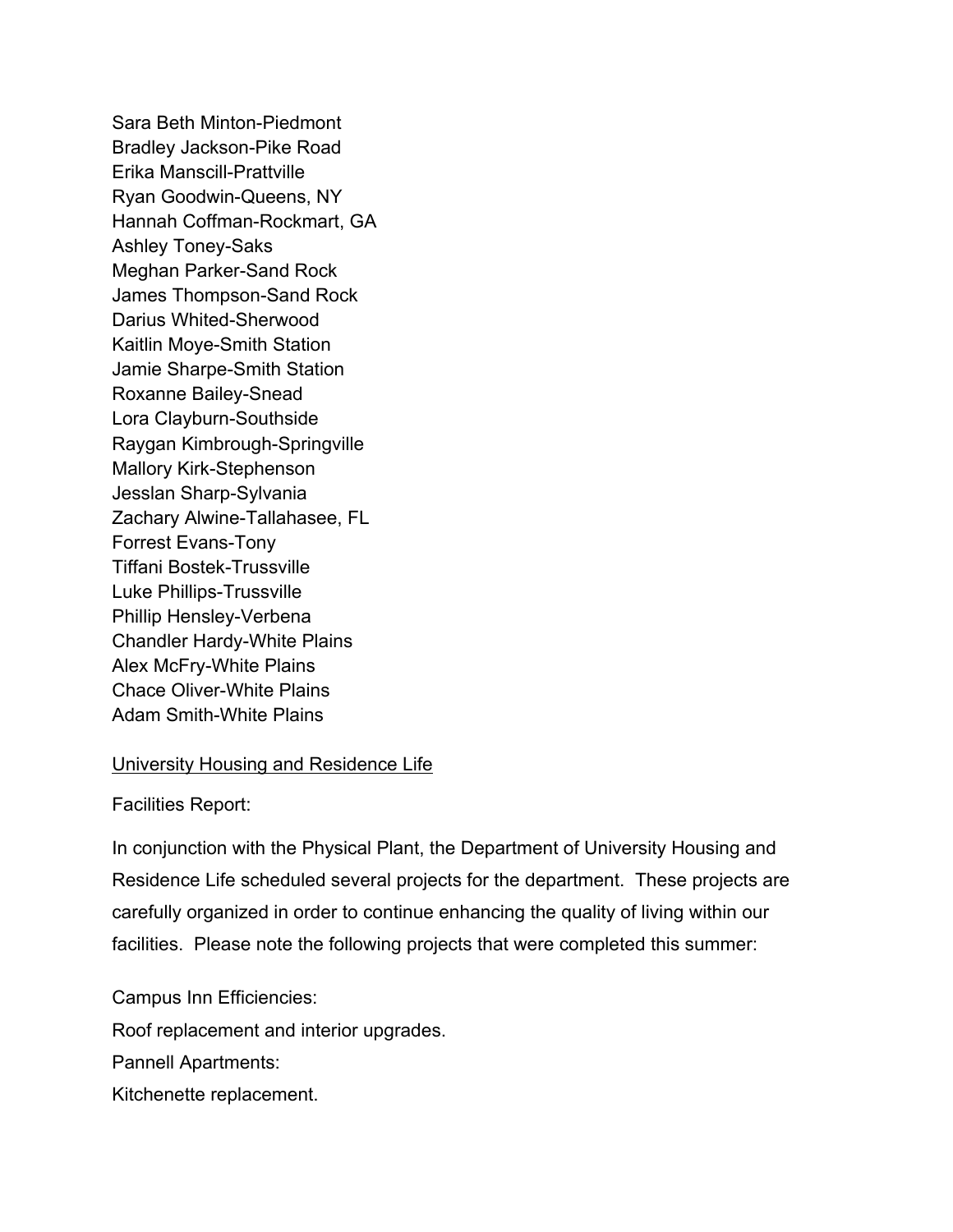Penn House: HVAC replacement. Crow Hall: Installed shower valves and covers. Curtiss Hall: Installed shower valves and covers

Lobby/lounge furniture were replaced at Crow, Dixon, and Sparkman Halls. In conjunction with the IT Department, digital signage boards were installed in all residence halls, Stadium Tower, and Pannell Apartments. The boards may be found in the lobbies of each facility. The digital signage will be utilized for announcements and advertising student and campus-wide events.

Miscellaneous:

The department hosted the Alabama Housing Officers Association (ALAHO) conference. The one-day conference took place on October 9, 2013. Approximately, 105 participants attended the conference. The following Alabama institutions were represented:

Alabama A&M University Auburn University Montgomery Birmingham-Southern College Capstone On-Campus Management Faulkner State Community College Lawson State Community College Samford University Southern Union State Community College Troy University University of Alabama University of Alabama, Birmingham University of Alabama, Huntsville University of Montevallo University of North Alabama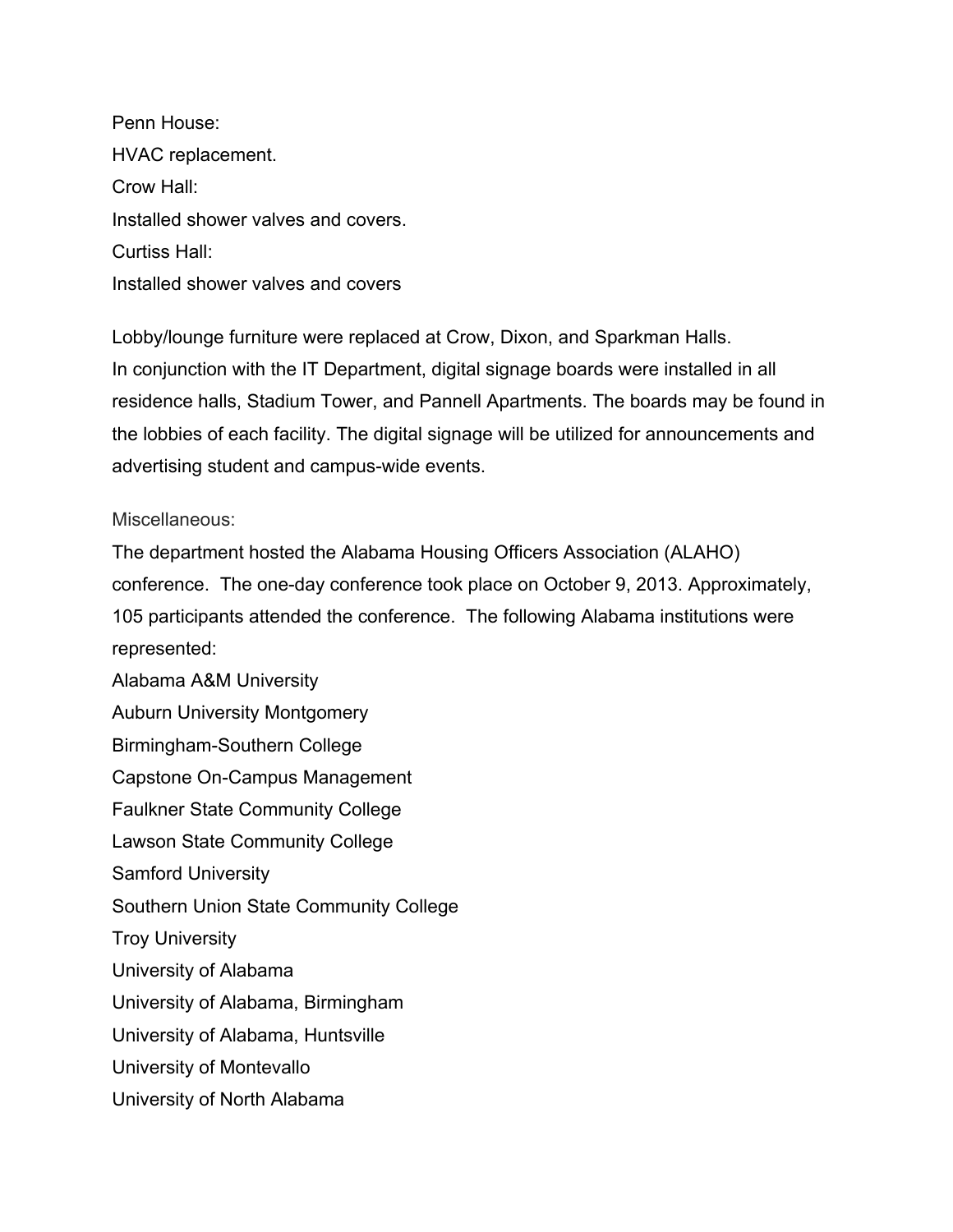## University of West Alabama

Mrs. Brooke Lyon, Assistant Director for Student Development and Educational Programming provided the following report. October is Domestic Violence Awareness Month. In recognition of the month, University Housing and Residence Life is partnering with Counseling Services to host a domestic violence awareness panel on October 16. Local representatives from the community will serve on the panel and bring awareness to this issue. The Fall Festival will take place on October 17 and will provide students with an afternoon of fun, games, music, food, and prizes. During the week of November 18-22, University Housing and Residence Life will host a stress-free week aimed at providing residents opportunities to relax before the semester comes to an end and finals begin. Mrs. Lyon also attended the CBORD User Group Conference in New Orleans, Louisiana, and learned valuable information that will assist with daily operations in housing assignments.

Mrs. Rochelle Smith, Assistant Director of Staff Development and Community Standards, reported that on August 26th, University Housing and Delta Sigma Theta Inc. sponsored a fire safety program. Shawn Simons and Alvaro Llanos, survivors of the January 19, 2000 hall fire, conducted the "After the Fire" tour here at JSU. They presented a moving documentary and "Q and A" session with over 600 of our students. Their story has been the subject of a Pulitzer Prize winning article. The university police department and a representative from the Jacksonville fire department all conducted presentations on fire safety and fire drills. They program was one of the most moving presentations in JSU housing programming history.

# Occupancy Report:

Please see the attached fall 2013 Occupancy Report.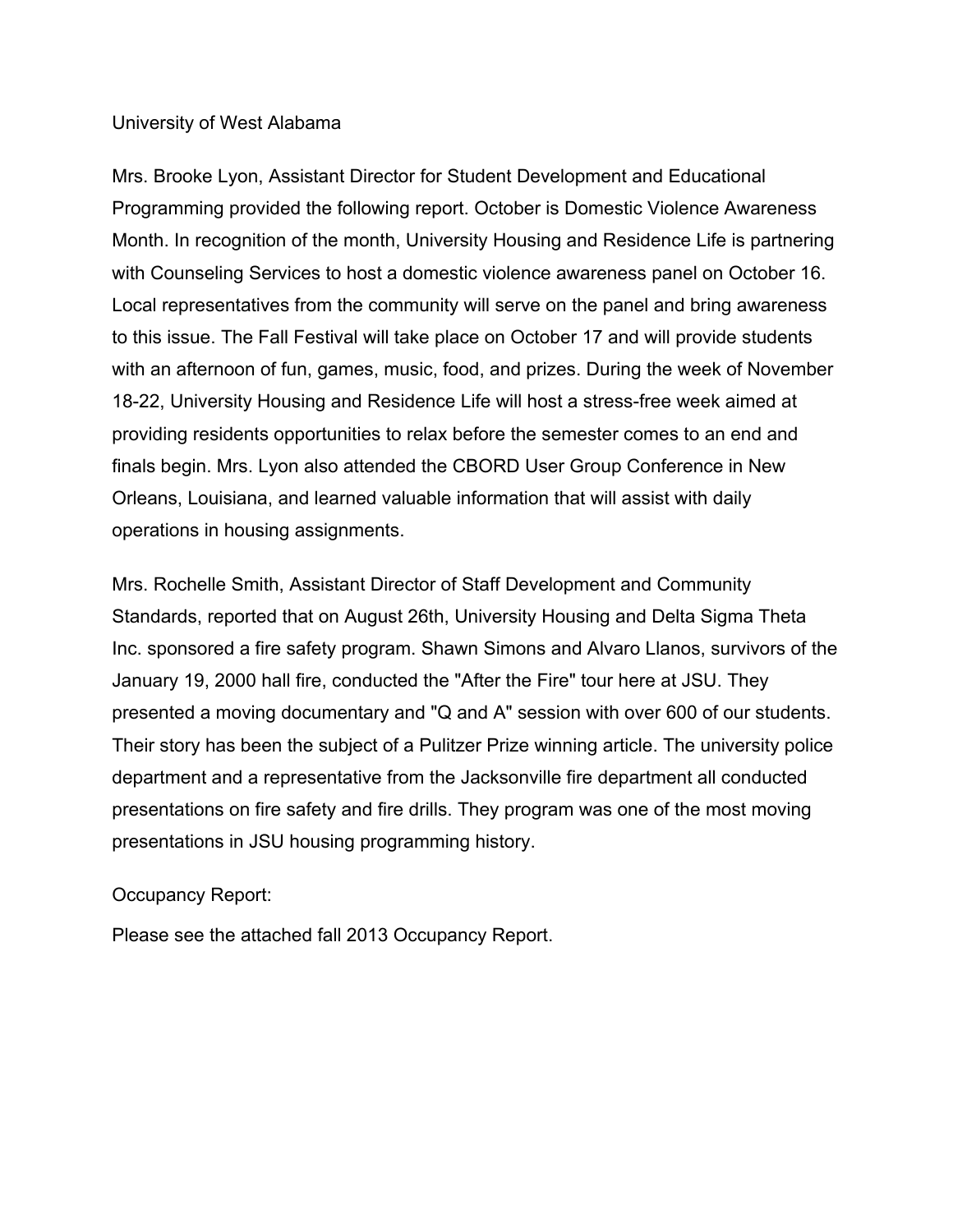# **Academic and Student Affairs**

July 1, 2013 - September 30, 2013

## **Library - Public Services**

*Books*

*Book, Scholarly-New (Published)*

Wang, H., Latham, B. M. *Academic Libraries in the U.S. and China: Comparative Studies of Instruction, Government Documents, and Outreach*. Woodhead Publishing.

## *Book Chapters*

Book, Chapter in Scholarly Book-New (Published)

Vann, C. P. (2013). Outreach of Academic Libraries. In Hanrong Wang and Bethany Latham (Ed.), Academic Libraries in the U.S. and China: Comparativw Studies of Instruction, Government Documents, and Outreach (pp. 270). Chandos Publishing.

Book, Chapter in Scholarly Book-New (Accepted)

Vann, C. P. (2013). Being an "Only one". In Carol Smallwood and Linda B. Wade (Ed.), *Job* Stress and the Librarian: Coping Strategies from the Professionals. McFarland & Company, Incorporated Publishers.

## *Refereed Journal Articles*

*Journal Article, Academic Journal (Published)*

Wang, H., Tang, Y., Knight, E. S. Contemporary Development of Academic Reference Librarianship in the United States: A 44-Year Content Analysis. The Journal of Academic *Librarianship, 36*(6), 489-494.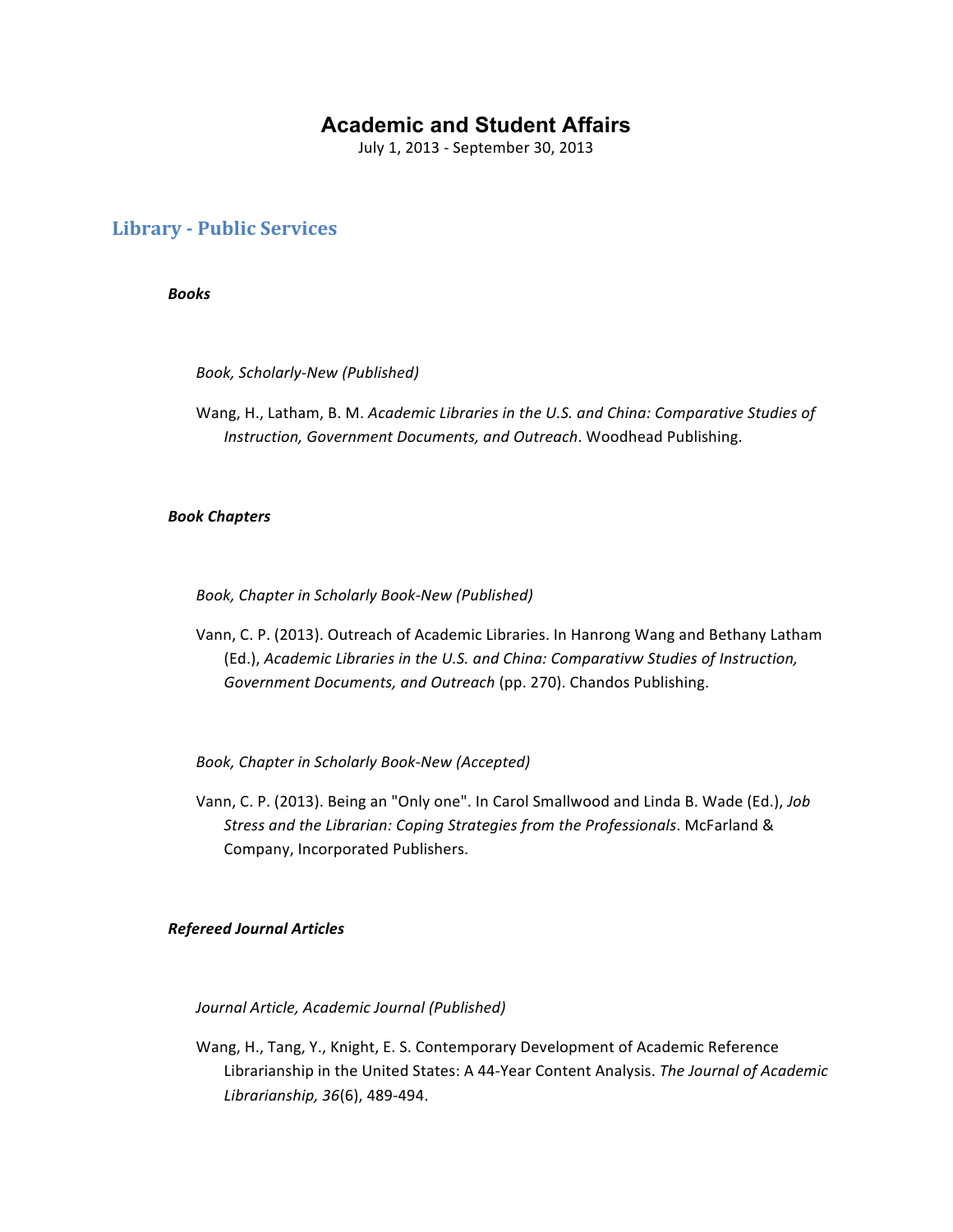## *Journal Article, Academic Journal (Published)*

Wang, H., Tang, Y., Knight, E. S. Contemporary Development of Academic Reference Librarianship in the United States: A 44-Year Content Analysis. *Reference Research Review 2010.* http://Contemporary Development of Academic Reference Librarianship in the United States: A 44-Year Content Analysis

## *Other*

## *Book Review (Submitted)*

Ellis, P. J. A Review of Fundamentals of Library Instruction by Monty L. McAdoo.. Chicago, IL: Reference and User Services Quarterly/American Library Association.

## *Book Review (Submitted)*

Ellis, P. J. A Review of Science and Technology Resources: a Guide for Information *Professionals and Researchers*. Journal of Web Librarianship. www.lib.jmu.edu/org/jwl/

## *Contracts, Fellowships, Grants and Sponsored Research*

## *Funded*

Vann, C. P. (Principal), Sponsored by STAR - Alabama's Assistive Technology Resource, is a federally funded program designed to increase access to and acquisition of Assistive Technology (AT) for Alabamians with disabilities, Jacksonville State University. (December 2010 - Present).

## *Artistic and Professional Performances and Exhibitions*

*Music Performance - Participation*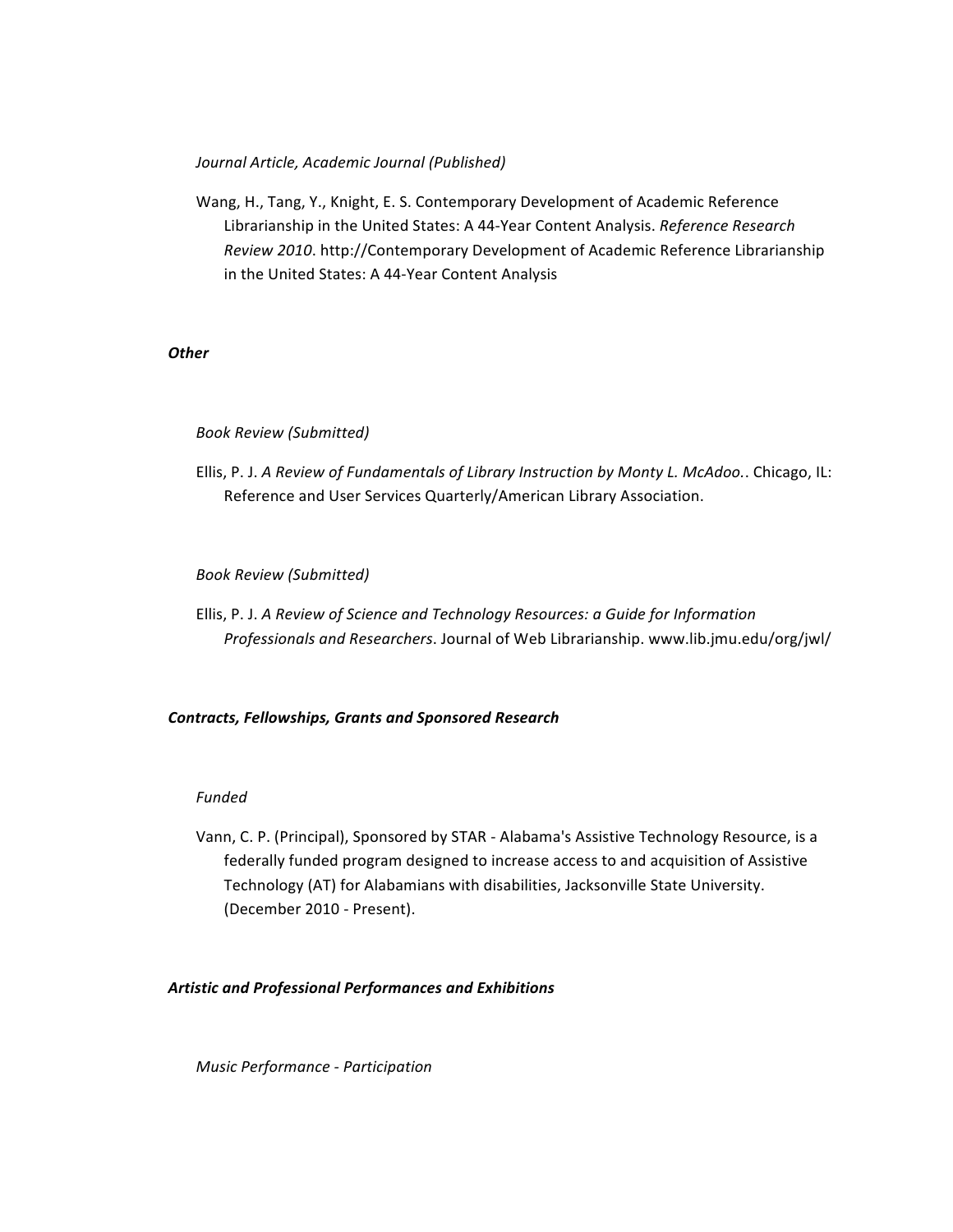Nuttall, H. D. "Concert with Calhoun County Community Band," Calhoun County Community Band, City of Jacksonville, Jacksonville, AL. (July 3, 2013).

## **Library - Technical Services**

*Books*

*Book, Scholarly-New (Published)*

Wang, H., Latham, B. M. *Academic Libraries in the U.S. and China: Comparative Studies of Instruction, Government Documents, and Outreach*. Woodhead Publishing.

## *Refereed Journal Articles*

*Journal Article, Academic Journal (Published)*

Tang, Y., Xia, Z. A study of subject service in Chinese academic libraries. *CALA Occasional Paper Series, November 2010*(7), 1-6.

*Journal Article, Academic Journal (Published)*

Tang, Y. Placing Theory into Practice: An Exploration of Library Services to Distance Learners at Jacksonville State University. Journal of Library & Information Services in Distance *Learning, 3*(3/4), 173-181.

## *Journal Article, Professional Journal (Accepted)*

Tang, Y., Tseng, H. (in press). Distance learners' self-efficacy and information literacy skills. *To appear in Journal of Academic Librarianship*. www.sciencedirect.com/science/article/pii/S0099133313000967

*Journal Article, Academic Journal (Published)*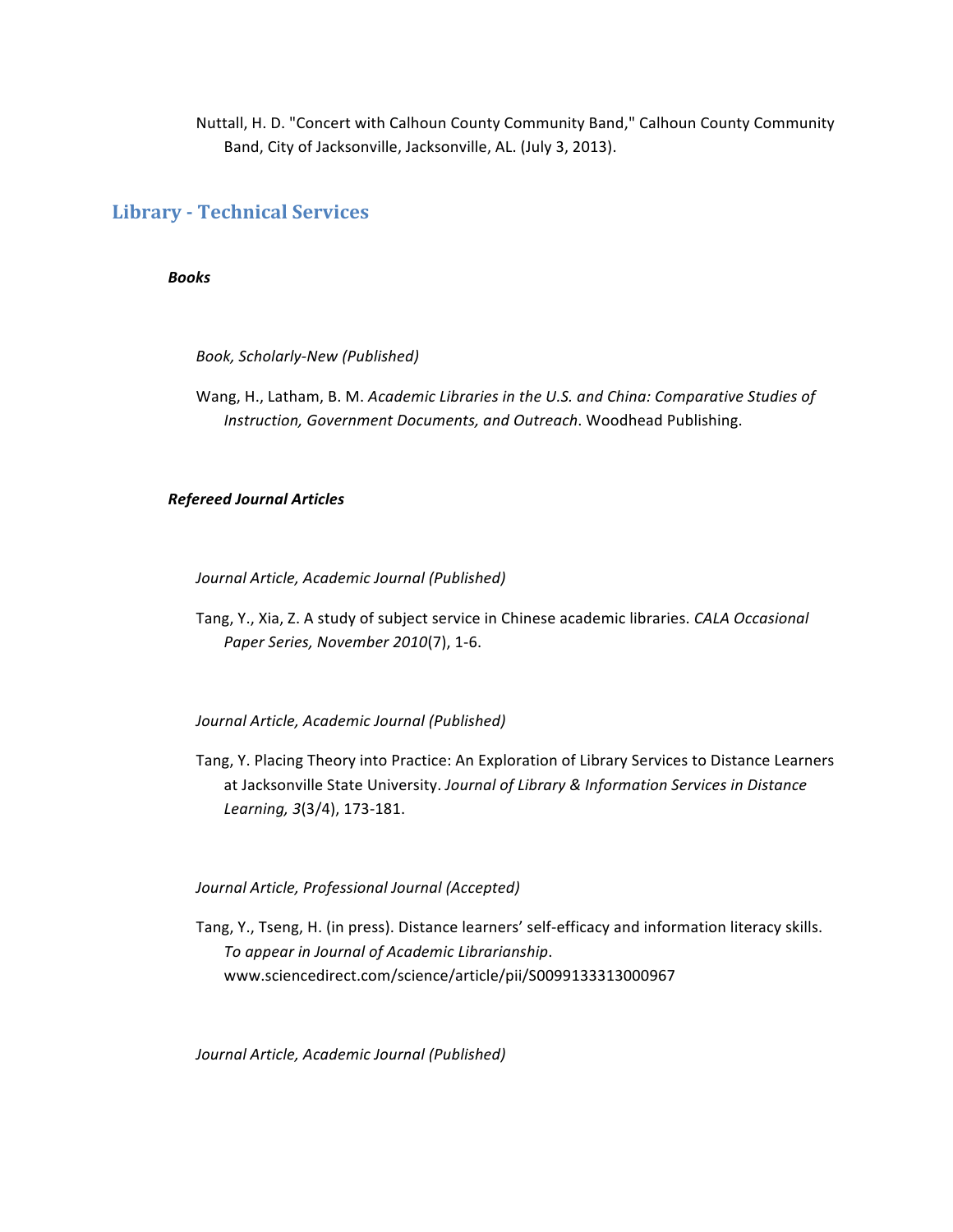Wang, H., Tang, Y., Knight, E. S. Contemporary Development of Academic Reference Librarianship in the United States: A 44-Year Content Analysis. The Journal of Academic *Librarianship, 36*(6), 489-494.

### *Journal Article, Academic Journal (Published)*

Wang, H., Tang, Y., Knight, E. S. Contemporary Development of Academic Reference Librarianship in the United States: A 44-Year Content Analysis. Reference Research *Review 2010.* http://Contemporary Development of Academic Reference Librarianship in the United States: A 44-Year Content Analysis

### *Conference Proceedings*

### *Conference Proceeding (Published)*

Ballard, R. M., Tang, Y. In Nagib Callaos etal. (Ed.), *Distance Education: The Impact of Technology on Higher Education and the Duties of Librarians and Information Officers* (pp. 27-30). International Institute of Informatics and Systemic, 2011: The 2nd International Conference on Society and Information Technologies.

### *Regular Column in Journal or Newspaper*

### *Regular Column in Journal or Newspaper (Published)*

Poe, J. W. (2013). From the Editor. Journal of Library & Information Services in Distance *Learning, 7*(3), 245-246.

### *Regular Column in Journal or Newspaper (Published)*

Poe, J. W. (2013). Reviews (Introduction). *Journal of Library & Information Services in Distance Learning, 7*(3), 323.

*Regular Column in Journal or Newspaper (Published)*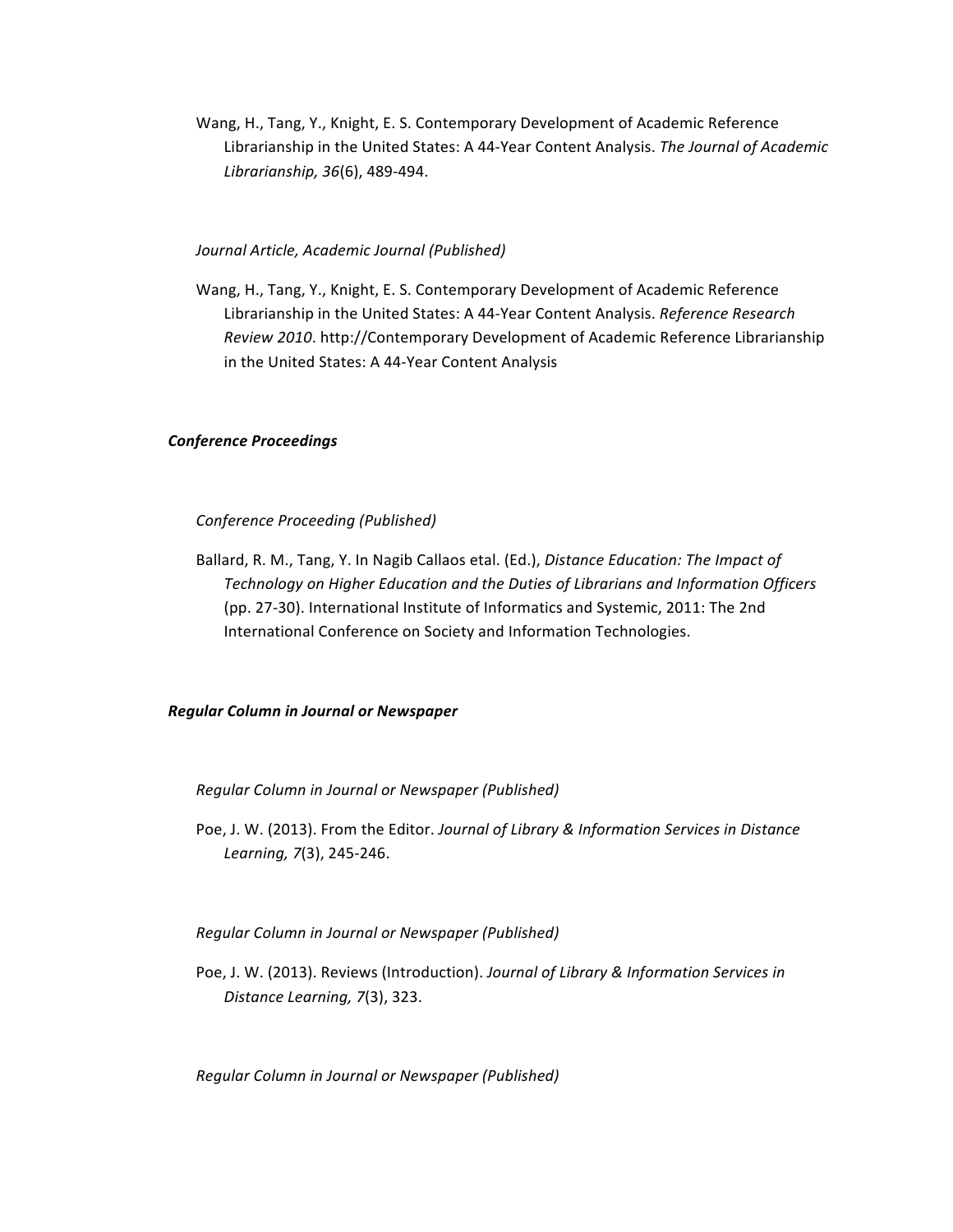Poe, J. W. (2013). News (Introduction). Journal of Library & Information Services in Distance *Learning, 7*(3), 326.

### *Other*

### *News/Press Release (Published)*

Poe, J. W. (2013). The Sixteenth Distance Learning Services Conference Update (3rd ed., vol. 7, pp. 327). Taylor & Francis: Journal of Library & Information Services in Distance Learning.

## *Awards and Honors*

Bevis, Mary D.

Faculty Research Award (7x's), Jacksonville State University.

### **Stevens, Kimberly W.**

Phi Kappa Phi.

Sigma Tau Delta.

Faculty Research Award, Jacksonville State University. (2013).

# **Student Affairs**

*Presentations*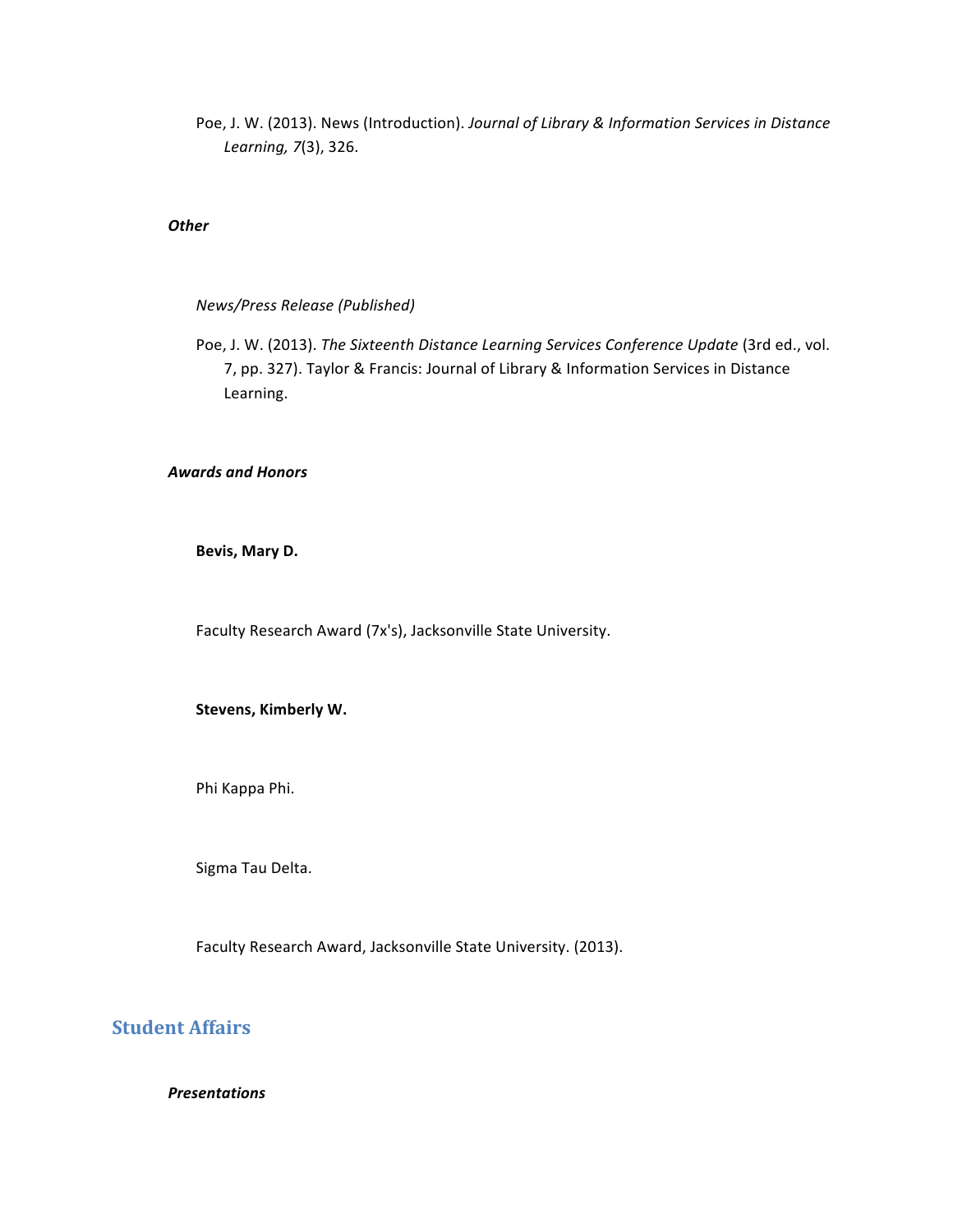- Johnston, L., (Presenter), "Resume Writing for Success", Resume / Cover Letter Workshop for Education, Dr. Akpan's Class. (September 3, 2013).
- Shepherd, M., Resident Assistant Training, "Corrective Action Protocol," Department of Housing and Residence Life, Jacksonville, Alabama.
- Shepherd, M., Resident Assistant Training, "Communication," Department of Housing and Residence Life, Jacksonville, Alabama.
- Turner, R. E. (Author & Presenter), "Introduction to the "Reverse Education Fair"," College of Education, Ayers Hall.

## *Contracts, Fellowships, Grants and Sponsored Research*

Sims, E., "NBPTS ELA Standards Committee," Sponsored by National Board of Professional Teaching Standards, Private.

*Awards and Honors*

**Shepherd, Marcus D.**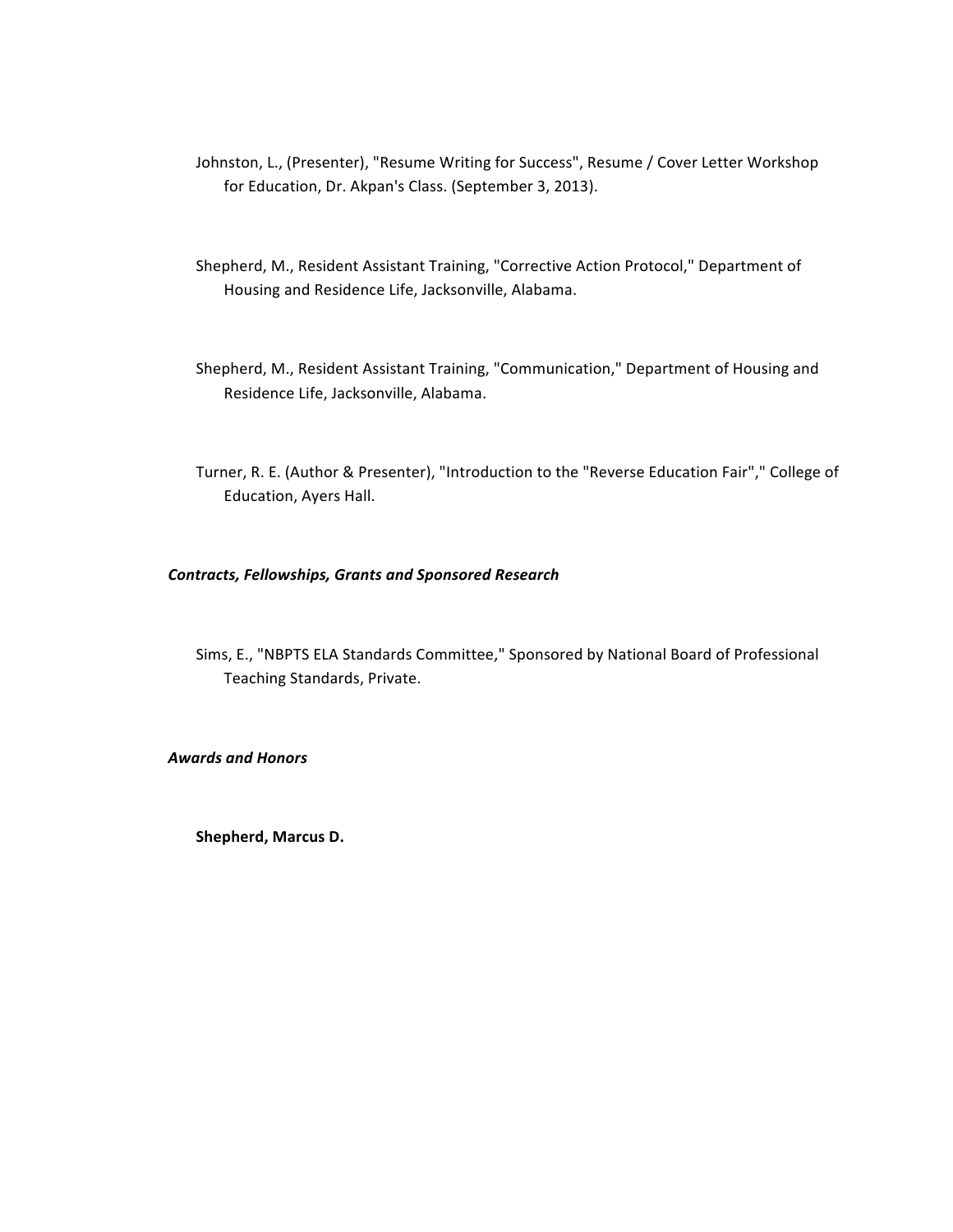# **College of Arts and Sciences**

July 1, 2013 - September 30, 2013

**Art**

*Other*

*Manuscripts Review for the Peer-reviewed Conference (Submitted)*

Kim, J. Reviewer. 5th International Association of Societies of Design Research (IASDR) 2013.

## *Contracts, Fellowships, Grants and Sponsored Research*

## *Funded*

Clark, D. B. (Principal), "Where the Still and Moving Image Meet: Research in Time Based Media using Digital SLR Cameras to Capture Video," Sponsored by Jacksonville State University, Jacksonville State University. (2012 - 2013).

## *Funded*

- Lafferty, B. (Principal), "Watercolor: Creative Research Investigating Non-traditional Format," Jacksonville State University, \$2,490.00. (November 1, 2012 - September 30, 2013).
- Miles, S. C. (Principal), "Alabama State Council on the Arts Artist Fellowship," Sponsored by Alabama State Council on the Arts, State, \$5,000.00. (October 1, 2012 - September 30, 2013).
- Miles, S. C. (Principal), "Society for Photographic Education South Central Region Adjunct Faculty Assistance Grant," Sponsored by Society for Photographic Education South Central, Other, \$500.00. (March 8, 2013 - September 30, 2013).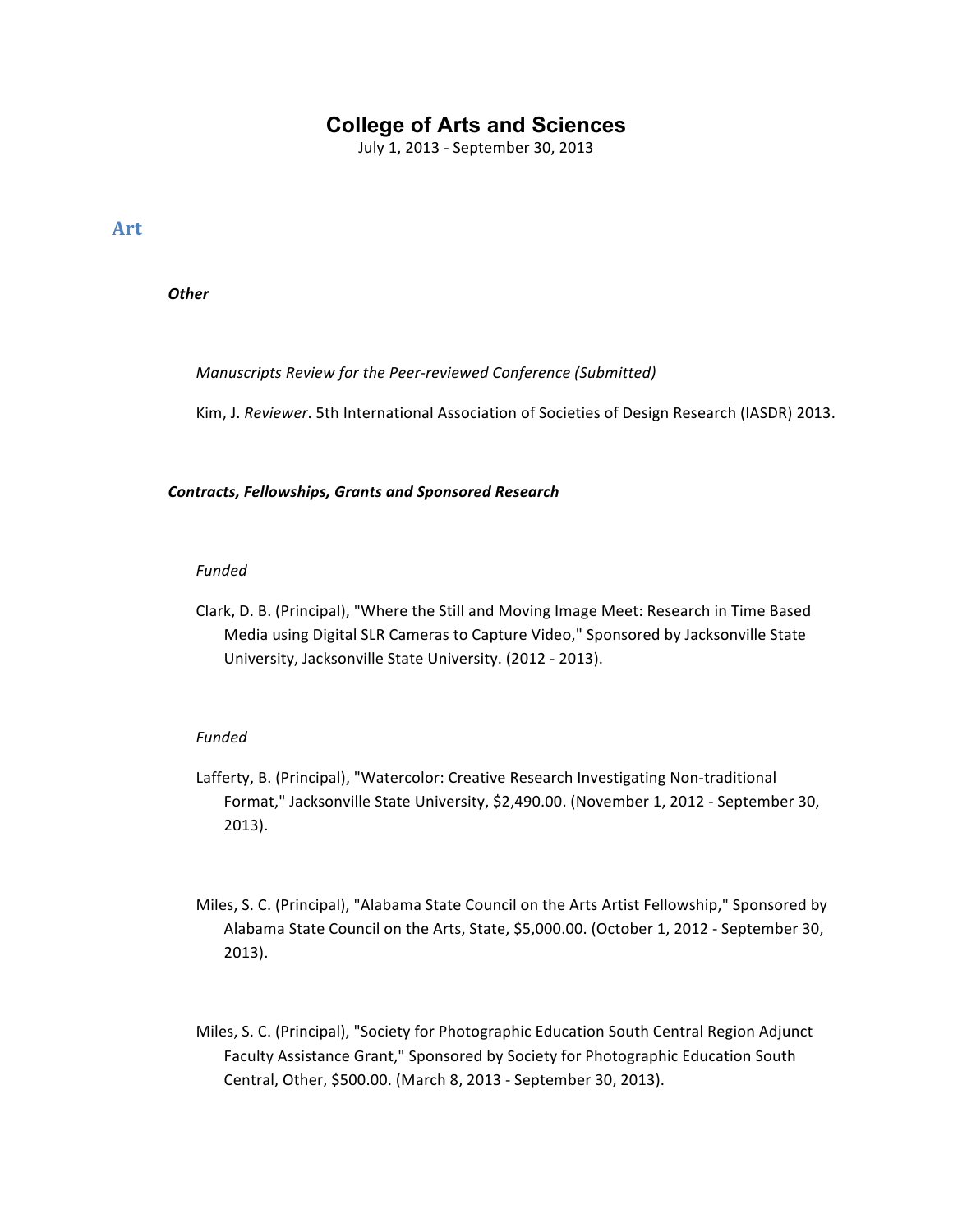## *Artistic and Professional Performances and Exhibitions*

### *Art - Exhibition, Invitational*

Kim, J. "Korean Typography Association Membership Exhibition," Korean Typography Association, Korean Typography Association, Seoul, South Korea. (June 29, 2013 - July 11, 2013).

### *Art - Exhibition, Invitational*

Kim, J. "Visual Arts Society Summer Show Case 2013," Visual Arts Society, Department of Art, Jacksonville State University, Jacksonville, AL, USA. (June 18, 2013 - July 19, 2013).

*Art - Exhibition, Group*

McElroy, A. "VAS Members Summer Showing," Visual Arts Society, Jacksonville State University, Jacksonville, Alabama. (June 18, 2013 - July 3, 2013). I am a member of the Visual Arts Society and every year they have a members show

### *Art - Exhibition, Group*

McElroy, A. "Art Works at Nunally's Framing," Old Art Works Co-op, Anniston, Alabama. (May 1, 2013 - August 1, 2013). This is the old "Art Works" artist co-op. They moved to Nunally's framing.

### *Art - Exhibition, Invitational*

- Miles, S. C. (Exhibitor) "Critical Mass Top 50 Exhibition," Jennifer Schwartz Gallery, Atlanta, Georgia, USA. (May 17, 2013 - July 13, 2013). This year's Critical Mass Top 50 Exhibition is curated by W. M. Hunt.
- Critical Mass, a program of Photolucida, is about exposure and community. The idea is simple—photographers (from anywhere) submit a 10 image portfolio. This work is then pre-screened by a committee of approximately 20 great jurors. From those votes, the 200 top Finalists are determined, whose work then goes on to a jury of approximately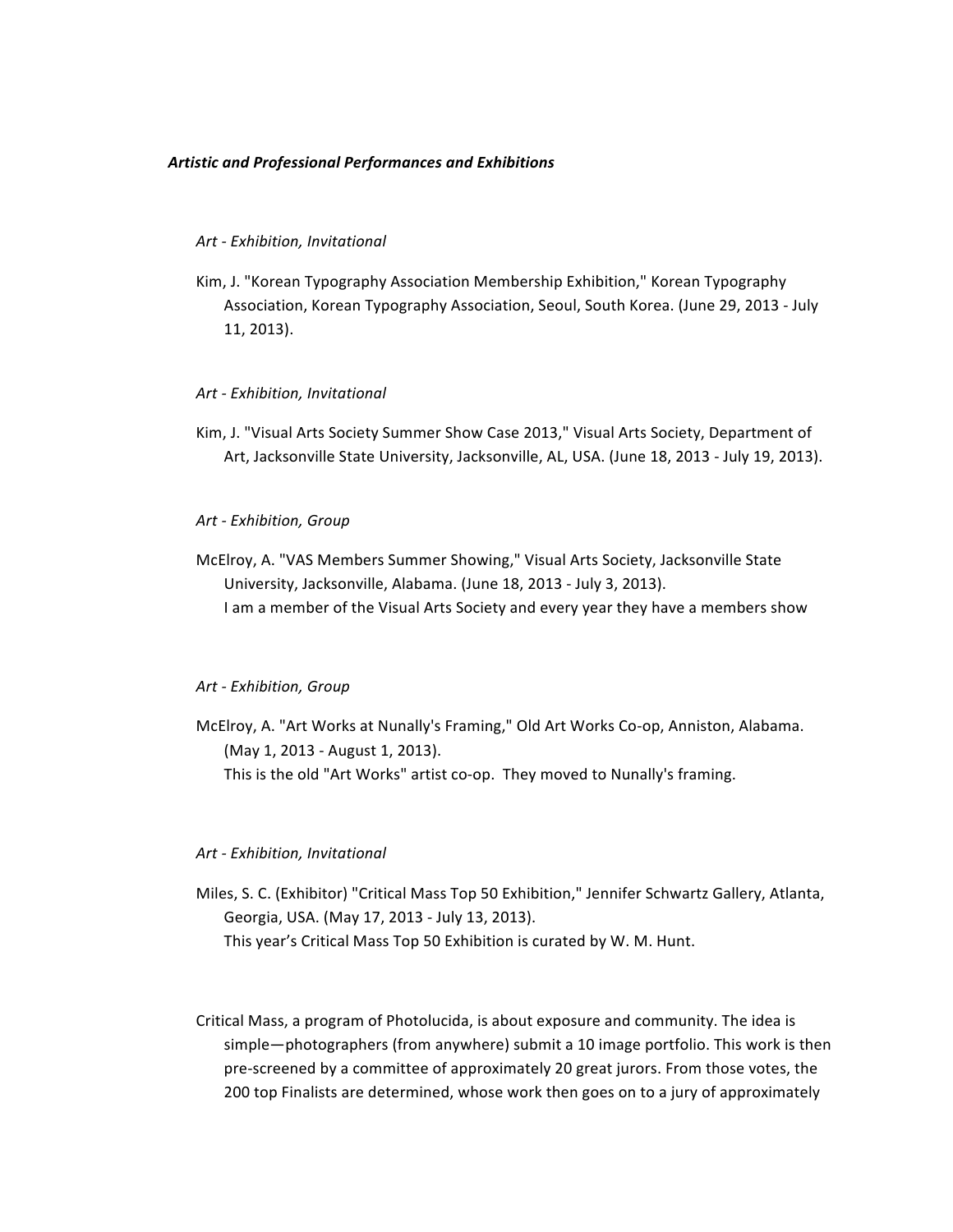200 of the world's best photography professionals who have agreed to view and vote on the Finalists' work. The Top 50 are chosen from this group of 200 finalists.

### *Art - Exhibition, Competitive*

Miles, S. C. (Exhibitor) "Critical Mass Top 50 Exhibition," Southeastern Museum of Contemporary Art, Daytona Beach, FL, USA. (August 18, 2013 - October 6, 2013).

### *Art - Exhibition, Group*

Miles, S. C. (Exhibitor) "Visual Arts Society Members Exhibition," Visual Arts Society - JSU, Jacksonville, AL USA. (June 18, 2013 - July 5, 2013).

### *Art - Exhibition, Invitational*

Miles, S. C. (Exhibitor) "Celebrating Contemporary Art in Alabama: 2013 Biennial," The Pike Cultural Arts Center, Troy, AL, USA. (August 1, 2013 - October 26, 2013).

### *Art - Exhibition, Invitational*

Skinner, J. (Exhibitor) "Print 2013," Art Coop, Brooklyn, NY. (January 15, 2013 - January 31, 2014).

Print Exchange portfolio with 500 artist printmakers, sponsored by the Art Coop. Two other faculty participating: Prof. Emeritus Diana Cadwallader and Adjunct Instructor Anita H. Stewart. Advanced printmaking students participating: Lindsey Price, Keslie Watts, Daisy Stanley, and Nicole Owens.

## **Biology**

## *Refereed Journal Articles*

Journal Article, Academic Journal (In Preparation; Not Yet Submitted)

Hamissou, M., Smith, A. C., Carter, R. E., Triplett, J. K. (2013). Comparative Analyses of the Antioxidants and β-glucosidase Activities in Bitter gourd (Momordica charantia) and Zucchini (Cucurbita pepo) Extracts., 8.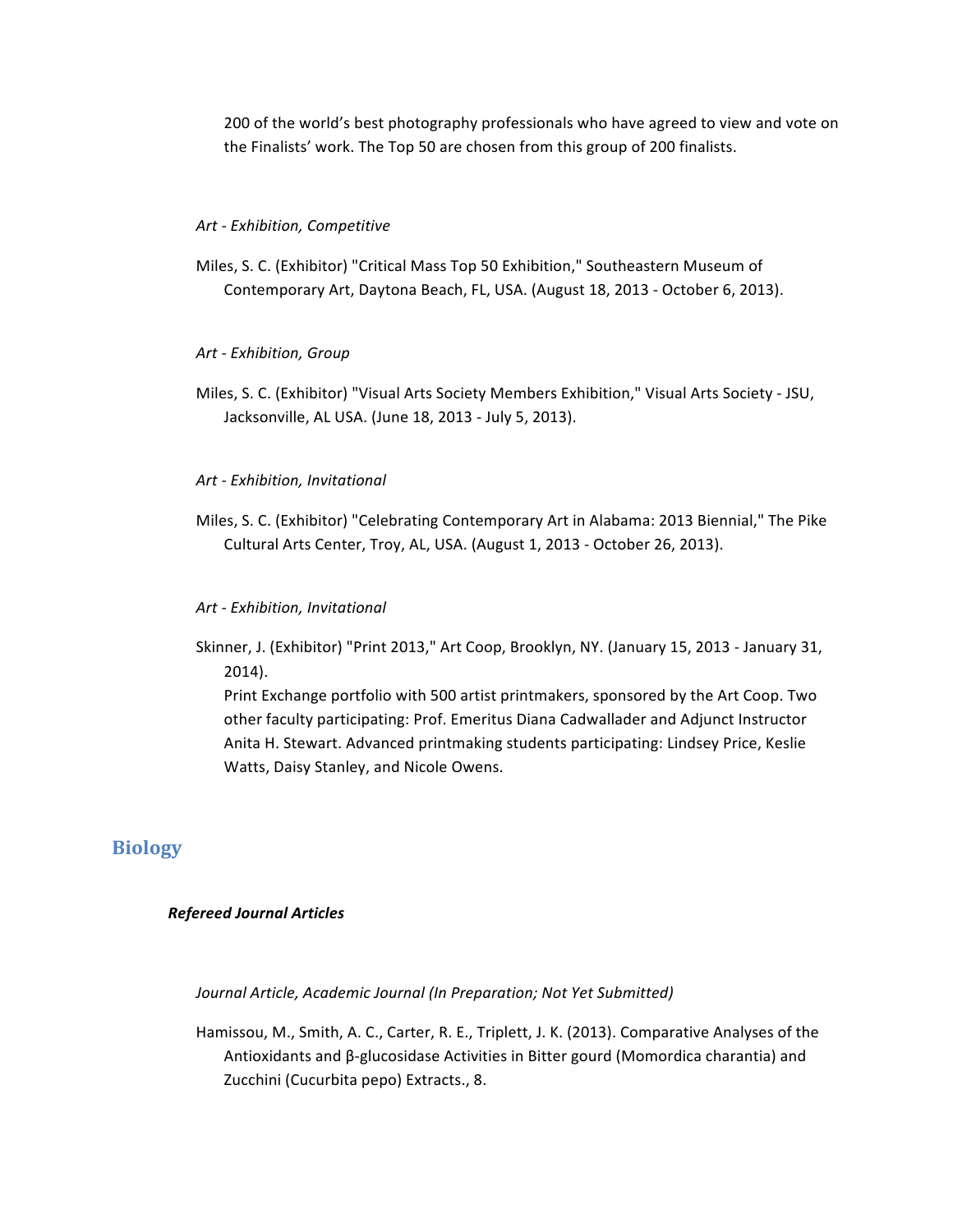## *Journal Article, Academic Journal (Accepted)*

Shirey, K., Rayburn, J. R. (2013). Old World vs. New World: The Developmental Toxicity of Tarantula venom from Grammostola rosea and Haplopelma lividum using frog embryos. *To appear in Bios*.

## *Journal Article, Academic Journal (Submitted)*

Tolley-Jordan, L., Chadwick, M. A. Size-specific patterns of habitat use: aquatic invasive snails and their trematode parasites. Invertebrate Biology.

## *Journal Articles*

*Journal Article, Academic Journal (Submitted)*

Tolley-Jordan, L., Huryn, A. D., Bogan, A. E. LAND USE CHANGE AT DECADE AND CENTURY SCALES INFLUENCES RIVERINE SNAIL DIVERSITY. Aquatic Conservation: marine and *freshwater ecosystems*.

### *Presentations*

- Attigala, L. (Author & Presenter), Triplett, J. K. (Author), Clark, L. G. (Author), Botany 2013, "Low copy nuclear markers support the monophyly of the Sri Lanka Arundinaria clade (Poaceae: Bambusoideae: Arundinarieae)," Botanical Society of America, New Orleans, LA. (July 29, 2013).
- Clark, L. G. (Author & Presenter), Kelchner, S. A. (Author), Li, D.-Z. (Author), Oliveira, P. (Author), Fisher, A. (Author), Triplett, J. K. (Author), Monocots V, "Recent advances in understanding the evolution and systematics of the Bambusoideae (Poaceae)," The New York Botanical Garden & Fordham University, Bronx, New York. (July 9, 2013).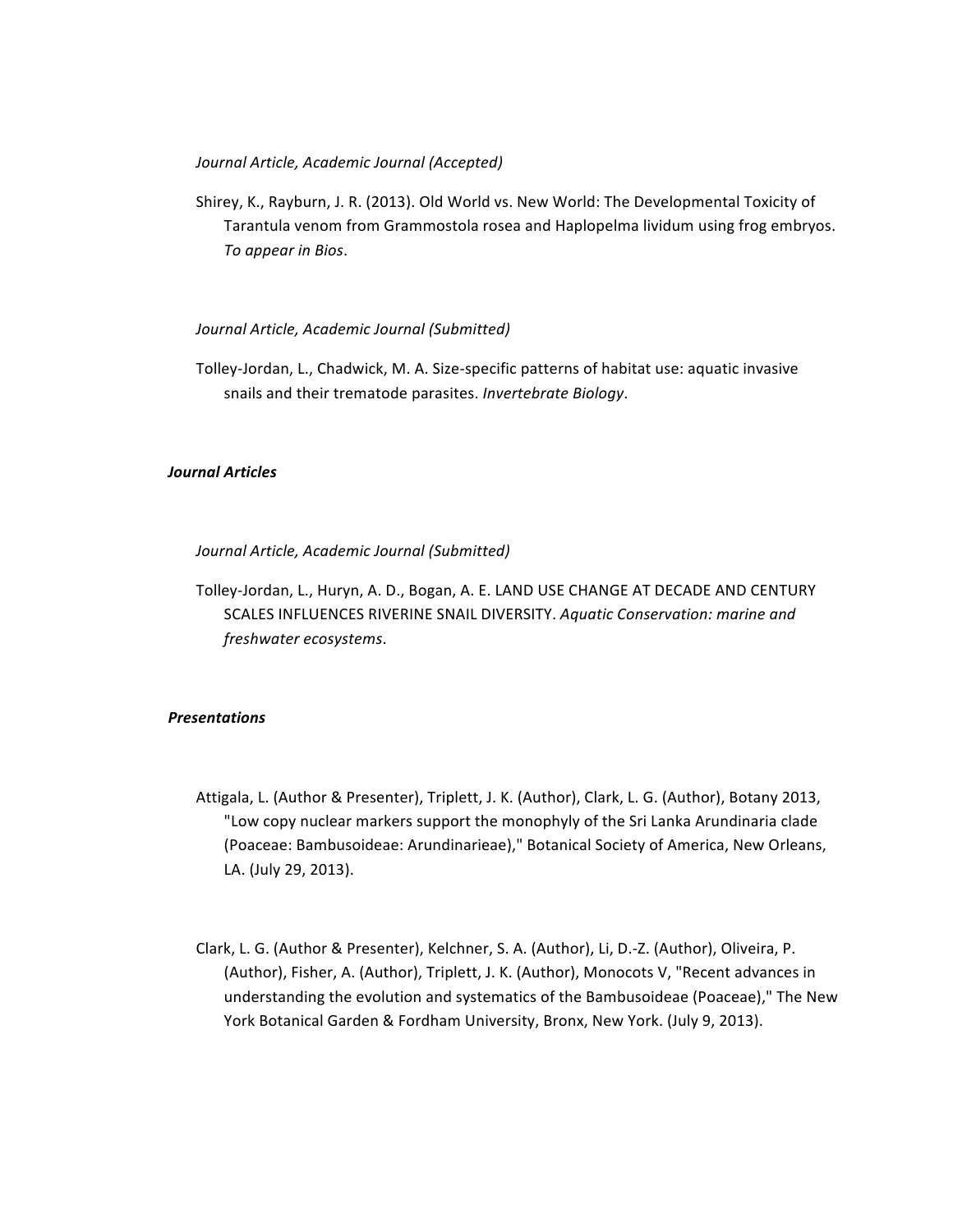- Lampley, J. A. (Author & Presenter), Triplett, J. K. (Author), Botany 2013, "A phylogeographic study of Polygonatum in the Southeastern United States using AFLPs, DNA sequences, and morphological data," Botanical Society of America, New Orleans, LA. (July 30, 2013).
- Tolley-Jordan, L., Chadwick, M. A. (Author), Owen, M. (Author), "Travelling the world at a snail's pace: the story of two aquatic asian snails," Georgia Gwinett College, Lawrenceville Ga. (September 20, 2013).
- Triplett, J. K. (Author & Presenter), Jamison, J. W. (Author), Botany 2013, "The evolution of North American cane bamboos (Poaceae: Arundinaria) as revealed by nuclear and chloroplast DNA," Botanical Society of America, New Orleans, LA. (July 30, 2013).
- Triplett, J. K. (Author & Presenter), Clark, L. G. (Author), Wen, J. (Author), Monocots V, "Hybridization, allopolyploid speciation, and taxonomic confusion: lessons from the temperate bamboos," The New York Botanical Garden & Fordham University, Bronx, New York. (July 10, 2013).
- Watkins, R., National Council on Undergraduate Research, "Subcloning of A Gene for Parasporal Inclusion Protein of Bacillus Thuringiensis subspecies finitimus.," National Concil on Undergraduate Research.
- Watkins, R., 89th Association of Southeastern Biologist, "Subcloning of A Gene for Parasporal Inclusion Protein of Bacillus Thuringiensis subspecies finitimus.," 89th Associaton of Southeastern Biologist.
- Watkins, R., 105th American Society for Microbiology, "Targeting of Inclusion Proteins in Bacillus thuringiensis subspecies finitimus," 105th American Society for Microbiology.
- Watkins, R., 99th Assouciation of Southeastern Biologist, "Analysi of the expression of cry26 in Various Backgrounds of Bacillus thuringiensis," Association of Southeastern Biologist.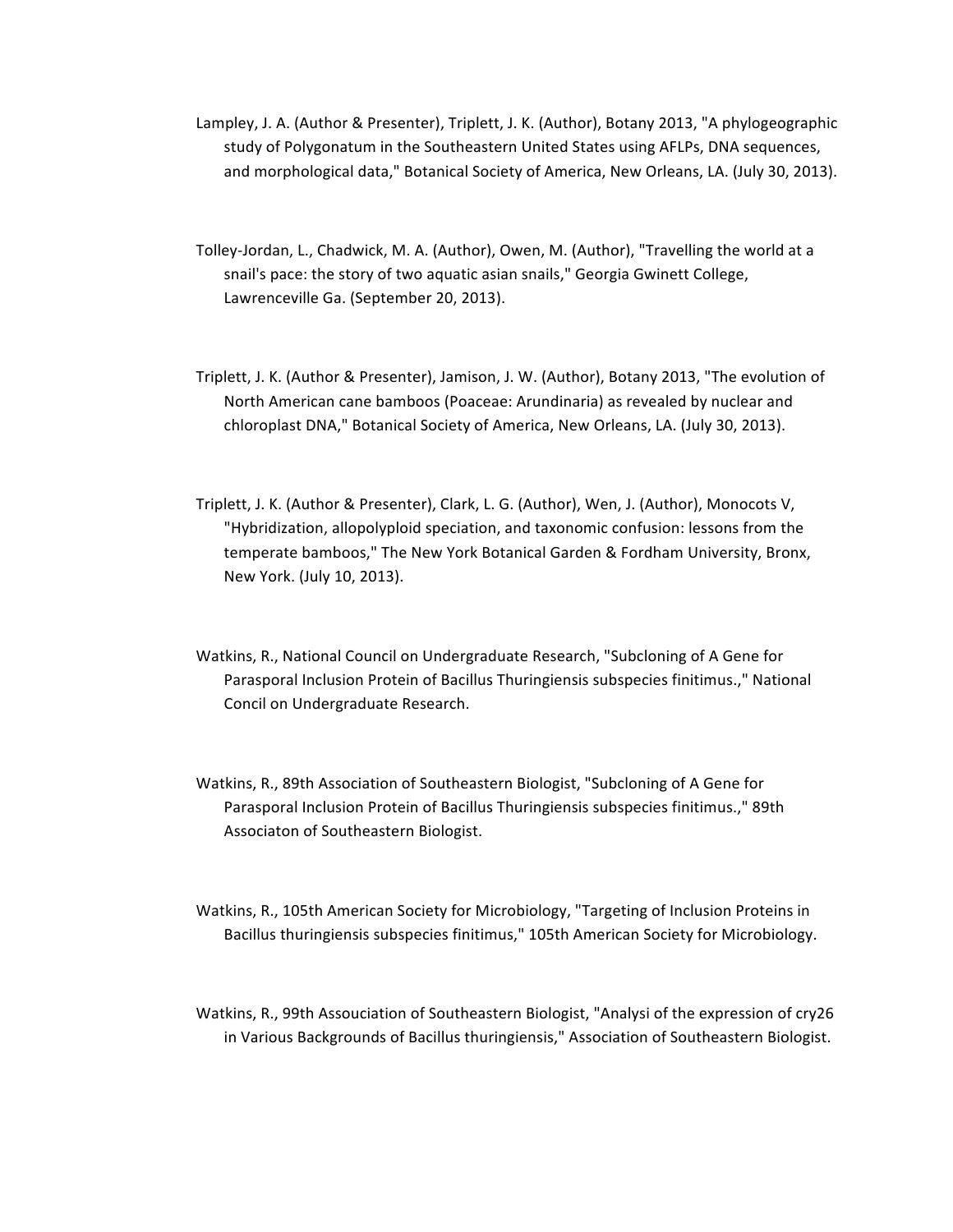Watkins, R., 111th American Society for Microbiology, "The Link Between cry26 and the Exosporium Enclosed Inclusion of Bacillus thuringiensis," Ameican Society for Microbiology.

## *Contracts, Fellowships, Grants and Sponsored Research*

## *Currently Under Review*

Blair, B. G. (Co-Principal), Murdock, C. A. (Co-Principal), "NSF ITEST Proposal using gaming development in education," Sponsored by NSF- Core Biology Inititive, Jacksonville State University, \$1,700,000.00.

## *Currently Under Review*

- Carter, R. E. (Principal), "The population status of Bachman's sparrow and Neotropical migrants in the Coleman Lake Region of the Talladega National Forest," Sponsored by Alabama Department of Conservation and Natural Resources, State, \$8,392.00. (October 1, 2012 - September 30, 2013).
- Carter, R. E. (Principal), "Breeding bird assessment on Choccolocco Creek, Alabama," Sponsored by US Fish and Wildlife Service, Federal, \$123,411.62. (March 1, 2013 - May 30, 2015).

## *Funded*

Debro, L. H. (Principal), "An Analysis of the Influence of Viral tRNA Genes on Specific Replication," Sponsored by Jacksonville State University, Jacksonville State University, \$2,500.00. (November 1, 2012 - Present).

## *Funded*

Debro, L. H. (Principal), "Program Director," Sponsored by National Science Foundation, Federal, \$49,651.00. (May 6, 2013 - May 5, 2014).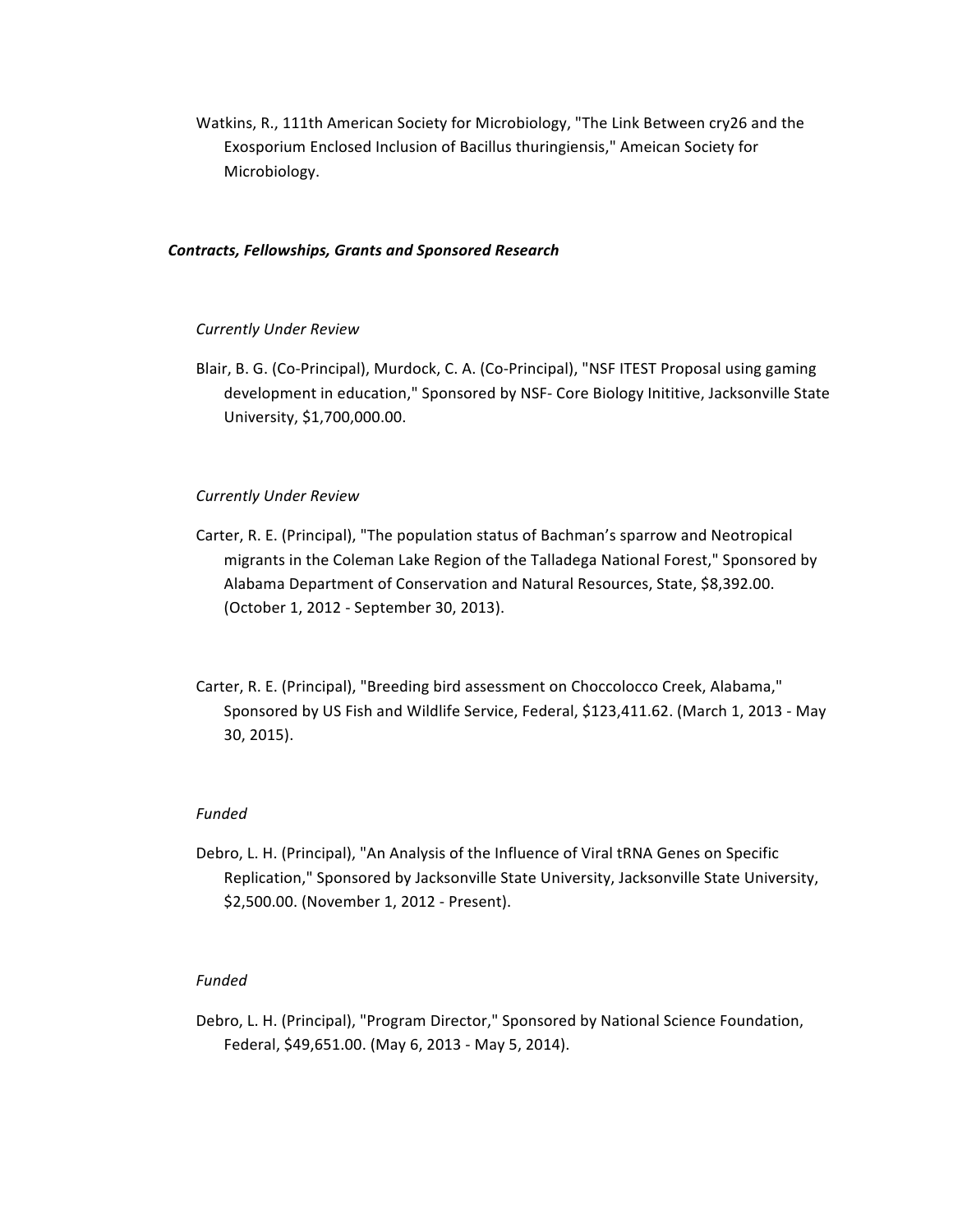## *Funded*

Debro, L. H. (Principal), "CLEP Biology Examination Committee," Sponsored by College Board, Other, \$1,000.00. (July 1, 2013 - June 30, 2014).

## *Not Funded*

Meade, M. E. (Co-Principal), Tolley-Jordan, L. (Co-Principal), "Bioenergetics of stream organisms in response to nutrient loading," Sponsored by Alabama Water Resources Research Institute, Federal, \$75,225.32.

## *Funded*

Meade, M. E. (Co-Principal), Nichols, A. C. (Co-Principal), Jandebeur, T. (Principal), "Organochloride toxicity to banded pygmy sunfish, Elassoma zonatum.," Sponsored by USFW Southeast Region Flex Fund, Jacksonville State University, \$500.00. (July 2012 -August 2013).

## *Funded*

Meade, M. E. (Co-Principal), Scull, G. (Principal), Figiel, C. (Co-Principal), Clardy, S. (Co-Principal), "Baseline Population Inventory of Amphibians on the Mountain Longleaf NWR and Screening for the Amphibian Disease Batrachochytrium dendrobatidis," Sponsored by US Fish and Wildlife Agency, Federal, \$29,840.00. (July 2012 - September 13, 2013).

## *Currently Under Review*

Meade, M. E. (Principal), Tolley-Jordan, L. (Principal), Helms, B. (Co-Principal), "Evaluating Management Strategies for Nutrient Loading Using PHysiological Bioindicators," Sponsored by Alabama Water Resources Research Institute, Federal, \$81,411.00.

### *Currently Under Review*

Meade, M. E. (Co-Principal), Fowler, S. (Principal), Tolley-Jordan, L. (Supporting), Stoeckel, J. (Supporting), Helms, B. (Supporting), "Center of Excellence for Nutrient Management Practices (CENMP)," Sponsored by EPA-G2012-STAR-H1, Federal, \$2,500,000.00.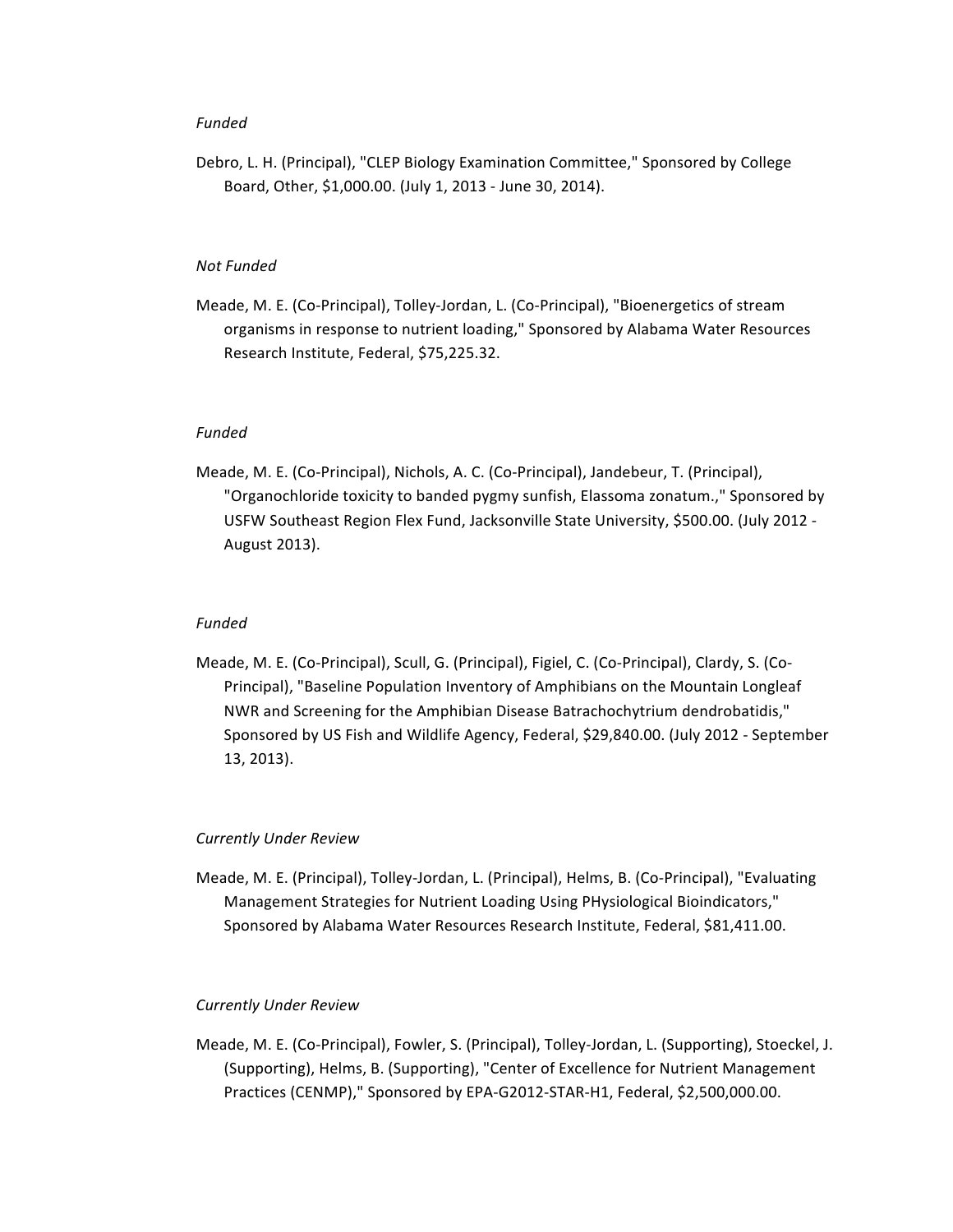## *Funded*

Meade, M. E., Sponsored by JSU Faculty Grant, Jacksonville State University, \$2,000.00. (April 2013 - September 2013).

#### *Currently Under Review*

Murdock, C. A. (Principal), Blair, B. G. (Co-Principal), Carter, R. E. (Co-Principal), "Assessment of Tick-Borne Diseases in Northeast Alabama," Sponsored by Northeast Alabama Community Foundation, State, \$10,000.00.

## *Funded*

Murdock, C. A., "Presence of the Heartland virus (Bunyaviridae) in lone star ticks in Alabama," Sponsored by Jacksonville State University, Jacksonville State University, \$2,700.00.

### *Funded*

- Rayburn, J. R., "The effects of Louisiana Sweet Crude oil on embryos of Xenopus laevis.," Jacksonville State University, \$1,011.00. (November 2012 - October 2013).
- Reinisch, L. (Co-Principal), Gryko, J. (Principal), Blair, B. G. (Co-Principal), "Acquisition of Simultaneous Thermal Analyzer for Undergraduate Research," Sponsored by National Science Foundation, Federal, \$38,460.00. (July 1, 2010 - July 31, 2013).

### *Funded*

Tolley-Jordan, L., "Faculty Research Grant," Sponsored by Jacksonville State University, Jacksonville State University, \$2,000.00. (May 2012 - October 2013).

### *Currently Under Review*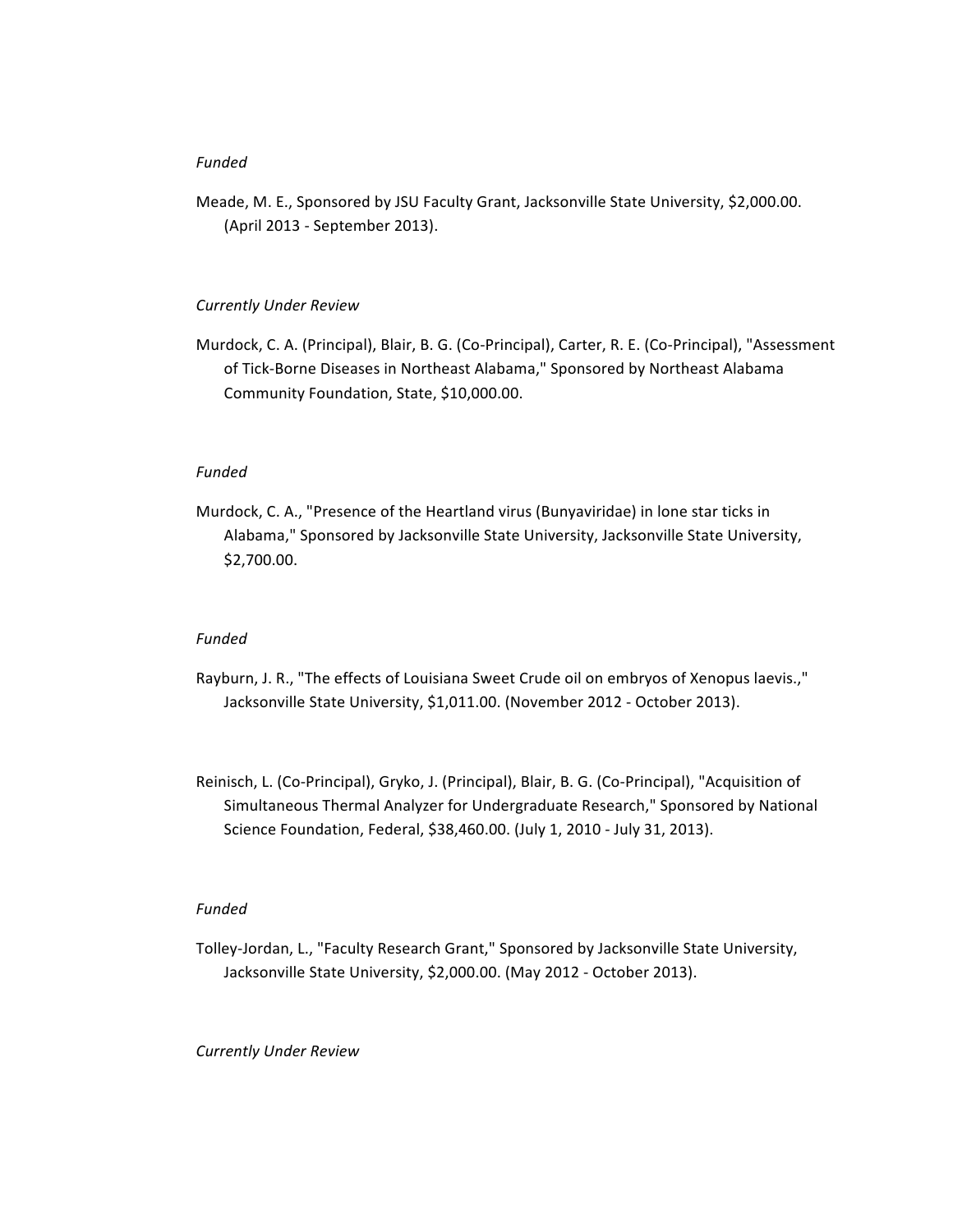Tolley-Jordan, L. (Co-Principal), Meade, M. E. (Principal), Stoekel, J. (Co-Principal), Helms, B. (Co-Principal), ": Development of a rapid, field-based stress test to monitor effects of nutrient enrichment on the health of imperiled freshwater fauna.," Sponsored by EPA, Federal, \$100,000.00.

## *Funded*

Tolley-Jordan, L., "Faculty Research Grant," Sponsored by Jacksonville State University, Jacksonville State University, \$2,400.00. (May 2013 - October 2014).

#### *Currently Under Review*

Tolley-Jordan, L. (Principal), Chadwick, M. A. (Supporting), "A Survey to Determine the Distribution of Invasive Trematode Pathogens in Aquatic Systems in Florida," Federal, \$7,690.00.

### *Funded*

Triplett, J. K. (Principal), "CSBR: Natural History Collections: A Hidden Treasure in Northeastern Alabama - Revitalizing the Jacksonville State University Herbarium," Sponsored by National Science Foundation, Federal, \$392,384.00. (June 1, 2012 -Present).

## *Funded*

Triplett, J. K. (Principal), "A phylogenetic study of the medicinal herb Polygonatum biflorum (Solomon's Seal) in the Southeastern US," Sponsored by Jacksonville State University, Jacksonville State University, \$2,992.00. (November 1, 2012 - October 31, 2013).

## *Funded*

Triplett, J. K. (Co-Principal), Trifas, M. (Co-Principal), Case, J. L. (Co-Principal), "Reconstructing Phylogeny in the Wake of Polyploidy: The Curious Case of the Allopolyploid Bamboos," Sponsored by Computing Research Association, Federal, \$21,800.00. (September 2012 - August 2013).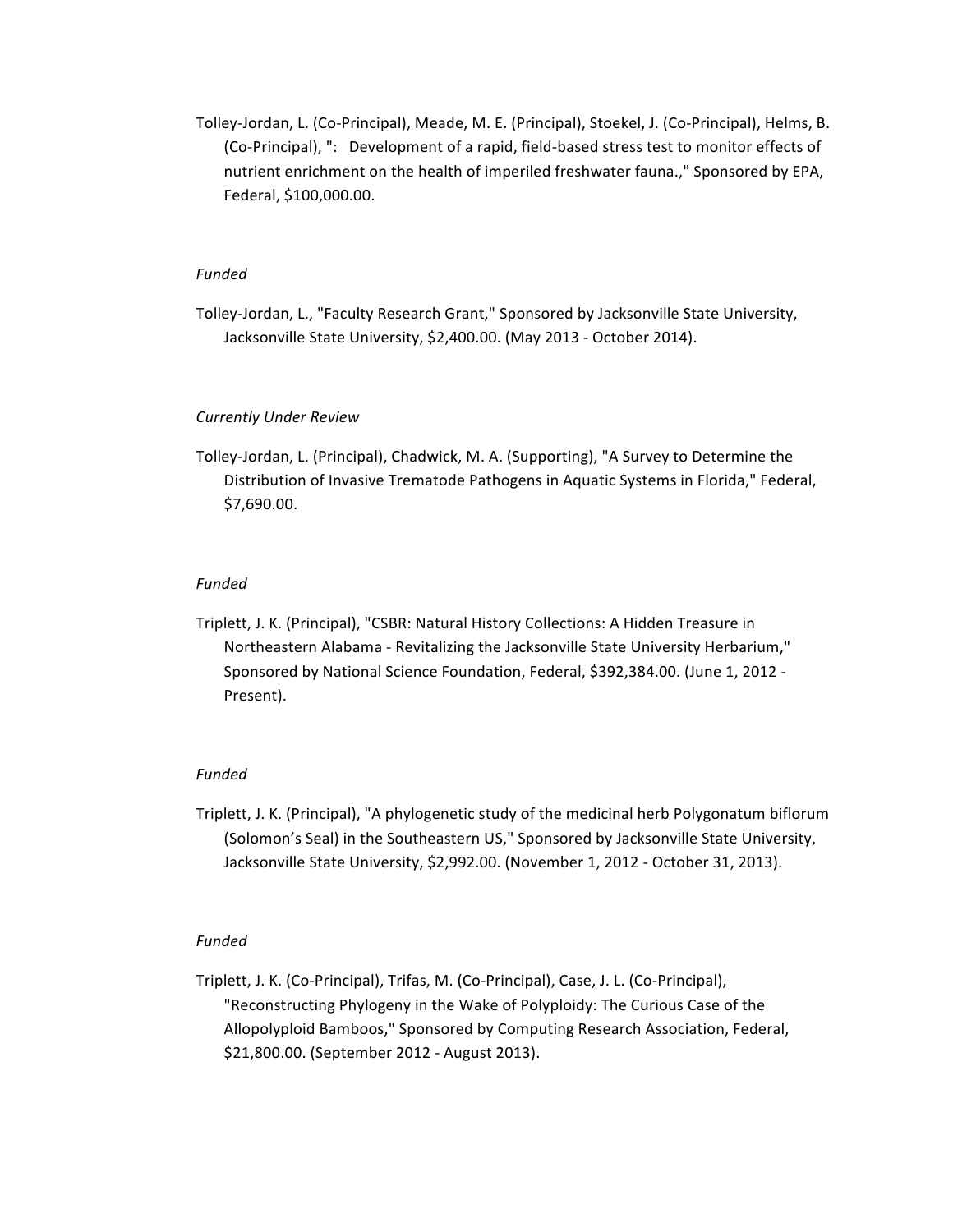### *Currently Under Review*

Triplett, J. K. (Principal), "A phylogenetic study of the rosette grasses using herbarium specimens as the source for DNA evidence," Sponsored by Jacksonville State University, Jacksonville State University, \$2,980.00.

## *Currently Under Review*

Triplett, J. K. (Principal), Fisher, A. E. (Co-Principal), "Preproposal: RUI: Reconstructing the history of polyploid speciation in the bamboos (Poaceae) and training students in plant phylogenomics," Sponsored by National Science Foundation, Federal, \$0.00.

## **Criminal Justice**

## *Journal Articles*

*Journal Article, Professional Journal (Published)*

Mellen, R. R. (2013). A Bullet In The Head. *IACFP Newsletter, 45*(3), page 20.

*Journal Article, Academic Journal (Submitted)*

Mellen, R. R. A Clinical Trial of Cranial Electrotherapy Stimulation for Anxiety Disorders. *Journal of Clinical Psychology*.

## *Presentations*

Kania, R. R.E., Kiwanis Club of Anniston monthly luncheon, "The Continuing Threat of Terrorism," Kiwanis Club of Anniston, Anniston, Ala.. (August 8, 2013).

### *Contracts, Fellowships, Grants and Sponsored Research*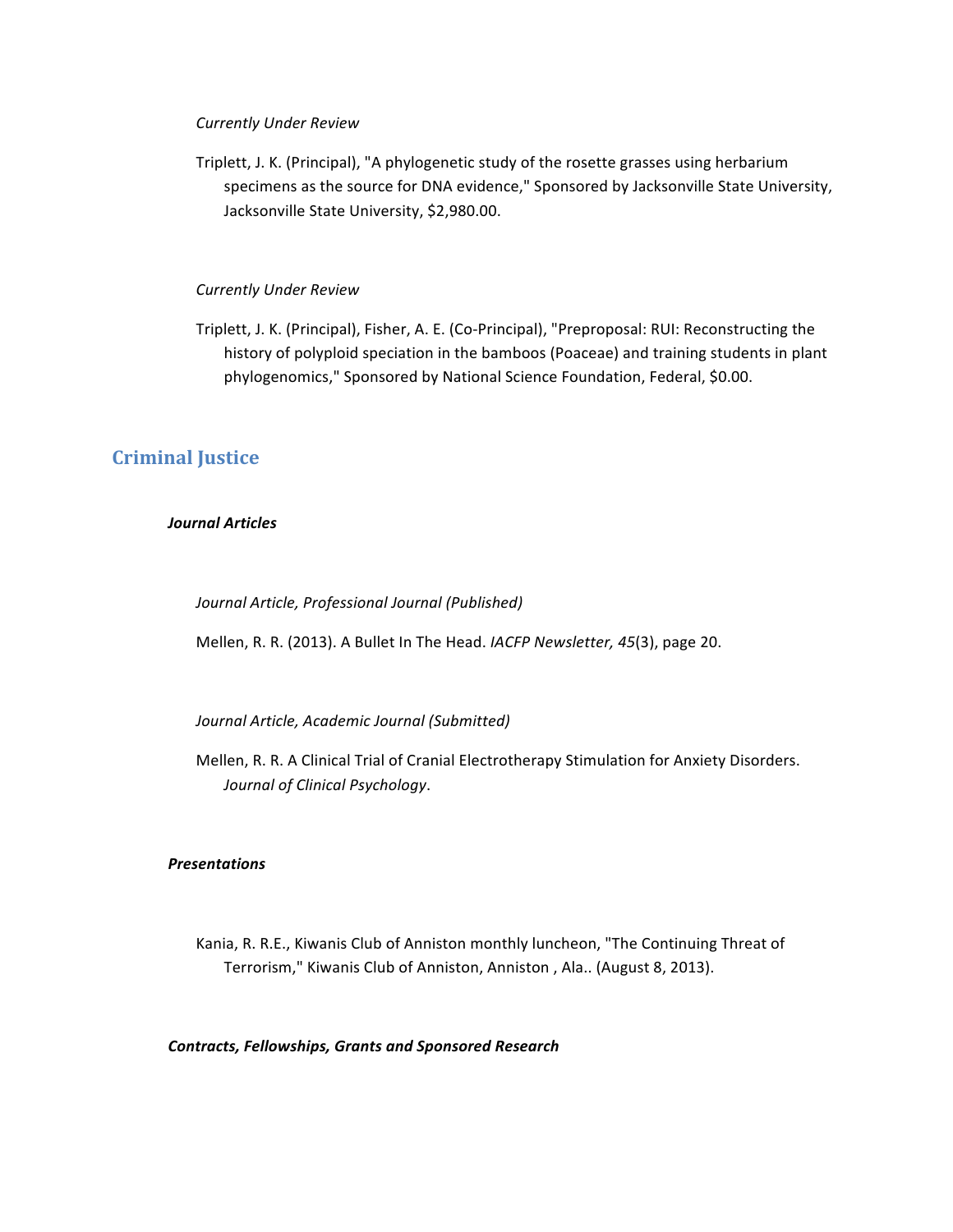### *Not Funded*

- Buttram, H. D., Hopwood, M., "Crime Scenes: Implementing Quality Assurance and Quality Control Procedures.," Sponsored by Department of Justice, Department of Defense, National Science Foundation, Byrne Grant, Federal, \$500,000.00.
- Buttram, H. D. (Supporting), Marbut, T. M. (Supporting), Scroggins, W. A. (Supporting), Thornton, D. C. (Supporting), Francia, G. A. (Principal), Zanzig, J. S. (Supporting), "Virtual 3-D Crime Scene Processing Training Gaming Shell.," Sponsored by Department of Defense, National Science Foundation, Byrne Grant., Federal, \$600,000.00.

## *Funded*

Hopwood, M. (Principal), Golden, S. (Co-Principal), "Alabama Regional Presumptive Drug Testing Operation," Sponsored by Alabama Office of Prosecution Services, State, \$103,000.00. (March 19, 2013 - December 31, 2013).

## **Drama**

## *Contracts, Fellowships, Grants and Sponsored Research*

### *Not Funded*

Blades, R. W. (Co-Principal), "Presentation of "The Daughters of Abraham" at the Arrezzo Festival," Sponsored by University Travel and Self Improvement Grant, Jacksonville State University.

### *Funded*

McCain, S. C. (Principal), "Calhoun County Commission," Sponsored by Calhoun County and Alabama, Other, \$1,500.00. (2009 - Present).

## *Funded*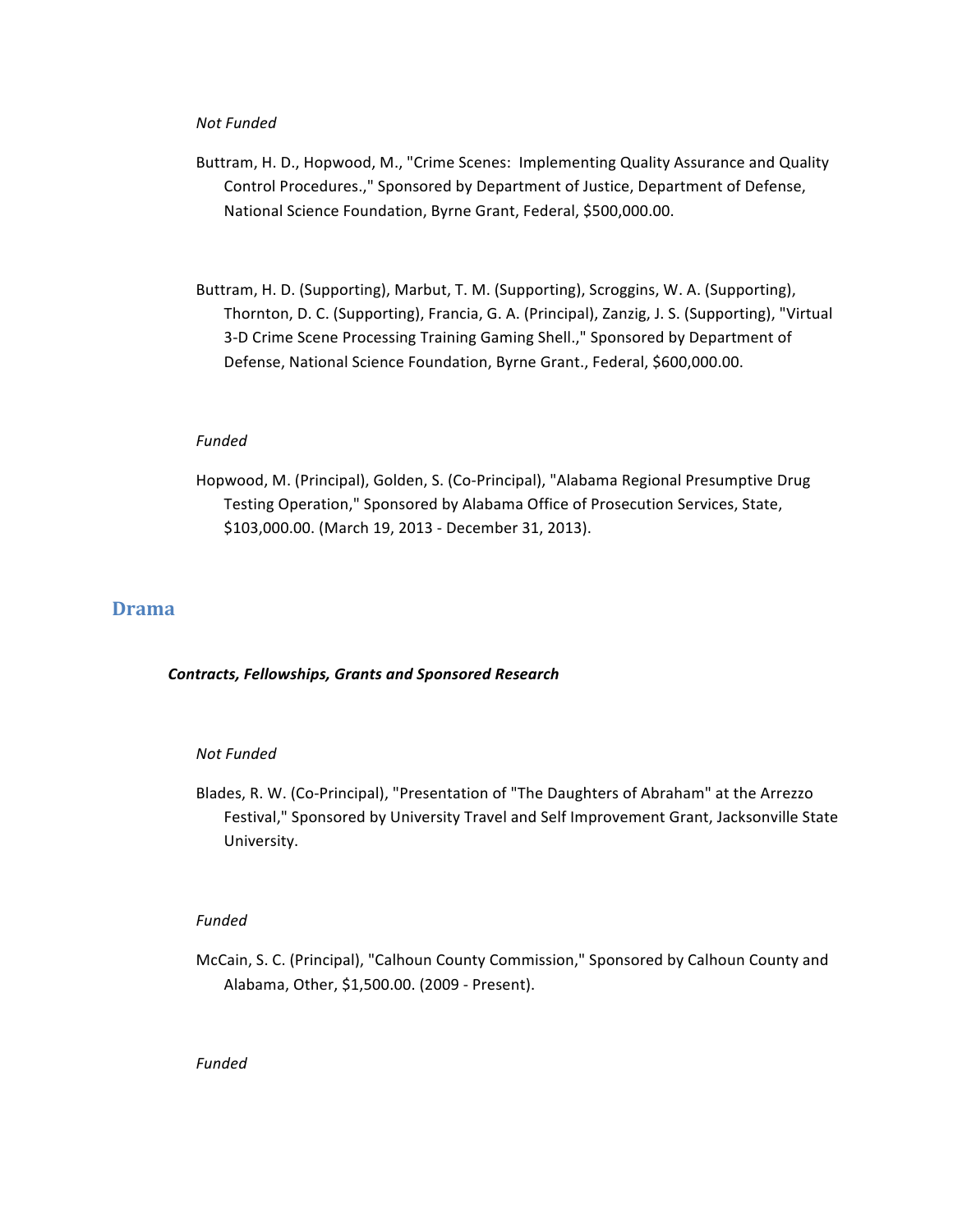Peck, E. M., "Short-term Research Fellowship," Sponsored by New York Public Library, Other, \$2,000.00. (July 1, 2013 - June 30, 2014).

### *Artistic and Professional Performances and Exhibitions*

### *Theatre - Adjudicating Costumes*

Clements, L. F. "Costuming Contest," Dragon\*Con: Costume Track, Dragon\*Con, Atlanta, GA USA. (August 30, 2013).

Examine contestant entries prior to the Showcase. This is a contest to acknowledge ability, technique and skills as opposed to other contest based on presentation.

### *Theatre - Design costumes*

Clements, L. F. "The Curious Savage," JSU Drama Department, Jacksonville, AL. (August 21, 2013 - October 19, 2013). Design the costumes for the JSU production of The Curious Savage

\* Also cutter draper for two women's costumes in the show as well.

### *Theatre - Design scenery*

Ivey, J. "Antigone." (August 21, 2013 - December 5, 2013).

- *Performed, Directed, Choreographed, Written Theatre pieces and Performed in numerous Television/Film productions. m*
- McCain, S. C. "see Resume'," see Resume', Various Theatre venues, Film Companies, and Networks: ABC, NBC, from Alabama, Los Angeles, and Alabama again.

## **Emergency Management**

*Book Chapters*

*Book, Chapter in Textbook-New (Accepted)*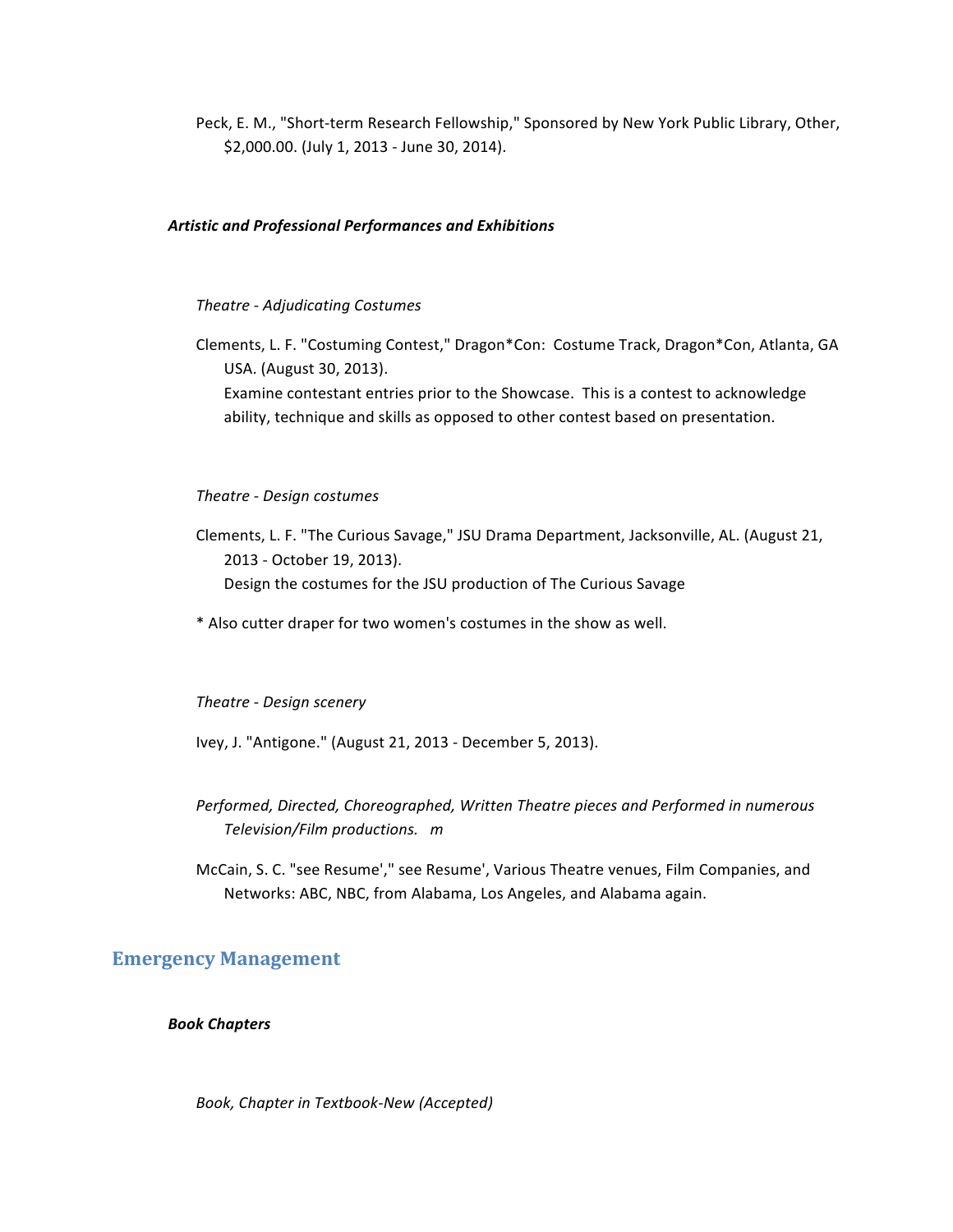Kushma, J. A., E. D., R. H., L. P., B. P. (in press). Identifying and Accommodating High-Risk and High Vulnerability Populations. 2012 (forthcoming). In T. G. Veenema (Ed.),. Disaster *Nursing and Emergency Preparedness for Chemical, Biological, and Radiological* Terrorism and Other Hazards (3rd ed.). New York: Springer.

*Book, Chapter in Textbook-Revised (Published)*

Van Slyke, J. (2013). Introduction to Homeland Security. *Contributed by writing and editing eight chapters*. CRC Press.

### *Refereed Journal Articles*

*Journal Article, Academic Journal (Submitted)*

Neaves, T. T., Mann, S., Myers, L., Cosby, A. To Evacuate or Not to Evacuate? An Analysis of the Use of Reverse 911 During the 2007 San Diego County Wildfires. *Journal of Emergency Management*.

## *Journal Article, Professional Journal (Accepted)*

Ryan, J. R., Heffelfinger, D., Tuckett, C. (2013). The Military's Response to Domestic CBRNE Incidents. To appear in Journal of Homeland Security and Emergency Management, *10*(1), 1-19.

## *Journal Articles*

### *Journal Article, Academic Journal (Working Paper)*

Islam, T., Siskey, A. Social Media Best Practices in Emergency Management.

## *Journal Article, Academic Journal (Working Paper)*

Islam, T., Reed, T. Disaster Preparedness in Rural America: A snapshot of Washington County, MS.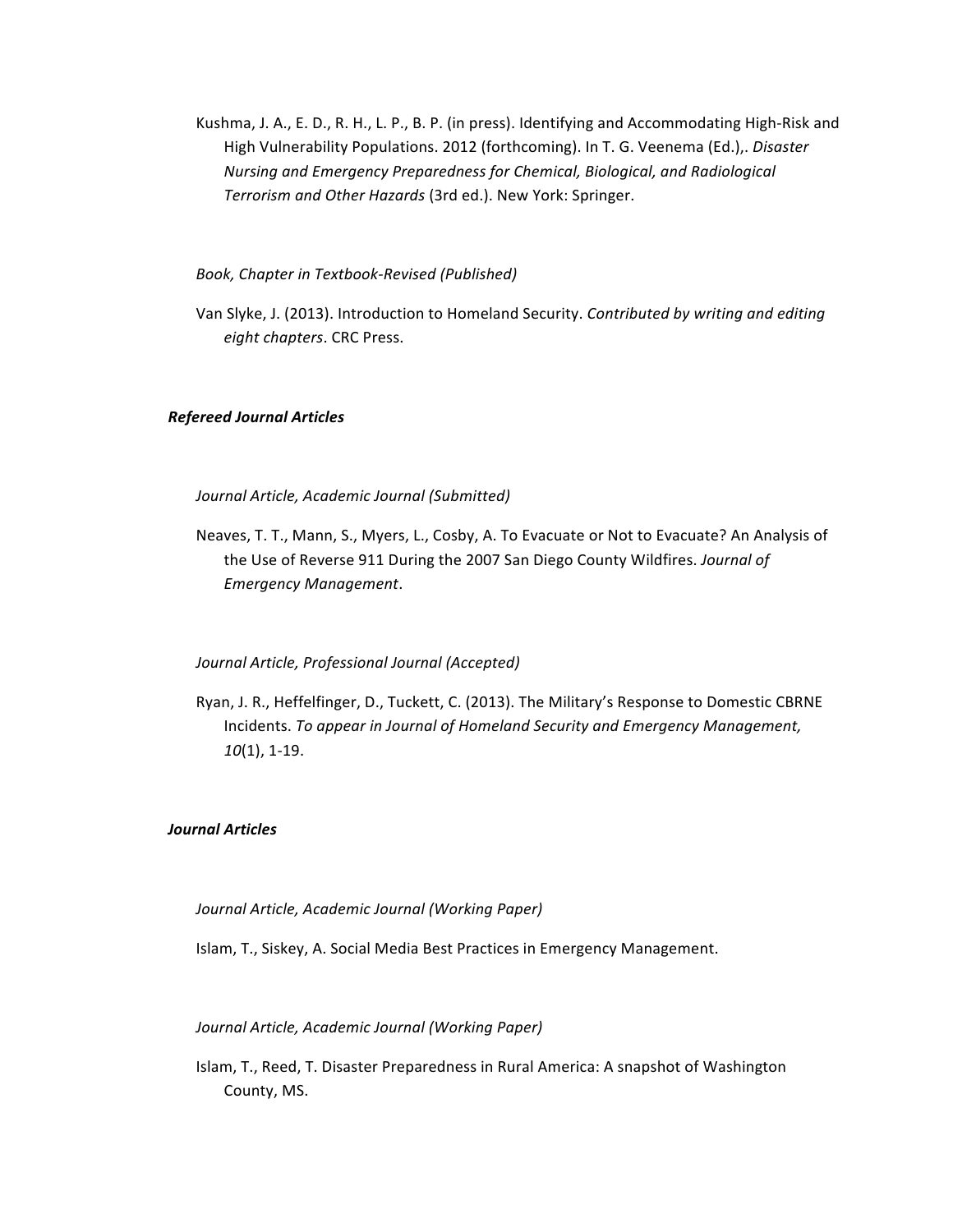### *Book Review (Published)*

Islam, T. (2013). *Tsunami: From Fundamentals to Damage Mitigation* (2nd ed., vol. 10). Journal of Homeland Security and Emergency Management. www.degruyter.com/view/j/jhsem.2013.10.issue-2/jhsem-2013-0067/jhsem-2013- 0067.xml

## *Presentations*

- Kearns, C., Islam, T., ESRI International User Conference, "Analyzing 9-1-1 Call Data from an Emergency Management Perspective," ESRI, San Diego, CA. (July 10, 2013).
- Mann, S. (Author & Presenter), Mississippi Political Science Association, "The Effects of Financial Satisfaction and Income on Trust in Politicians Before and After Hurricane Katrina," MPSA, Jackson MS.
- Mann, S. (Author & Presenter), SECoPA 2012, "The Roles and Involvement of Local Government Human Resource Professionals in Coastal Cities Emergency Planning," Southeastern Conference for Public Administration, Coral Springs, FL.
- Mann, S., Southeastern Conference for Public Administration, "A New Emergency Support Function or Foe? An Examination of Social Media, the Boston Bombings, and the National Response Framework," SECoPA/ASPA, Charlotte, NC. (September 27, 2013).

### *Contracts, Fellowships, Grants and Sponsored Research*

*Not Funded*

## *Other*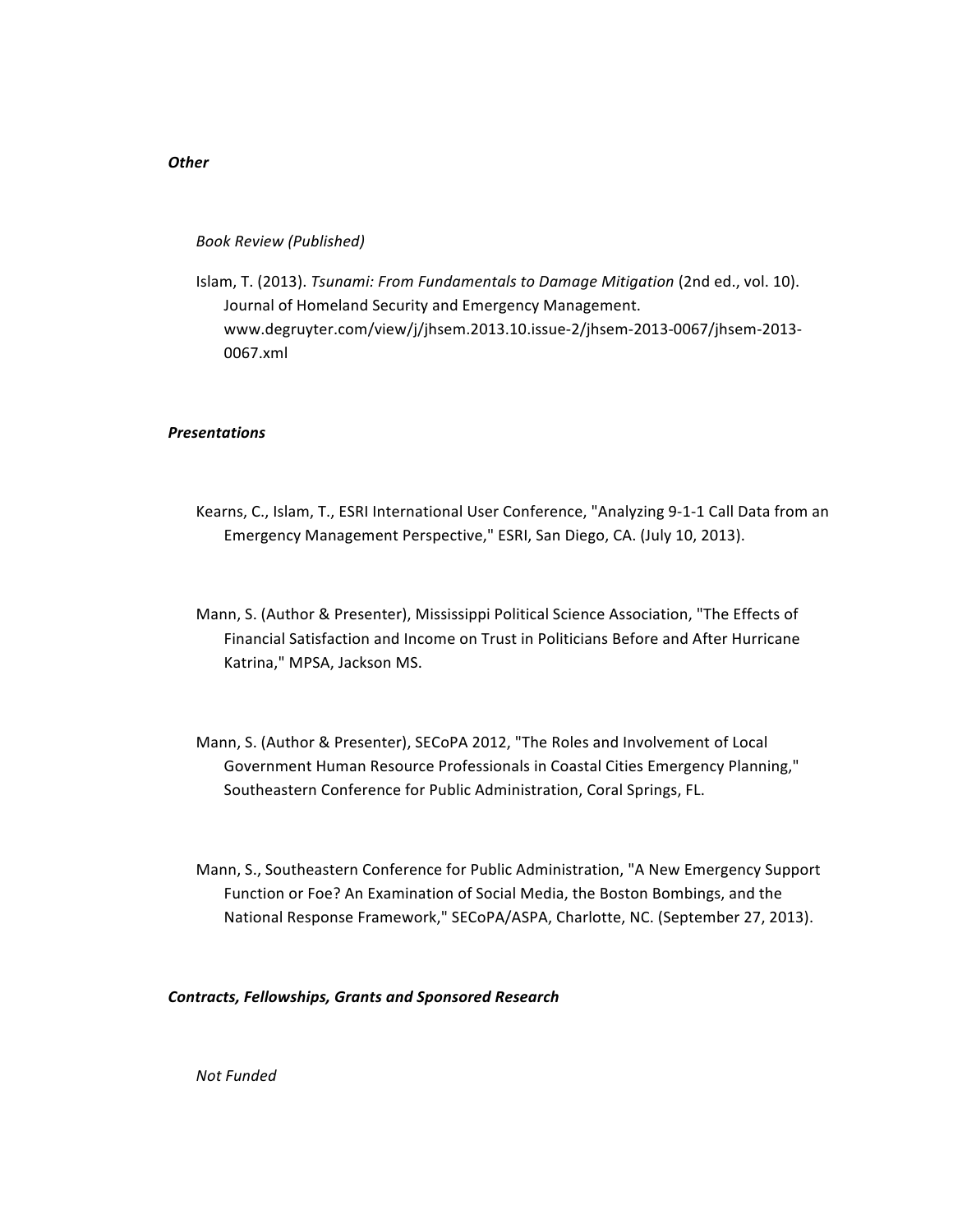Francia, G. A. (Principal), Kushma, J. A. (Co-Principal), "JSU-DHS-STEM Career Development Program," Sponsored by Department of Homeland Security, Federal, \$386,278.00.

## *Currently Under Review*

Islam, T. (Principal), Kushma, J. A. (Co-Principal), Mann, S. (Co-Principal), "Developing a Framework to Engage Minority Population in Building Coastal Community Resilience," Sponsored by US EPA, Federal, \$291,265.00.

## *Not Funded*

Islam, T. (Principal), "Socio-economic Vulnerability of African Americans in the Gulf Coast Region- a Case Study of Escambia County, Florida," Sponsored by Ford Foundation/Southern Regional Asset Building Coalition, Private, \$6,000.00.

### *Not Funded*

Islam, T. (Co-Principal), "An integrated assessment of the source(s), transport and fate of contaminants to the Apalachicola Bay National Estuarine Research Reserve," Sponsored by NOAA/NERRS, Federal, \$900,000.00.

### *Not Funded*

Islam, T. (Supporting), "Southeast RISA: Climate Change and its impacts," Sponsored by NOAA-RISA, Federal, \$3,500,000.00.

## *Funded*

Islam, T. (Principal), Kearns, C. (Supporting), Lowe, W. A. (Supporting), "Analysis of 9-1-1 call data to develop effective emergency management strategies," Jacksonville State University, \$3,000.00.

## *Not Funded*

Kushma, J. A. (Principal), "Disaster Resilience for Rural Communities," Sponsored by NSF and USDA/CREES, Federal, \$399,580.00.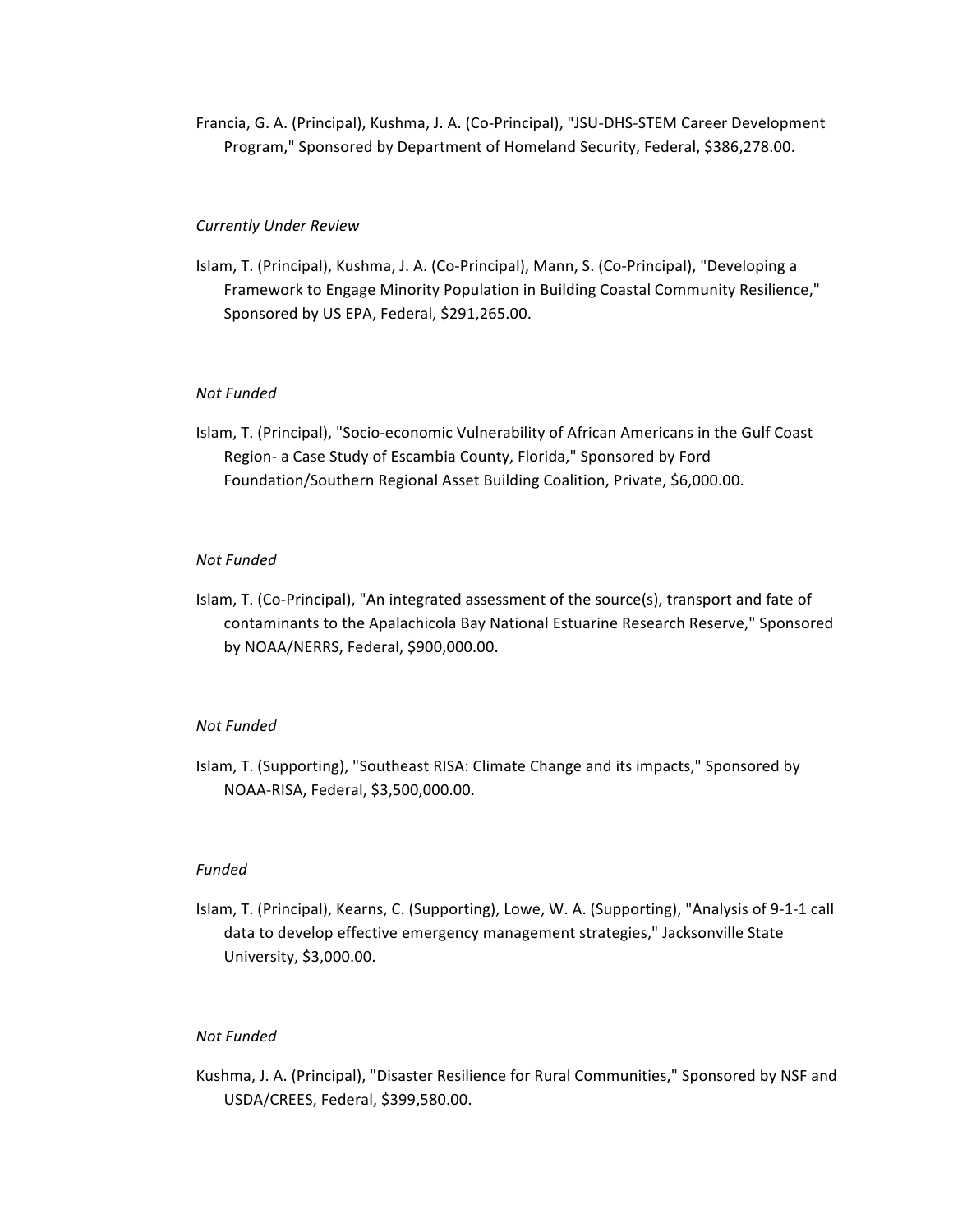Kushma, J. A..

Plotnick, L. S. (Supporting), Kushma, J. A. (Principal), "Alabama Disaster Case Management Program Evaluation," State.

## *Artistic and Professional Performances and Exhibitions*

## *Nonfiction - Print Journal*

Ryan, J. R., Heffelfinger, D. (Exhibitor), Tuckett, C. (Exhibitor) "Heffelfinger, D., C. Tuckett, and J. R. Ryan. 2013. The Military's Response to Domestic CBRNE Incidents. Journal of Homeland Security and Emergency Management. 10(2): 1-19.." (January 1, 2013 - July 15, 2013).

# **English**

## *Other*

*Collaborative Web site for American Literature (In Preparation; Not Yet Submitted)* 

Foster, J. F. E-thology.

*Book Review (In Preparation; Not Yet Submitted)*

Jones, J. H. Rev. of \_William Blake on Self and Soul\_, by Laura Quinney.. 1650-1850: Ideas, Aesthetics, and Inquiries in the Early Modern Era.

## *Bibliography work for the New Chaucer Society (Accepted)*

Reed, T. P. (in press). Chaucer Bibliography Online. *Chaucer Bibliography Online*. San Antonio, Texas: University of Texas at San Antonio. http://uchaucer.utsa.edu/cgibin/Pwebrecon.cgi?DB=local&PAGE=First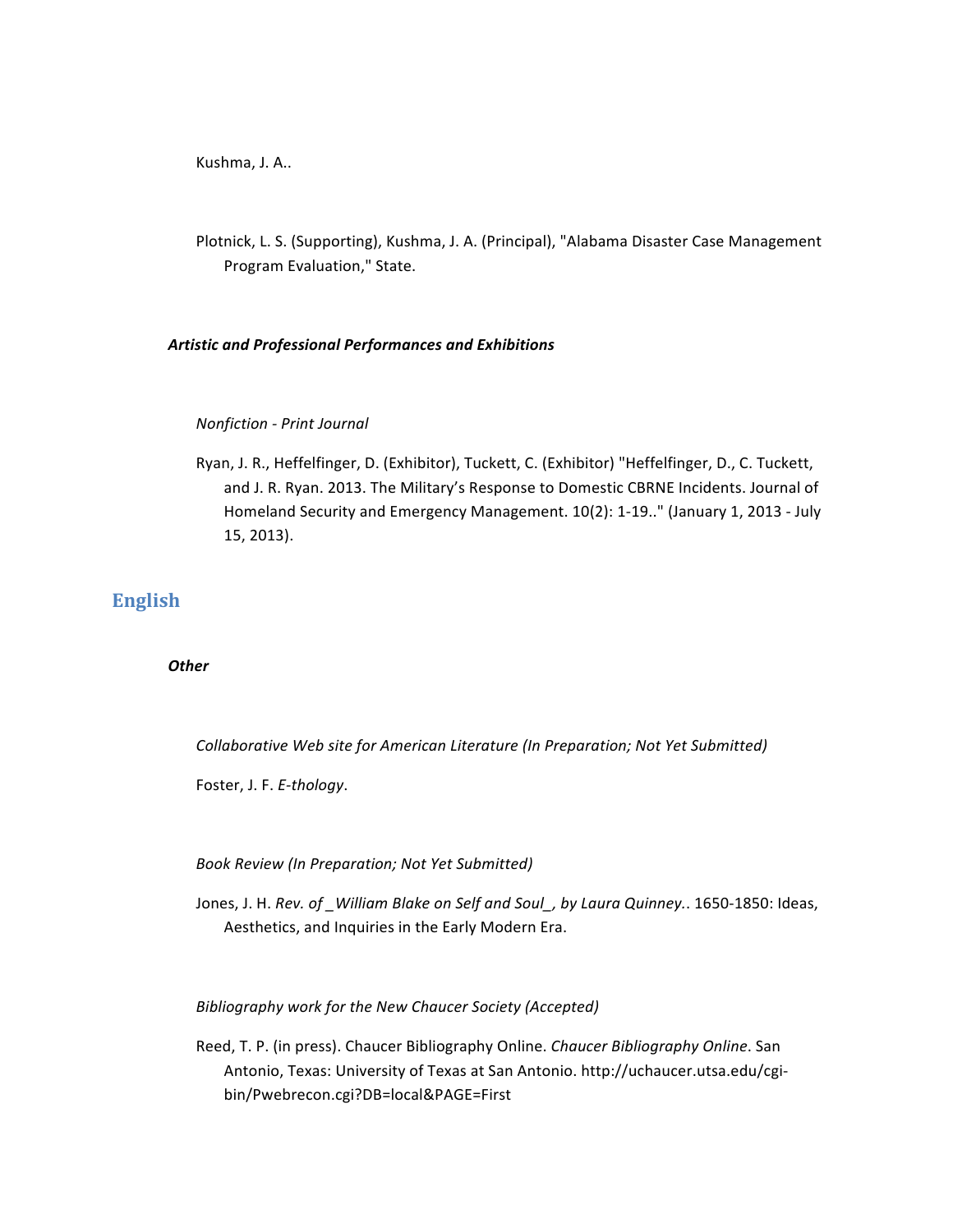## *Blog (Published)*

Sasser, T. T. *Remixing College English*. remixingcollegeenglish.wordpress.com

### *Book Review (Published)*

Whitton, S. J. (2013). In Deirdre Long (Ed.), *Book review of "The Kings and Qeens of Roam"* by Daniel Wallace (July 7, 2013 ed.). Anniston, AL: Anniston Star. www.annistonstar.com

### *Book Review (Published)*

Whitton, S. J. (2013). In Deirdre Long (Ed.), *Book review of "Southern Cross the Dog" by Bill Cheng* (July 21, 2013 ed.). Anniston, AL: Anniston Star. www.annistonstar.com

### *Book Review (Published)*

Whitton, S. J. (2013). In Deirdre Long (Ed.), *Book review of "A Place at the Table" by Susan Rebecca White* (July 28, 2013 ed.). Anniston, AL: Anniston Star. www.annistonstar.com

#### *Book Review (Published)*

Whitton, S. J. (2013). In Deirdre Long (Ed.), *Book review of "Long Lankin" by John Banville* (August 4, 2013 ed.). Anniston, AL: Anniston Star. www.annistonstar.com

### *Book Review (Published)*

Whitton, S. J. (2013). In Deirdre Long (Ed.), *Book review of "The Redeemer" by Jo Nesbo* (August 18, 2013 ed.). Anniston, AL: Anniston Star. www.annistonstar.com

## *Book Review (Published)*

Whitton, S. J. (2013). In Deirdre Long (Ed.), *Book review of "Nothing Gold Can Stay" by Ron Rash* (Sept. 8, 2013 ed.). Anniston, AL: Anniston Star. www.annistonstar.com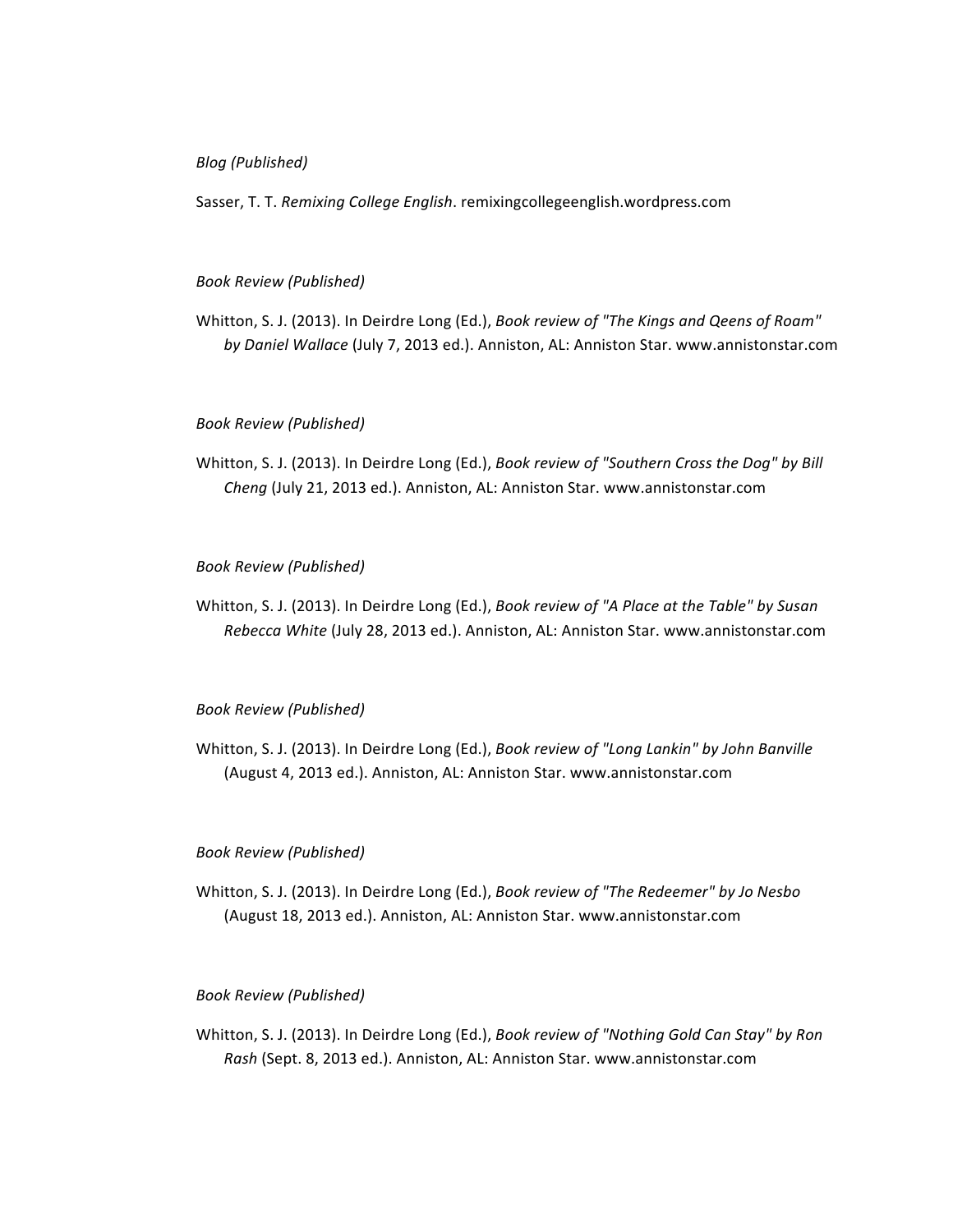### *Book Review (Published)*

Whitton, S. J. (2013). In Deirdre Long (Ed.), *Book review of "Going Home Again" by Dennis Brock* (Sept. 22, 2013 ed.). Anniston, AL: Anniston Star. www.annistonstar.com

## *Presentations*

- Gray, L. A., "Disturbing Adaptations": 8th Annual Conference of the Association of Adaptation Studies, "Disturbing Cinematic Innocence: Experiencing Mine-haha without Guilt," Association of Adaptation Studies, Linnaeus University, Vaxjo, Sweden. (September 26, 2013).
- Sasser, T. T. (Author & Presenter), The Jacksonville State University Writing Project Annual 21st Century Conference: Revisiting Writing in the 21st Century, ""Using Games-Based Learning to Teach Transmedia Reading and Writing"," JSU Writing Project, JSU Regional In-Service Center, McClellan. (July 5, 2013).

### *Contracts, Fellowships, Grants and Sponsored Research*

#### *Funded*

Felgar, R. (Principal), "Richard Wright," Sponsored by NEH, Federal, \$48,734.00.

#### *Funded*

Felgar, R. (Principal), "Richard Wright," Sponsored by NEH, Federal, \$51,393.00.

## *Funded*

Felgar, R. (Principal), "National Writing Project," Sponsored by NWP, Other, \$40,000.00.

Felgar, R., "Historical Explorations of American Slavery (book)," Sponsored by Greenwood Publishers.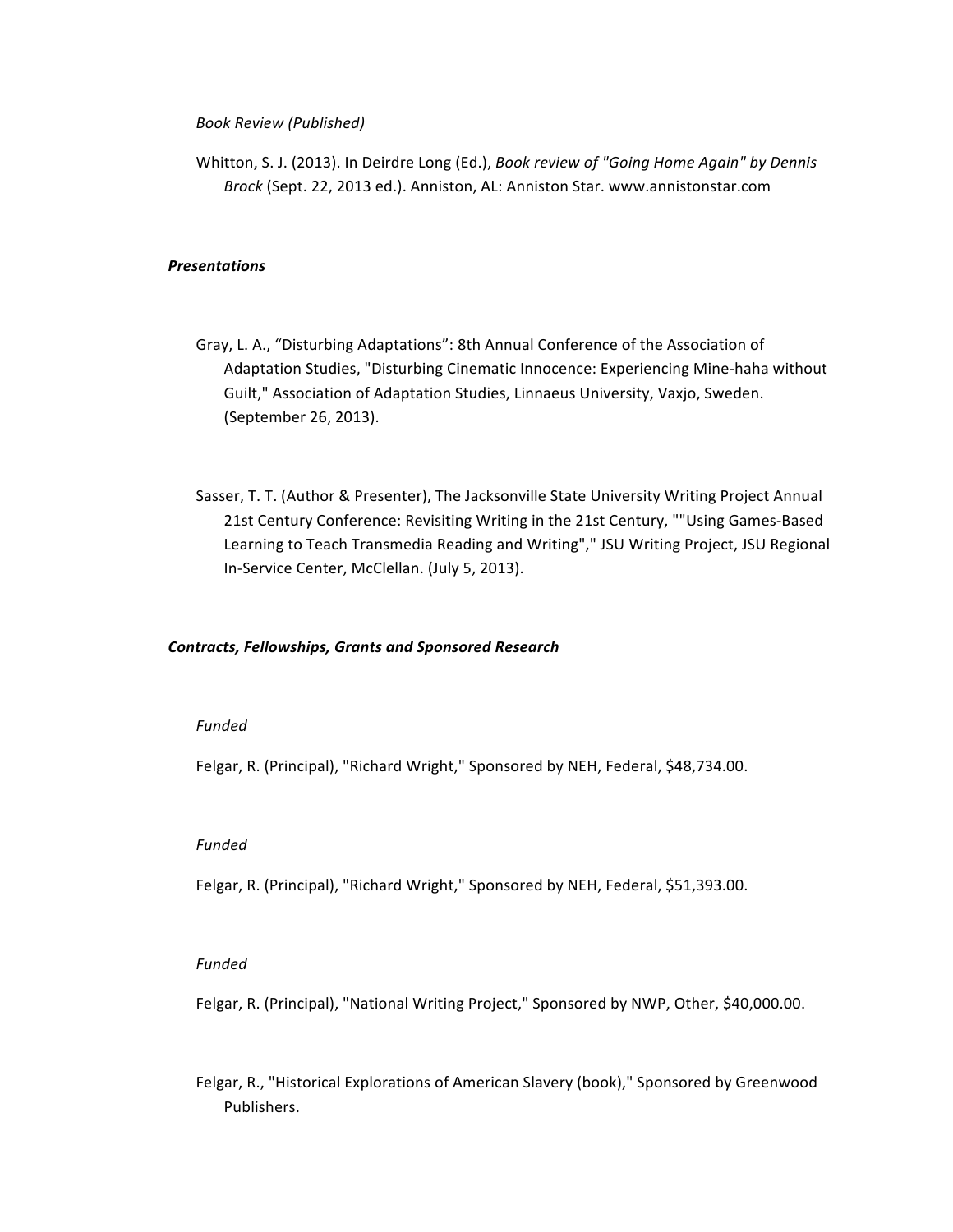Horton, G. P. (Principal), "National Writing Project Continued Funding Grant," Sponsored by National Writing Project, Federal, \$35,000.00. (June 2011 - Present).

## *Funded*

- Horton, G. P., "SEED Grant," Sponsored by US Department of Education/National Writing Project, Other, \$20,000.00. (June 2012 - August 2013).
- Lancaster, S., "Adjunct Instructor," Sponsored by Jacksonville State University, Jacksonville State University.

### *Funded*

Williams, L. (Co-Principal), Horton, G. P. (Principal), "JSUWP SEED Teacher Leadership 2012," Sponsored by National Writing Project, Other, \$20,000.00.

## *Artistic and Professional Performances and Exhibitions*

#### *Nonfiction - Print Journal*

Hug, W. J. ""\_Blazing Saddles\_ as Postmodern Ethnic Carnival"," \_Studies in Popular Culture / Popular Culture Association of the South, Gordon College, Barnesville, GA 30204.

Article accepted for publication. It examines the ways in which Mel Brooks' film subverts the narrative and thematic conventions of the Western Story.

### *Nonfiction - Print Journal*

Hug, W. J. ""Jacob Riis and Double consciousness: The Documentary/Ethnic 'I' in How the Other Half Lives\_'," \_The Journal of Ethnic Studies\_/National Association for Ethnic Studies, Colorado State University; Fort Collins, CO. Published in 2010, the article examines the shifting rhetorical stances photojournalist Jacob Riis adopts in his 1890 examination of NYC's ethnic tenement dwellers.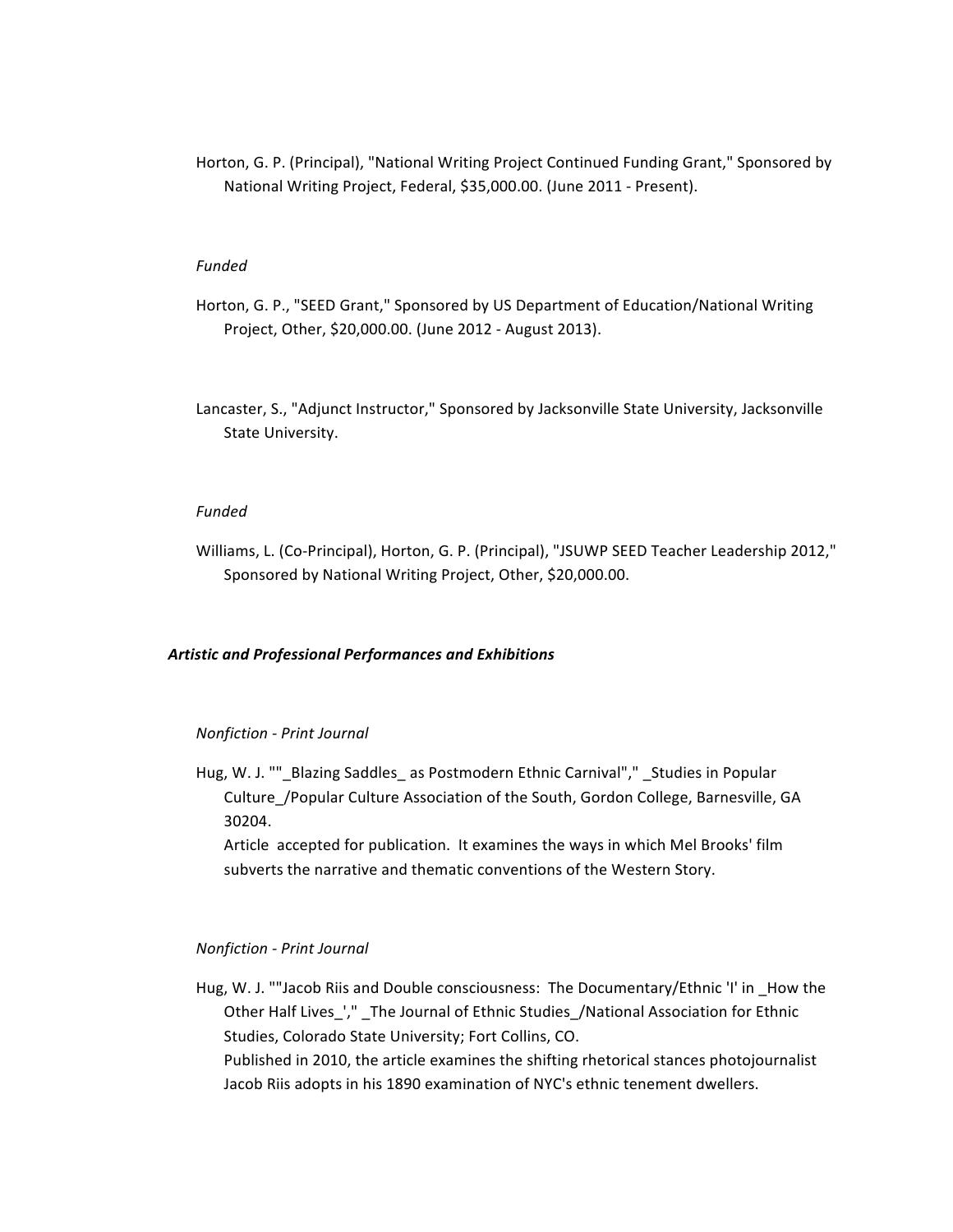# **History and Foreign Languages**

## *Books*

*Book, Scholarly-New (Published)*

Lauderbaugh, G. M. The History of Ecuador (first ed., pp. 187). Santa Barbara, CA: Greenwood ABC CLIO.

*Book, Scholarly-New (In Preparation; Not Yet Submitted)*

Prudlo, D. S. The "Summa Contra Hereticos" attributed to Peter of Verona: Introduction, *Edition, and Translation.* Oxford: Oxford Medium Aevum Monographs Series.

## *Conference Proceedings*

## *Conference Proceeding*

Levi, T. J. (2013). A Comparison of Indigenous Rationing Policies: The United States and South Australia (vol. 51, pp. 131-142). National Social Science Proceedings.

## *Other*

*Editor of A Scholarly Journal* 

Martinez, A.

*Translation or Transcription (Submitted)*

Pacheco, E. Survey for East Alabama Regional Planning and development.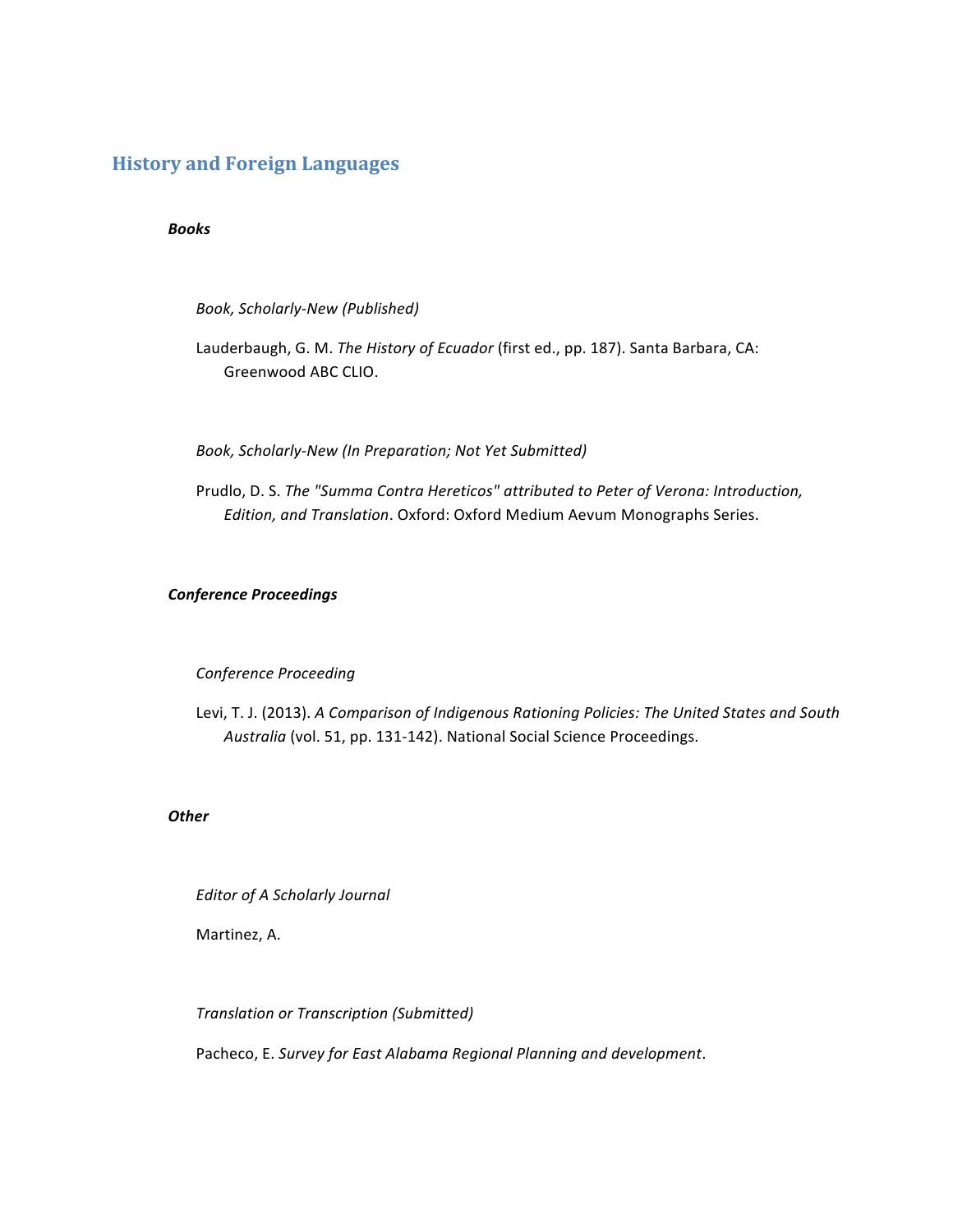### *Contracts, Fellowships, Grants and Sponsored Research*

## *Funded*

Pacheco, E., "" Con HB56 sin H1B, todavía seguimos llegando"," Sponsored by 9th Annual Southeast Coastal Conference on Languages and Literatures (SECCLL)., Jacksonville State University, \$650.00.

## **Learning Skills**

## *Other*

### *Workbook (In Preparation; Not Yet Submitted)*

Beckett, S. W., Schaefer, A. M. Workbook to Accompany LS098 Basic Algebra Skills, 2nd ed.. Learning Skills, Jacksonville State University.

### *Contracts, Fellowships, Grants and Sponsored Research*

### *Funded*

Beckett, S. W. (Principal), "Faculty Research Award," Sponsored by Jacksonville State University, Jacksonville State University, \$499.00. (November 1, 2011 - Present).

### *Funded*

Beckett, S. W., "Support Research Assistant," Sponsored by Jacksonville State University, Private, \$5,000.00. (June 1, 2013 - July 31, 2013).

## *Not Funded*

Rider, E. L. (Co-Principal), Nix, J. (Principal), "Coordinated Response Team," Sponsored by U.S. Department of Justice, Federal, \$300,000.00. (September 30, 2013).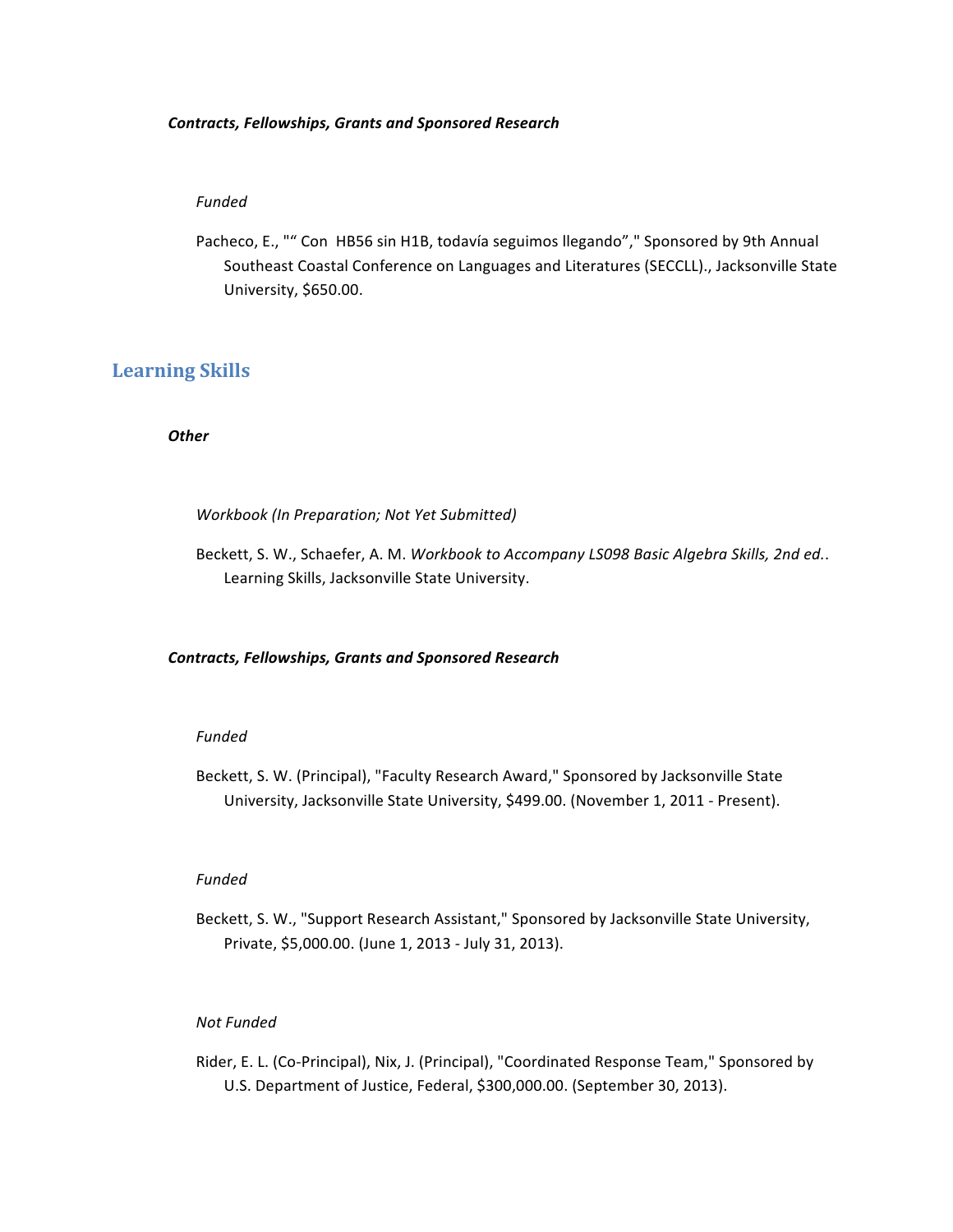## **Mathematical Computing and Information Sciences**

## *Book Chapters*

Book, Chapter in Scholarly Book-New (Submitted)

Francia, G. A., Thornton, D. C., Trifas, M. Gamification of Information Security. *Emerging* **Trends in Information and Communication Technologies Security.** Elsevier Publishing.

Book, Chapter in Scholarly Book-New (In Preparation; Not Yet Submitted)

Thornton, D. C., Francia, G. A. *Gamification of Information Systems and Security Training: Issues and Case Studies*. Springer Publishing.

## *Conference Proceedings*

## *Conference Proceeding (Accepted)*

Garrett, A., New, J., Chandler, T. (2013). *Evolutionary Tuning of Building Models to Monthly Electrical Consumption*. ASHRAE Transactions.

## *Presentations*

Medellin, T. N. (Author & Presenter), Alabama Academy of Science 82nd Annual Symposium, "THE EFFECTS OF CHURCH MEMBERS' BELIEFS AND BACKGROUNDS AS RELATED TO MISSION ACTIVITIES," Alabama Academy of Science, Birmingham, Alabama.

*Contracts, Fellowships, Grants and Sponsored Research*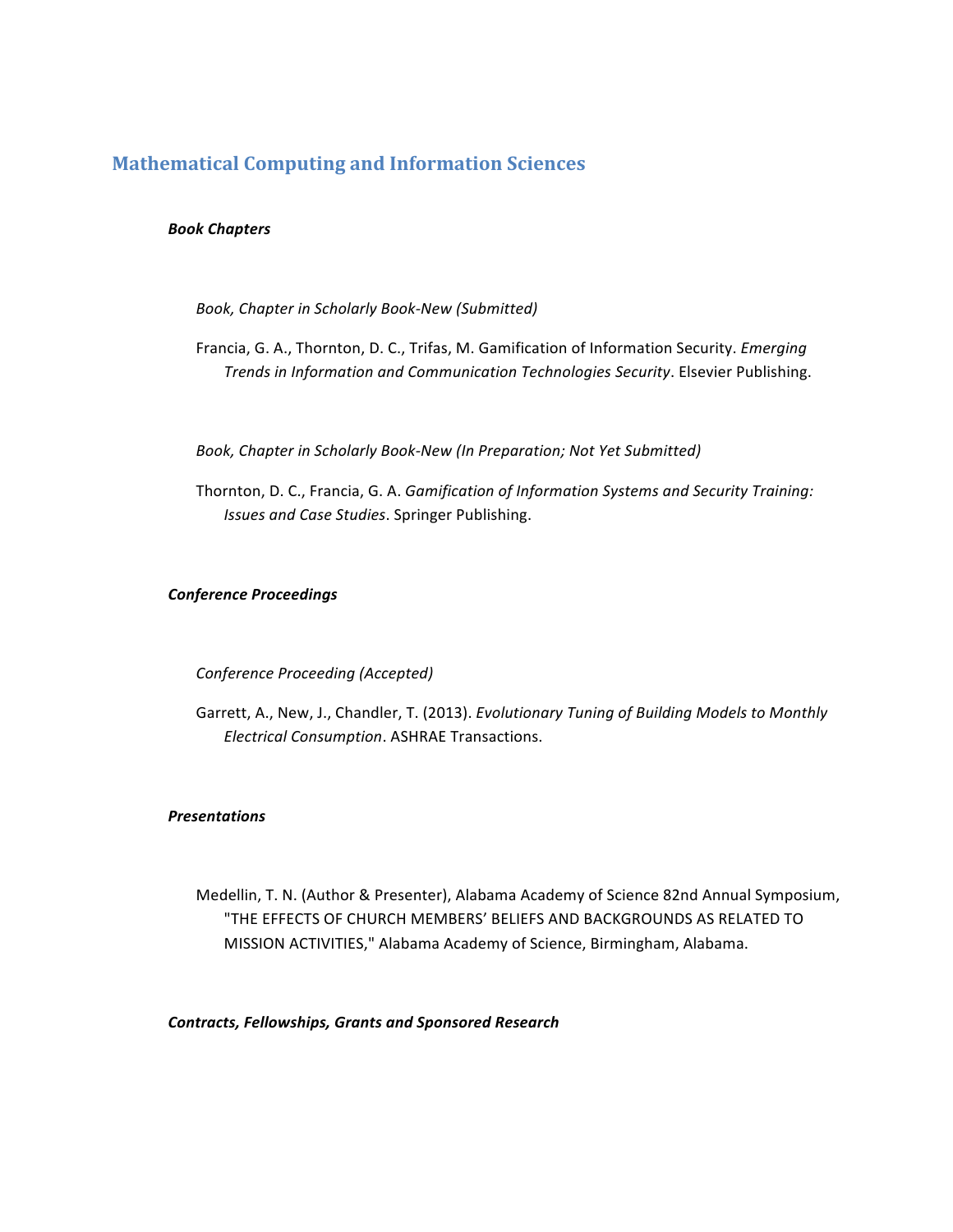Buttram, H. D. (Supporting), Marbut, T. M. (Supporting), Scroggins, W. A. (Supporting), Thornton, D. C. (Supporting), Francia, G. A. (Principal), Zanzig, J. S. (Supporting), "Virtual 3-D Crime Scene Processing Training Gaming Shell.," Sponsored by Department of Defense, National Science Foundation, Byrne Grant., Federal, \$600,000.00.

## *Not Funded*

Francia, G. A. (Principal), Kushma, J. A. (Co-Principal), "JSU-DHS-STEM Career Development Program," Sponsored by Department of Homeland Security, Federal, \$386,278.00.

### *Not Funded*

Francia, G. A. (Principal), "Basic Information Assurance Program Scholarship," Sponsored by Department of Defense, Federal, \$100,412.00.

### *Funded*

Francia, G. A. (Principal), Thornton, D. C. (Co-Principal), Trifas, M. (Co-Principal), "Annex II Capacity Building-Outreach to Academia," Sponsored by Department of Defense, Federal, \$46,088.00. (October 1, 2012 - December 30, 2013).

### *Not Funded*

Francia, G. A. (Principal), "JSU-Federal Cyber Service: Scholarship for Service," Sponsored by National Science Foundation, Federal, \$1,358,525.00.

### *Not Funded*

Francia, G. A. (Principal), Garrett, A. (Co-Principal), Bekhouche, N. (Co-Principal), Thornton, D. C. (Co-Principal), Marbut, T. M. (Co-Principal), "Applied Security and Control Engineering Education-Scholarship for Service (ASCEE-SFS) Project," Sponsored by National Science Foundation, Federal, \$299,832.00.

## *Not Funded*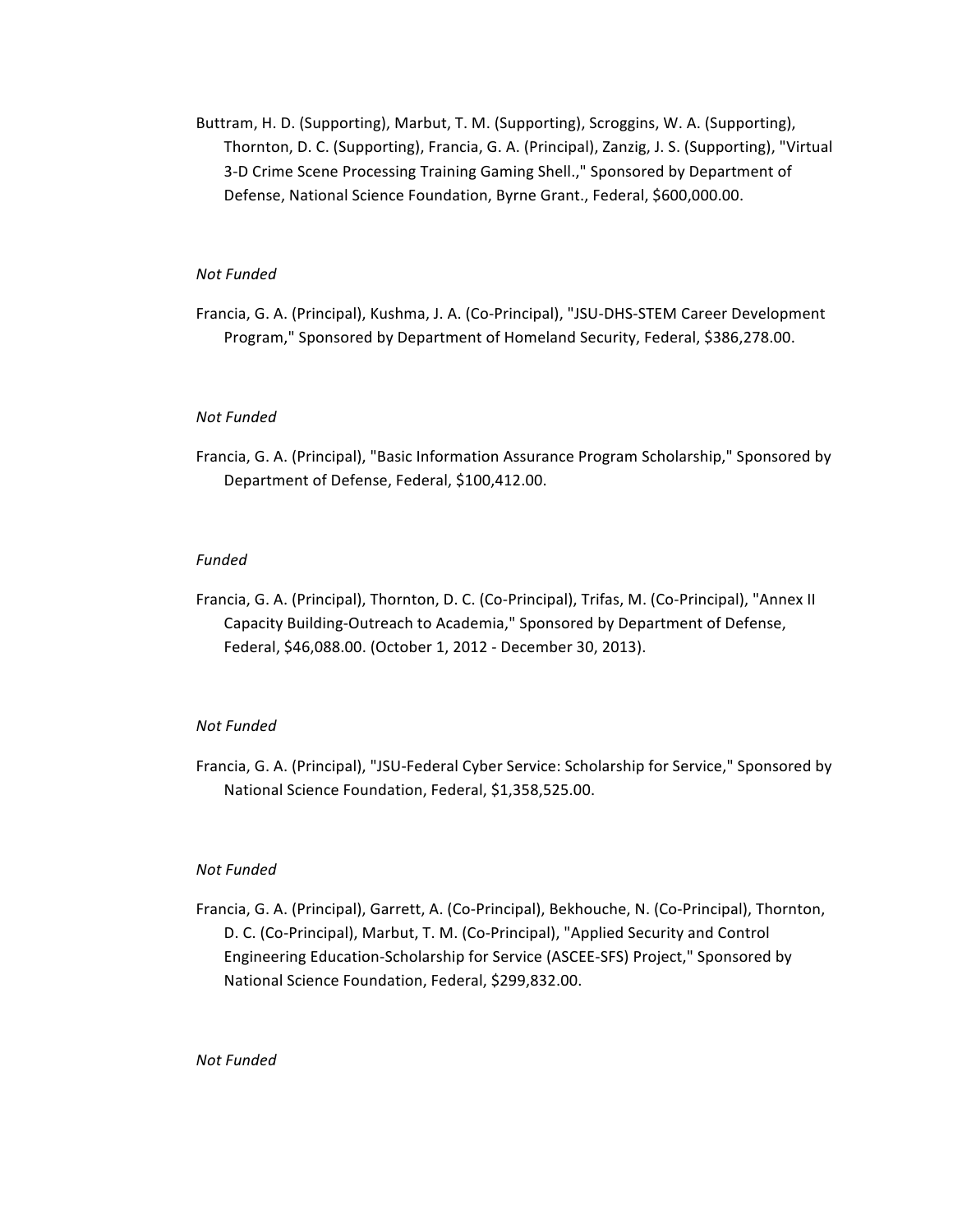Francia, G. A. (Principal), Bekhouche, N. (Co-Principal), Marbut, T. M. (Co-Principal), "Information Assurance Scholarship and Industrial Control Systems Security Training Project," Sponsored by Department of Defense-National Security Agency, Federal, \$113,577.00.

## *Funded*

Francia, G. A. (Principal), "Information Assurance Scholarship/Capacity Building Project," Sponsored by Department of Defense-National Security Agency, Federal, \$33,653.00. (September 1, 2013 - August 30, 2014).

### *Currently Under Review*

Gardner, T. J. (Co-Principal), Camp, M. (Principal), Camp, C. (Supporting), Benson, P. (Supporting), Helms, K. D. (Supporting), Morris, B. J. (Co-Principal), Trifas, M. (Co-Principal), Scremin, G. (Supporting), Carey, S. (Supporting), Walker, L. P. (Supporting), "Quality Enhancement Plan (QEP) Proposal for a Professional Development Center," Sponsored by Jacksonville State University, Jacksonville State University.

### *Not Funded*

Garrett, A. (Principal), Francia, G. A. (Co-Principal), Thornton, D. C. (Co-Principal), Bekhouche, N. (Co-Principal), Marbut, T. M. (Co-Principal), Garner, L. (Supporting), "Applied Security and Control Engineering Education," Sponsored by NSF, Federal, \$235,879.00.

### *Funded*

Garrett, A. (Principal), "Enhancing Autotune," Sponsored by Oak Ridge National Labs, Federal, \$45,525.00. (October 2012 - September 2013).

### *Not Funded*

Kim, K. (Co-Principal), Francia, G. A. (Principal), Garrett, A. (Co-Principal), Thornton, D. C. (Co-Principal), McKerchar, T. L. (Co-Principal), "Framework for CyberTrust through Intelligent Performance Monitoring (CIPM)," Sponsored by National Science Foundation (NSF), Jacksonville State University, \$494,323.00.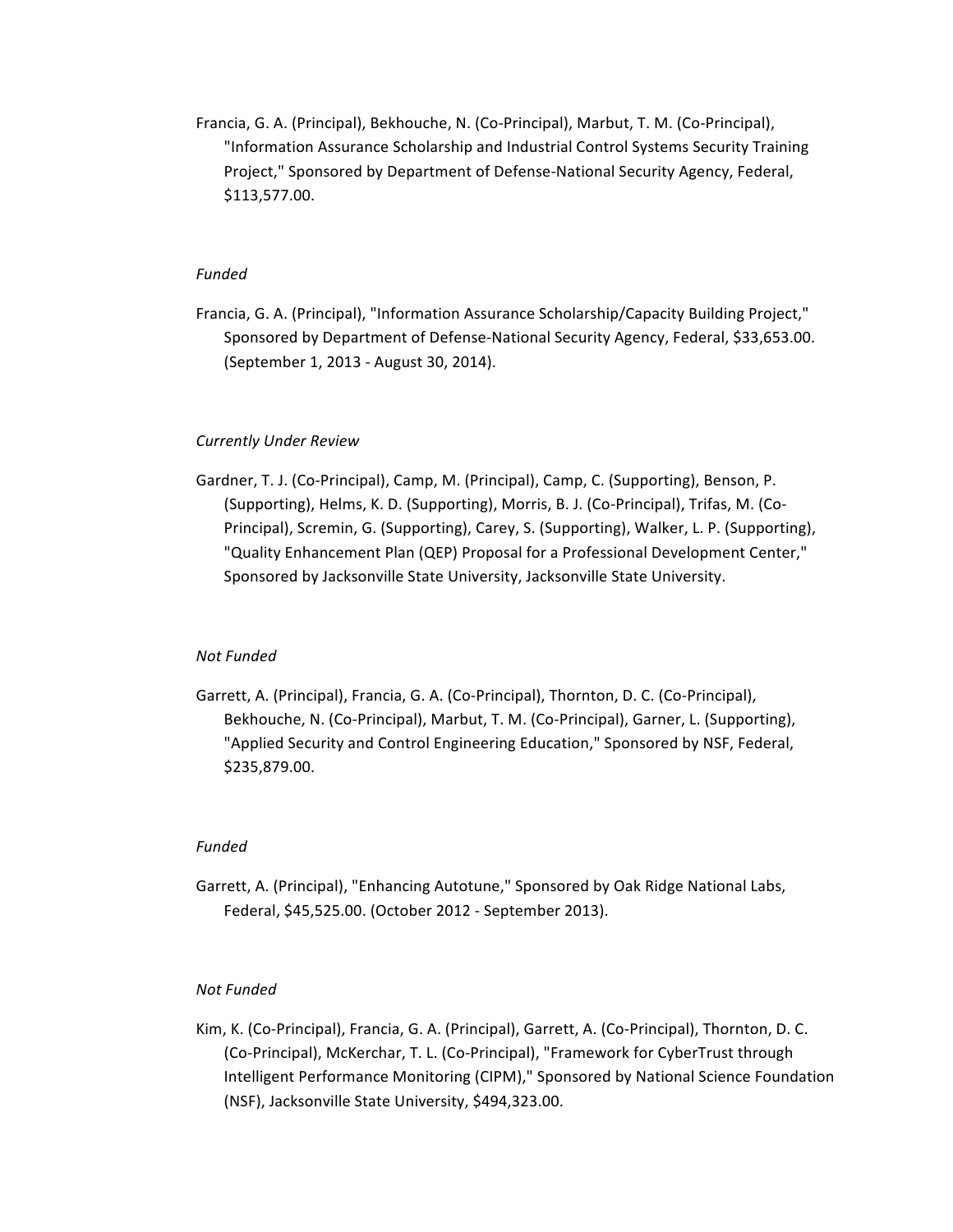## *Not Funded*

Kim, K. (Co-Principal), Francia, G. A. (Principal), "Situation Awareness Through Performance Monitoring (SAPM)," Sponsored by Department of the Air Force (DOAF), Jacksonville State University, \$650,000.00.

### *Not Funded*

Kim, K. (Principal), Park, H. (Co-Principal), Paulson, P. (Co-Principal), Hatfield, S. (Co-Principal), Graetz, K. (Co-Principal), "The Impact of Tablet PC Technology on Students' Learning Outcomes," Sponsored by Microsoft Research, Other, \$143,350.00.

### *Not Funded*

Kim, K. (Principal), Park, H. (Co-Principal), Paulson, P. (Co-Principal), "Tablet PC and Technology Enhanced Learning: Development of Pedagogical Expertise and Strategies in Computing Curriculum," Sponsored by Microsoft Research, Other, \$68,153.00.

## *Currently Under Review*

- Kim, K. (Co-Principal), Francia, G. A. (Principal), Garrett, A. (Co-Principal), Thornton, D. C. (Co-Principal), "JSU CyberCorps: Scholarship for Service (JSU-SFS)," Sponsored by National Science Foundation (NSF), Jacksonville State University, \$1,603,837.00.
- Plotnick, L. S. (Supporting), Kushma, J. A. (Principal), "Alabama Disaster Case Management Program Evaluation," State.

Roebuck, J. (Supporting), "TIMES 4," Sponsored by Secondary Education, Federal.

### *Not Funded*

Thornton, D. C. (Principal), Garrett, A. (Co-Principal), Dempsey, H. L. (Co-Principal), Dempsey, D. W. (Co-Principal), "Gamegogy: Game-inspired Pedagogy," Sponsored by NSF, Federal, \$550,000.00.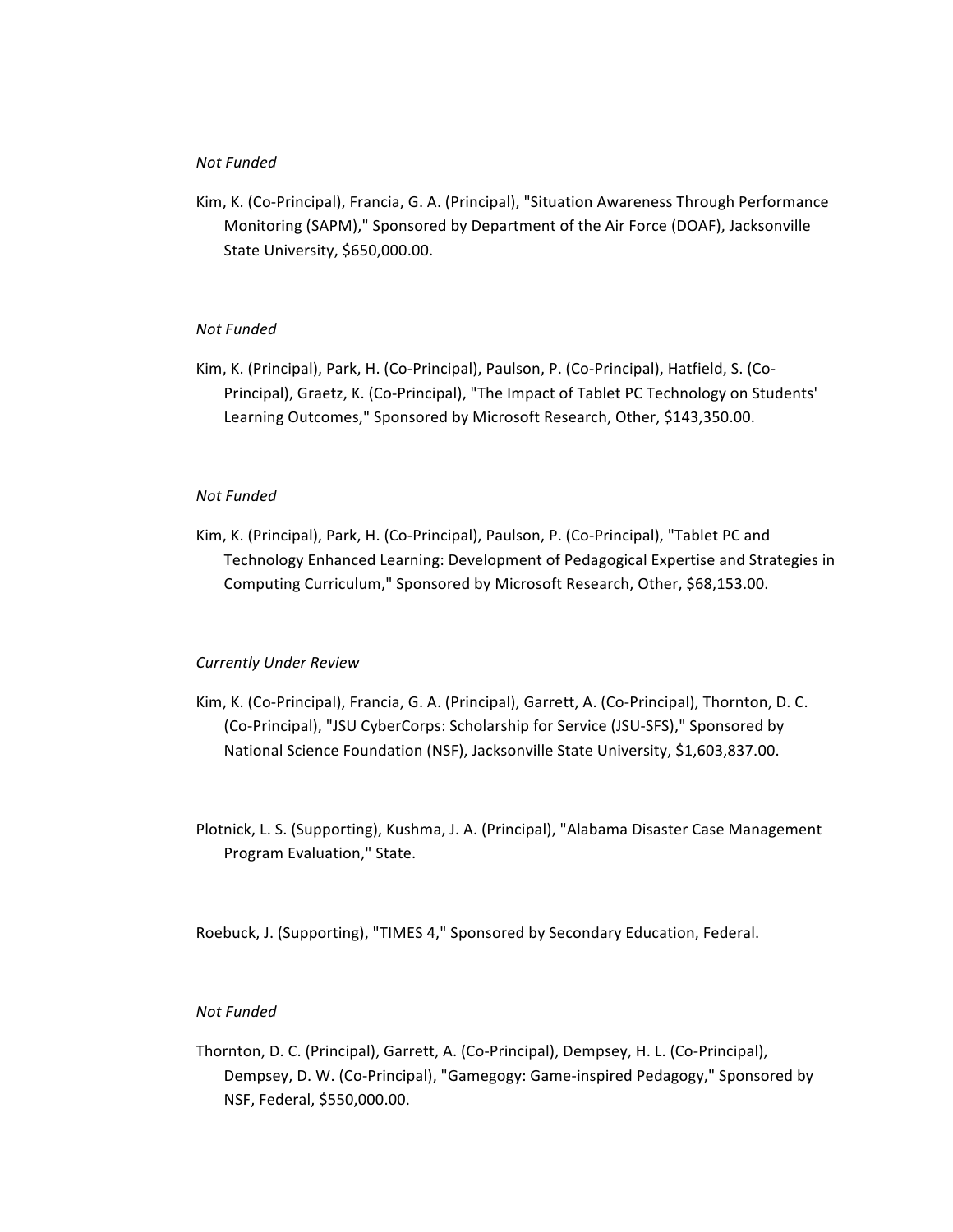# *Funded*

Trifas, M. (Co-Principal), Thornton, D. C. (Co-Principal), Francia, G. A. (Principal), "DoD Information Assurance Scholarship - Outreach to Academia," Sponsored by Department of Defense (DoD), Federal.

# *Not Funded*

- Trifas, M. (Co-Principal), Thornton, D. C. (Co-Principal), Francia, G. A. (Co-Principal), "Integrated K12 Curriculum for App Inventor and Lego Mindstorms NXT Robots," Sponsored by GOOGLE, Private, \$25,540.00.
- Trifas, M. (Principal), "SEE Math in Action," Sponsored by Alabama Alliance for Students with Disabilities in STEM, Other.

## *Not Funded*

Trifas, M., Garrett, A. (Co-Principal), Francia, G. A. (Principal), "JSU Information Assurance Scholarship and Outreach Project (JSU-IASOP)," Sponsored by Department of Defense (DoD), Federal.

# Trifas, M..

### *Not Funded*

Trifas, M., "Vertical Integration of Information Security and Assurance - VIISA," Sponsored by National Science Foundation, Federal.

## *Not Funded*

Trifas, M. (Co-Principal), Francia, G. A. (Principal), Garrett, A. (Co-Principal), Yang, M. (Co-Principal), Chen, Z. (Co-Principal), "CPATH CB: Faculty Retooling through Industry Experiences and kNowledge-based Development (FRIEND) Project," Sponsored by National Science Foundation, Federal.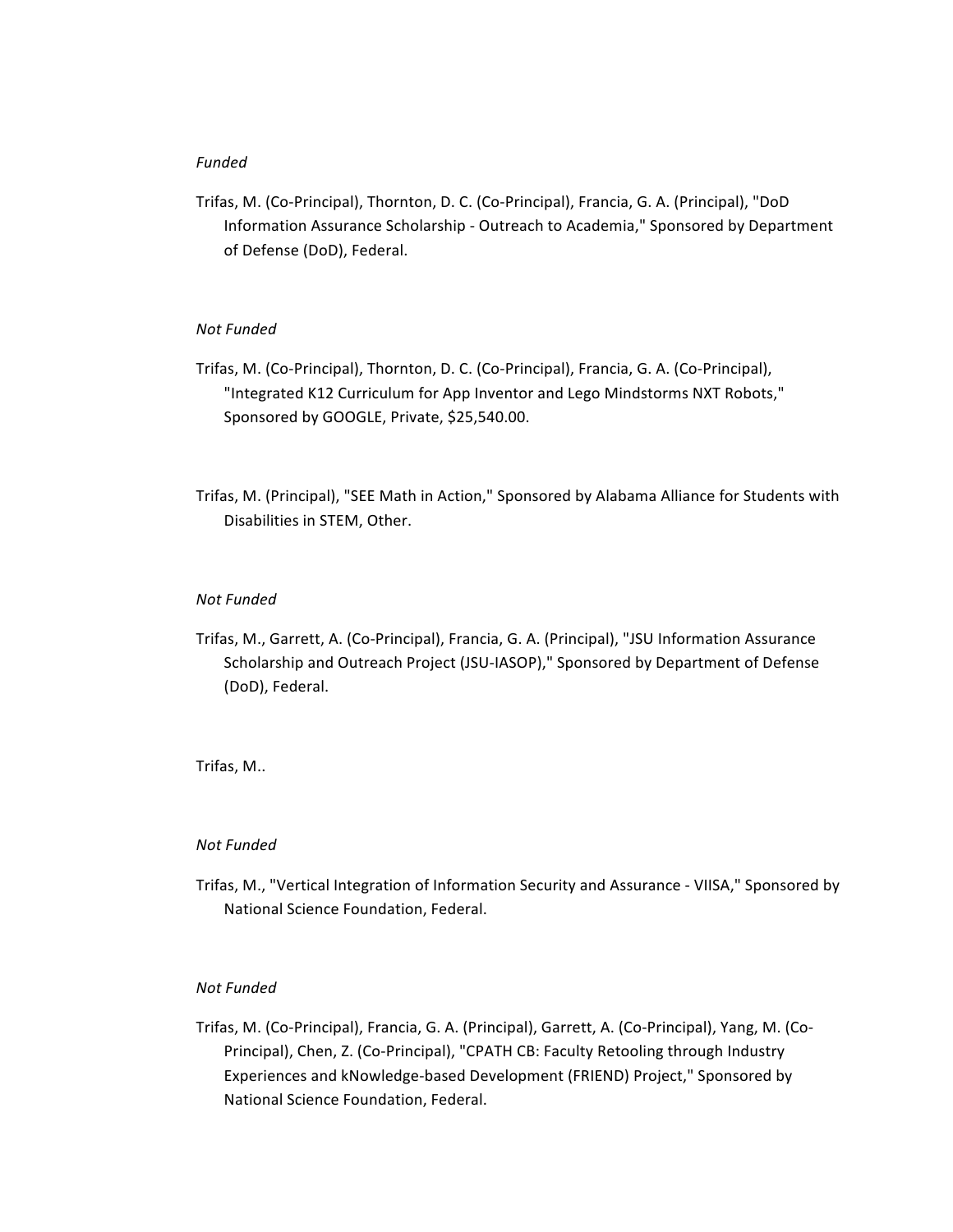## *Not Funded*

Trifas, M., "Analyses of Probiotic Enhancement of Growth Rates in Channel Catfish," Sponsored by National Science Foundation (NSF), Federal.

# *Not Funded*

Trifas, M. (Co-Principal), Thornton, D. C. (Co-Principal), Yang, M. (Principal), Bourbakis, N. (Co-Principal), "Video and Image Enhancement for Assisting Sensor Operators in Multi-Unmanned Aerial Systems," Sponsored by Air Force, Federal.

## *Not Funded*

Trifas, M. (Co-Principal), Francia, G. A. (Principal), Garrett, A. (Co-Principal), Yang, M. (Co-Principal), Chen, Z. (Co-Principal), "CPATH CB: Faculty Retooling through Industry Experiences and kNowledge-based Development (FRIEND) Project," Sponsored by National Science Foundation, Federal, \$183,192.00.

# *Not Funded*

Trifas, M. (Co-Principal), Thornton, D. C. (Co-Principal), Francia, G. A. (Principal), "DoD Information Assurance Scholarship - Outreach to Academia," Sponsored by Department of Defense (DoD), Federal, \$62,095.00.

# *Not Funded*

Trifas, M., Garrett, A. (Co-Principal), Francia, G. A. (Principal), "JSU Information Assurance Scholarship and Outreach Project (JSU-IASOP)," Sponsored by Department of Defense (DoD), Federal, \$46,088.00.

## *Funded*

Triplett, J. K. (Co-Principal), Trifas, M. (Co-Principal), Case, J. L. (Co-Principal), "Reconstructing Phylogeny in the Wake of Polyploidy: The Curious Case of the Allopolyploid Bamboos," Sponsored by Computing Research Association, Federal, \$21,800.00. (September 2012 - August 2013).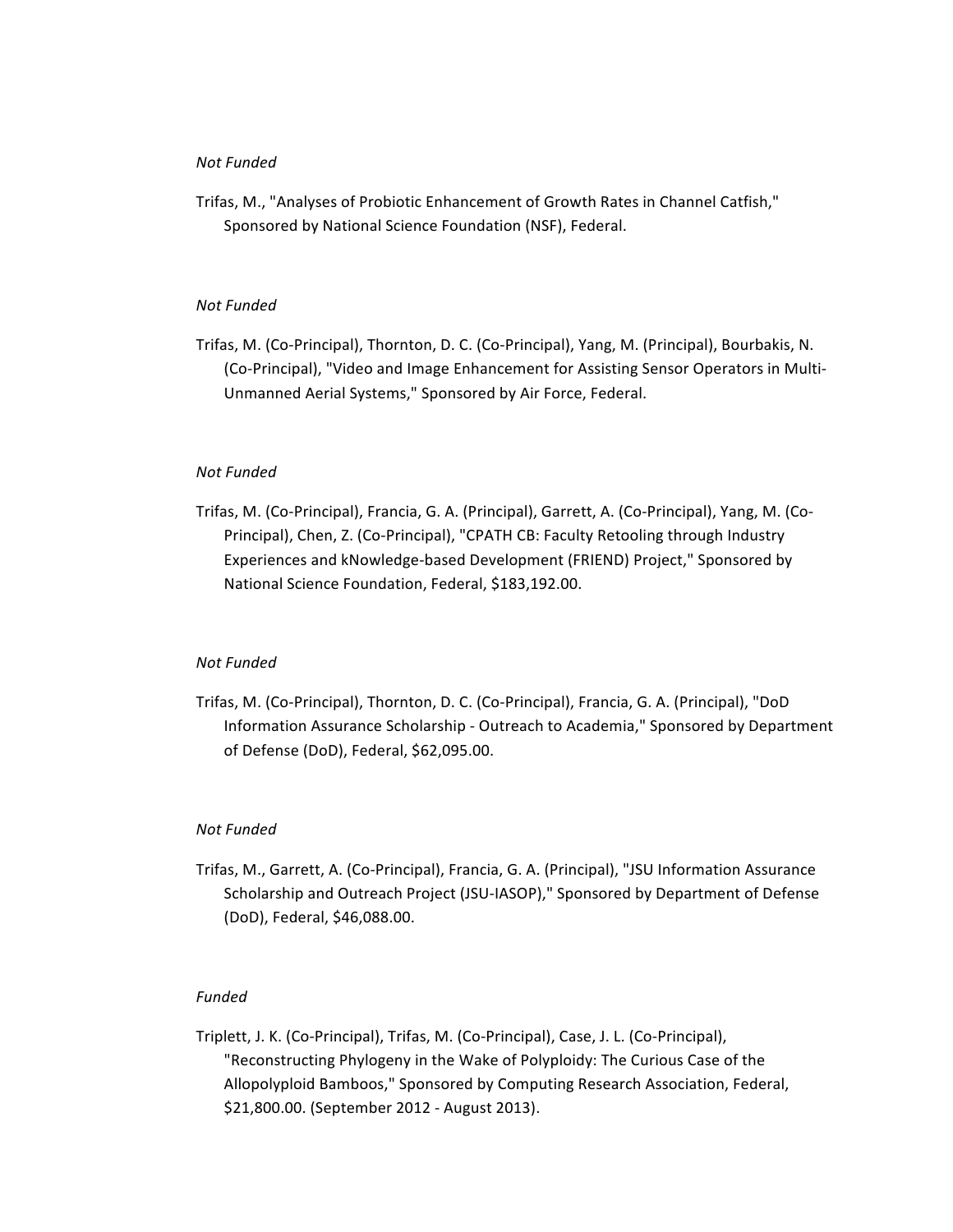# *Funded*

White, A. A., "M.A.T.H. Tutorial Computer Lab Grant," Sponsored by Cengage Learning, Private, \$25,000.00. (2010 - Present).

## *Funded*

Wilson, J. (Principal), Case, J. L. (Supporting), (Supporting), "TIMES 2," Sponsored by Alabama Commission on Higher Education, State, \$150,000.00.

### *Funded*

Wilson, J. (Principal), Case, J. L. (Supporting), (Supporting), "TIMES," Sponsored by Alabama Commission on Higher Education, State, \$150,000.00.

### *Awards and Honors*

## **Garrett, Aaron (Assistant Professor)**

Fulbright Scholar Lecturer Award, U.S. Fulbright Program. (September 2013).

## **Krishnaprasad, Srinivasarao (Full Professor)**

Faculty Research Award, JSU.

# **Music**

*Other*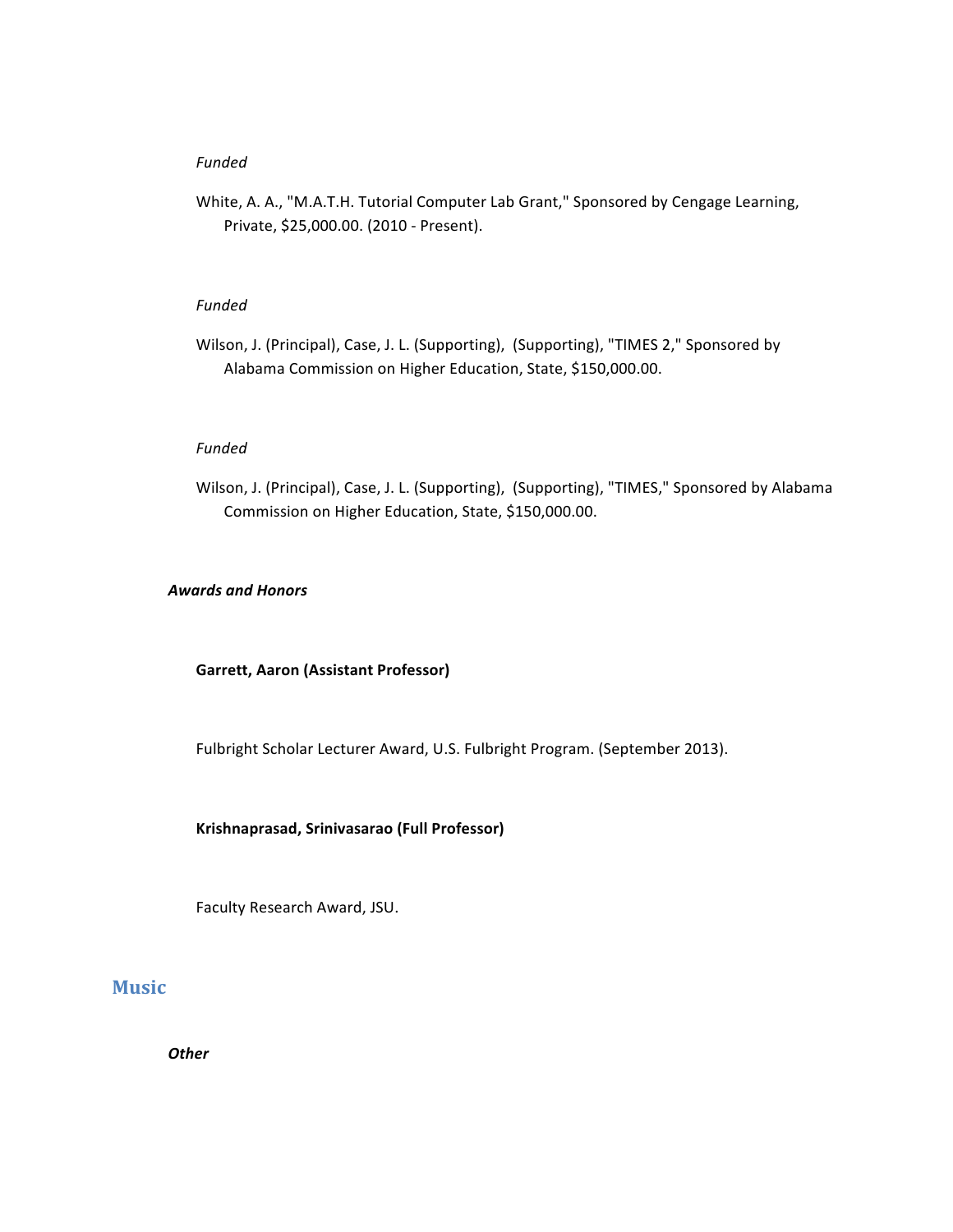*Translation or Transcription* 

Benson, J. "Fantaisie for Flute and Wind Ensemble" by Georges Hue (pp. musical score).

# *Contracts, Fellowships, Grants and Sponsored Research*

# *Funded*

Benson, J. (Principal), "JSU Travel and Self-Improvement Grant- Florida Flute Convention," Sponsored by Office of the Associate Vice President of Academic Affairs, Jacksonville State University, \$450.00. (January 25, 2013 - Present).

# *Funded*

Benson, J. (Principal), "JSU Travel and Self-Improvement Grant- Mid-South Flute Festival," Sponsored by Office of the Associate Vice President of Academic Affairs, Jacksonville State University, \$450.00. (January 25, 2013 - Present).

# *Artistic and Professional Performances and Exhibitions*

# *Music Performance - Accompanist/Church Organist*

- Benson, J. "Full-time church pianist and organist," First United Methodist Church, Heflin, AL. (April 2012 - Present). i am the full-time pianist and organist.
- Bodiford, K. (Performer) "Concert," JSU Chamber Winds, Jacksonville, AL. (February 17, 2013 - Present).
	- This was an AMAZING concert! Here are a few samples from the performance: http://youtu.be/KwNvVMF5USE

http://youtu.be/kiQkvdPAxQM

http://youtu.be/D3DGEotcY-s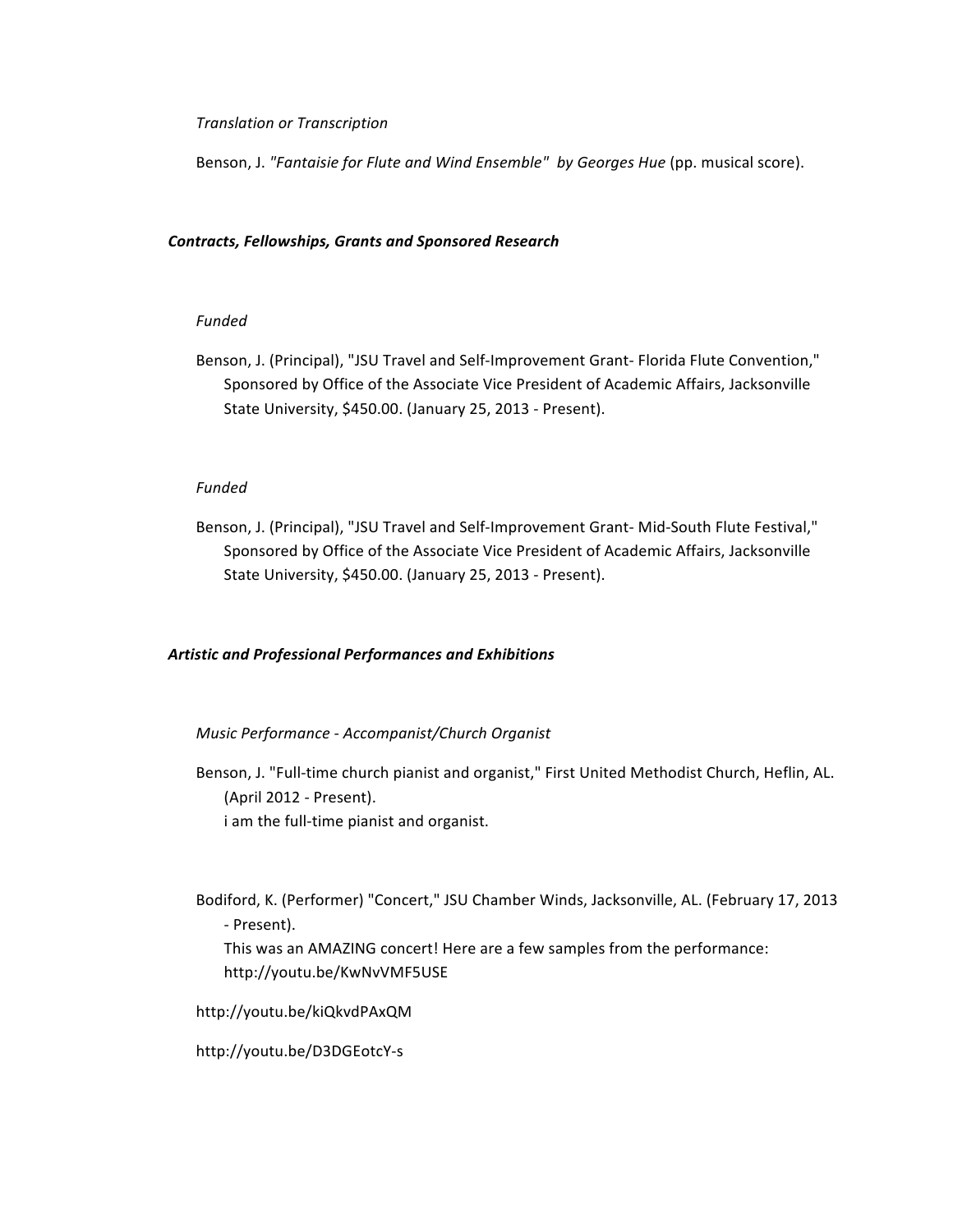### *Guest Performing Group*

Bodiford, K. (Performer) "Alabama Music Educators Convention," JSU Chamber Winds, Alabama Music Educators Convention, Montgomery, AL. (January 10, 2013 - Present). This performance was by invitation. It was a performance for the state music educator's in-service conference.

## *Music Performance - Accompanist/Church Organist*

Freeland, W. A. (Performer) "JSU Honor Choir," JSU Honor Choir, Jacksonville State University, Jacksonville, AL, USA. (May 3, 2008 - Present). Performed with high school level students for the annual JSU Honor Choir.

## *Music Performance - Partial Chamber Recital*

Freeland, W. A. "May Musicale," Piano duets, Knox Concert Series, Anniston, AL, USA. (May 15, 2008 - Present).

Performed piano duets with staff accompanist Christy D'Ambrosio for the annual Knox Concert Series May Musicale Luncheon.

# *Music Performance - Accompanist/Church Organist*

- Freeland, W. A. "JSU Honor Choir," JSU Honor Choir, Jacksonville State University, Jacksonville, AL, USA. (May 2, 2009 - Present). Performed with regional high school students for the annual JSU Honor Choir.
- Freeland, W. A. "JSU Honor Choir," JSU Honor Choir, Jacksonville State University, Jacksonville, AL, USA. (May 1, 2010 - Present). Performed with regional high school students for the annual JSU Honor Choir.

# *Music Performance - Accompanist/Church Organist*

Freeland, W. A. (Performer) "JSU Honor Choir," JSU Honor Choir, Jacksonville State University, Jacksonville, AL, USA. (October 30, 2010 - Present). Performed with high school level students for the annual JSU Honor Choir.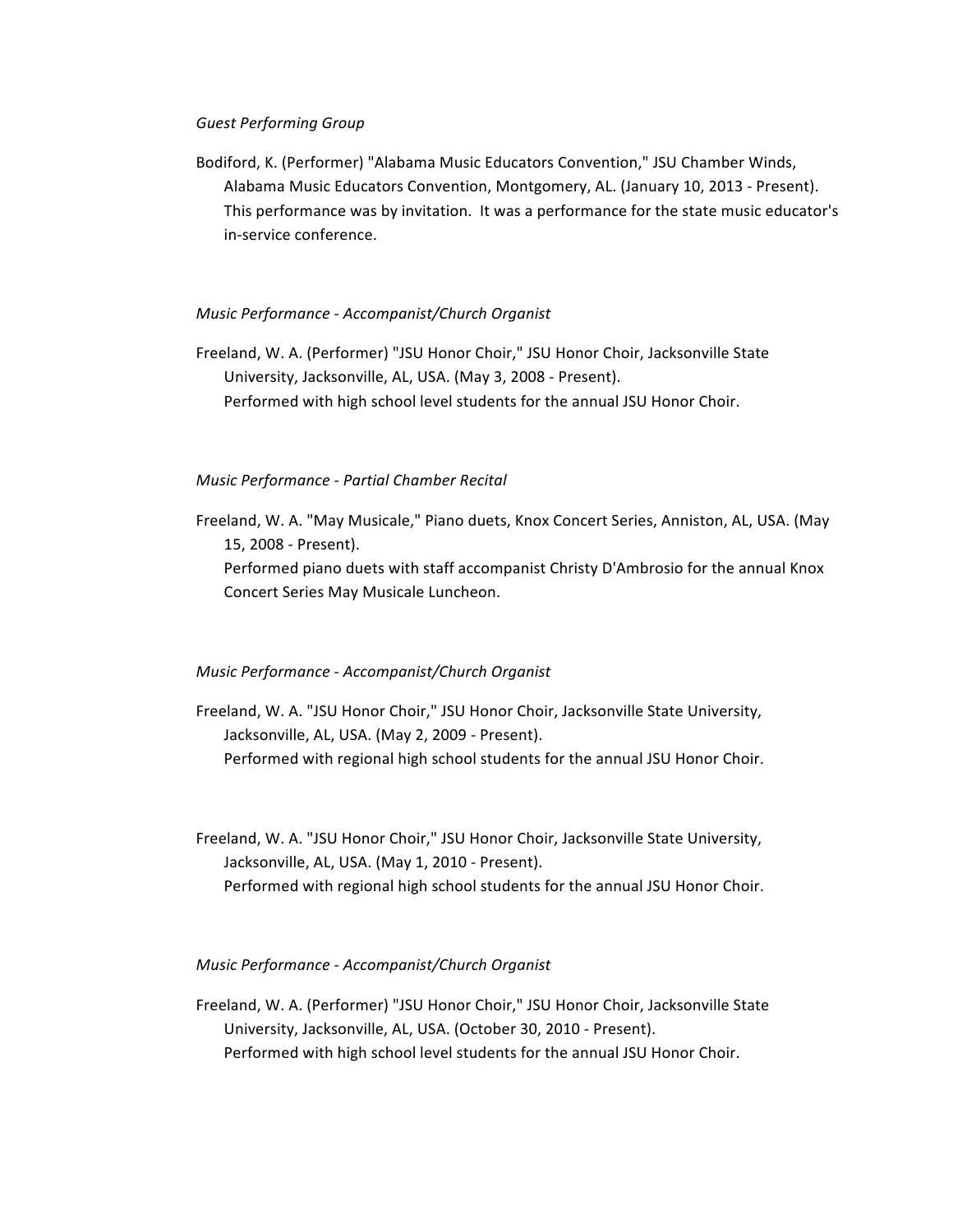# *Music Performance - Accompanist/Church Organist*

Freeland, W. A. "Church Music," self, Churches in Calhoun County, Jacksonville, Piedmont and Anniston, AL, USA. (September 1, 2012 - Present). Perform solo works of hymn arrangements, accompany congregations in hymn-singing and work with church choirs.

# *Music Performance - Accompanist/Church Organist*

Freeland, W. A. "Church Music," self, Churches in Calhoun County, Jacksonville, Piedmont and Anniston, AL, USA. (September 1, 2012 - August 31, 2013). Perform solo works of hymn arrangements, accompany congregations in hymn-singing and work with church choirs.

# *Music - Adjudicator, Clinician, or Consultant*

Hosmer, C. D. (Exhibitor) "Octubafest Concert Series," Octubafest Concert Series, JSU Music Department, Jacksonville, AL. (October 2006 - Present). Director/Host of a series of concerts by Tuba and Euphonium students as well as professional Artists.

# *Music Performance - Symphony Orchestra Member, Principal*

Hosmer, C. D. (Performer) "Principal Tuba with Rome Symphony Orchestra," Rome Symphony Orchestra, Rome Symphony Orchestra, Rome, GA. (August 1997 - Present). Principal Tubist with the RSO.

# *Music Performance - Symphony Orchestra Member, Principal*

Hosmer, C. D. (Performer) "Principal Tuba with Gadsden Symphony Orchestra," Gadsden Symphony Orchestra, Gadsden Symphony Orchestra, Gadsden, AL. (August 1996 -Present). Principal Tubist with the GSO.

*Featured artist at music recruiting concert*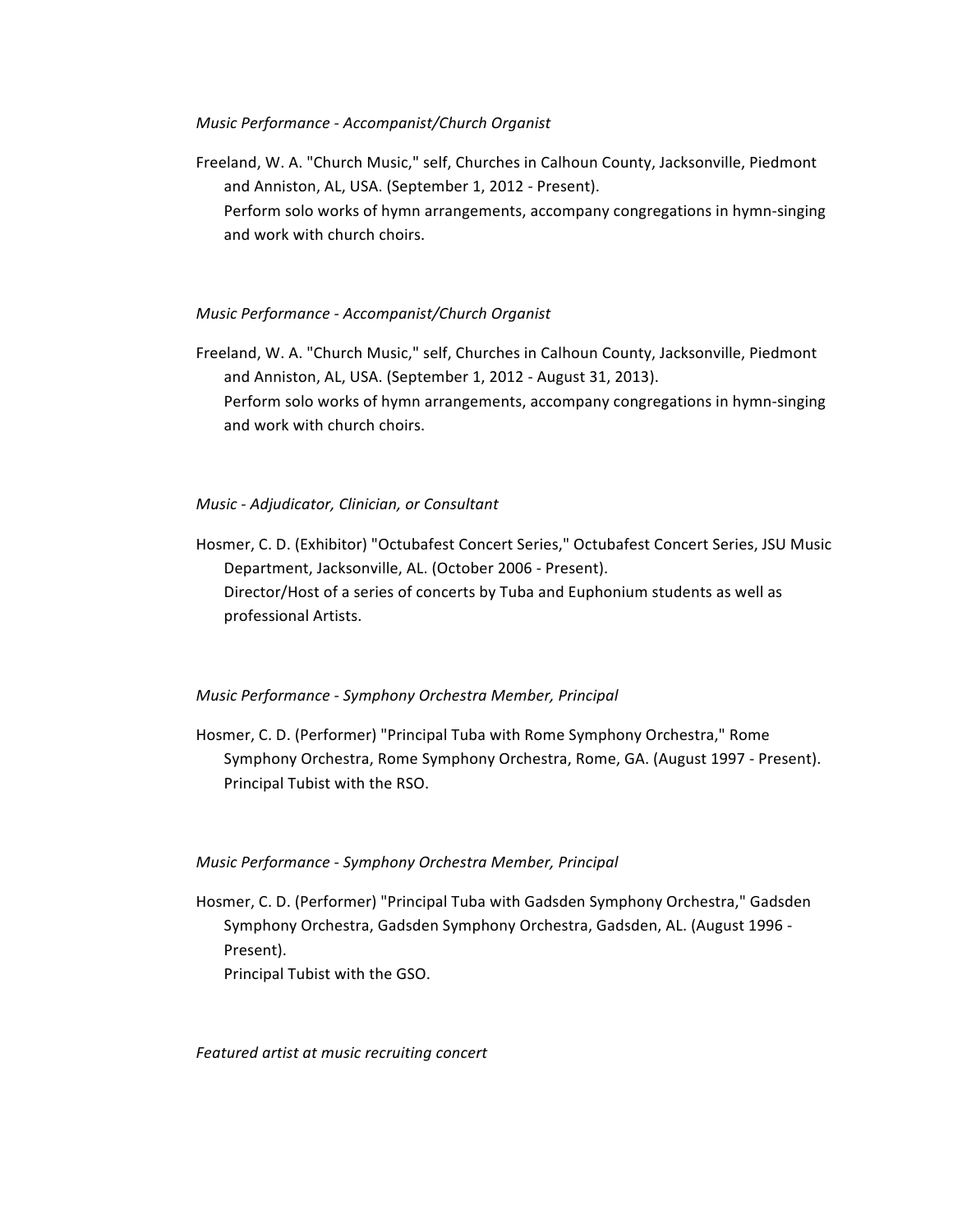Lambert, D. (Performer) JSU Jazz Ensemble, HS in Rome, GA. (February 27, 2013 - Present).

## *Music - Adjudicator, Clinician, or Consultant*

Lambert, D. (Performer) "NE Alabama Solo/Ensemble Festival," Oxford, AL. Adjudicator for NE Alabama Solo/Ensemble Festival

# *Music Performance - Full Chamber Recital*

McCutchen, T. W. (Performer), Nevala, A. (Performer) "Courtyard Concert," Tropical Breeze Steel Band, Gadsden Cultural Arts Center, Gadsden, AL, USA. (July 12, 2013).

# *Music Performance - Full Chamber Recital*

McCutchen, T. W. (Performer) "Jazz Concert," 40's Band, Auburn Knights Alumni Association, Auburn, AL, USA. (July 19, 2013). Auburn Knights Alumni Big Band, performing era music of the 1940's.

### *Music Performance - Participation*

McCutchen, T. W. (Performer) 60's Band, Auburn Knights Alumni Association, Auburn, AL, USA. (July 19, 2013). Auburn Knights Alumni Big Band, performing music of the 1960's era.

# *Music Performance - Full Chamber Recital*

McCutchen, T. W. (Performer) "Jazz Concert," 70's/80's Band, Auburn Knights Alumni Association, Auburn, AL, USA. (July 20, 2013). Auburn Knights Alumni Big Band performing music of the 1970's through the 1980's.

Oft,  $E. V$ ..

*Music Performance - Symphony Orchestra Member, Principal*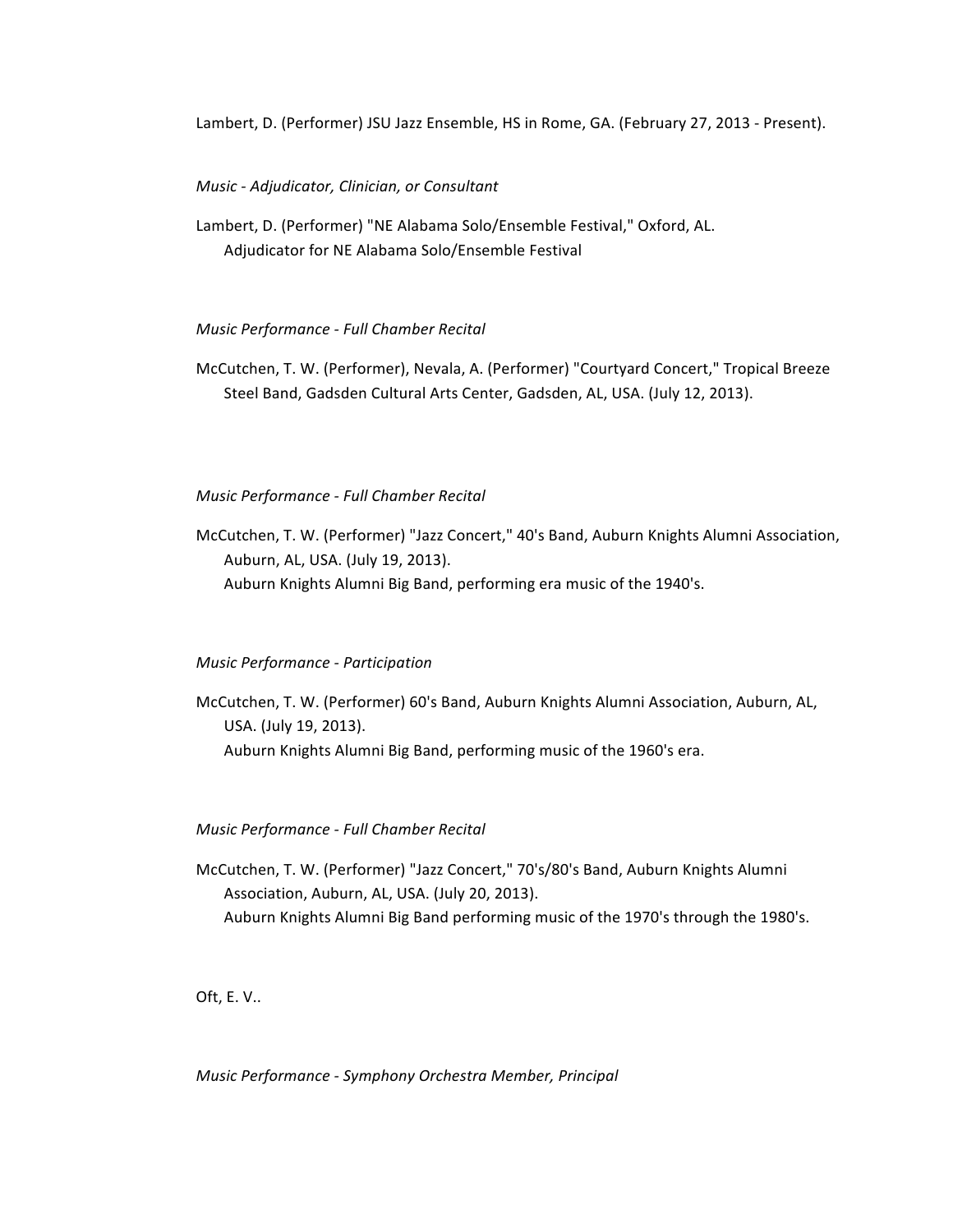Oft, E. V. (Performer) "Rome Symphony Orchestra Masterworks," Rome Symphony Orchestra, Rome, GA, USA. (July 4, 2013). Rehearsals in the morning and early afternoon, with a concert in the evening.

## *Music Composition - Major Work, Performance*

Steward, J. G. (Performer), Stricklin, T. C. (Performer), Brandon, M. A. (Performer), Wight, N. N. (Performer) "Performance of Original Work," JSU Faculty, JSU, Victoria Inn, Anniston, AL. (April 2010 - Present). Performance of original compositions for community

### *Music Performance - Participation*

Steward, J. G. (Performer) "Eryn Oft Faculty Recital," JSU Faculty, JSU, JSU. (March 2012 -Present). Accompanied faculty bassoon recital

### *Music Performance - Participation*

Steward, J. G. (Performer), Stricklin, T. C. (Performer) "Recital of original compositions," JSU Faculty, JSU, Gadsden, AL. (2009 - Present). Performance of original compositions for community audience

### *Music Performance - Participation*

Steward, J. G. (Performer), Stricklin, T. C. (Performer) "Performance of original compositios," JSU Faculty, JSU, Birmingham, AL. (2007 - Present). Performance of original compositions for Birmingham Music Club featuring women composers from Alabama

# *Music Performance - Participation*

Steward, J. G. (Performer), McIntosh, W. L. (Performer) "Faculty Duo Recital," JSU Faculty Recital, JSU Foothills Piano Festival, JSU. (2008 - Present). Faculty duo-piano recital for annual piano festival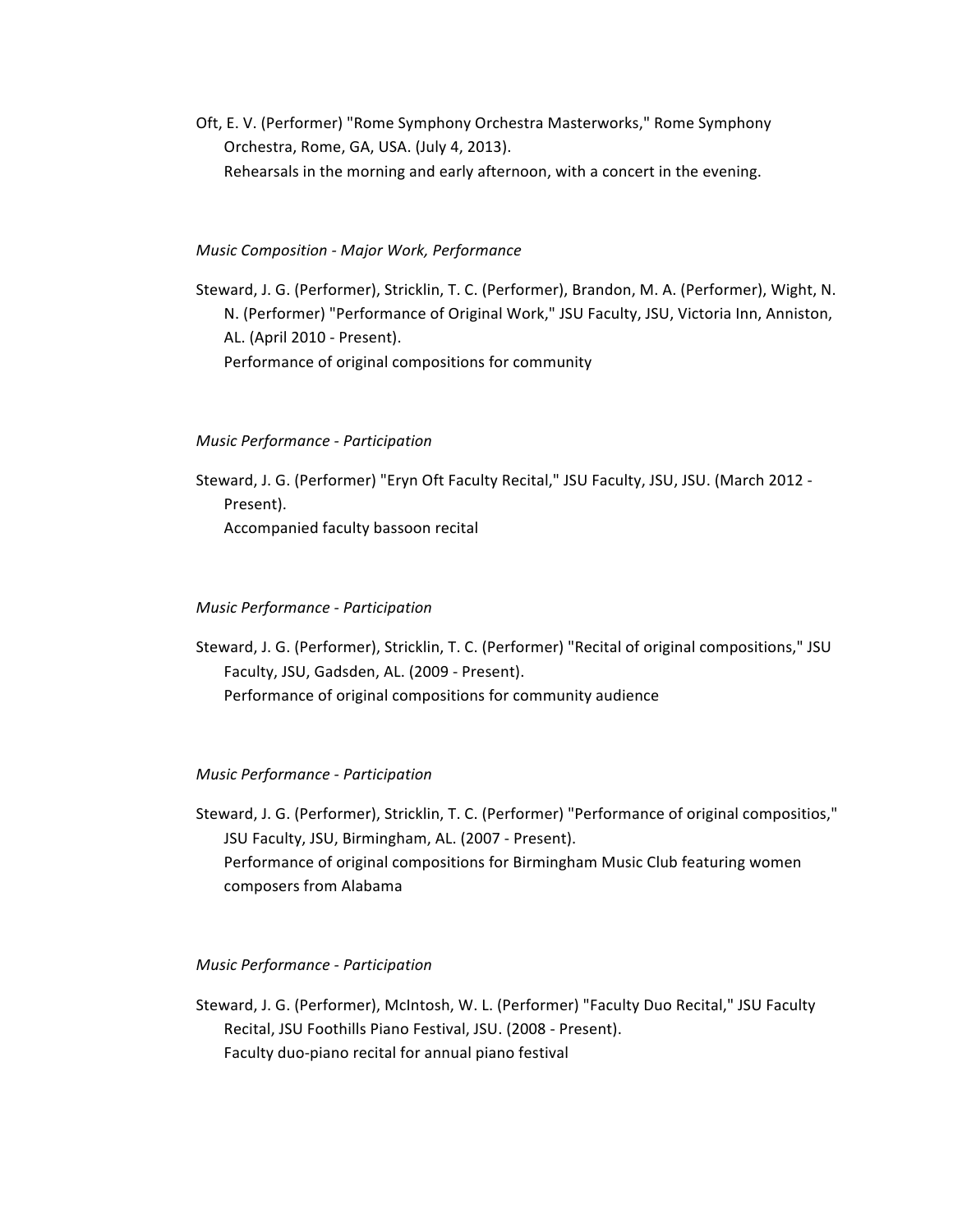### *Music Performance - Participation*

Steward, J. G. (Performer), Freeland, W. A. (Performer), McIntosh, W. L. (Performer), Woodward, J. C. (Performer) "JSU Faculty Piano Faculty Recital," JSU Faculty, JSU Foothills Piano Festival, JSU. (2009 - Present).

# *Music Performance - Participation*

Steward, J. G. (Performer), Solomon, J. L., Benson, J. "Faculty Recital," Faculty Ensembles, JSU, Jacksonville, AL. (October 2012 - Present). Annual faculty recital

# *Music Performance - Full Chamber Recital*

Steward, J. G. (Performer), Stricklin, T. C. (Performer) "Original Works," JSU Music Faculty, Gadsden, AL. (November 14, 2012 - Present). Performed original works for solo piano, voice and piano for American Composer Month at Gadsden Music Club.

Stovall, J. L. "Marching Southerners," Marching Southerners. (2005 - Present).

Stovall, J. L. "Pep Band," Hardcorps. (2005 - Present).

# *Music Performance - Participation*

Stricklin, T. C. (Performer) "Annual Faculty Showcase Gala," Music Department Faculty, JSU Music Department, Jacksonville, Alabama, USA. (September 2003 - Present). Perform yearly on Faculty Showcase Gala to help raise money to fund scholarship for the Legacy Scholarship, given to JSU music majors whose parents have attended JSU.

*Music - Adjudicator, Clinician, or Consultant*

Stricklin, T. C. "State and Regional NATS Auditions," Solo singers, National Association of Teachers of Singing, Alabama and Georgia, USA. (February 2005 - Present). Each year I take singers in the Spring semester to the State NATS auditions in order to gain valuable experience for the students who perform their repertoire. Students are evaulated and feedback is shared with each teacher from each adjudicator. I also adjudicate students other than my own and provide feedback to their teachers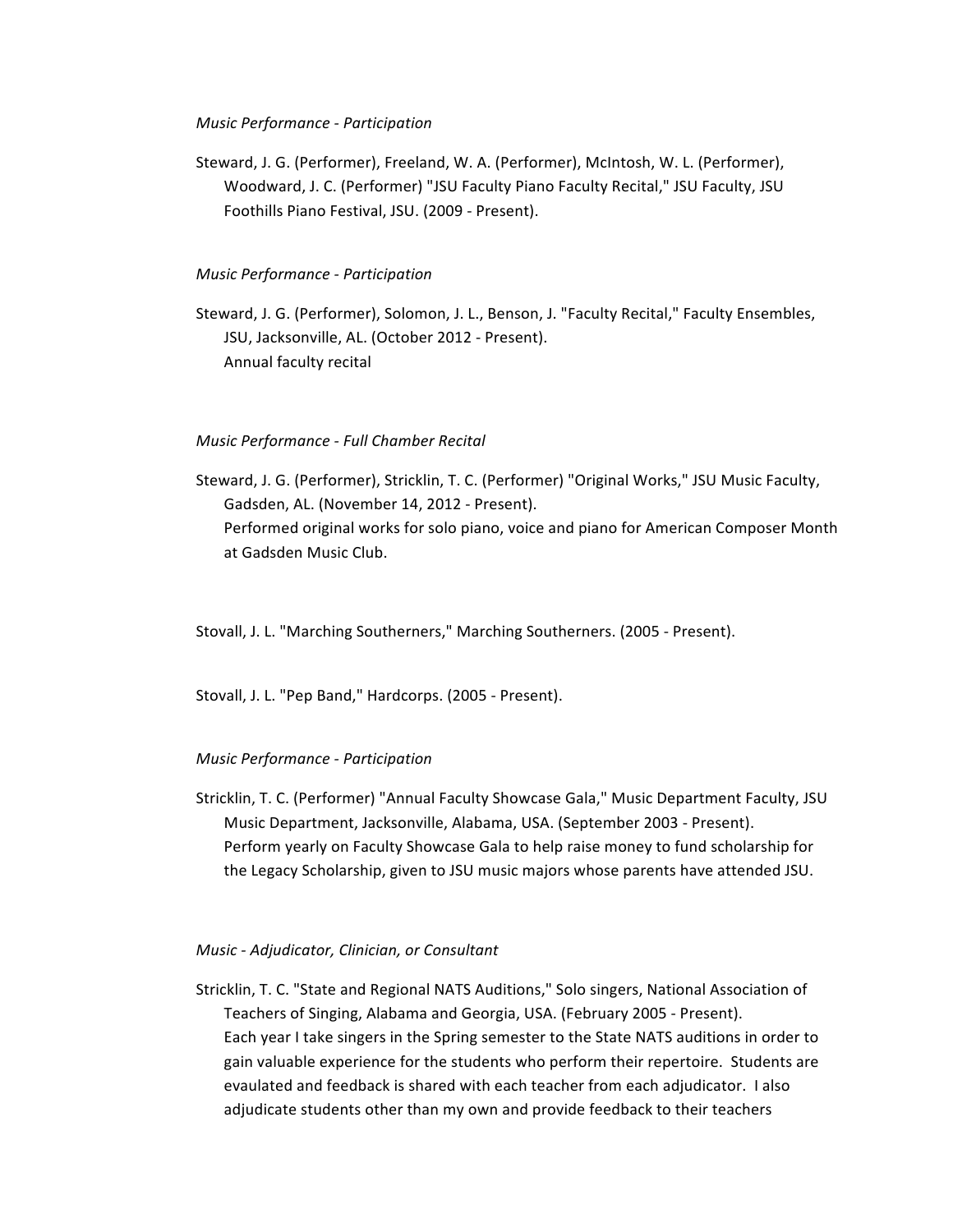# *Performed self composed work*

Woodward, J. C. (Performer), Nevala, A. (Performer) "Two Miniatures for Bass and Piano," JSU.

## *Music Composition - Major Work, Publication*

Woodward, J. C. (Exhibitor) "Reverence for Euphonium Choir," Cimarron Music Press. Publication of my musical composition, Reverence for Euphonium Choir, by Cimarron Music Press

### *Music Composition - Major Work, Publication*

Woodward, J. C. "Tuba Concerto (2010)," Cimarron Music Press.

*Music Composition - Major Work, Publication*

Woodward, J. C. (Exhibitor) "Tuba Concerto," Yukihiro Ikeda, Japan. Recording of Tuba Concerto by Yukihiro Ikeda, Principal Tuba of the NHK Philharmonic (Japan)

## *Music Composition - Major Work, Performance*

Woodward, J. C. (Exhibitor), Brandon, M. A. (Performer), Wight, N. N. (Performer) "People Watching on an Elevator," Jacksonville, AL.

*Music Composition - Major Work, Performance*

- Woodward, J. C. (Exhibitor) "Tuba Concerto," National University of Singapore Conservatory Orchestra, Singapore.
- Woodward, J. C. (Exhibitor) "Tuba Concerto No. 2," Cimarron Music Press. Publication of a musical composition, Tuba Concerto No. 2, by Cimarron Music Press.

Woodward, J. C. "Three Reflections," Cimarron Music Press.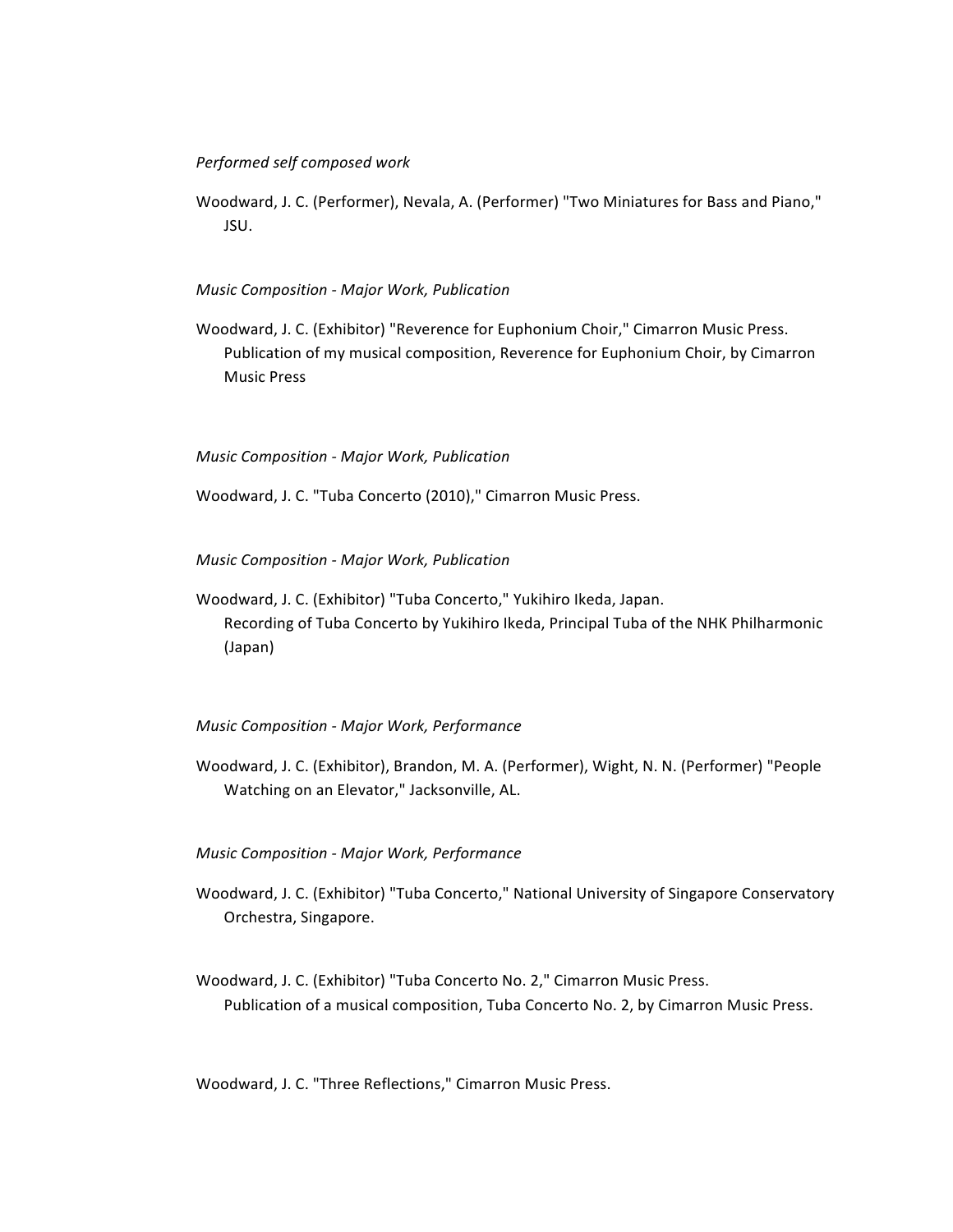Woodward, J. C. "Tuba Concerto," Cimarron Music Press.

Woodward, J. C. "Trombone Concerto," Cimarron Music Press.

Woodward, J. C. (Exhibitor) "Variations on Adeste Fidelis," Cimarron Music Press.

Woodward, J. C. (Exhibitor) "Gaudete for Brass Quintet," Cimarron Music Press.

*Music Composition - Major Work, Performance, Prof Ensemble*

Woodward, J. C. (Exhibitor) "Gaudete for Brass Quintet," The Gaudete Brass Quintet, Chicago, IL. The recording of "Gaudete" by the Gaudete Brass Quintet was released on Cedille Records.

*Music Composition - Major Work, Publication*

Woodward, J. C. (Exhibitor) "Tuba Concerto No. 2," Cimarron Music Press. Publication of Tuba Concerto No. 2

*Music Composition - Major Work, Publication*

Woodward, J. C. (Exhibitor) "Bonse Aba for Multiple Ensembles," Cimarron Music Press. Publication of Bonse Aba (A Traditional Zambian Song) for Tuba Euphonium Ensemble, Trumpet Ensemble, Trombone Ensemble, and Horn Ensemble.

*Music Composition - Major Work, Performance*

Woodward, J. C. (Exhibitor) "Trombone Concerto," Palos Verde Symphonic Band, Palos Verde, CA. (April 2013 - Present).

*Awards and Honors*

**Baptiste, Renee L. (Full Professor)**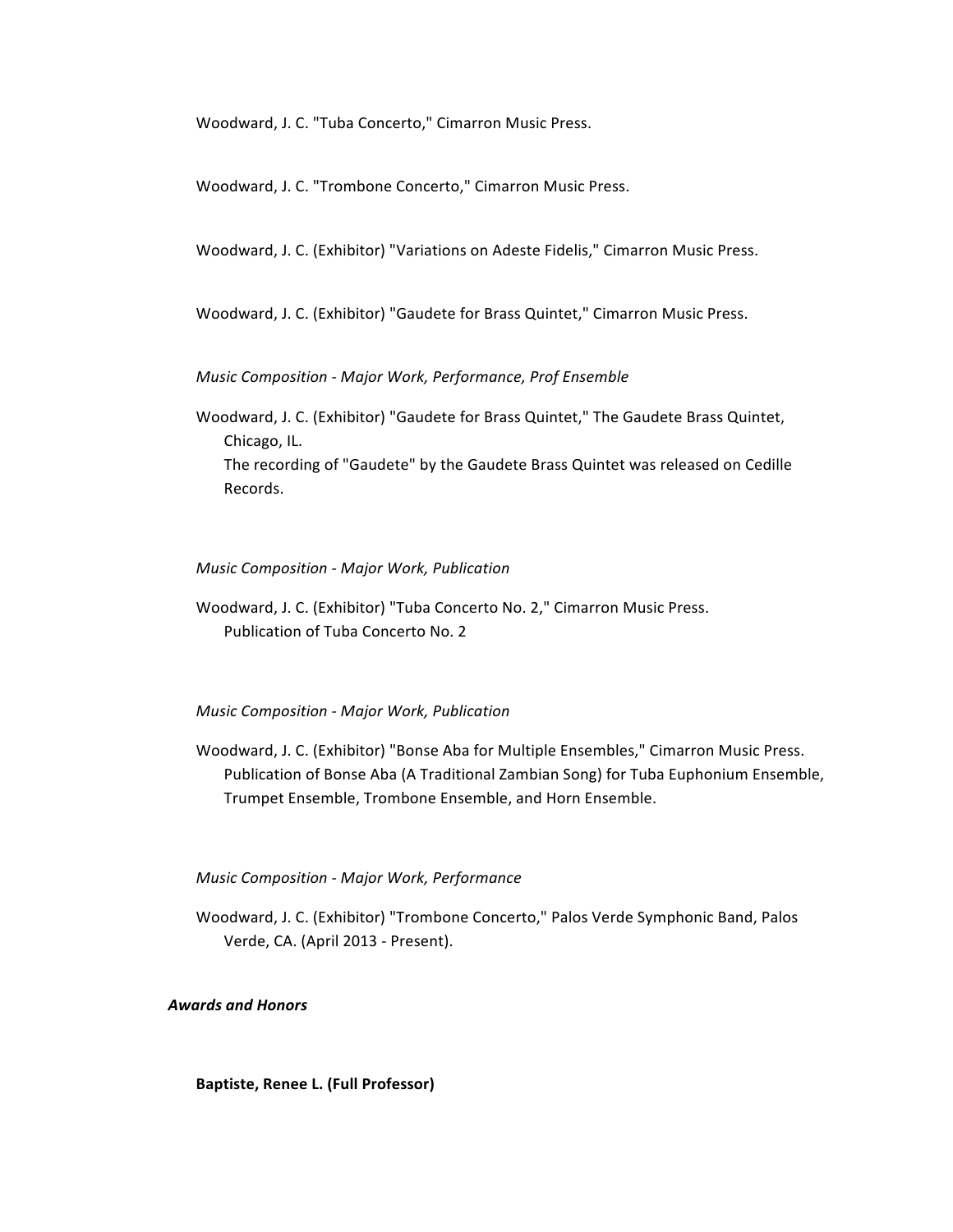First Place Winner of the Upper Level Adult Women Division, North Florida NATS.

Outstanding Young Women of America.

**Woodward, James C. (Assistant Professor)**

ASCAP Plus Awards, ASCAP.

# **Physical and Earth Sciences**

## *Book Chapters*

Book, Chapter in Scholarly Book-New (Published)

Butler, D. R., Whitesides, C. J., Tsikalas, S. (2013). The Faunal Influence: Geomorphic Form and Process. In John F. Shroder (Ed.), *Treatise of Geomorphology* (vol. 12, pp. 252-260). San Diego, CA: Academic Press.

*Book, Chapter in Scholarly Book-New (Published)*

Butler, D. R., Whitesides, C. J., Wamsley, J. M., Tsikalas, S. (2013). The Geomorphic Impacts of Animal Burrowing and Denning. In John F. Shroder (Ed.), *Treatise of Geomorphology* (vol. 12, pp. 271-280). San Diego, CA: Academic Press.

# *Refereed Journal Articles*

*Journal Article, Public or Trade Journal (Published)*

Gregg, K. D. (2013). The Cherokee Trail of Tears. *National Geographic Society: Newswatch.*(August 25, 2013).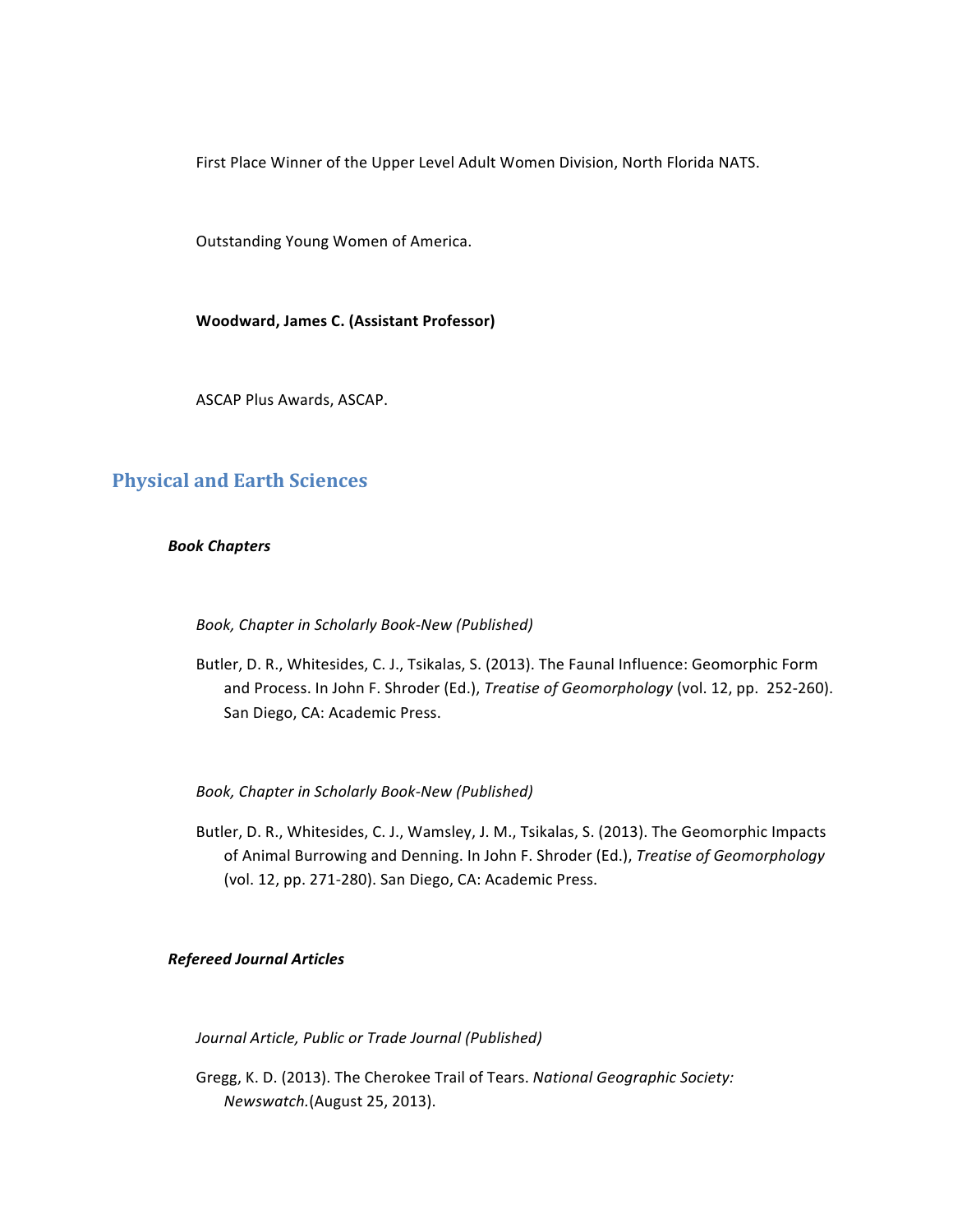Journal Article, Academic Journal (Revising to Resubmit)

Morgan, L. J., Park, H. (2013). Micro-Stratification: Analysis of urban residential structure using a social stress index derived from U.S. Census block level data-Gadsden Alabama, a case study. Alabama Academy of Science Journal, 83(3-4). alabamaacademyofscience.org

# *Journal Articles*

Journal Article, Professional Journal (In Preparation; Not Yet Submitted)

Nichols, M., Holmes, C., Gryko, J. TGA and GCMS analysis of BP oil spill residue.

*Journal Article, Professional Journal (Working Paper)*

Overton, E. B., Gao, H., Nichols, M., Gryko, J. Chemical Characterization of Submerged Tarballs from Alabma Gulf Shores.

# *Presentations*

Nichols, A. C. (Author & Presenter), Steffy, D. A. (Author), Morgan, L. J. (Author), Gibbs, R. K. (Author), 14th Biomedical Research Symposium, "Concentrations of metals associated with crude oil from the BP Macondo Well in sidiments and fish from the northeastern Gulf of Mexico," College of Veterinary Medicine, Tuskegee University, Tuskegee, AL. (September 19, 2013).

# *Contracts, Fellowships, Grants and Sponsored Research*

*Currently Under Review*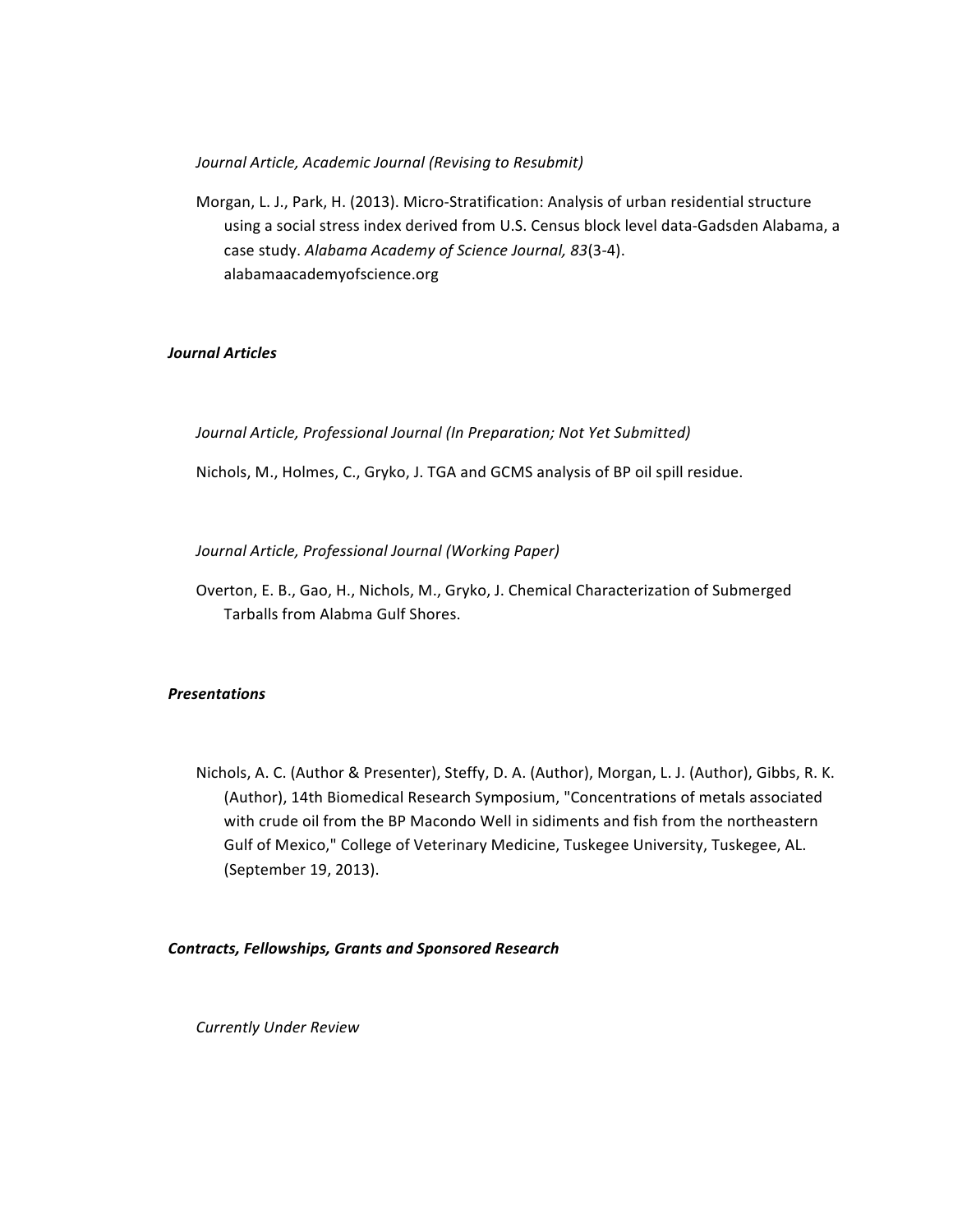Gryko, J., Reinisch, L., "Chemical and biological degradation pathways of oil/dispersant systems in the Gulf of Mexico," Sponsored by GRI, Jacksonville State University, \$634,266.00.

## *Funded*

Meade, M. E. (Co-Principal), Nichols, A. C. (Co-Principal), Jandebeur, T. (Principal), "Organochloride toxicity to banded pygmy sunfish, Elassoma zonatum.," Sponsored by USFW Southeast Region Flex Fund, Jacksonville State University, \$500.00. (July 2012 -August 2013).

## *Funded*

Morgan, L. J. (Principal), Jacobs, A., Smart, A., "Microstratification: Physical and Psychological barriers to stratified urban developement," Sponsored by JSU Faculty Research Committee, Jacksonville State University, \$1,404.00. (November 2012 -November 2013).

### *Funded*

Mwebi, N. O. (Principal), "Trapping oxidants: A computational chemistry study on the thermal and ionic strength effects on the structural and electronic characteristics of a hydroxyl radical trapper," Sponsored by JSU, Jacksonville State University, \$2,492.00. (November 1, 2012 - September 30, 2013).

## *Funded*

Nichols, A. C. (Co-Principal), Steffy, D. A. (Co-Principal), "Metal analysis and granulometry of sediment samples," Sponsored by Troy University, Other, \$22,500.00. (November 20, 2012 - December 30, 2015).

### *Funded*

Nichols, A. C. (Principal), "Acute toxicity for mixtures of five metals associated with the BP oil spill in the Gulf of Mexico," Sponsored by Jacksoville State University Faculty Research Grant, Jacksonville State University, \$2,800.00. (October 22, 2012 - August 30, 2013).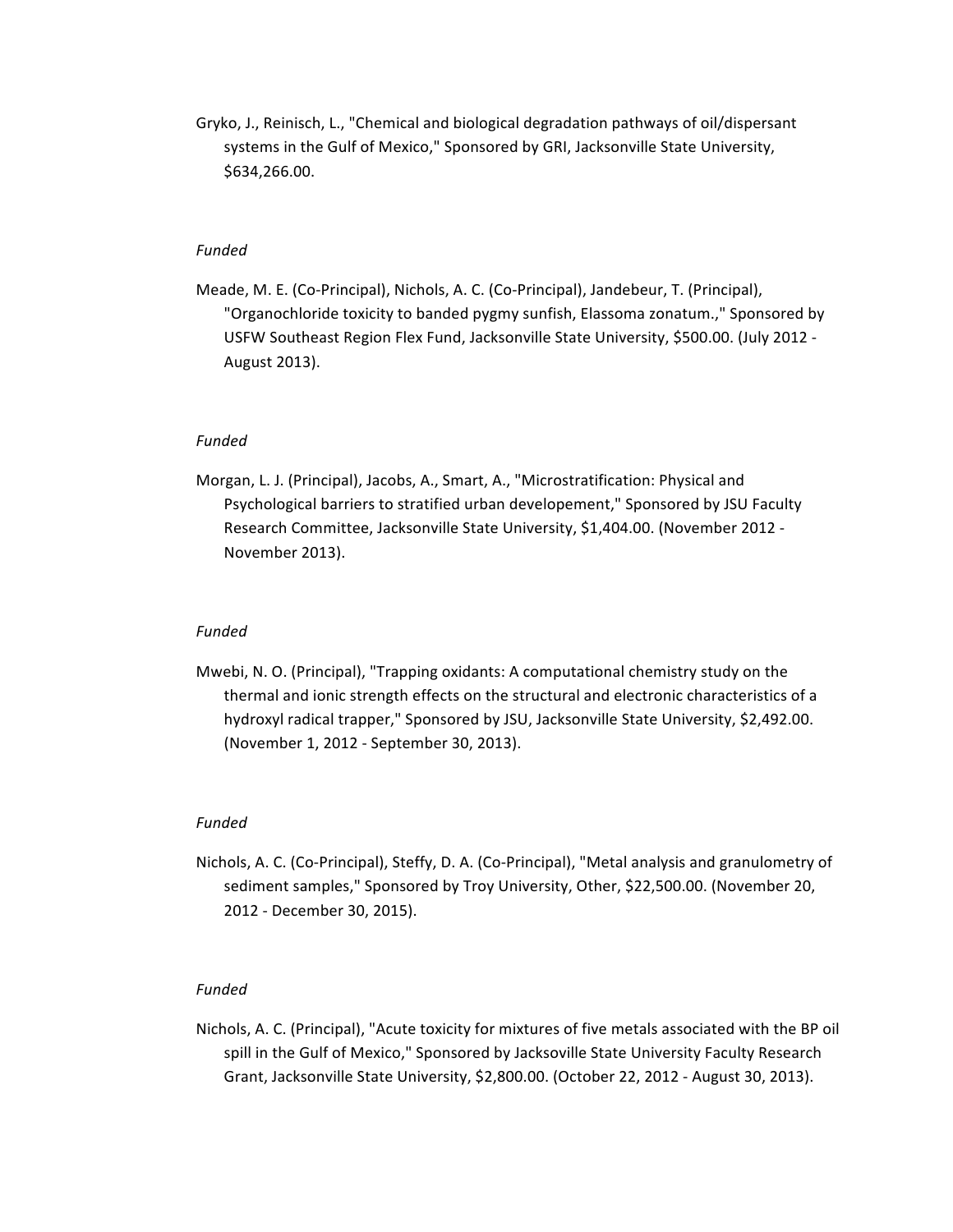# *Funded*

- Nichols, A. C., Steffy, D. A., "The reproductive and cognitive effects of in-utero mercuric chloride exposure; and the ameliorating effects of selenium," Sponsored by Tuskegee University, Federal, \$4,000.00. (March 1, 2013 - August 30, 2013).
- Reinisch, L. (Principal), "Nuclear Magnetic Resonance Spectrometer to Innovate Undergraduate Education," Sponsored by Dept. of Education, Federal, \$250,000.00. (September 1, 2010 - July 31, 2013).
- Reinisch, L. (Co-Principal), Gryko, J. (Principal), Blair, B. G. (Co-Principal), "Acquisition of Simultaneous Thermal Analyzer for Undergraduate Research," Sponsored by National Science Foundation, Federal, \$38,460.00. (July 1, 2010 - July 31, 2013).

## *Funded*

Zettili, N. (Principal), "IMPACTSEED X (IMproving Physics And Chemistry TEaching in SEcondary EDucation)," Sponsored by Alabama Commission on Higher Education, Federal, \$204,100.00. (March 1, 2012 - July 2013).

# **Political Science and Public Administration**

# *Contracts, Fellowships, Grants and Sponsored Research*

- Dial, A. J. (Principal), "Student Support Services," Sponsored by United States Department of Education, State, \$260,214.00. (1990 - Present).
- Dial, A. J. (Principal), "Educational Talent Research," Sponsored by States Department of Education, State, \$234,124.00. (1990 - Present).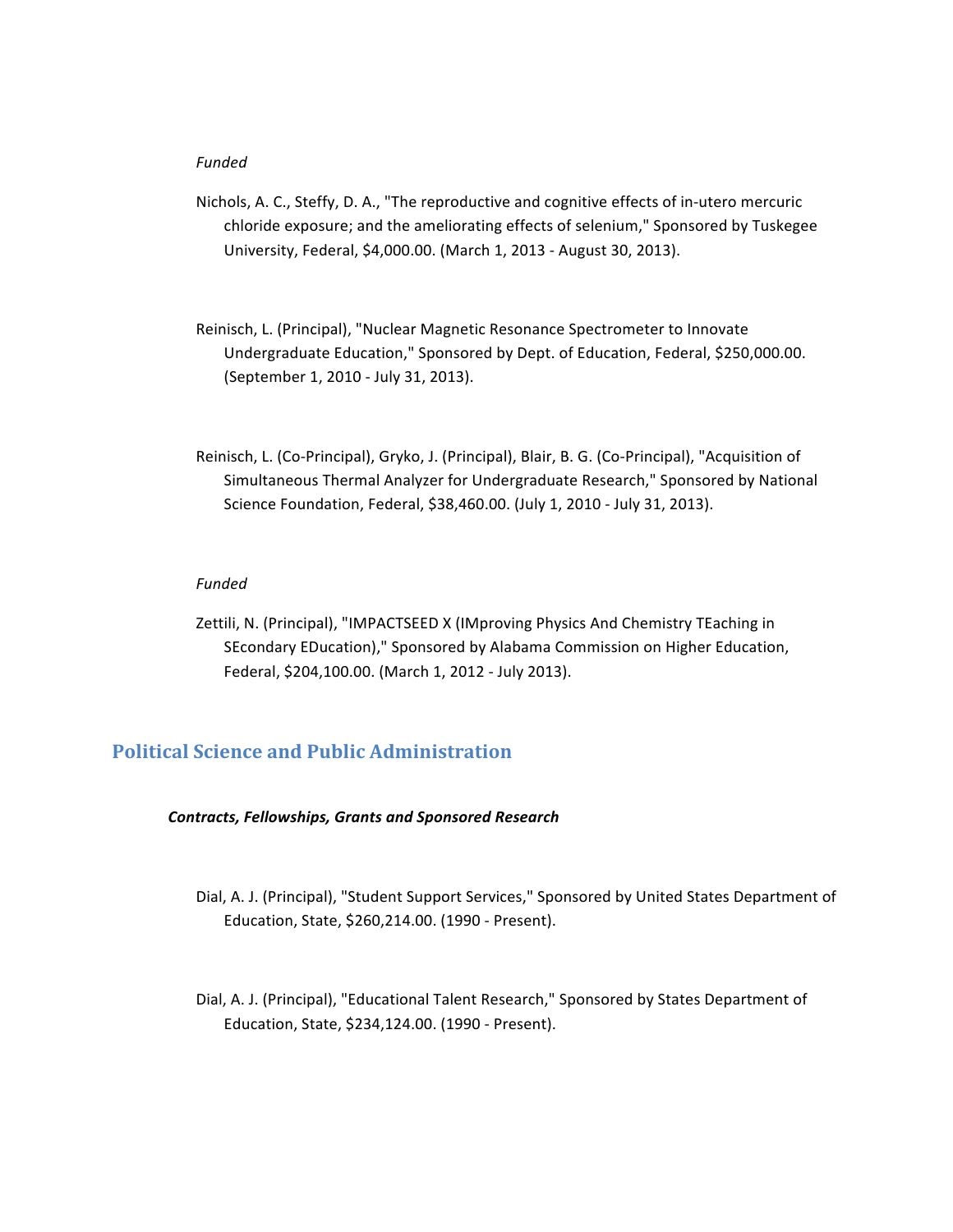Dial, A. J. (Principal), "Upward Bound," Sponsored by United States Department of Education, State, \$244,527.00. (1991 - Present).

# **Psychology and Philosophy**

# *Refereed Journal Articles*

*Journal Article, Professional Journal (Accepted)*

McKerchar, T. L., Pickford, S., Robertson, S. E. (2013). Hyperboloid discounting of delayed outcomes: Magnitude effects and the gain-loss asymmetry. To appear in The *Psychological Record, 63*, 441-451.

# *Other*

*Research Report (Accepted)*

Kaplan, B. A., Reed, D. D., McKerchar, T. L. (in press). *Using a Visual Analogue Scale to Assess* Delay, Social, and Probability Discounting of an Environmental Loss. The Psychological Record.

# *Contracts, Fellowships, Grants and Sponsored Research*

# *Not Funded*

Kim, K. (Co-Principal), Francia, G. A. (Principal), Garrett, A. (Co-Principal), Thornton, D. C. (Co-Principal), McKerchar, T. L. (Co-Principal), "Framework for CyberTrust through Intelligent Performance Monitoring (CIPM)," Sponsored by National Science Foundation (NSF), Jacksonville State University, \$494,323.00.

McKerchar, P. M. (Principal), "The Learning Tree Graduate Assistantships," Sponsored by The Learning Tree, Inc., Private, \$9,075.00. (September 3, 2013 - December 20, 2013).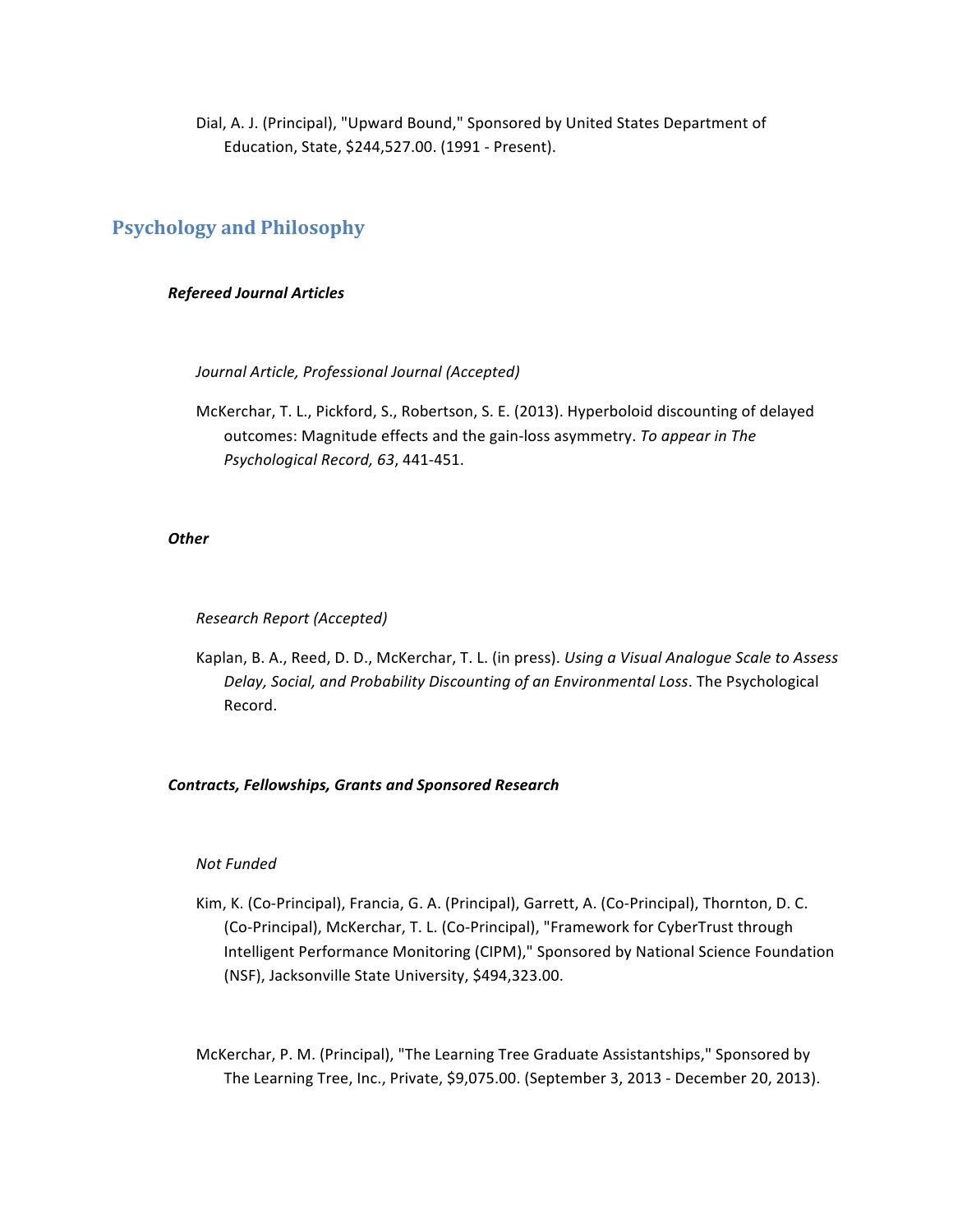# *Not Funded*

Thornton, D. C. (Principal), Garrett, A. (Co-Principal), Dempsey, H. L. (Co-Principal), Dempsey, D. W. (Co-Principal), "Gamegogy: Game-inspired Pedagogy," Sponsored by NSF, Federal, \$550,000.00.

# *Awards and Honors*

**McKerchar, Todd L. (Assistant Professor)**

Most Cited Behavioural Processes Articles, Elsevier Journals. (September 19, 2013).

# **Secondary Education**

# *Contracts, Fellowships, Grants and Sponsored Research*

# *Not Funded*

Kilgo, R. W. (Supporting), "EMCETS3," Sponsored by NSF, Federal.

# *Not Funded*

Kilgo, R. W. (Supporting), "SMART," Sponsored by Alabama Commission on Higher Education, State.

# **Sociology and Social Work**

# *Refereed Journal Articles*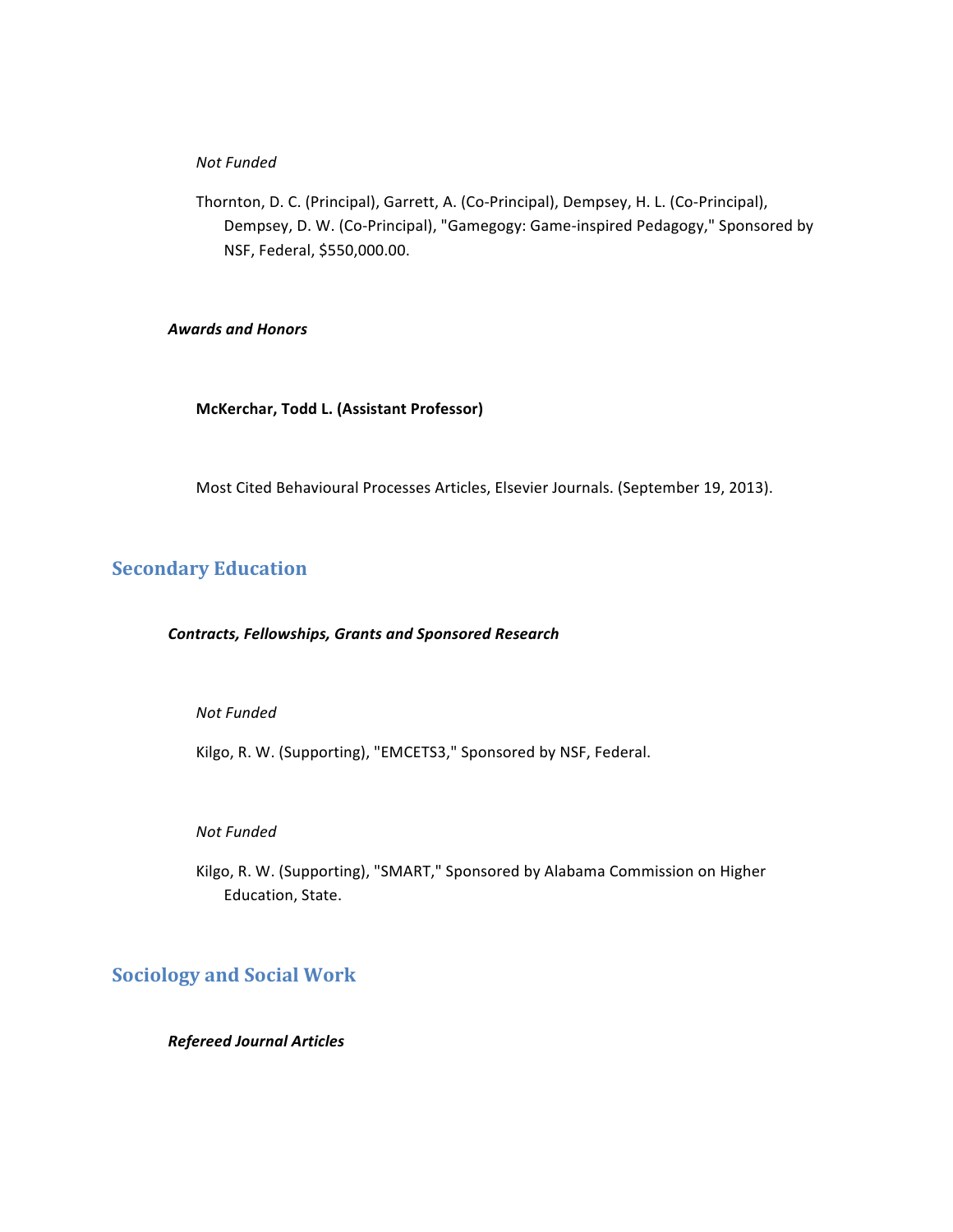*Journal Article, Academic Journal (Published)*

Deshotels, T. H., R. C. (2013). Introduction to "Binders Full of Women: Gendered Identities, Experiences and Institutions". *Sociological Spectrum/Taylor and Francis Group LLC/Routledge, 33*(5), 391–396. http://www.tandfonline.com/doi/abs/10.1080/02732173.2013.818506#.UiMQoD\_zqH M

# *Presentations*

Stewart, N. F., Simon, R., Annual Meeting, "Homelessness in Northeast Alabama," Homeless Coalition of Northeast Alabama (HCNEA), Anniston Meeting Center. (September 19, 2013).

# *Contracts, Fellowships, Grants and Sponsored Research*

# *Not Funded*

Rider, E. L. (Co-Principal), Nix, J. (Principal), "Coordinated Response Team," Sponsored by U.S. Department of Justice, Federal, \$300,000.00. (September 30, 2013).

# **Uncategorized Department**

# *Contracts, Fellowships, Grants and Sponsored Research*

# *Currently Under Review*

Gardner, T. J. (Co-Principal), Camp, M. (Principal), Camp, C. (Supporting), Benson, P. (Supporting), Helms, K. D. (Supporting), Morris, B. J. (Co-Principal), Trifas, M. (Co-Principal), Scremin, G. (Supporting), Carey, S. (Supporting), Walker, L. P. (Supporting), "Quality Enhancement Plan (QEP) Proposal for a Professional Development Center," Sponsored by Jacksonville State University, Jacksonville State University.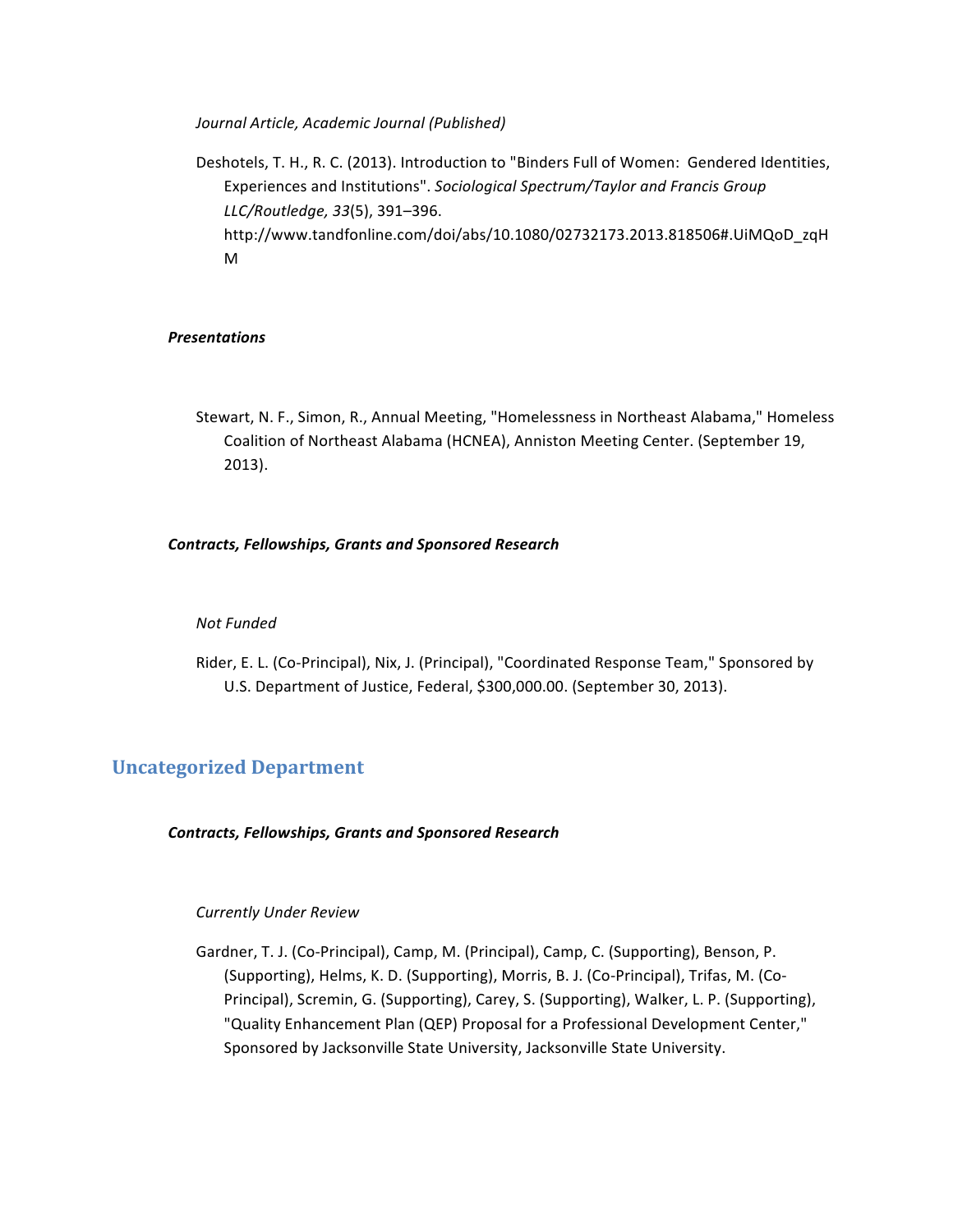# **College of Commerce and Business Administration**

July 1, 2013 - September 30, 2013

# **Finance, Economics & Accounting**

# *Refereed Journal Articles*

*Journal Article, Academic Journal (Published)*

Borstorff, P. C., Hearn, W. M., Cartmill, F. R. Globalization and the Economy: What Students Think. American Journal of Business and Management, 2(2), 84-90.

*Journal Article, Academic Journal (Accepted)*

Landry, R. J. (2014). Abuse under Chapter 7 of the Bankruptcy Code: A Rational Approach to Weighing Ability to Pay. To appear in TEXAS TECH UNIVERSITY BUSINESS & BANKRUPTCY *LAW JOURNAL, 1*.

# *Conference Proceedings*

*Conference Proceeding (Published)*

Landry, R. J., Read, D. W. (2013). In Ronnie Cohen (Ed.), *Religiosity and Consumer Bankruptcy: A State-Level Analysis.* PROCEEDINGS OF THE ACADEMY OF LEGAL STUDIES IN BUSINESS ANNUAL CONFERENCE.

*Regular Column in Journal or Newspaper*

*Regular Column in Journal or Newspaper (Accepted)*

Landry, R. J. (2013). Editor's Corner: A Significant Milestone. To appear in Journal of Legal Studies Education, 30(1), v.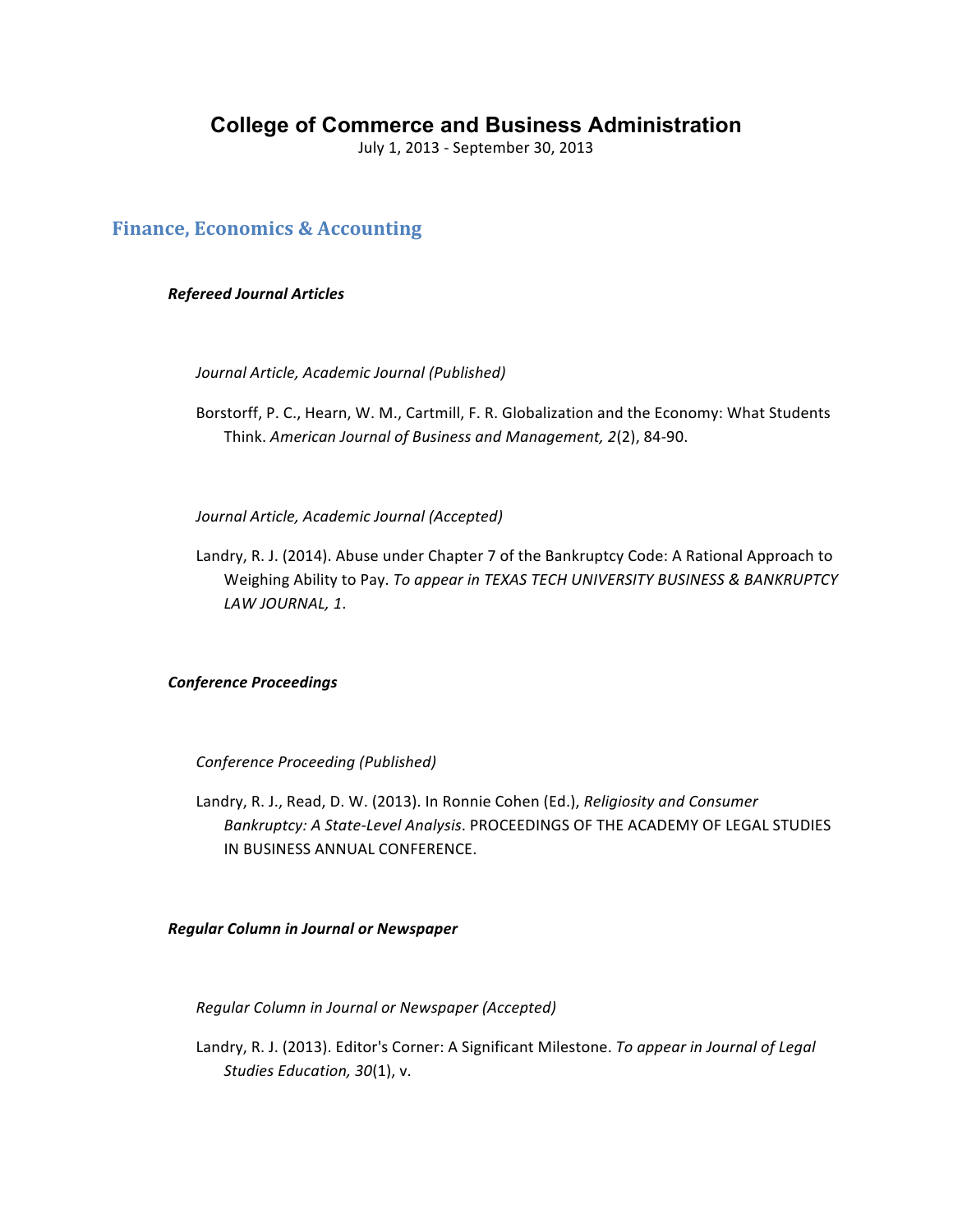## *Presentations*

- Boozer, B., Coldwater Mountain Bike Trail Venue Planning, "Summary of 2012 Coldwater Mountain Bike Trail Impact Analysis," American Red Cross - Anniston, AL. (July 22, 2013).
- Landry, R. J., Read, D. W. (Author & Presenter), Academy of Legal Studies in Business Annual Conference, "Religiosity and Consumer Bankruptcy: A State-Level Analysis,," ALSB, Boston, MA. (August 9, 2013).
- Landry, R. J., Boozer, B. (Author), Lowe, S. K. (Author), Academy of Legal Studies in Business Annual Conference, "Bankruptcy Reform and National Consumer Filing Rates: An Interrupted Time-Series Analysis," ALSB, Boston, MA. (August 9, 2013).

### *Contracts, Fellowships, Grants and Sponsored Research*

Buttram, H. D. (Supporting), Marbut, T. M. (Supporting), Scroggins, W. A. (Supporting), Thornton, D. C. (Supporting), Francia, G. A. (Principal), Zanzig, J. S. (Supporting), "Virtual 3-D Crime Scene Processing Training Gaming Shell.," Sponsored by Department of Defense, National Science Foundation, Byrne Grant., Federal, \$600,000.00.

### *Funded*

- Landry, R. J., "University Travel and Self-Improvement Grant (Feb. 20, 2013)," Jacksonville State University, \$440.00.
- Landry, R. J., "University Travel and Self-Improvement Grant (Nov. 5, 2012)," Jacksonville State University, \$450.00.

### *Funded*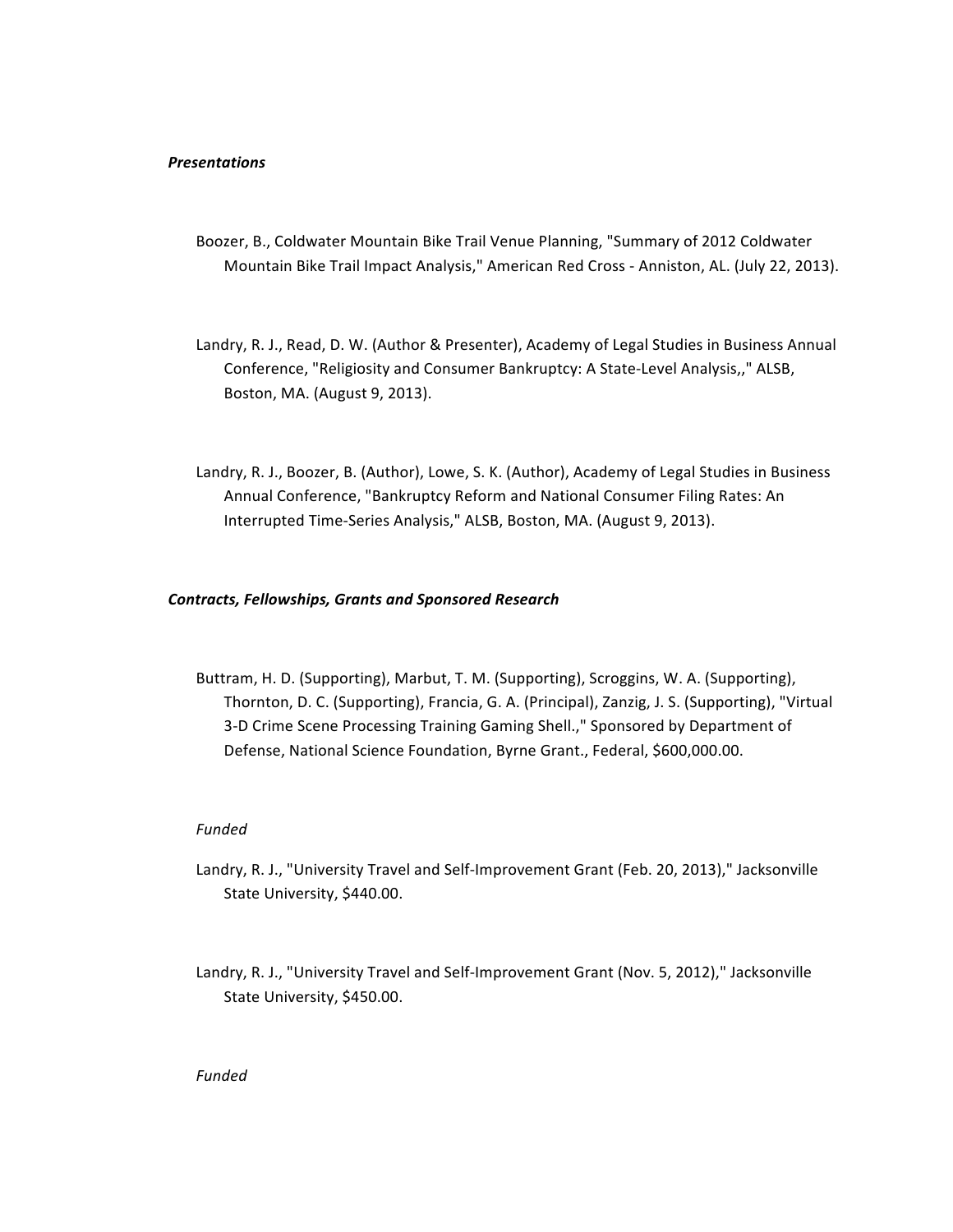Westley, C. A. (Principal), "Political Economy Reading and Lecture Group," Sponsored by Charles G. Koch Charitable Foundation, Private, \$6,000.00. (August 2010 - Present).

### *Not Funded*

Westley, C. A. (Principal), "Book Contract," Sponsored by Ludwig von Mises Institute, Private, \$20,000.00.

# *Awards and Honors*

**Bennett, Doris S. (Full Professor)** 

**Clayton, Ronnie J.** 

Excellence in Research, Jacksonville State University.

Excellence in Service, Jacksonville State Univeristy.

Excellence in Teaching, Jacksonville State University.

**McCarty, Cynthia S. (Full Professor)**

CCBA Awards in Research, TEaching, and Service, CCBA.

# **Management and Marketing**

*Refereed Journal Articles*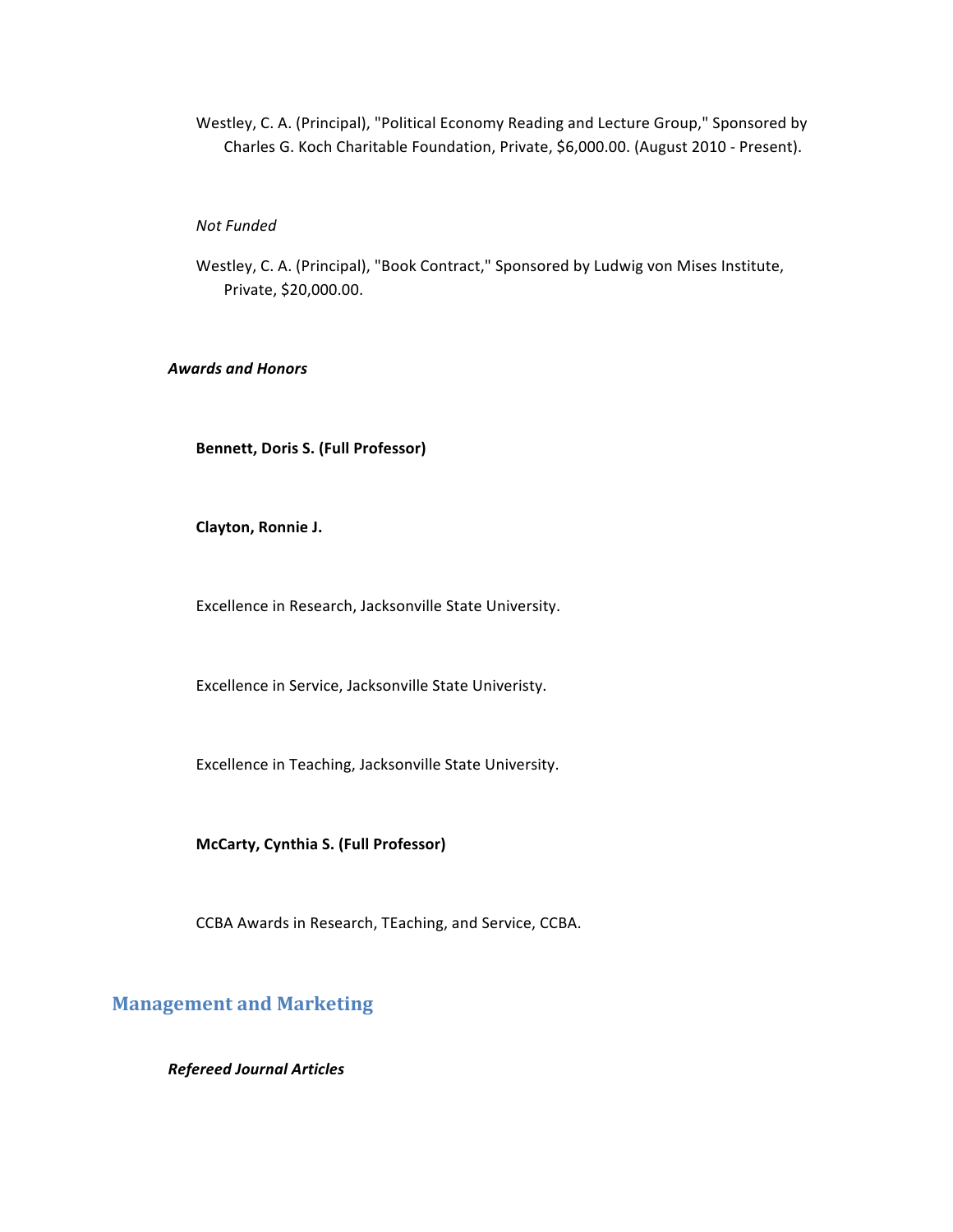*Journal Article, Academic Journal (Published)*

Borstorff, P. C., Hearn, W. M., Cartmill, F. R. Globalization and the Economy: What Students Think. American Journal of Business and Management, 2(2), 84-90.

# *Conference Proceedings*

*Conference Proceeding (Submitted)*

Borstorff, P. C., Nash, W. N. The Case for a Study Abroad Program in Higher Education *Business Schools*. Academy of Business Education.

# *Journal Articles*

*Journal Article, Academic Journal (Submitted)*

Borstorff, P. C., Cunningham, B. J. An Investigation of the Religious Accommodation Education Gap: Corporate and Workforce Misconceptions and Ignorance Abounds. *American Journal of Business and Management*.

*Journal Article, Academic Journal (Submitted)*

Borstorff, P. C., Cunningham, B. J. The Religious Accommodation Knowledge Gap of Corporations and Employees: Does the Company Size Matter? *Journal of Business and Economics*.

## *Presentations*

Borstorff, P. C. (Presenter), Nash, W. N. (Author), Annual Conference of the Academy of Business Education, "The Case for Study Abroad Program in Higher Education Business Schools," Academy of Business Education, Southhampton, Bermuda. (September 20, 2013).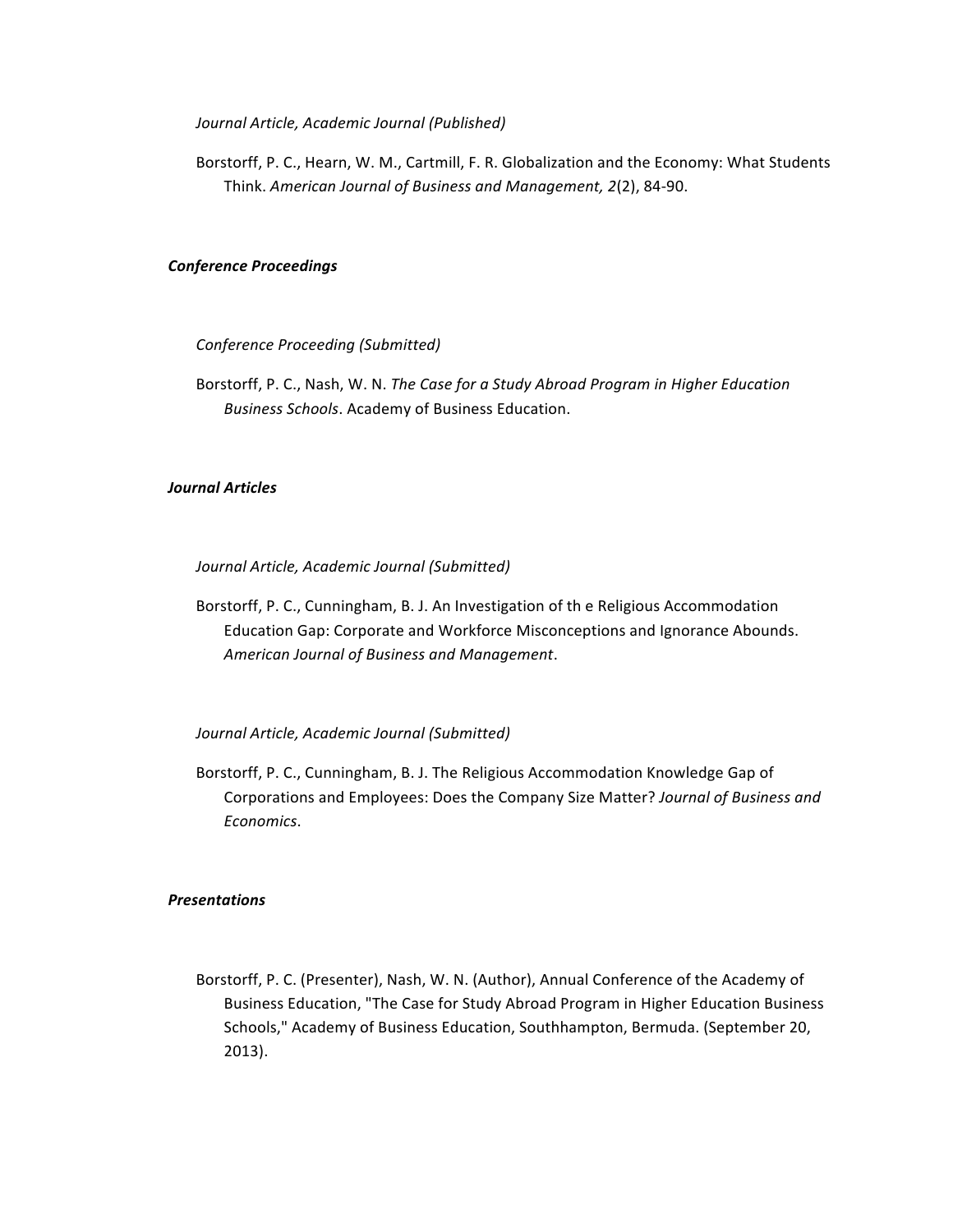Borstorff, P. C., Meeting of the JSU Alumni Association, "Successful Career Strategies," JSU Alumni Association, Houston Cole Library 11th Floor, JSU. (September 25, 2013).

## *Contracts, Fellowships, Grants and Sponsored Research*

- Newton, S. (Principal), "Organizational Analysis," Sponsored by Alexander City, Alabama, Jacksonville State University. (December 1, 2006 - Present).
- Newton, S. (Principal), "Job Description Preparation," Sponsored by Alexander City, Alabama, Jacksonville State University.
- Newton, S. (Principal), "Preparation of a Pay Scale/System," Sponsored by Arab, Alabama, Jacksonville State University.
- Newton, S. (Principal), "Organizational Analysis," Sponsored by Anniston, Alabama, Jacksonville State University.

### *Awards and Honors*

**Hearn, W M.** 

**Newton, Stanley R.**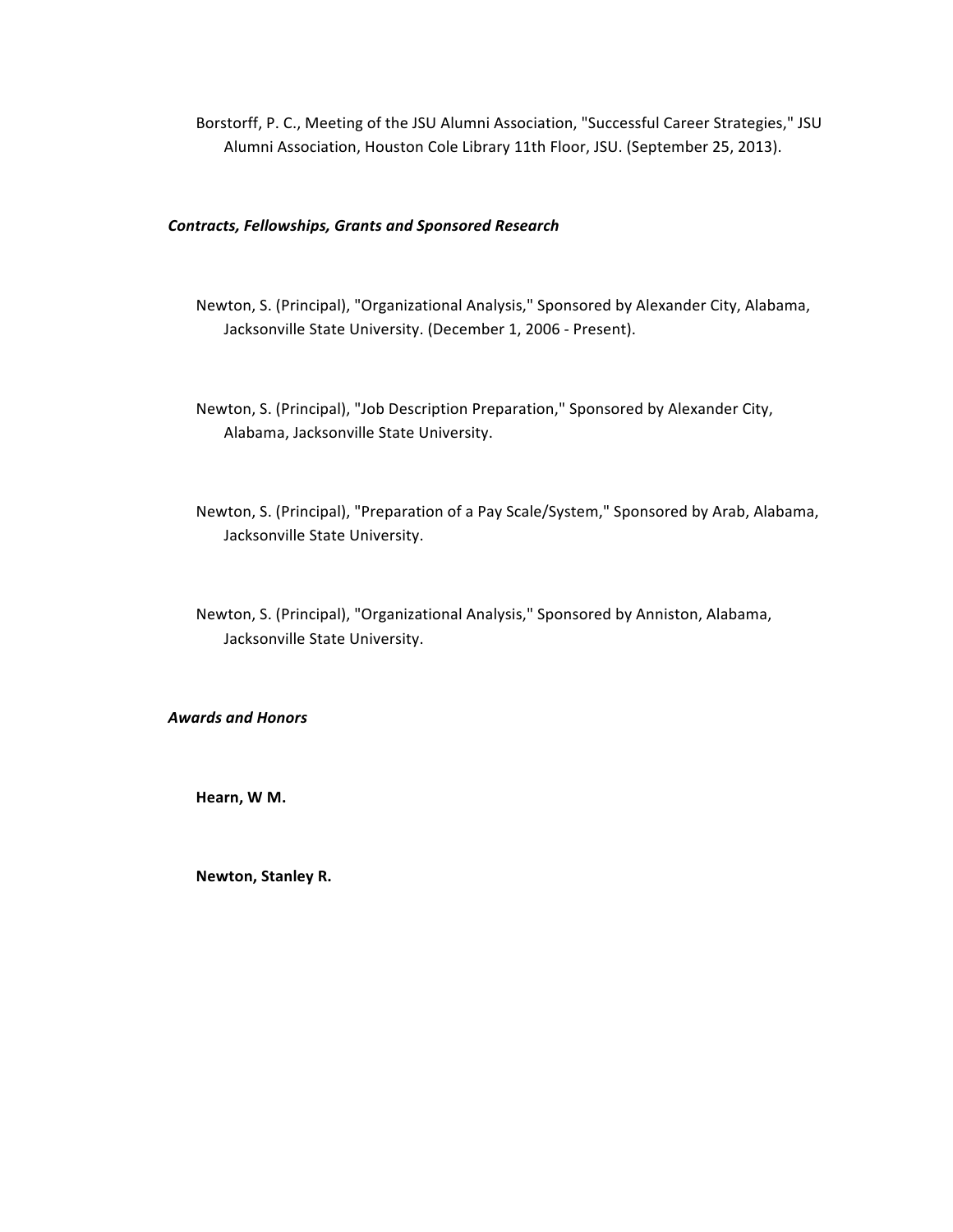# **College of Education and Professional Services**

July 1, 2013 - September 30, 2013

# **Communications**

# *Book Chapters*

Book, Chapter in Scholarly Book-New (Accepted)

McGrail, E., McGrail, J. P. (2013). Preparing young writers for invoking and addressing interactive digital audiences. In Kristine Pytash & Rick Ferdig (Ed.), *Exploring Technology for Writing and Writing Instruction* (NA ed., vol. NA, pp. TBA). Hershey, PA: IGI Global.

# *Refereed Journal Articles*

*Journal Article, Academic Journal (Published)*

McGrail, E., McGrail, J. P. Copying Right and Copying Wrong with Web 2.0 Tools in the Teacher Education and Communications Classrooms. *CITE Journal 10 (3), 2010, 10*(3), 28.

# *Journal Article, Academic Journal (Published)*

McGrail, J. P., McGrail, E. What's Wrong with Copyright: Educator Strategies for Dealing with Analog Copyright Law in a Digital World. *Innovate*, 5(3), online. www.innovateonline.info/index.php?view=article&id=630 .

# *Other*

*Book Review (Submitted)*

Ihator, A. Reviewed textbook - Media Writing: Print, Broadcast, and PR. 3rd edition. Spring *2010. Authors: W. Richard Whittaker et al.*.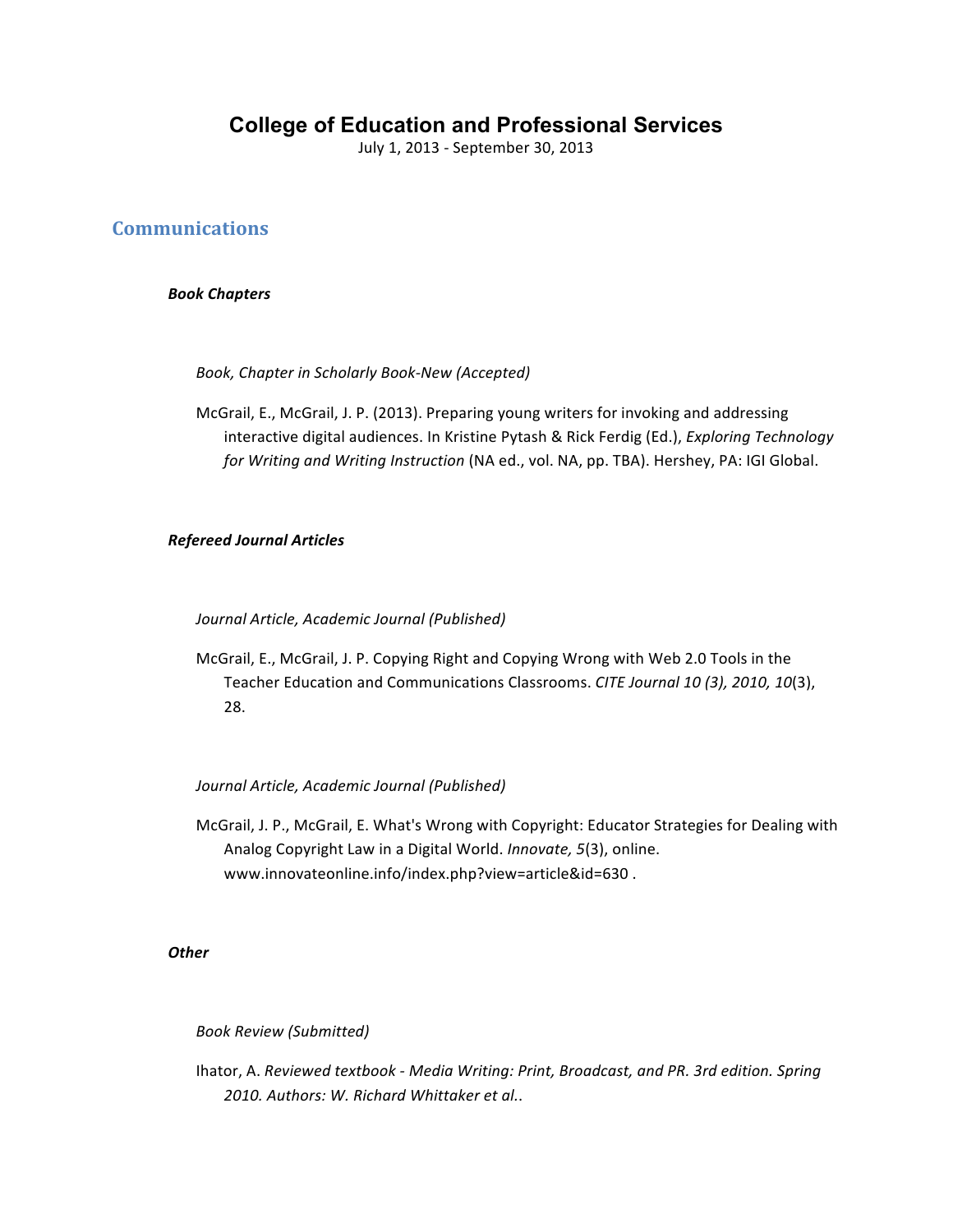### *Presentations*

- Hedrick, J. B. (Author & Presenter), AEJMC Annual Conference, "Survey of Campus Readership Habits: Are College Students Reading Newspapers for Community and Political News?," Association for Educators in Journalism & Mass Communication, Washington D.C.. (August 10, 2013).
- McGrail, J. P., NCTE, "Advertising with Audacity: Bringing Contemporary Radio to the Classroom," Assembly on Computers and English, Orlando, FL.
- McGrail, E. (Author), McGrail, J. P. (Author), NCTE, "Reading and speaking media-critically in the Digital Information and Communication Age.," National Council of Teachers of English, Orlando, FL.
- McGrail, E. (Author & Presenter), McGrail, J. P. (Author & Presenter), NCTE, "Critical literacy and today's online and digital media technologies.," National Council of Teachers of English, Orlando, FL.
- McGrail, E. (Author & Presenter), McGrail, J. P. (Author & Presenter), Georgia International Conference on Information Literacy,, "Demystifying copyright in the age of the internet and social networking applications.," Georgia International Conference on Information Literacy,, Savannah, GA.
- McGrail, E. (Author & Presenter), McGrail, J. P. (Author & Presenter), GATE/GACTE/GAICTE Conference, "Clarifying the copyright of creative work for teacher educators in the age of digitality.," GATE/GACTE/GAICTE, Atlanta, GA.
- Rieger, A. (Author & Presenter), McGrail, J. P. (Author & Presenter), GERA, "Coping humor and family functioning in parents of children with disabilities.," Georgia Educational Research Association Annual Meeting (GERA), Savannah, GA.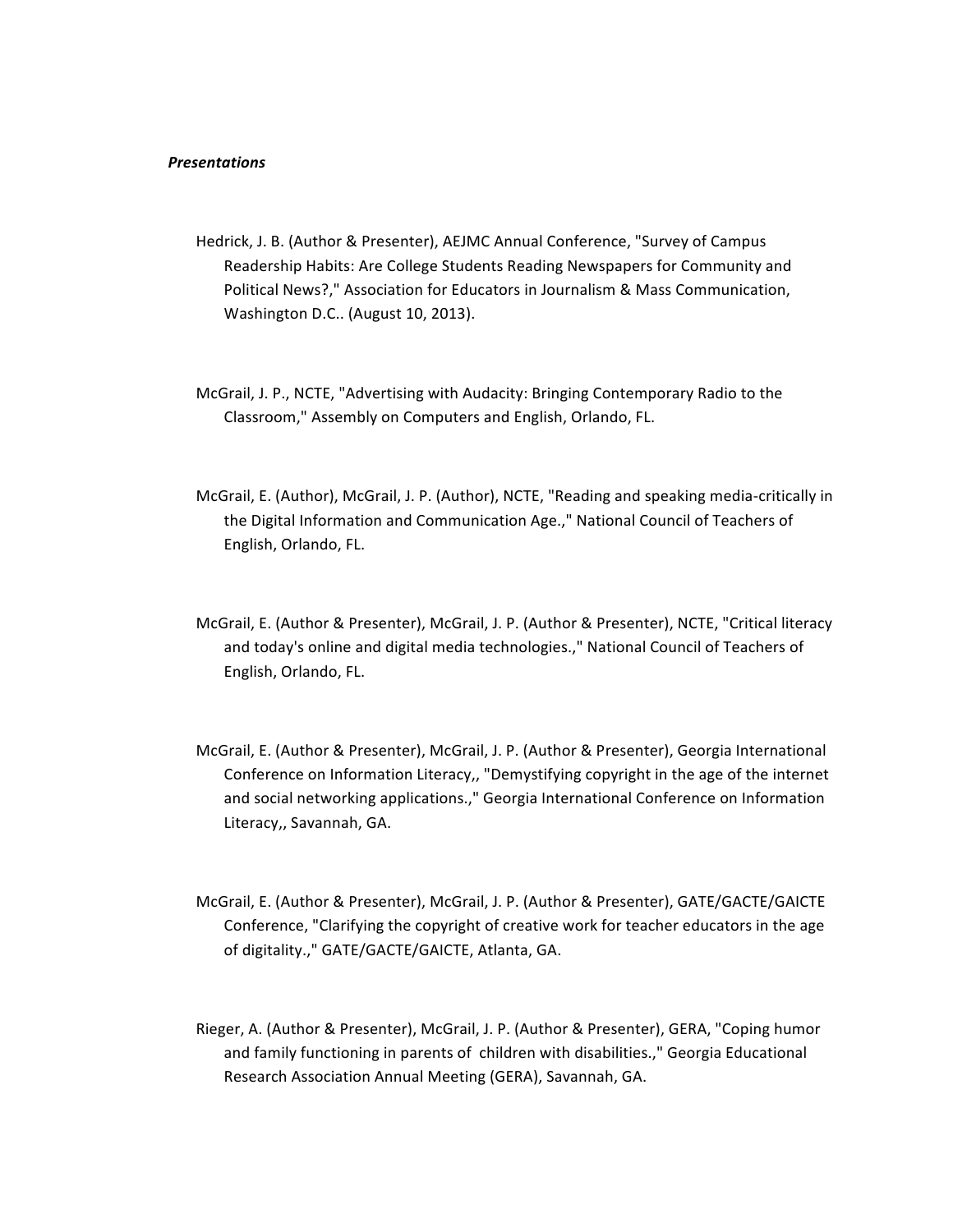- Waddle, C. C., AEJMC 2010, "Putting your experience to work in the academy," Association for Education in journalism and Mass Communication, Denver.
- Waddle, C. C., 2010 Summer Journalism Institute, "The future of journalism," Dept. of Communication, JSU.
- Waddle, C. C., Newspapers & Community-Building Symposium IX, "Community Journalism," National Newspaper Association's 117th Annual Convention, Kansas City. Mo..
- Waddle, C. C., Leadership Huntsville, "Introduction to Alabama's Public Philosophy," Huntsville, Ala..
- Waddle, C. C., Reporting the World Home, "Community Newspapers and Global News," Poynter Institute, St. Petersburg, Fla..
- Waddle, C. C., The Report on International News Coverage in America, "An Angry World," The Southern Center for International Studies, Jacksonville State University.
- Waddle, C. C., International Press Institute Conference on Global Journalism, "International News at Home," University of Missouri School of Journalism, Columbia, Mo..
- Waddle, C. C., 2003 NENA convention, "Community Journalism," New England Newspaper Association, Boston, Mass..

### *Contracts, Fellowships, Grants and Sponsored Research*

Waddle, C. C., "Ellen W. Scripps Fellowship," Sponsored by The Scripps-Howard Foundation, Private.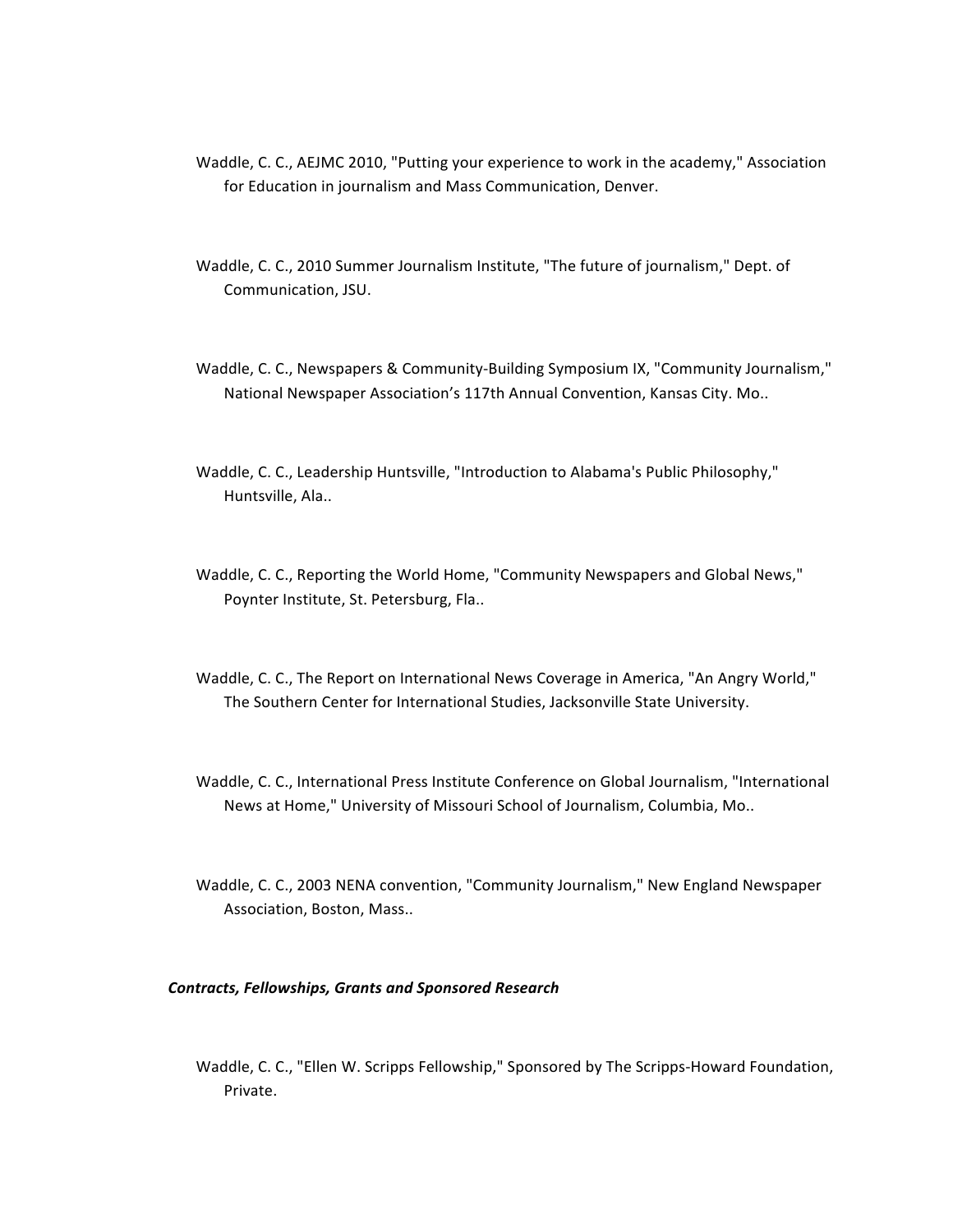- Waddle, C. C., "Wall Street Journal Fellowship," Sponsored by The Wall Street Journal, Private.
- Waddle, C. C., "Eugene C. Pulliam Fellowship for Editorial Writing," Sponsored by The Society of Professional Journalists, Private.

## *Artistic and Professional Performances and Exhibitions*

### *Nonfiction - Print Journal*

Chandler, J. G..

*Radio Show*

McGrail, J. P. "JP's Midday Singer/Songwriter," WLJS, Jacksonville AL USA. (March 2009 -December 2013). JP's Midday Singer/songwriter is a radio program that features analysis, commentary

and the performance of songs from the American songbook 1970-present.

## *Theatre - Write play*

Stedham, M. "A Brush With Death," Community Actors Studio Theater, Junior League of Anniston, Anniston, Alabma.

This was a murder mystery dinner theater that raised thousands of dollars for the Junior League. It has been performed many other times by area charities, schools and arts organizations.

### *Theatre - Write play*

Stedham, M. "Many Unhappy Returns," Community Actors Studio Theater, Junior League of Anniston, Anniston, Alabma.

This was a murder mystery dinner theater that raised thousands of dollars for the Junior League. It has been performed many other times by area charities, schools and arts organizations.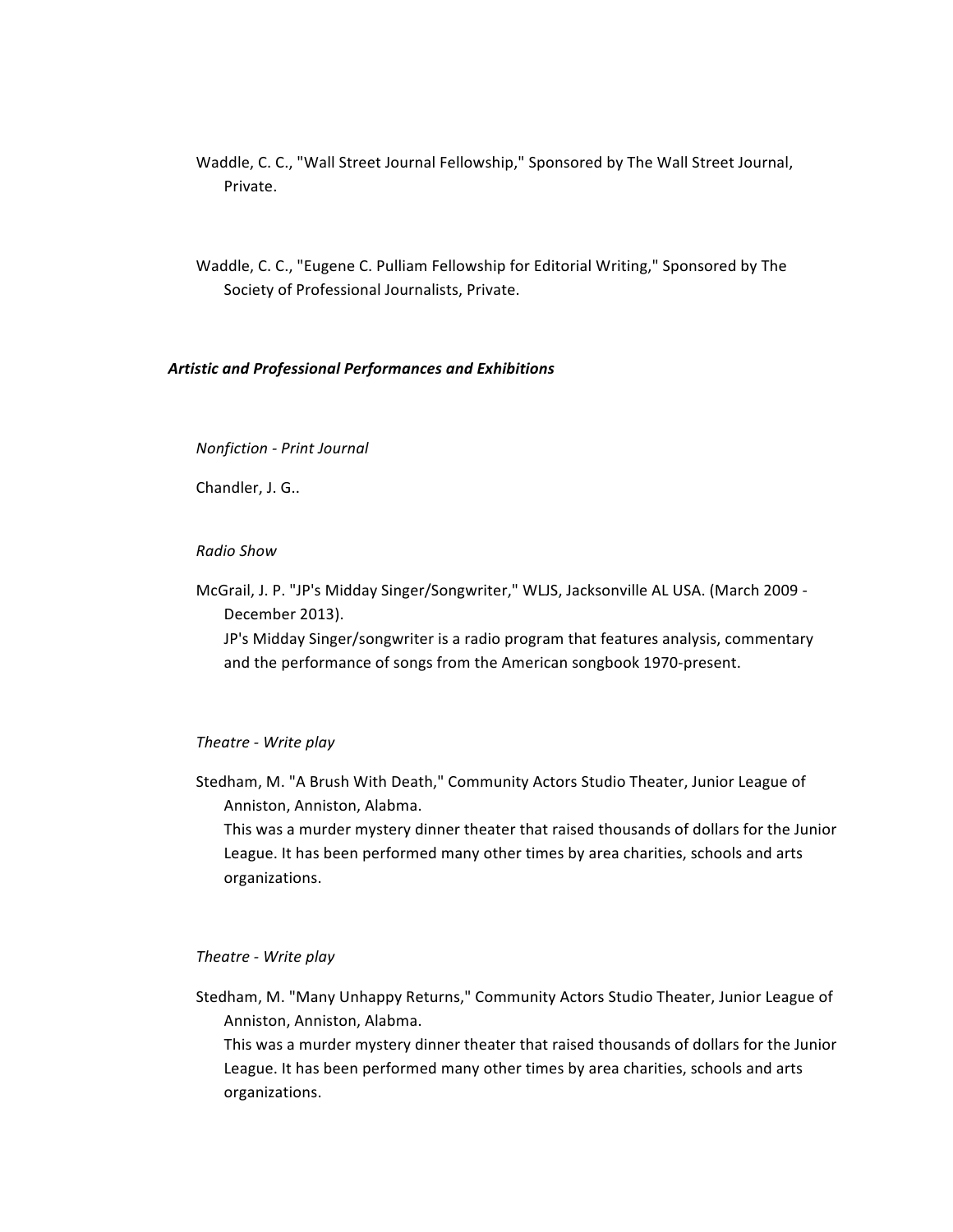# *Theatre - Write play*

Stedham, M. "Murder On The Set," Community Actors Studio Theater, Junior League of Anniston, Anniston, Alabma.

This was a murder mystery dinner theater that raised thousands of dollars for the Junior League. It has been performed many other times by area charities, schools and arts organizations.

## *Theatre - Write play*

Stedham, M. "Subprime Suspect," Community Actors Studio Theater, Junior League of Anniston, Anniston, Alabma. This was a murder mystery dinner theater that raised thousands of dollars for the Junior

League. It has been performed many other times by area charities, schools and arts organizations.

# *Theatre - Write play*

Stedham, M. "Parole Models," Community Actors Studio Theater, Junior League of Anniston, Anniston, Alabma.

This was a murder mystery dinner theater that raised thousands of dollars for the Junior League. It has been performed many other times by area charities, schools and arts organizations.

### *Theatre - Write play*

Stedham, M. "Murder By The Book," Community Actors Studio Theater, Junior League of Anniston, Anniston, Alabma.

This was a murder mystery dinner theater that raised thousands of dollars for the Junior League. It has been performed many other times by area charities, schools and arts organizations.

### *Awards and Honors*

**Harbor, Kingsley O.**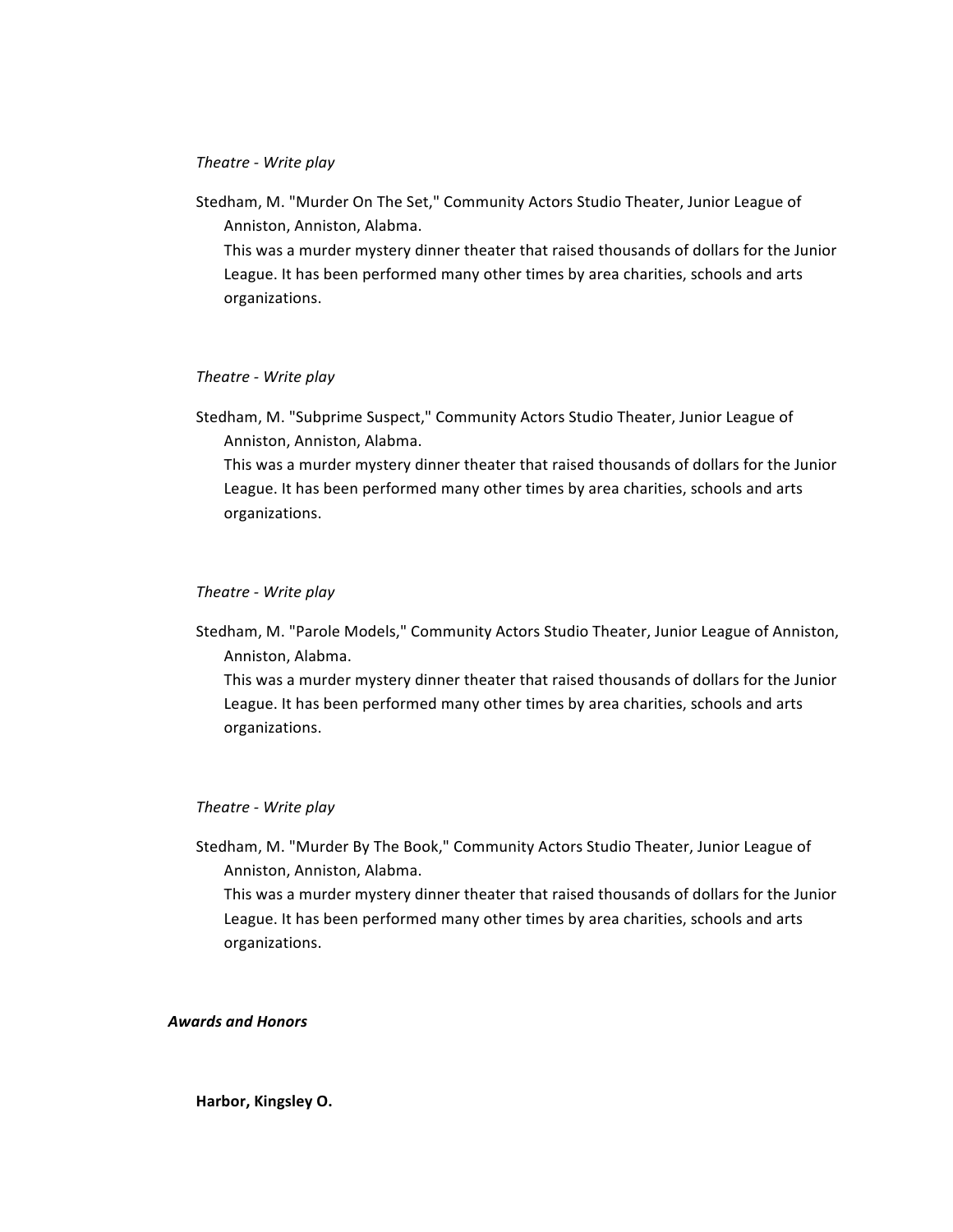Faculty research award---4-years of award, Jacksonville State University.

**Hedrick, Jeffrey B.**

**Waddle, Charles**

Alabama Press Association Prize for Commentary, Alabama Press Association.

Engineering Foundation Honors for Writing on Chemical Weapons Disposal, Engineering Foundation.

Fellow at Ford Foundation and Freedom Forum Media Studies Center Symposium, Columbia University Graduate School of Journalism.

Fellow, Schloss Leopoldskron Conference on Globalism and the Mass Media, Salzberg Seminar.

Listed, "Best Small Newspapers in the Country", Time Magazine.

Participant in the 42nd Annual National Security Seminar, U.S. Army War College, Carlisle Barracks, Pa.

Penney-Missouri Award for Editor of Best Daily Feature Section, University of Missouri.

# **Curriculum and Instruction**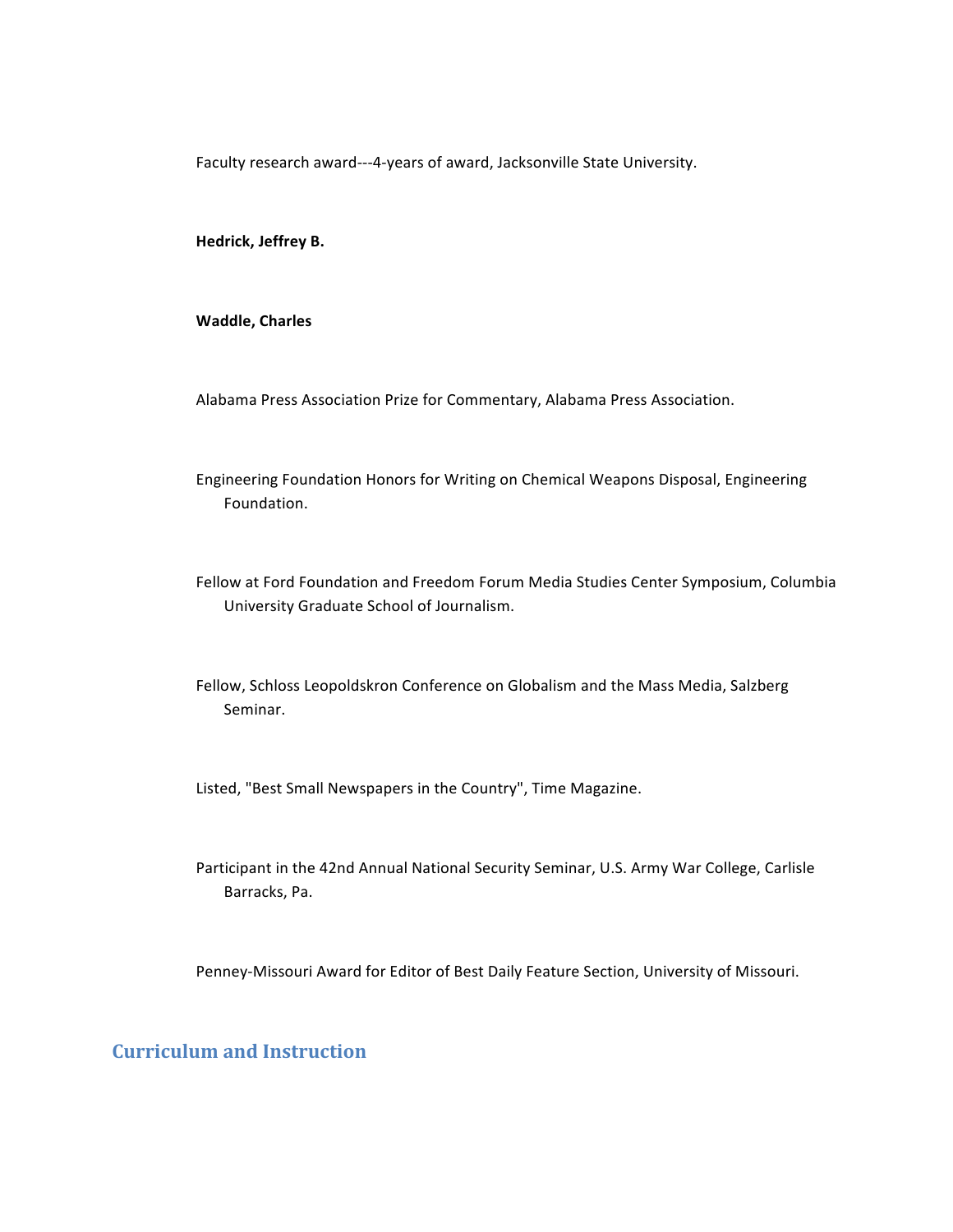### *Refereed Journal Articles*

#### *Journal Article, Academic Journal (Accepted)*

Akpan, J., Beard, L. A. (in press). Overview of Assistive Technology Possiblities for Teachers to Enhance Academic Outcomes of all students. To appear in Universal Journal of Educational Research, Horizon Research Publishing Co., ltd. www.hrpub.org/index.php

#### *Journal Article, Academic Journal (Accepted)*

Akpan, J., Beard, L. A., Johnston, L. B. (in press). Assistive Technology in the Social Science Classroom. *To appear in National Social Science Technology Journal*.

# *Journal Article, Academic Journal (Accepted)*

Akpan, J., Beard, L. A. (2013). Assistive Technology Training for Teachers to Enhance Academic Outcomes of Students with Language Disorders in the Social Science Classroom. *To appear in National Social Science Association*(1(2)). http://www.nssa.us/journals.htm

# *Journal Article, Academic Journal (Accepted)*

Beard, L. A., Johnston, L. B. (in press). Assessing and Including Students with Disabilities in Summer Programs. To appear in Sports and Art, 9. http://www.hrpub.org/

#### *Journal Article, Academic Journal (Accepted)*

Troncale, J., Strain, J. C. (2013). Marching with Aunt Susan: NCSS Notable Tradebook Lesson. To appear in Social Studies Research and Practice, 8(2/Spring). http://www.socstrpr.org/

### *Journal Article, Academic Journal (Accepted)*

Troncale, J., Strain, J. C. (2013). Marching with Aunt Susan: NCSS Notable Tradebook Lesson. To appear in Social Studies Research and Practice, 8(2/Spring). http://www.socstrpr.org/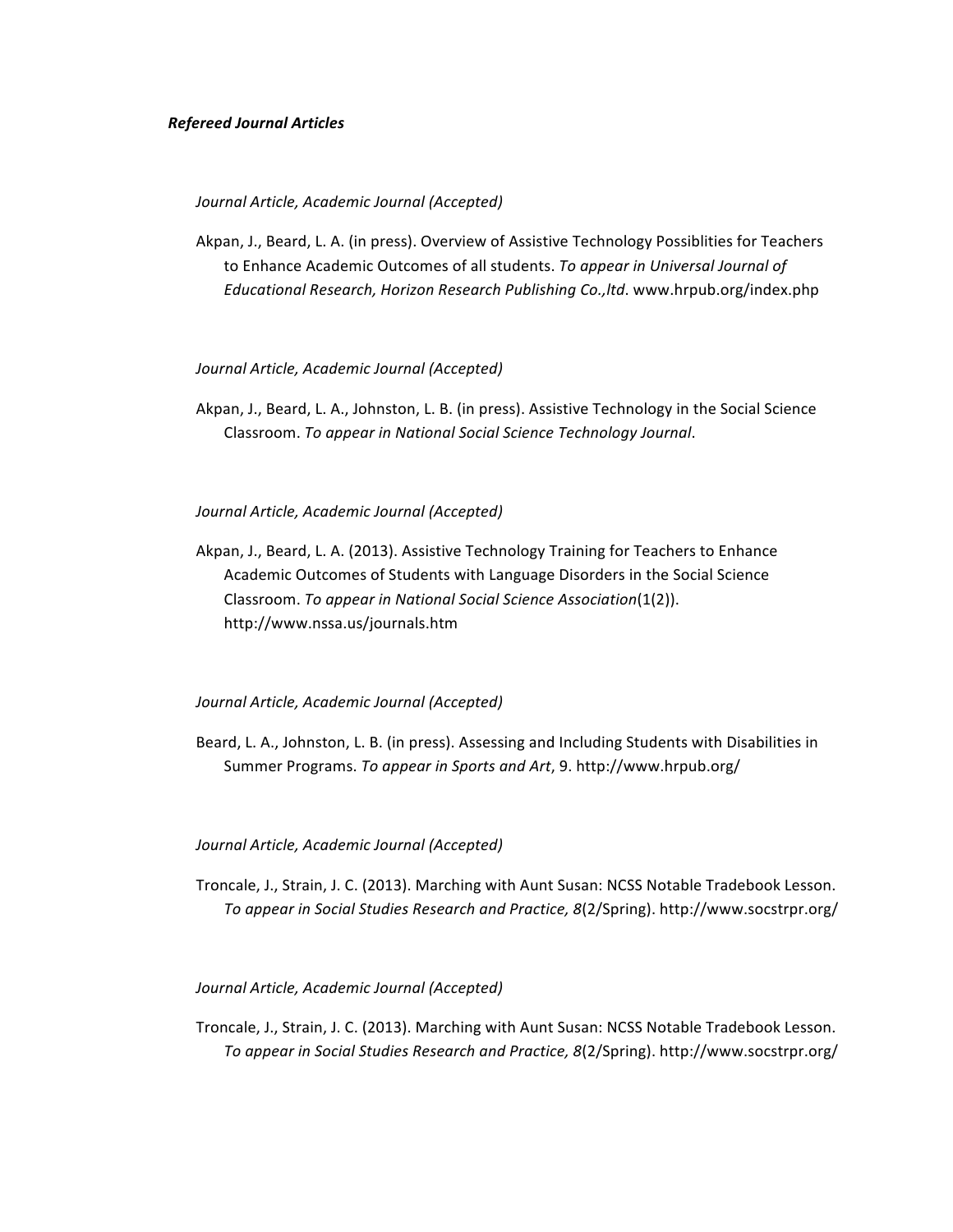# *Conference Proceedings*

## *Conference Proceeding (Accepted)*

Akpan, J., Beard, L. A., Johnston, L. B. (2013). Assistive Technology in the Social Science *Classroom* (pp. 5). El Cajon CA: National Social Science Association.

### *Conference Proceeding (Accepted)*

Notar, C. E., Akpan, J., Beard, L. A. (in press). *Cyberbullying*. El Cajon CA: National Social Science Association. http://www.nssa.us/journals.htm

# *Conference Proceeding (Submitted)*

Troncale, J. The Role of Family and Community Partnerships in Social Studies (39/5 ed.). Mid-South Educational Researcher Association.

# *Journal Articles*

### *Journal Article, Academic Journal*

De Vito, D., Bavonese, J. Video Digital Assessment at Jacksonville State University: A Coteaching Pathway in Teacher Preparation.

# *Other*

# *Research Report (Accepted)*

Bavonese, J. (2013). *Technology Integration and Teacher Education: International Practices* (18th ed., pp. 10 pgs). Tuscaloosa, AL: Research on Teaching in the Disciplines. http://education.ua.edu/wp-content/uploads/2013/09/Research-Brief-No.-18.pdf

# *Presentations*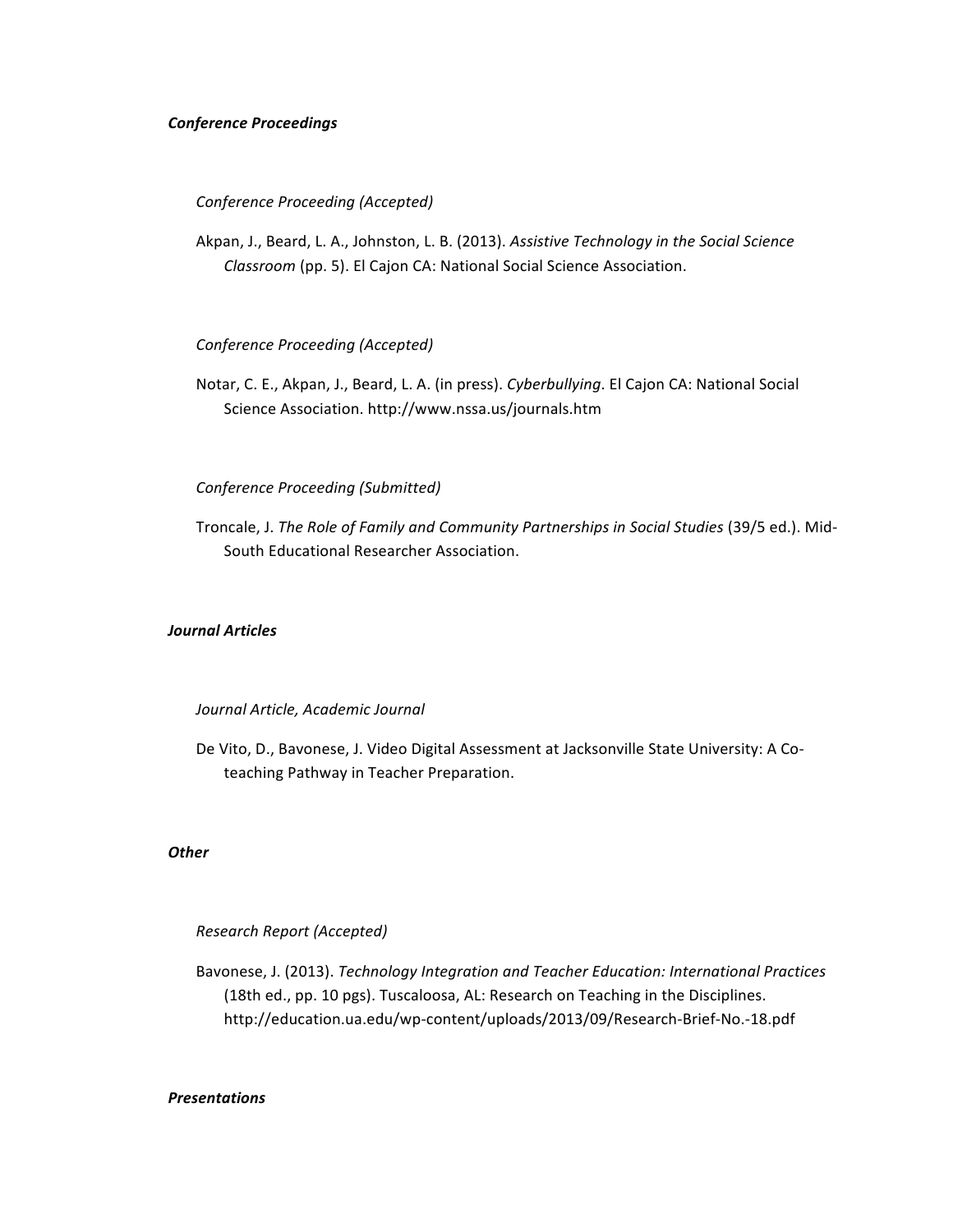- Bavonese, J., Gamble, V., DKG, "Autism and Neurodiversity," DKG, Gadsden, AL. (September 12, 2013).
- Connor, C. (Presenter), Owens, L. A. (Presenter), Alabama Exceptiona Children Strand of MEGA, "Transition Universiy," Alabama Council of Exceptional Children, MEGA conference, Mobile, AL (virtual via Facetime). (July 16, 2013).
- Staubs, M. O., Economics Workshop, "Dave the Potter," JSU College of Business and Commerce, Jacksonville State University, Jacksonville. (July 2013).
- Staubs, M. O., Economics Workshop, "Seas, Trees, and Economies," JSU College of Business and Commerce, Jacksonville State University, Jacksonville. (July 2013).
- Taylor, R. W., Inaugural Alahedo Comprehensive Diversity Conference, "(Submitted but not yet accepted) Institution of Higher Education Services and Support for Faculty with Disabilities," ALAHEDO, Auburn AL.
- Thornburg, R. A. (Presenter), Thornburg, G. W. (Presenter), 2013 LiveText Assessment & Collaboration Conference, "The Secret: A Reverse Career Fair," LiveText, Chicago, Ill. (July 23, 2013).

# *Contracts, Fellowships, Grants and Sponsored Research*

### *Currently Under Review*

Gardner, T. J. (Co-Principal), Camp, M. (Principal), Camp, C. (Supporting), Benson, P. (Supporting), Helms, K. D. (Supporting), Morris, B. J. (Co-Principal), Trifas, M. (Co-Principal), Scremin, G. (Supporting), Carey, S. (Supporting), Walker, L. P. (Supporting), "Quality Enhancement Plan (QEP) Proposal for a Professional Development Center," Sponsored by Jacksonville State University, Jacksonville State University.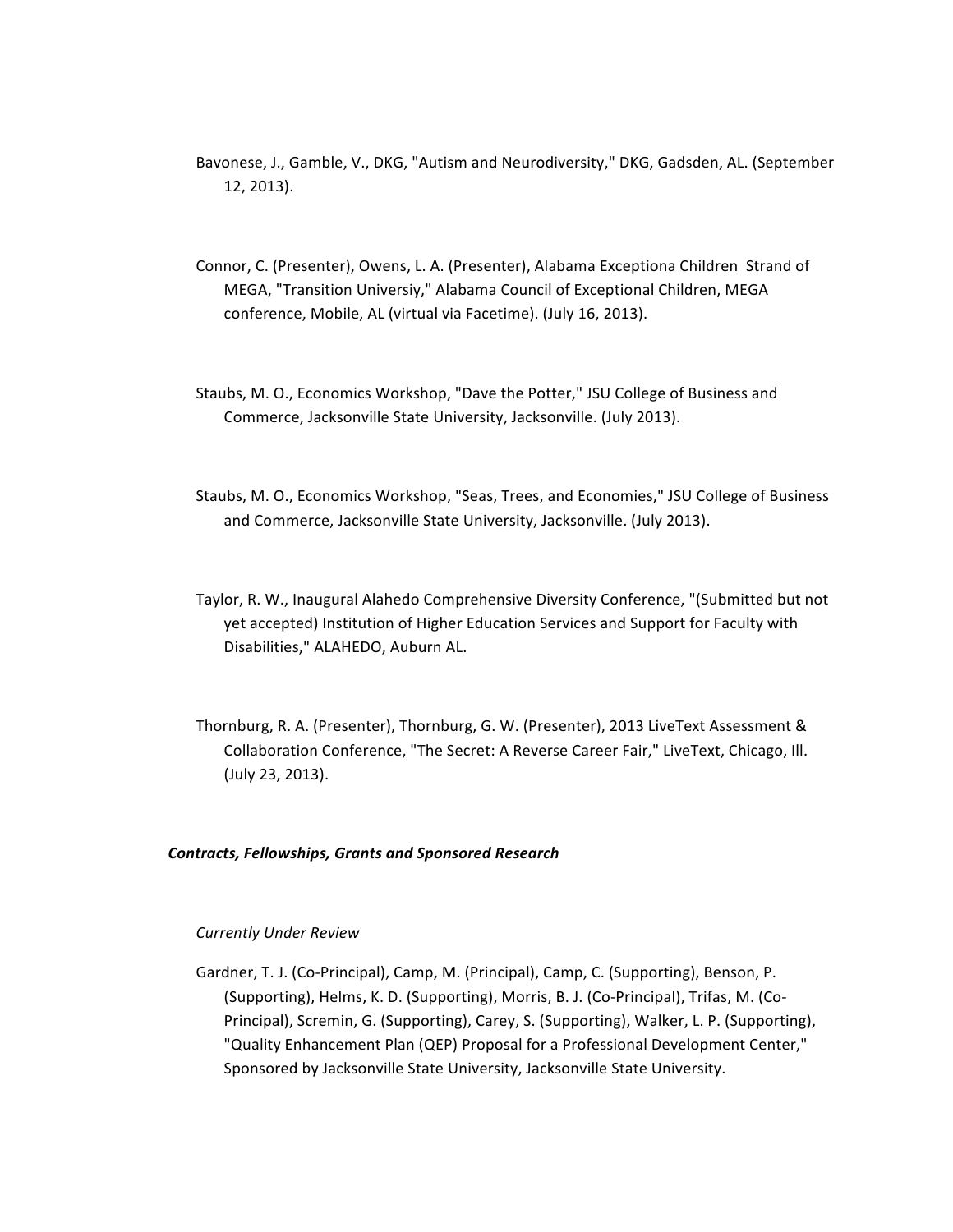Hilber, C. B., "A Shared Vision for Improved Literacy for all is a Shared Responsibility," Sponsored by Jacksonville State University, Jacksonville State University.

### *Funded*

Johns, K. M. (Co-Principal), "Technology Grant," Sponsored by JSU Curriuclum and Instruction, Jacksonville State University, \$1,000.00.

# *Funded*

Troncale, J., Bavonese, J., Johns, K. M., Staubs, M. O., Strain, J. C., "Technology Grant for IPAD," Sponsored by Curriculum and Instruction Department, Jacksonville State University.

# *Funded*

Troncale, J. (Principal), "Out of State Travel Grant," Jacksonville State University, \$800.00.

### *Not Funded*

Troncale, J. (Principal), "Travel Grant," Sponsored by Social Stuides Regional Conference 2012, Jacksonville State University, \$150.00.

## *Awards and Honors*

# **Educational Resources**

*Books*

*Book, Scholarly-New (Published)*

Kiser, J. D., Turner, T. E., Jenkins, M. C. (2013). *Counseling and Spirituality*. Anniston, Alabama: Sleepytown Press.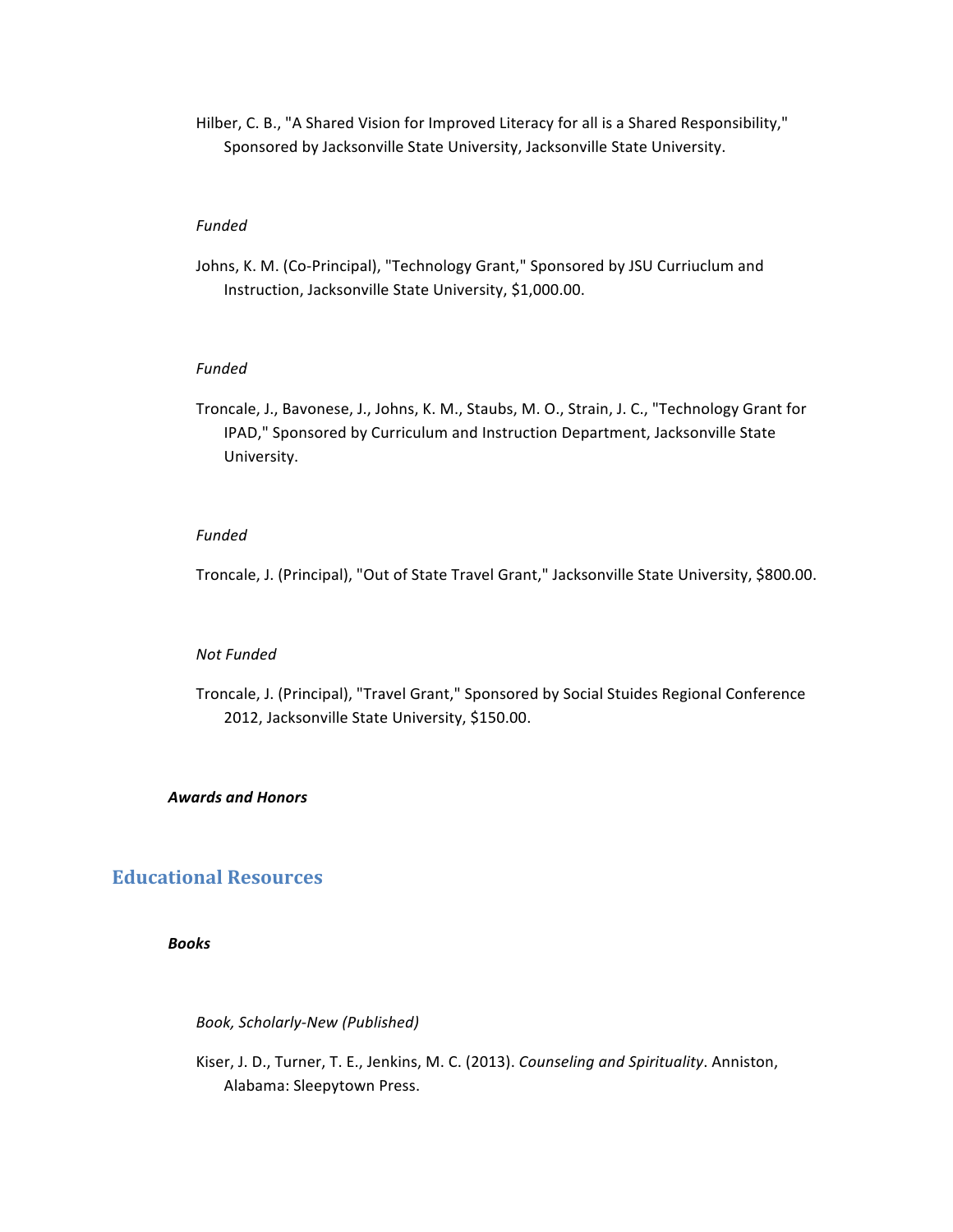# *Journal Articles*

### *Journal Article, Professional Journal (Published)*

Kiser, J. D., Turner, T. E. Pay It Forward: Faculty Mentoring Faculty Mentory Faculty.

Journal Article, Academic Journal (In Preparation; Not Yet Submitted)

Morris, B. J. Betty J. Morris (2013) Virtual libraries transforming education: An online mentoring tool.

*Journal Article, Academic Journal* 

Morris, B. J. Morris, Betty J. (2009, May/June). It's Not About You, Ms. McInney. 53(3), 29.

Journal Article, Academic Journal (In Preparation; Not Yet Submitted)

Morris, B. J. Distance Learners Self Efficacy on Information Seeking and Preference of References.

### *Other*

- Kiser, J. D. Sexual positions for lovers- a video review (vol. 3, pp. 90-91). The Family Journal: Counseling and Therapy for Families and Couples.
- Morris, B. J. Morris, Betty J. & Packard, Abbot. (2007, January) The Principal's Support of Classroom Teacher/ Media Specialist Collaboration. *School Libraries Worldwide* (1st ed., vol. 13).

Morris, B. J.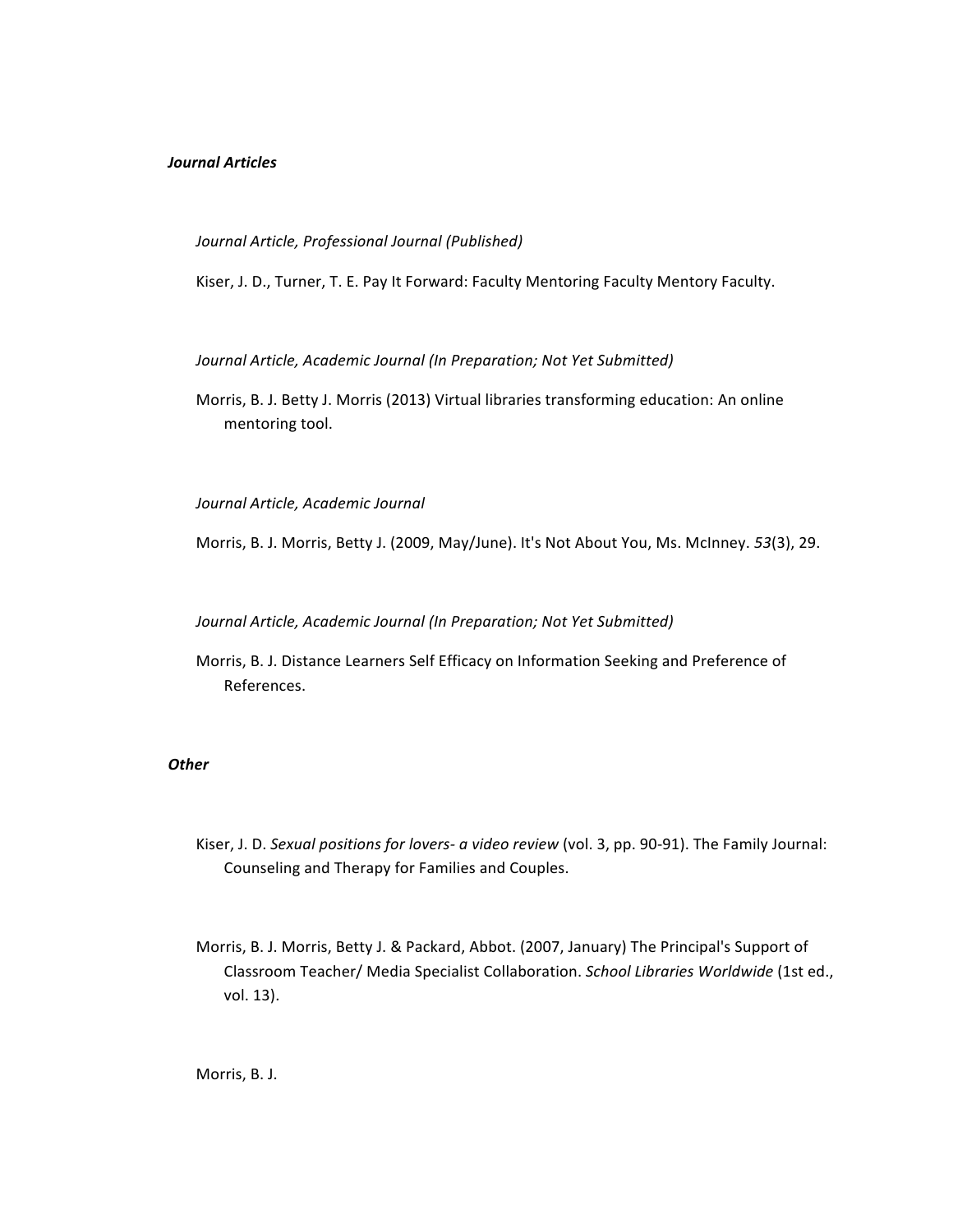*(In Preparation; Not Yet Submitted)*

Morris, B. J. Assessing *ITunes University Courses through the M-learning Peadogogical framework*.

## *Presentations*

- Kiser, W. A. (Presenter), Allen, L. (Presenter), Owens, M. B. (Presenter), Southern Regional Council on Educational Administration 53rd Annual Conference, "The power of professional learning communities for school improvement: Four case studies," New Orleans, LA. (September 2013).
- Morris, B. J., Georgia Information Literacy Conference, "Principals Who Support Information Literacy Collaboration Between," Savannah, Georgia.

#### *Contracts, Fellowships, Grants and Sponsored Research*

### *Funded*

Barnes, J., Herring, D., "Using Forensic Science to Improve Math and Science Scores in Middle and High School," \$700,000.00.

### *Funded*

Barnes, J., "University Travel and Self-Improvement Grant," Sponsored by Jacksonville State University, Jacksonville State University, \$700.00.

# *Funded*

Barnes, J., "University Travel and Self-Improvement Grant," Sponsored by Jacksonville State University, Jacksonville State University, \$500.00.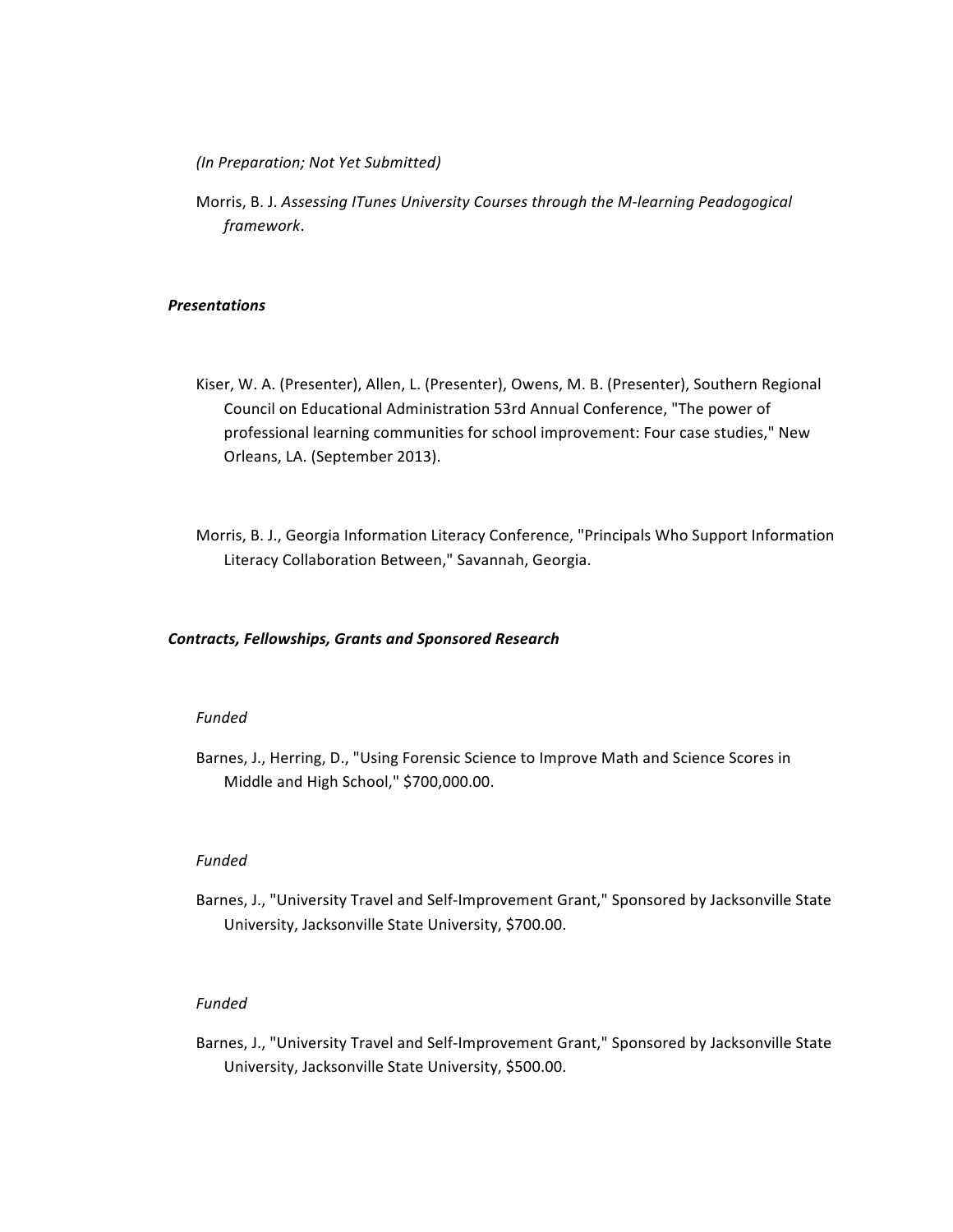## *Funded*

Barnes, J., "University Travel and Self-Improvement Grant," Sponsored by Jacksonville State University, Jacksonville State University, \$500.00.

# *Currently Under Review*

Gardner, T. J. (Co-Principal), Camp, M. (Principal), Camp, C. (Supporting), Benson, P. (Supporting), Helms, K. D. (Supporting), Morris, B. J. (Co-Principal), Trifas, M. (Co-Principal), Scremin, G. (Supporting), Carey, S. (Supporting), Walker, L. P. (Supporting), "Quality Enhancement Plan (QEP) Proposal for a Professional Development Center," Sponsored by Jacksonville State University, Jacksonville State University.

## *Not Funded*

Herring, D., "21st Century Classroom Technology," Sponsored by Windstream, Private, \$8,000.00.

### *Not Funded*

Owens, M. B. (Principal), "Educational Leadership Preparation Redesign Grant," Sponsored by Alabama Department of Education, State, \$25,000.00.

## *Not Funded*

Owens, M. B., "Superintendents' Institute," Sponsored by Alabama Department of Education, State, \$102,000.00.

### *Funded*

Owens, M. B., "Wallace Readers' Digest Leadership Initiative Grant," Sponsored by SREB, \$30,000.00.

## *Awards and Honors*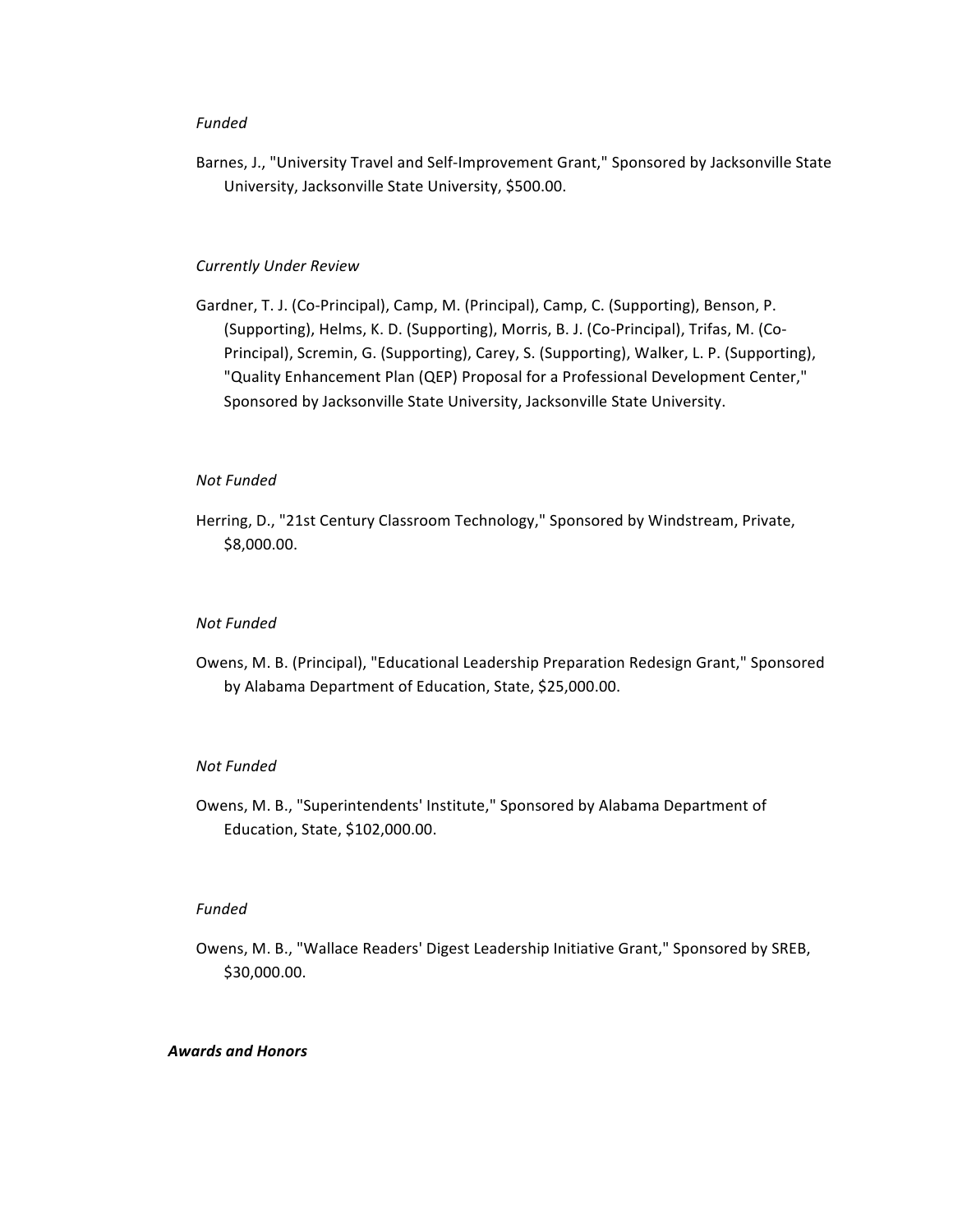## Eady, Isreal L. (Adjunct Faculty)

Instructional Leadership Awards, Southern Regional Education Board Module Training.

**Jenkins, Billy J. (Adjunct Faculty)** 

Guest Author, Elementary Mathematics Curriculum Textbook for College of Education.

**Morris, Betty J. (Full Professor)** 

Belize Symposium on Education. (2013).

# **Family and Consumer Science**

*Awards and Honors*

Hartline, Janet M. (Adjunct Faculty)

# **Health and Physical Education**

## *Presentations*

Hill, K. J., Talladega County Schools inservice, "Seeking FUnding for your PE program," Talladega County, Lincoln High School, Lincoln, AL.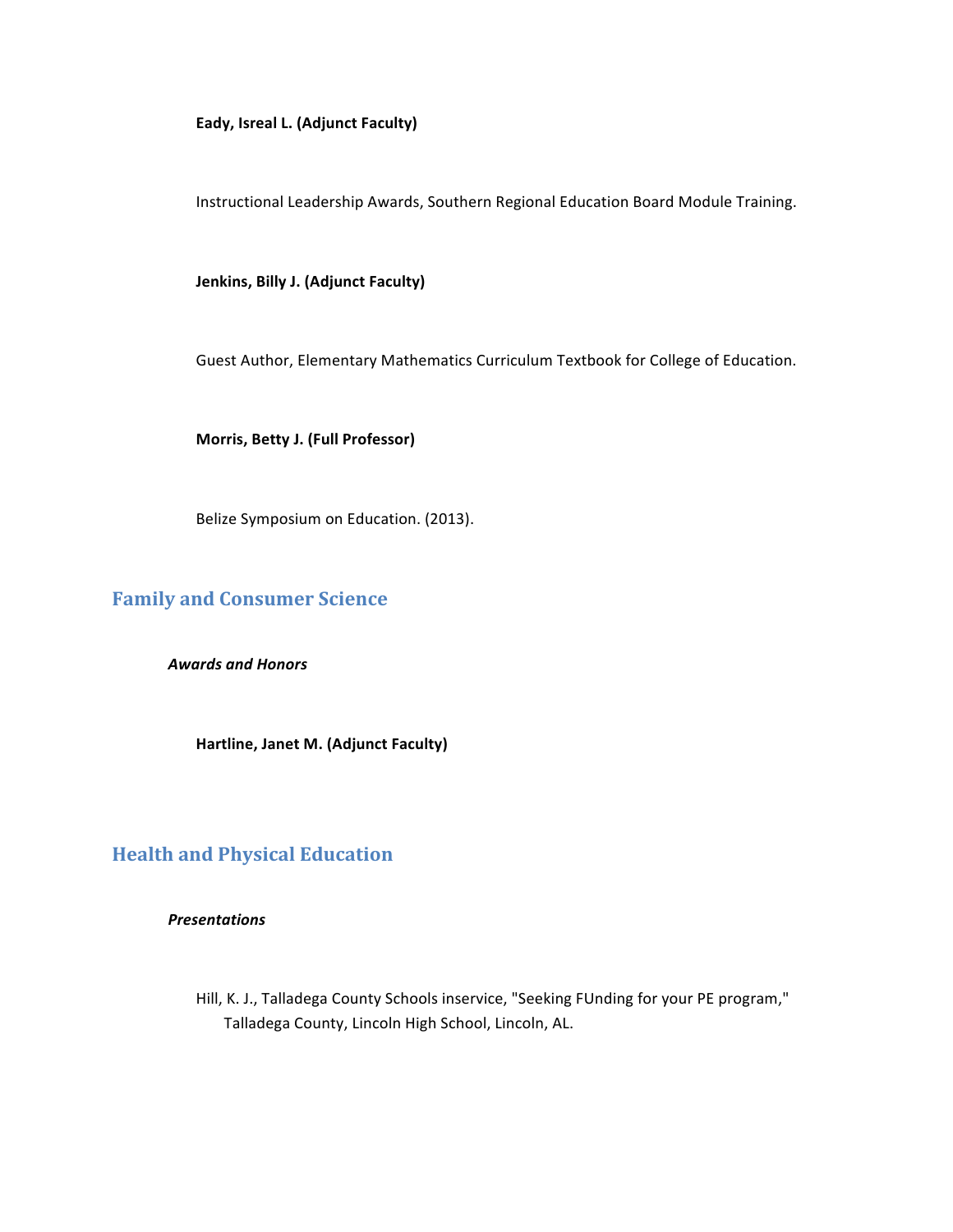- Scremin, G. (Author & Presenter), 2011 North American Society for Sport Management Annual Conference, "The Role of Team Identity and Sport Fan Motives in the Development of Team Loyalty," North American Society for Sport Management, London, Ontario Canada.
- Scremin, G. (Author & Presenter), ASAHPERD Fall Conference, 2008, "Alabama State Department of Education (ALSDE) Sponsored Teacher Certification in Sport Management: Perceptions of School Administrators," Alabama State Association of Health, Physical Education, Recreation and Dance (ASAHPERD), Birmingham, AL.
- Thornburg, R. A. (Presenter), Thornburg, G. W. (Presenter), 2013 LiveText Assessment & Collaboration Conference, "The Secret: A Reverse Career Fair," LiveText, Chicago, Ill. (July 23, 2013).

## *Contracts, Fellowships, Grants and Sponsored Research*

## *Funded*

Crosson, J., Moses, R. D., "JSU Faculty Research Grant," Sponsored by Jacksonville State University, Jacksonville State University, \$3,500.00.

## *Currently Under Review*

Gardner, T. J. (Co-Principal), Camp, M. (Principal), Camp, C. (Supporting), Benson, P. (Supporting), Helms, K. D. (Supporting), Morris, B. J. (Co-Principal), Trifas, M. (Co-Principal), Scremin, G. (Supporting), Carey, S. (Supporting), Walker, L. P. (Supporting), "Quality Enhancement Plan (QEP) Proposal for a Professional Development Center," Sponsored by Jacksonville State University, Jacksonville State University.

## *Funded*

Moses, R. D. (Principal), Scremin, G. (Supporting), Crosson, A. (Co-Principal), "Zumba," Sponsored by JSU Faculty Research Grant, Jacksonville State University, \$3,240.00. (October 1, 2011 - Present).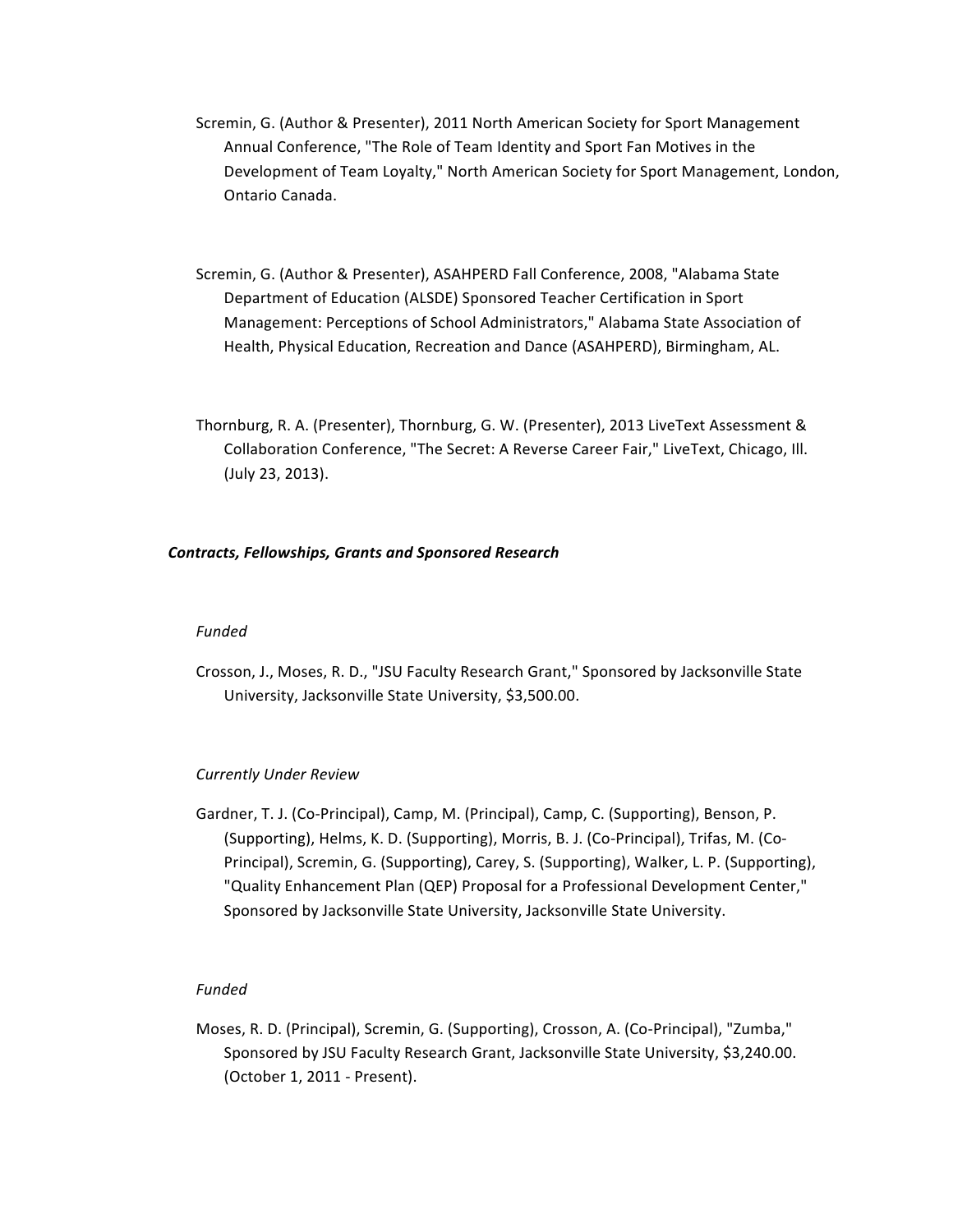# **Secondary Education**

## *Refereed Journal Articles*

## *Journal Article, Professional Journal (Published)*

Akpan, J. How to Write a Professional Knockout Resume to Differentiate Yourself. *College Student Journal. Project Innovation INC, 46*(4), 880-891.

## *Journal Article, Academic Journal (Accepted)*

Akpan, J., Beard, L. A. (in press). Overview of Assistive Technology Possiblities for Teachers to Enhance Academic Outcomes of all students. To appear in Universal Journal of Educational Research, Horizon Research Publishing Co., ltd. www.hrpub.org/index.php

## *Journal Article, Academic Journal (Accepted)*

Akpan, J., Beard, L. A., Johnston, L. B. (in press). Assistive Technology in the Social Science Classroom. *To appear in National Social Science Technology Journal*.

## *Journal Article, Academic Journal (Accepted)*

Akpan, J., Beard, L. A. (2013). Assistive Technology Training for Teachers to Enhance Academic Outcomes of Students with Language Disorders in the Social Science Classroom. *To appear in National Social Science Association*(1(2)). http://www.nssa.us/journals.htm

## *Journal Article, Academic Journal (Accepted)*

De Vito, D. (in press). Sequential art activities for language learners. To appear in The *Reading Paradigm*.

## *Conference Proceedings*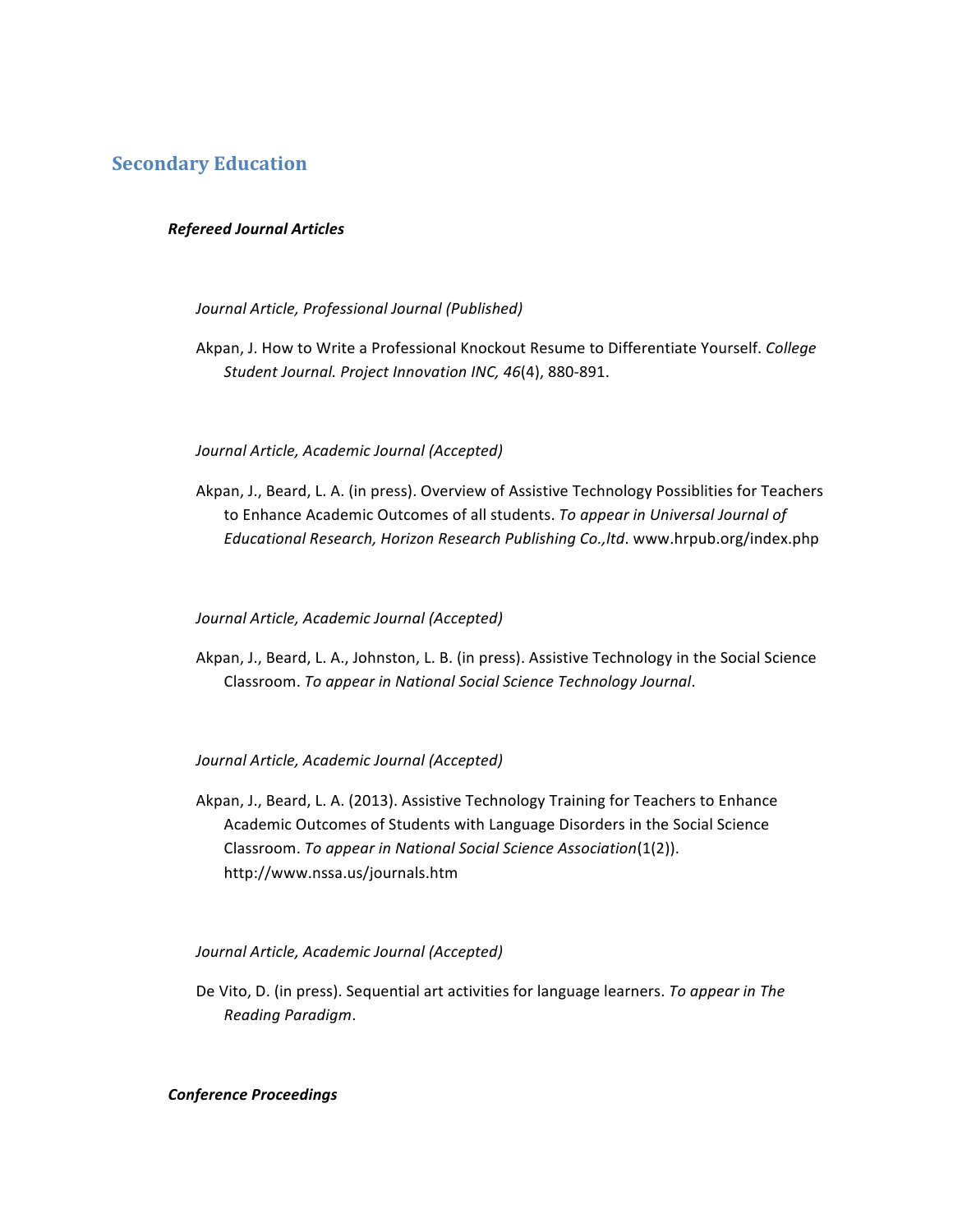## *Conference Proceeding (Accepted)*

Akpan, J., Beard, L. A., Johnston, L. B. (2013). Assistive Technology in the Social Science *Classroom* (pp. 5). El Cajon CA: National Social Science Association.

### *Conference Proceeding (Accepted)*

Notar, C. E., Akpan, J., Beard, L. A. (in press). *Cyberbullying*. El Cajon CA: National Social Science Association. http://www.nssa.us/journals.htm

## *Conference Proceeding (Published)*

Webb, S. A. Cultural Effects on Jury of Your Peers. no (vol. 50, pp. 201-205). National Social Science Associations Proceedings.

## *Journal Articles*

### *Journal Article, Academic Journal*

De Vito, D., Bavonese, J. Video Digital Assessment at Jacksonville State University: A Coteaching Pathway in Teacher Preparation.

*Journal Article, Academic Journal (Published)*

Notar, C. E., Padgett, S. From Victim to Bully.

*Journal Article, Academic Journal (Published)*

Notar, C. E., Padgett, S. How Stakeholders Address Bullying. National Social Science Journal..

*Journal Article, Academic Journal (Published)*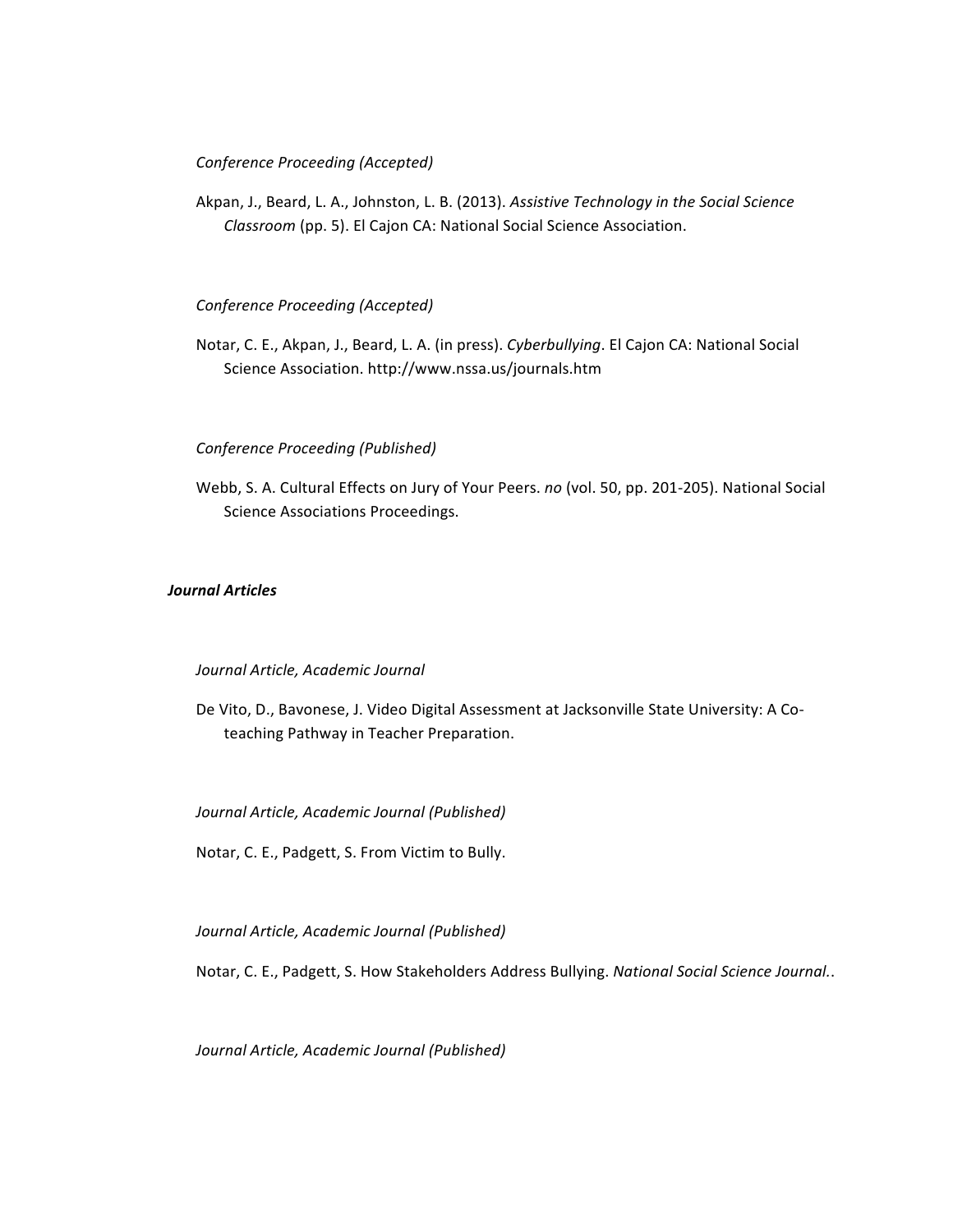Notar, C. E., Padgett, S. Special Needs Students as Bully Targets. *National Social Science Journal.*.

#### *Journal Article, Academic Journal (Published)*

Notar, C. E., Padgett, S. Anti-bullying Programs for Middle/High Schools. *National Social Science Journal.*.

### *Journal Article, Academic Journal (Published)*

Notar, C. E., Padgett, S., Padgett, S. yberbullying: Resources for Intervention & Prevention.

*Journal Article, Academic Journal (Published)*

Notar, C. E., Padgett, S. Adult Roles in Bullying.

*Journal Article, Academic Journal (Published)*

Notar, C. E., Padgett, S. Cyberbullying: A New Wrinkle.

*Journal Article, Academic Journal (Published)*

Padgett, S., Notar, C. E., J. M. Bystanders are the Key to Stopping Bullying.

#### *Other*

Judge national conference speaker proposals (Accepted) Webb, S. A. (in press). 24th National Youth-At-Risk Conference.

## *Presentations*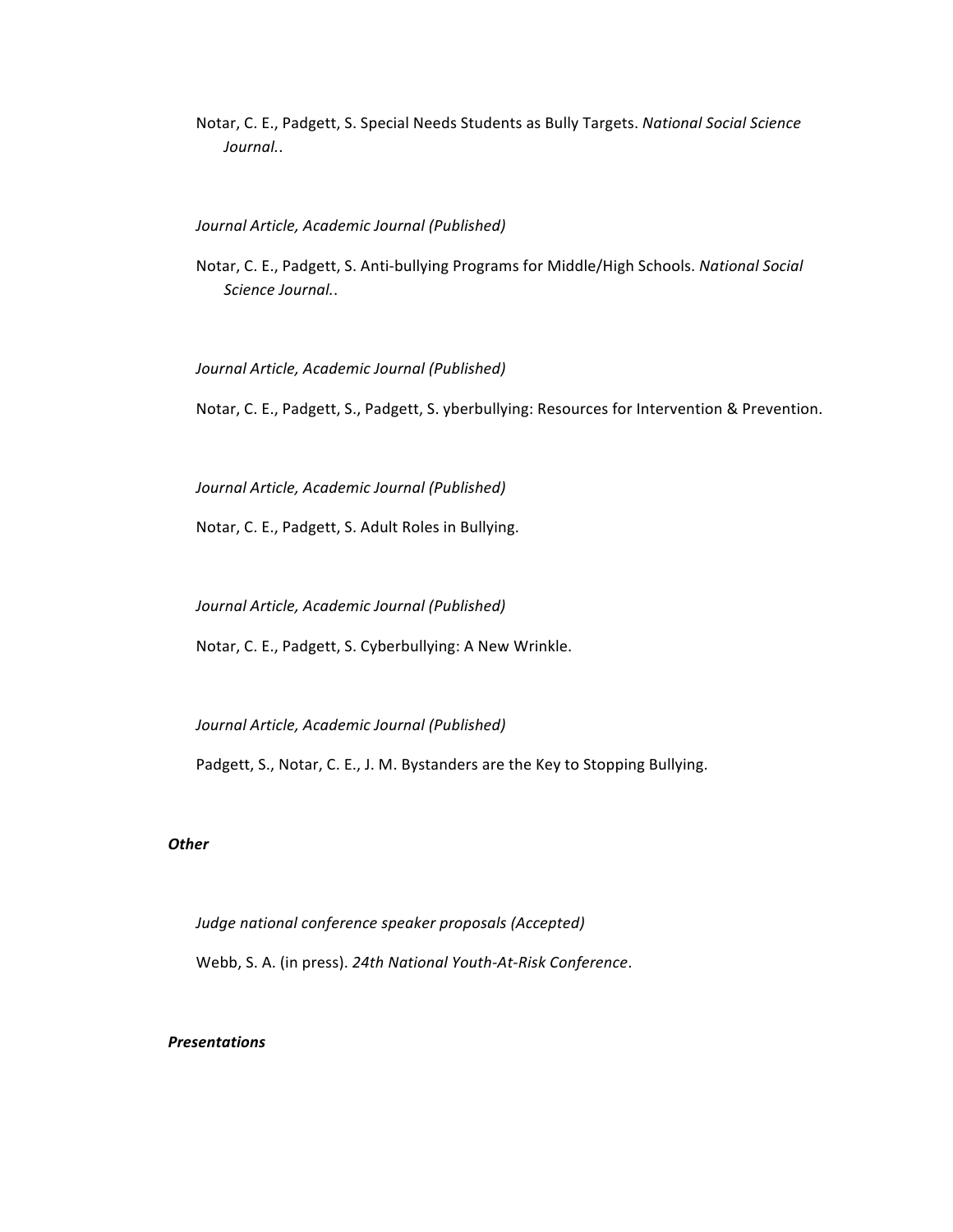- De Vito, D. (Author & Presenter), Alabama Reading Association Annual Conference, "Using comics to promote language learning mastery: Practical activities and plans for your classroom," Alabama Reading Association, Mobile, Alabama. (August 14, 2013).
- De Vito, D., Natioanal Association of Alternative Certification Annual Conference, "A coteaching pathway in teacher preparation: Video as authentic assessment," NAAC, Orlando, Florida.
- De Vito, D., Society for Information Technology & Teacher Education, "Expanding 21st century multi-literacies: A qualitative analysis of reading comics in the secondary English language arts classroom," SITE, Jacksonville, FL..
- Windle, T., National Council of Teachers of English, "To Read or Not to Read: What Are High School Students ' Perceptions of AR?," NCTE, Boston, MA. (2013).
- Windle, T., National Council of the Social Studies, "Common Core: Putting the Pieces of the Puzzle Together," St. Louis. (2013).
- Windle, T., Alabama Social Studies Council, "Off Like the Wind: The First Ride of the Pony Express Notable Tradebook Presentation." (2013).

## *Contracts, Fellowships, Grants and Sponsored Research*

Akpan, J., Sponsored by Chatlos Foundation, Inc., \$10,000.00. (2010 - Present).

Akpan, J., Sponsored by Lumina Foundation for Education, \$200,000.00. (2009 - Present).

*Currently Under Review*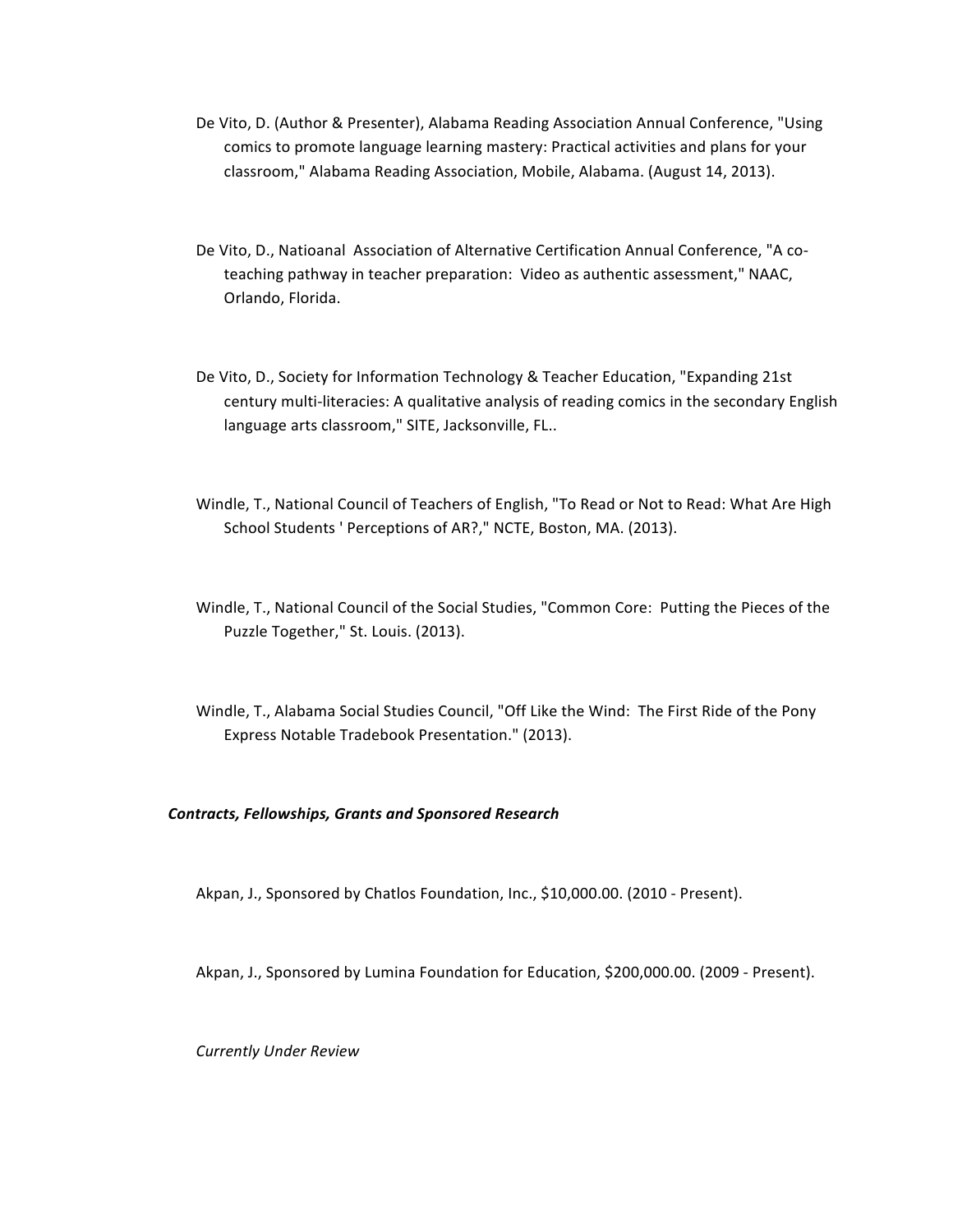De Vito, D., "Computer-Assisted Learning In Elementary Schools: A Team Approach," Sponsored by Federal Department Institution of Educational Science Education Research, Federal, \$3,500,000.00.

Notar, C. E., "STEM," Federal, \$700,000.00.

# **Technology and Engineering**

## *Conference Proceedings*

#### *Conference Proceeding (Accepted)*

Godbey, J. F., Ingalsbe, D. L., Marbut, T. M. (2013). "Applied Engineering vs. Engineering Technology vs. Technology: A Comprehensive Study of the Impact of Program Names". *Proceedings of the Association of Technology, Management, and Applied Engineering* 2012 Conference. Ann Arbor, MI: The Association of Technology, Management, and Applied Engineering.

#### *Contracts, Fellowships, Grants and Sponsored Research*

Buttram, H. D. (Supporting), Marbut, T. M. (Supporting), Scroggins, W. A. (Supporting), Thornton, D. C. (Supporting), Francia, G. A. (Principal), Zanzig, J. S. (Supporting), "Virtual 3-D Crime Scene Processing Training Gaming Shell.," Sponsored by Department of Defense, National Science Foundation, Byrne Grant., Federal, \$600,000.00.

### *Not Funded*

Francia, G. A. (Principal), Garrett, A. (Co-Principal), Bekhouche, N. (Co-Principal), Thornton, D. C. (Co-Principal), Marbut, T. M. (Co-Principal), "Applied Security and Control Engineering Education-Scholarship for Service (ASCEE-SFS) Project," Sponsored by National Science Foundation, Federal, \$299,832.00.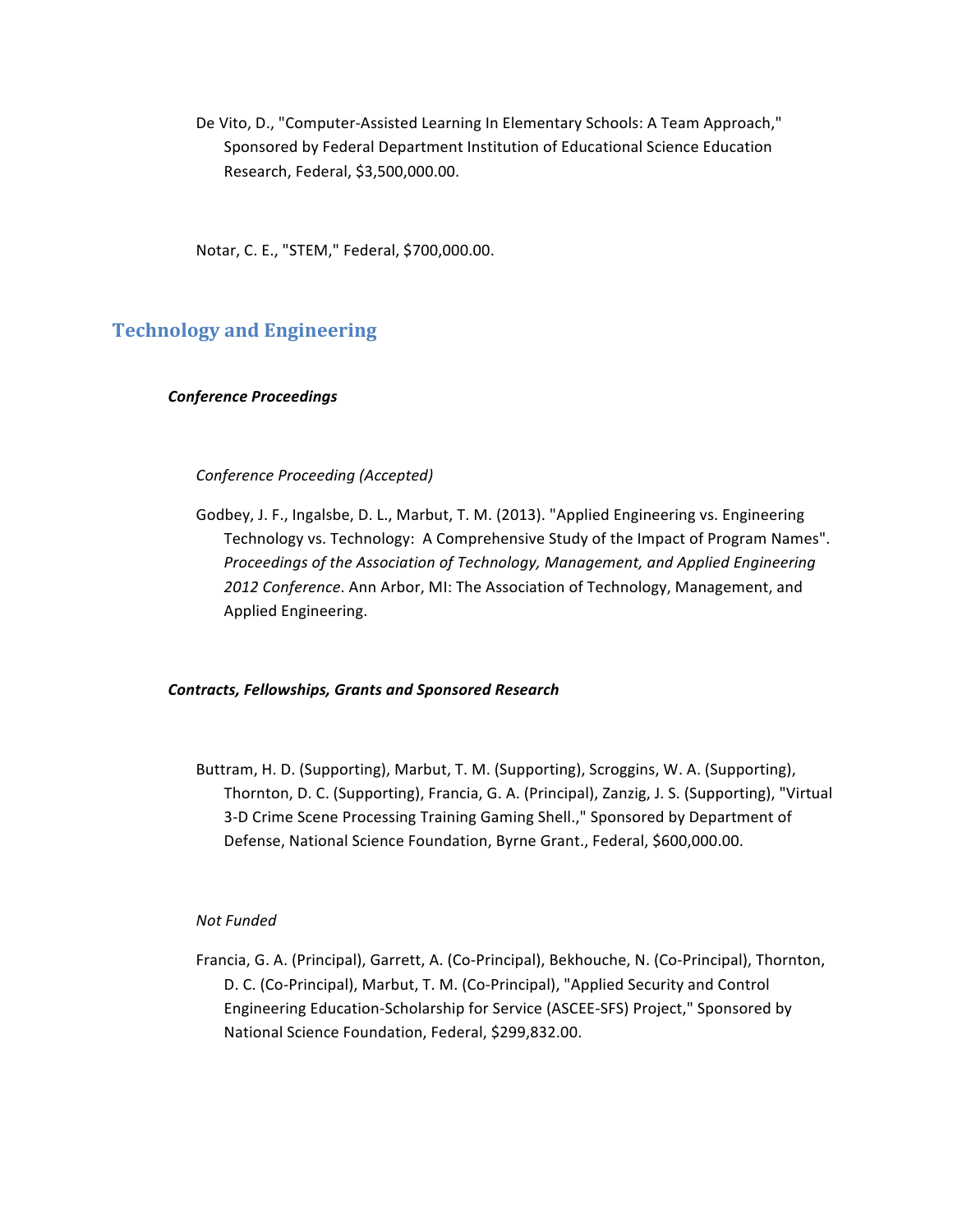### *Not Funded*

Francia, G. A. (Principal), Bekhouche, N. (Co-Principal), Marbut, T. M. (Co-Principal), "Information Assurance Scholarship and Industrial Control Systems Security Training Project," Sponsored by Department of Defense-National Security Agency, Federal, \$113,577.00.

## *Not Funded*

Garrett, A. (Principal), Francia, G. A. (Co-Principal), Thornton, D. C. (Co-Principal), Bekhouche, N. (Co-Principal), Marbut, T. M. (Co-Principal), Garner, L. (Supporting), "Applied Security and Control Engineering Education," Sponsored by NSF, Federal, \$235,879.00.

## *Funded*

Marbut, T. M. (Principal), "Metals Coatings Test Facility," Sponsored by Jacksonville State University, State, \$500,000.00. (May 1, 2010 - Present).

### *Funded*

Marbut, T. M. (Co-Principal), "CARCAM," Sponsored by National Science Foundation, Federal, \$2,000,000.00.

### *Awards and Honors*

Dean, Phillip G. (Adjunct Faculty)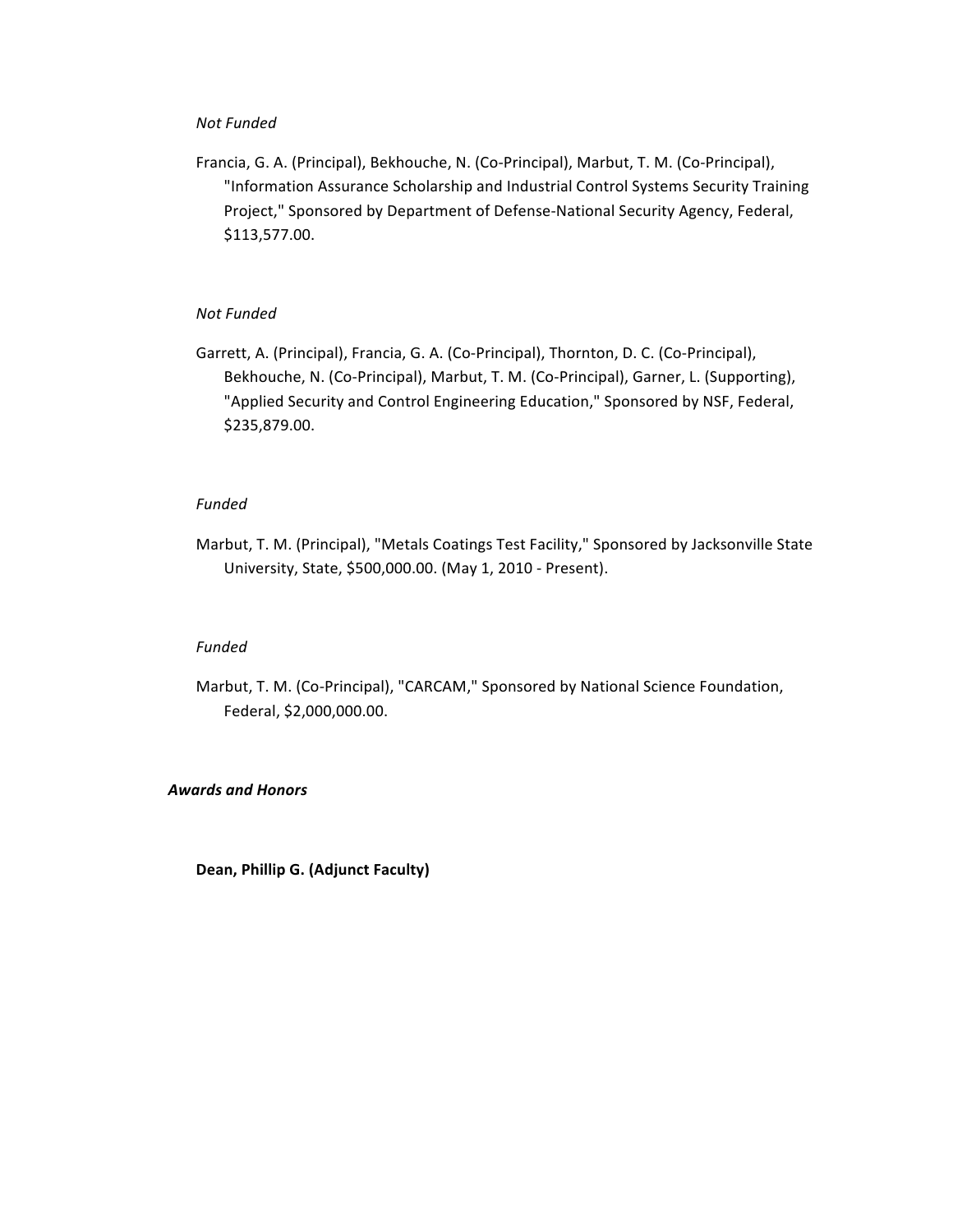# **College of Nursing and Health Sciences**

July 1, 2013 - September 30, 2013

# **Nursing and Health Sciences**

*Other*

*Abstract Reviews* 

Callaway, K. L. National Association of Clinical Nurse Specialists.

### *Manuscript (Submitted)*

Jandacek, R. J., Heubi, J. E., Buckley, D. D., Khoury, J. C., Turner, W. E., Sjodin, A., Olson, J. R., Shelton, C. W., Helms, K. D., Bailey, T., Carter, S. B., Tso, P., Pavuk, M. Intervention to *Reduce Body Burdens of PCBs in Residents of Anniston, Alabama*.

*Faculty Mentoring Program* 

Peinhardt, R. D., Shelton, C. W. ONE/TWO Faculty Development Program.

## *Presentations*

- Frank, J. B. (Author & Presenter), Prickett, A. K. W. (Author & Presenter), MOM Conference & MAMA Expo 2013, "O Mother, Where Art Thou?," (Was not accepted), New York City.
- Keith, L. A. (Author & Presenter), Perez, E. (Author & Presenter), Mary, S. (Author & Presenter), Michelle, S. (Author & Presenter), DNP Intensive, "Mentoring the Diverse DNP Student," University of Alabama at Birmingham, Birmingham, Alabama.

*Contracts, Fellowships, Grants and Sponsored Research*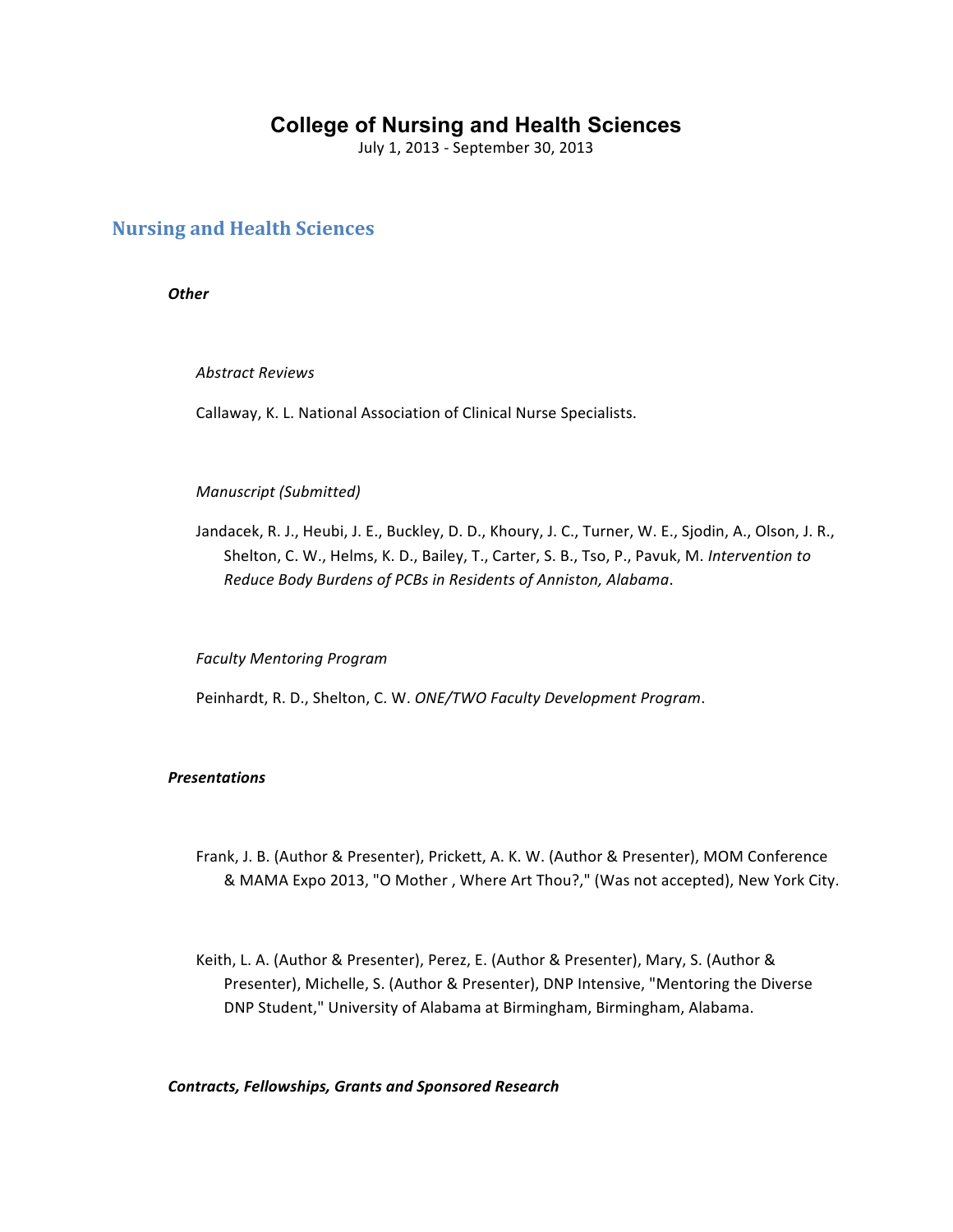## *Not Funded*

Frank, J. B., "NFIMR Grant," Sponsored by NFIMR.

### *Currently Under Review*

Gardner, T. J. (Co-Principal), Camp, M. (Principal), Camp, C. (Supporting), Benson, P. (Supporting), Helms, K. D. (Supporting), Morris, B. J. (Co-Principal), Trifas, M. (Co-Principal), Scremin, G. (Supporting), Carey, S. (Supporting), Walker, L. P. (Supporting), "Quality Enhancement Plan (QEP) Proposal for a Professional Development Center," Sponsored by Jacksonville State University, Jacksonville State University.

## *Not Funded*

Hamilton, B. (Principal), "Expansion of Creating a Diverse Nursing Workforce Through Learning and Practice Communities," Sponsored by HRSA, Other, \$1,020,000.00.

#### *Currently Under Review*

Hamilton, B. (Principal), "Healthy Schools, Healthy Schools, Healthy Kids and Healthy Families Phase II," Sponsored by HRSA, Other, \$450,000.00.

### *Funded*

Helms, K. D. (Co-Principal), "Burden of PCB's in Anniston," Sponsored by University of Cincinnati, Private, \$500.00. (May 2011 - Present).

## *Not Funded*

Prickett, A. K. W. (Principal), Frank, J. B. (Co-Principal), "A Parenting Program for Single Parents Utilizing Senior Citizen Mentors," Sponsored by Fetal and Infant Mortality Review, Federal, \$10,000.00.

## *Funded*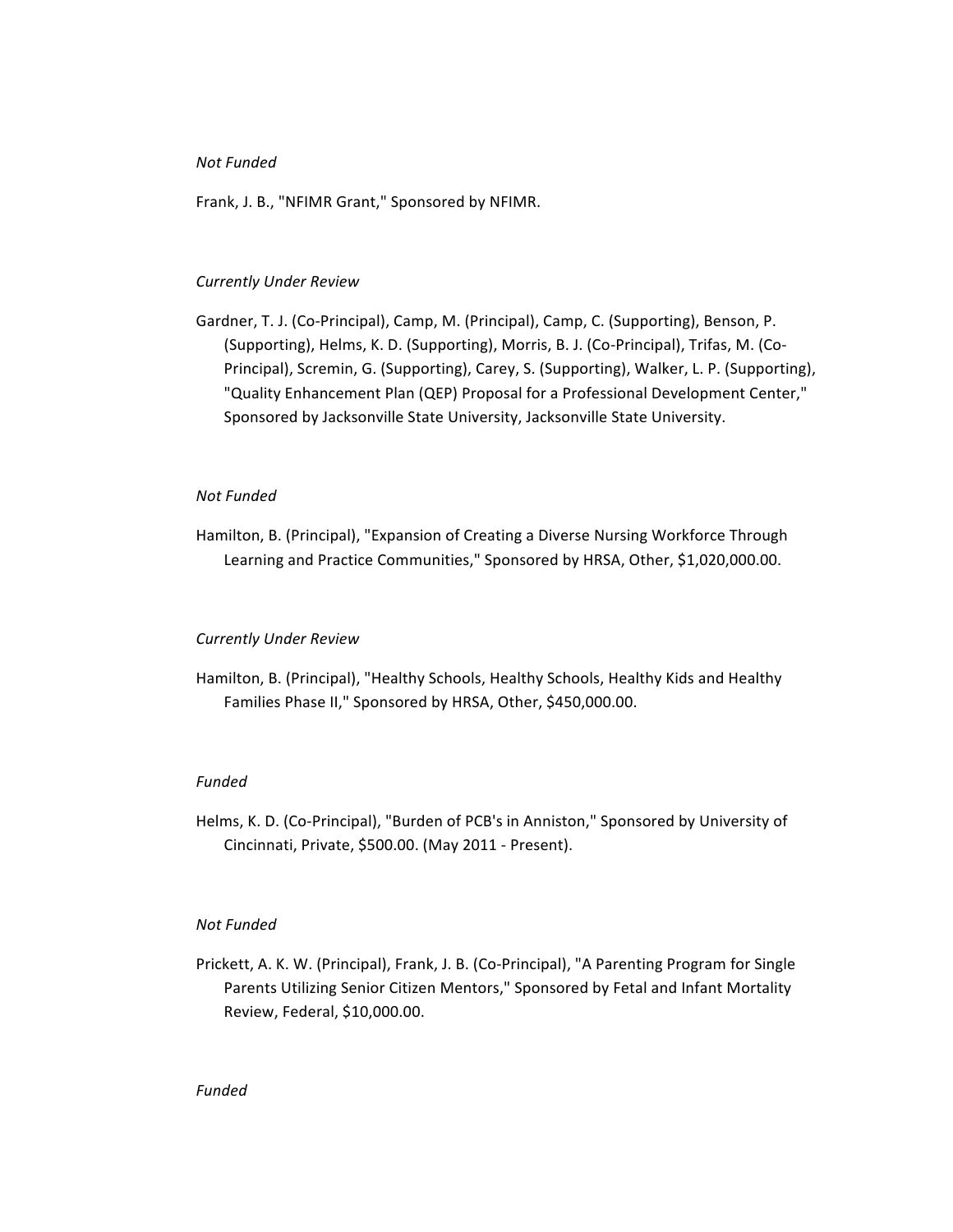Waits, P. B. (Co-Principal), Craven, K. (Co-Principal), "Alabama Department of Public Health Medical Reserve Corps Grant," Sponsored by Alabama Department of Public Health, Other, \$25,000.00.

## *Funded*

Waits, P. B. (Principal), "Capacity Building Award," Sponsored by NACCHO, Federal, \$4,000.00.

### *Artistic and Professional Performances and Exhibitions*

- Project Development and Implementation of The Center for Best Practices in Teaching and *Learning*
- Helms, K. D. "The Center for Best Practices in Teaching and Learning," Lurleen B. Wallace College of Nursing and Health Sciences, Jacksonville State University. (January 1, 2012 -Present).

*Awards and Honors*

**Avery, Glenda**

AAUW Scholarship Recipient, American Association/University for Women.

Chancellor Award Distinction for Sponsored Program, Troy University.

**Farrell, Robin**

Golden Key, Golden Key International Honor Society.